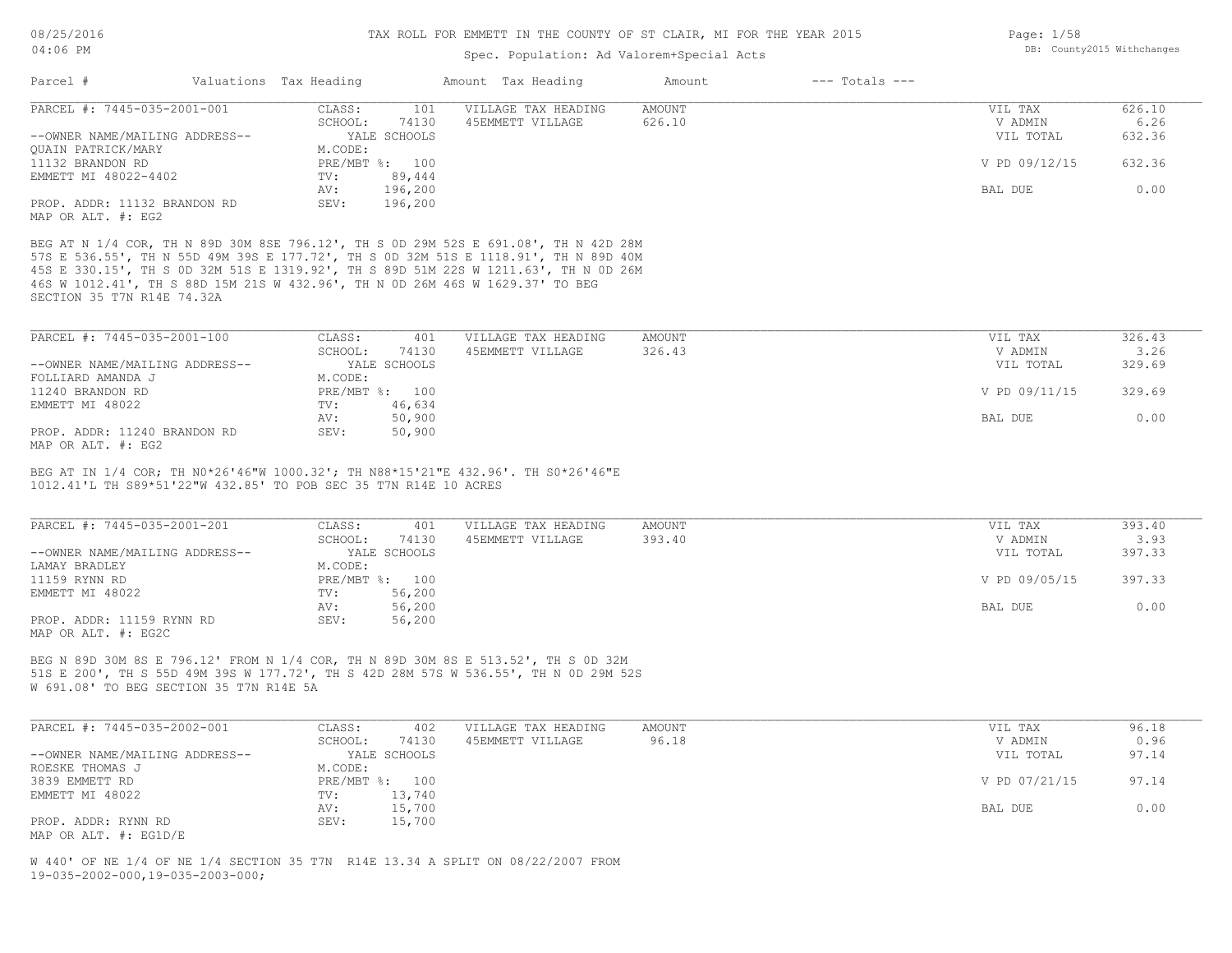# TAX ROLL FOR EMMETT IN THE COUNTY OF ST CLAIR, MI FOR THE YEAR 2015

# Spec. Population: Ad Valorem+Special Acts

| PARCEL #: 7445-035-2005-000                                                                                       | CLASS:                           | 401 VILLAGE TAX HEADING | AMOUNT          | VIL TAX              | 271.71         |
|-------------------------------------------------------------------------------------------------------------------|----------------------------------|-------------------------|-----------------|----------------------|----------------|
| --OWNER NAME/MAILING ADDRESS--                                                                                    | SCHOOL:<br>74130<br>YALE SCHOOLS | 45EMMETT VILLAGE        | 271.71          | V ADMIN<br>VIL TOTAL | 2.71<br>274.42 |
| BRANDON ELLEN L. LIV. TRUST                                                                                       | M.CODE:                          |                         |                 |                      |                |
| 11041 RYNN RD                                                                                                     | PRE/MBT %: 100                   |                         |                 | V PD 09/02/15        | 274.42         |
| EMMETT MI 48022                                                                                                   | TV:<br>38,817                    |                         |                 |                      |                |
|                                                                                                                   | AV: 50,300                       |                         |                 | BAL DUE              | 0.00           |
| PROP. ADDR: 11041 RYNN RD<br>MAP OR ALT. #: EG1A                                                                  | 50, 300<br>$SEV$ :               |                         |                 |                      |                |
| BEG 220' W OF NE SEC COR, THE S 1320', TH W 440', TH N 1320', TH E 440' TO BEG EXC<br>N 300' OF W 150' SECTION 35 | T 7N R14E                        | 12.3 A                  |                 |                      |                |
| PARCEL #: 7445-035-2005-100                                                                                       | CLASS:                           | 402 VILLAGE TAX HEADING | AMOUNT          | VIL TAX              | 68.60          |
|                                                                                                                   | SCHOOL:<br>74130                 | 45EMMETT VILLAGE        | 68.60           | V ADMIN              | 0.68           |
| --OWNER NAME/MAILING ADDRESS--                                                                                    | YALE SCHOOLS                     |                         |                 | VIL TOTAL            | 69.28          |
| BRANDON ELLEN/PHELPS NANCY MAE                                                                                    | M.CODE:                          |                         |                 |                      |                |
| 11041 RYNN RD                                                                                                     | PRE/MBT %: 0                     |                         |                 | V PD 09/02/15        | 69.28          |
| EMMETT MI 48022                                                                                                   | TV:<br>9,800<br>9,800<br>AV:     |                         |                 | BAL DUE              | 0.00           |
| PROP. ADDR: RYNN RD<br>MAP OR ALT. #: EG1F                                                                        | SEV:<br>9,800                    |                         |                 |                      |                |
| W220' OF E 880' OF NE 1/4 OF NE 1/4 SECTION 35 T7N R14E 6.66 A                                                    |                                  |                         |                 |                      |                |
|                                                                                                                   |                                  |                         |                 |                      |                |
| PARCEL #: 7445-035-2005-200                                                                                       | CLASS:<br>SCHOOL:<br>74130       | 402 VILLAGE TAX HEADING | AMOUNT<br>42.00 | VIL TAX<br>V ADMIN   | 42.00<br>0.42  |
| --OWNER NAME/MAILING ADDRESS--                                                                                    | YALE SCHOOLS                     | 45EMMETT VILLAGE        |                 | VIL TOTAL            | 42.42          |
| BRANDON ELLEN L. LIV. TRUST                                                                                       | M.CODE:                          |                         |                 |                      |                |
| 11041 RYNN RD                                                                                                     | PRE/MBT %: 100                   |                         |                 | V PD 09/02/15        | 42.42          |
| EMMETT MI 48022                                                                                                   | TV:<br>6,000                     |                         |                 |                      |                |
| PROP. ADDR: RYNN RD<br>MAP OR ALT. #: EG1A2                                                                       | 6,000<br>AV:<br>SEV:<br>6,000    |                         |                 | BAL DUE              | 0.00           |
| BEG W 510' FROM NE SEC COR, TH W 150', TH S 300', TH E 150', TH N 300' TO BEG<br>SECTION 35                       | T7N R14E 1.03 A                  |                         |                 |                      |                |
|                                                                                                                   |                                  |                         |                 |                      |                |
| PARCEL #: 7445-035-2005-500                                                                                       | CLASS: 401                       | VILLAGE TAX HEADING     | AMOUNT          | VIL TAX              | 153.61         |
|                                                                                                                   | SCHOOL:<br>74130                 | 45EMMETT VILLAGE        | 153.61          | V ADMIN              | 1.53           |
| --OWNER NAME/MAILING ADDRESS--                                                                                    | YALE SCHOOLS                     |                         |                 | VIL TOTAL            | 155.14         |
| BRANDON ELLEN/PHELPS NANCY MAE                                                                                    | M.CODE:                          |                         |                 |                      |                |
| 11041 RYNN RD<br>EMMETT MI 48022                                                                                  | PRE/MBT %: 0<br>TV: 21,945       |                         |                 | V PD 09/02/15        | 155.14         |

E220' OF NE 1/4 OF NE 1/4 SEC 35 T7N R14E 6.67 A

Page: 2/58 DB: County2015 Withchanges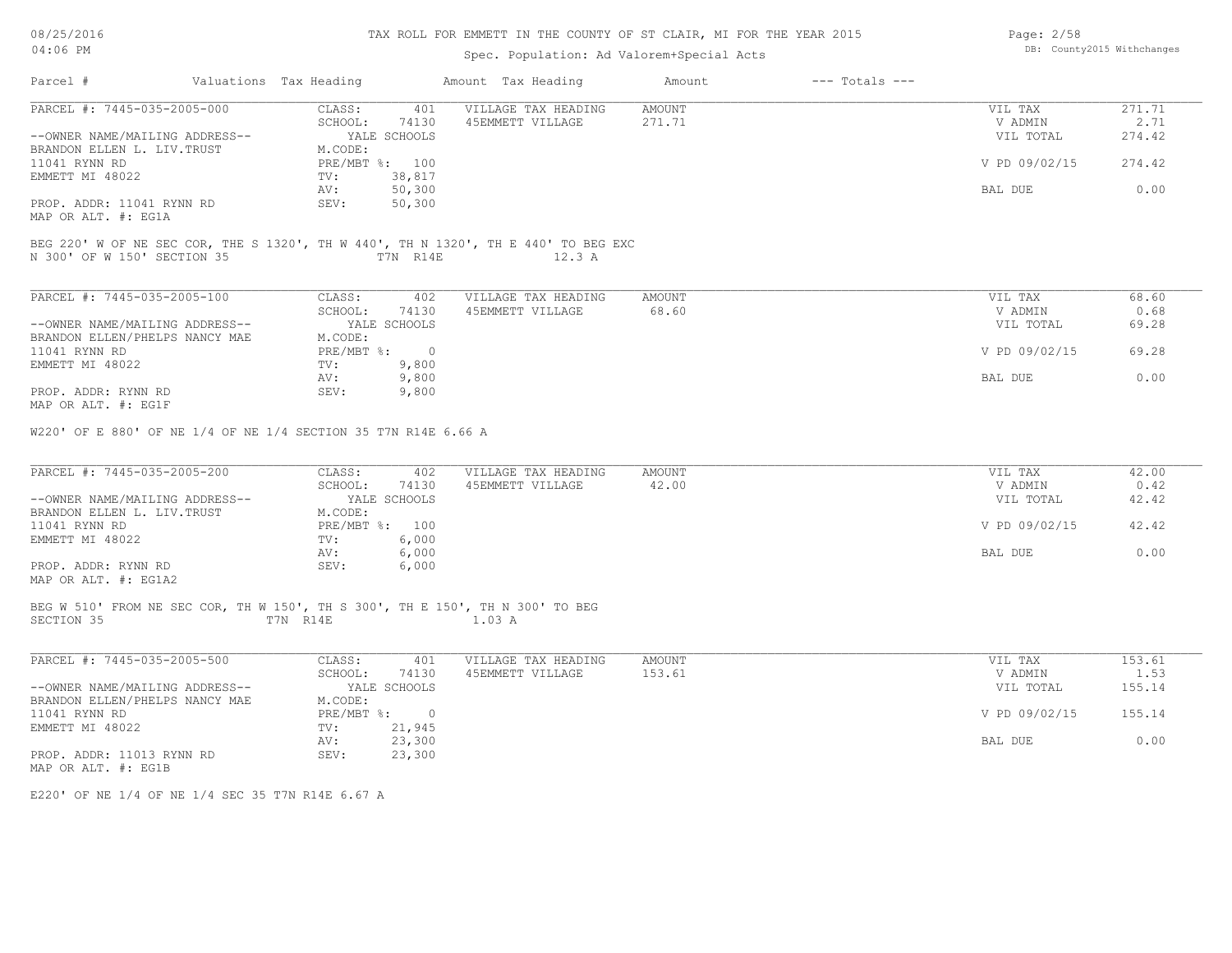#### TAX ROLL FOR EMMETT IN THE COUNTY OF ST CLAIR, MI FOR THE YEAR 2015

# Spec. Population: Ad Valorem+Special Acts

| Parcel #                       | Valuations Tax Heading |                | Amount Tax Heading  | Amount | $---$ Totals $---$ |               |       |
|--------------------------------|------------------------|----------------|---------------------|--------|--------------------|---------------|-------|
| PARCEL #: 7445-035-2007-000    | CLASS:                 | 402            | VILLAGE TAX HEADING | AMOUNT |                    | VIL TAX       | 84.70 |
|                                | SCHOOL:                | 74130          | 45EMMETT VILLAGE    | 84.70  |                    | V ADMIN       | 0.84  |
| --OWNER NAME/MAILING ADDRESS-- |                        | YALE SCHOOLS   |                     |        |                    | VIL TOTAL     | 85.54 |
| QUAIN MICHAEL                  | M.CODE:                |                |                     |        |                    |               |       |
| 11006 BRANDON RD               |                        | PRE/MBT %: 100 |                     |        |                    | V PD 09/02/15 | 85.54 |
| EMMETT MI 48022-4400           | TV:                    | 12,100         |                     |        |                    |               |       |
|                                | AV:                    | 12,100         |                     |        |                    | BAL DUE       | 0.00  |
| PROP. ADDR: 11006 BRANDON RD   | SEV:                   | 12,100         |                     |        |                    |               |       |
| MAP OR ALT. #: EG3A            |                        |                |                     |        |                    |               |       |

R14E 10.09 A 1319.92'; TH N89\*40'45"E 331.85'; TH S0\*38'52"E 1320.96' TO POB. SECTION 35 T7N

| PARCEL #: 7445-035-2007-100    | CLASS:  | 401            | VILLAGE TAX HEADING | AMOUNT | VIL TAX       | 339.24 |
|--------------------------------|---------|----------------|---------------------|--------|---------------|--------|
|                                | SCHOOL: | 74130          | 45EMMETT VILLAGE    | 339.24 | V ADMIN       | 3.39   |
| --OWNER NAME/MAILING ADDRESS-- |         | YALE SCHOOLS   |                     |        | VIL TOTAL     | 342.63 |
| OUAIN MICHAEL J.               | M.CODE: |                |                     |        |               |        |
| 11030 BRANDON RD               |         | PRE/MBT %: 100 |                     |        | V PD 09/02/15 | 342.63 |
| EMMETT MI 48022                | TV:     | 48,463         |                     |        |               |        |
|                                | AV:     | 52,800         |                     |        | BAL DUE       | 0.00   |
| PROP. ADDR: 11030 BRANDON RD   | SEV:    | 52,800         |                     |        |               |        |
| MAP OR ALT. #: EG3B            |         |                |                     |        |               |        |

#### 9.8 A

| PARCEL #: 7445-035-2007-200<br>AMOUNT<br>CLASS:<br>VILLAGE TAX HEADING<br>401 | VIL TAX       | 356.30 |
|-------------------------------------------------------------------------------|---------------|--------|
| 74130<br>356.30<br>45EMMETT VILLAGE<br>SCHOOL:                                | V ADMIN       | 3.56   |
| --OWNER NAME/MAILING ADDRESS--<br>YALE SCHOOLS                                | VIL TOTAL     | 359.86 |
| QUAIN ROBERT/DONNA<br>M.CODE:                                                 |               |        |
| 11006 BRANDON RD<br>PRE/MBT %: 100                                            | V PD 09/11/15 | 359.86 |
| EMMETT MI 48022-4400<br>50,901<br>TV:                                         |               |        |
| 55,500<br>AV:                                                                 | BAL DUE       | 0.00   |
| PROP. ADDR: 11006 BRANDON RD<br>55,500<br>SEV:                                |               |        |

MAP OR ALT. #: EG3C

E325' OF SE 1/4 OF NE 1/4 SECTION 35 T7N R14E 9.8 A

| PARCEL #: 7445-035-3001-000    | CLASS:       | 402          | VILLAGE TAX HEADING | AMOUNT | 458.42<br>VIL TAX       |
|--------------------------------|--------------|--------------|---------------------|--------|-------------------------|
|                                | SCHOOL:      | 74130        | 45EMMETT VILLAGE    | 458.42 | V ADMIN<br>4.58         |
| --OWNER NAME/MAILING ADDRESS-- |              | YALE SCHOOLS |                     |        | 463.00<br>VIL TOTAL     |
| KILIAN EDWARD M/ANNA           | M.CODE:      |              |                     |        |                         |
| 11141 BRANDON RD               | $PRE/MBT$ %: | 100          |                     |        | V PD 09/02/15<br>463.00 |
| EMMETT MI 48022                | TV:          | 65,489       |                     |        |                         |
|                                | AV:          | 85,600       |                     |        | 0.00<br>BAL DUE         |
| PROP. ADDR: 11141 BRANDON RD   | SEV:         | 85,600       |                     |        |                         |
| MAP OR ALT. #: EG5             |              |              |                     |        |                         |

EXC G.T.R.R. ROW SECTION 35 T7N R14E 22.94 A 32M 54S E 1325.15', TH S 89D 58M 19S W 779.84', TH N 0D 32M 54S W 1325.51' TO BEG BEG N 89D 59M 53S E 534.45' FROM INT 1/4 COR, TH N 89D 59M 53S E 779.84', TH S 0D

Page: 3/58 DB: County2015 Withchanges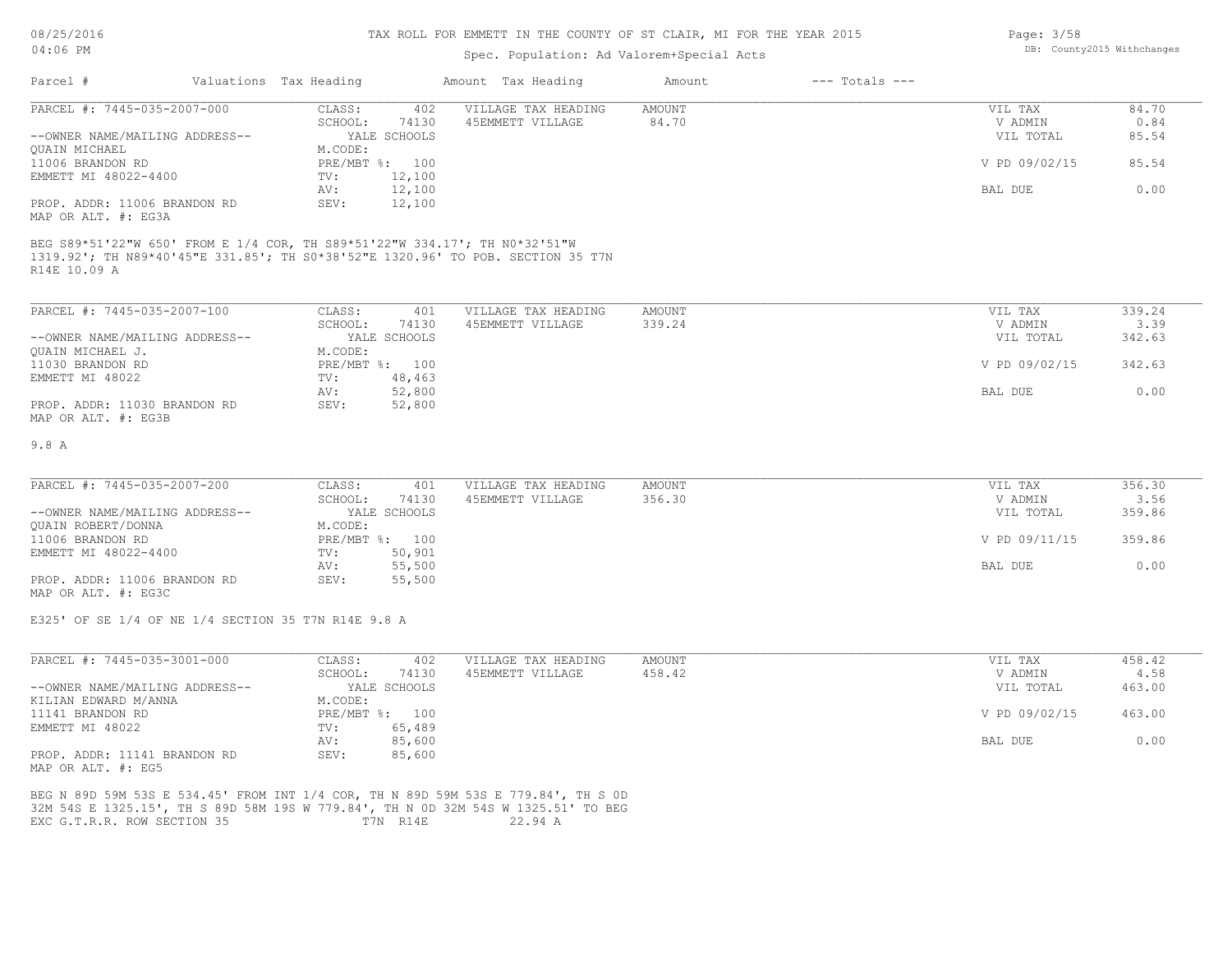### TAX ROLL FOR EMMETT IN THE COUNTY OF ST CLAIR, MI FOR THE YEAR 2015

# Spec. Population: Ad Valorem+Special Acts

| Parcel #                                             | Valuations Tax Heading |              | Amount Tax Heading                       | Amount          | $---$ Totals $---$ |                             |                           |
|------------------------------------------------------|------------------------|--------------|------------------------------------------|-----------------|--------------------|-----------------------------|---------------------------|
| PARCEL #: 7445-035-3001-100                          | CLASS:                 | 402          | VILLAGE TAX HEADING                      | AMOUNT          |                    | VIL TAX                     | 115.50                    |
|                                                      | SCHOOL:                | 74130        | 45EMMETT VILLAGE                         | 115.50          |                    | V ADMIN                     | 1.15                      |
| --OWNER NAME/MAILING ADDRESS--                       |                        | YALE SCHOOLS |                                          |                 |                    | VIL TOTAL                   | 116.65                    |
| KILIAN JOHN T/MAUREEN                                | M.CODE:                |              |                                          |                 |                    |                             |                           |
| 1584 WESTBROOK                                       | PRE/MBT %: 100         |              |                                          |                 |                    | V PD 09/14/15               | 116.65                    |
| MADISON HEIGHTS MI 48071                             | TV:                    | 16,500       |                                          |                 |                    |                             |                           |
|                                                      | AV:                    | 16,500       |                                          |                 |                    | BAL DUE                     | 0.00                      |
| PROP. ADDR: BRANDON RD                               | SEV:                   | 16,500       |                                          |                 |                    |                             |                           |
| MAP OR ALT. #: EG58                                  |                        |              |                                          |                 |                    |                             |                           |
| PARCEL #: 7445-035-3002-000                          | CLASS:                 | 401          | VILLAGE TAX HEADING                      | AMOUNT          |                    | VIL TAX                     | 312.92                    |
| --OWNER NAME/MAILING ADDRESS--                       | SCHOOL:                | 74130        | 45EMMETT VILLAGE                         | 312.92          |                    | V ADMIN                     | 3.12<br>316.04            |
| LA MAY DANIEL/HELEN                                  | M.CODE:                | YALE SCHOOLS |                                          |                 |                    | VIL TOTAL                   |                           |
| 11007 BRANDON RD                                     | PRE/MBT %: 100         |              |                                          |                 |                    | V PD 07/20/15               | 316.04                    |
| EMMETT MI 48022-4401                                 | TV:                    | 44,704       |                                          |                 |                    |                             |                           |
|                                                      | AV:                    | 49,800       |                                          |                 |                    | BAL DUE                     | 0.00                      |
| PROP. ADDR: 11007 BRANDON RD                         | SEV:                   | 49,800       |                                          |                 |                    |                             |                           |
| MAP OR ALT. #: EG4                                   |                        |              |                                          |                 |                    |                             |                           |
| N233 FT OF E 139 FT OF SE 1/4 0.74 A SEC 35 T7N R14E |                        |              |                                          |                 |                    |                             |                           |
|                                                      |                        |              |                                          |                 |                    |                             |                           |
| PARCEL #: 7445-035-3003-000                          | CLASS:<br>COUOQI .     | 102<br>71120 | VILLAGE TAX HEADING<br>A SEMMETT ITTIJCE | AMOUNT<br>16200 |                    | VIL TAX<br><b>IZ ADMINI</b> | 162.88<br>1 <sub>62</sub> |

|                                | SCHOOL:        | 74130   | 45EMMETT VILLAGE | 162.88 | V ADMIN       | 1.62   |
|--------------------------------|----------------|---------|------------------|--------|---------------|--------|
| --OWNER NAME/MAILING ADDRESS-- | YALE SCHOOLS   |         |                  |        | VIL TOTAL     | 164.50 |
| OUAIN PATRICK/MARY             | M.CODE:        |         |                  |        |               |        |
| 11132 BRANDON RD               | PRE/MBT %: 100 |         |                  |        | V PD 09/12/15 | 164.50 |
| EMMETT MI 48022-4402           | TV:            | 23,269  |                  |        |               |        |
|                                | AV:            | 111,700 |                  |        | BAL DUE       | 0.00   |
| PROP. ADDR: BRANDON RD         | SEV:           | 111,700 |                  |        |               |        |
| MAP OR ALT. #: EG8A            |                |         |                  |        |               |        |

NE 1/4 OF SE 1/4 EXC GTRR R/W & EXC N 233 FT OF E 139 FT & N 1/2 OF SE 1/4 OF SE

1/4 EXC W 150' OF E 499' OF N 415' SECTION 35 T7N R14E 55.84 A

| PARCEL #: 7445-035-3003-100    | CLASS:  | 401            | VILLAGE TAX HEADING | AMOUNT | VIL TAX       | 323.86 |
|--------------------------------|---------|----------------|---------------------|--------|---------------|--------|
|                                | SCHOOL: | 74130          | 45EMMETT VILLAGE    | 323.86 | V ADMIN       | 3.23   |
| --OWNER NAME/MAILING ADDRESS-- |         | YALE SCHOOLS   |                     |        | VIL TOTAL     | 327.09 |
| LAMAY HOLLY M                  | M.CODE: |                |                     |        |               |        |
| 11043 BRANDON RD               |         | PRE/MBT %: 100 |                     |        | V PD 09/05/15 | 327.09 |
| Emmett MI 48022                | TV:     | 46,267         |                     |        |               |        |
|                                | AV:     | 50,800         |                     |        | BAL DUE       | 0.00   |
| PROP. ADDR: 11043 BRANDON RD   | SEV:    | 50,800         |                     |        |               |        |
| MAP OR ALT. #: EG8B            |         |                |                     |        |               |        |

W150' OF E 499' OF N 415' OF SE 1/4 SECTION 35 T7N R14E 1.42 A

Page: 4/58 DB: County2015 Withchanges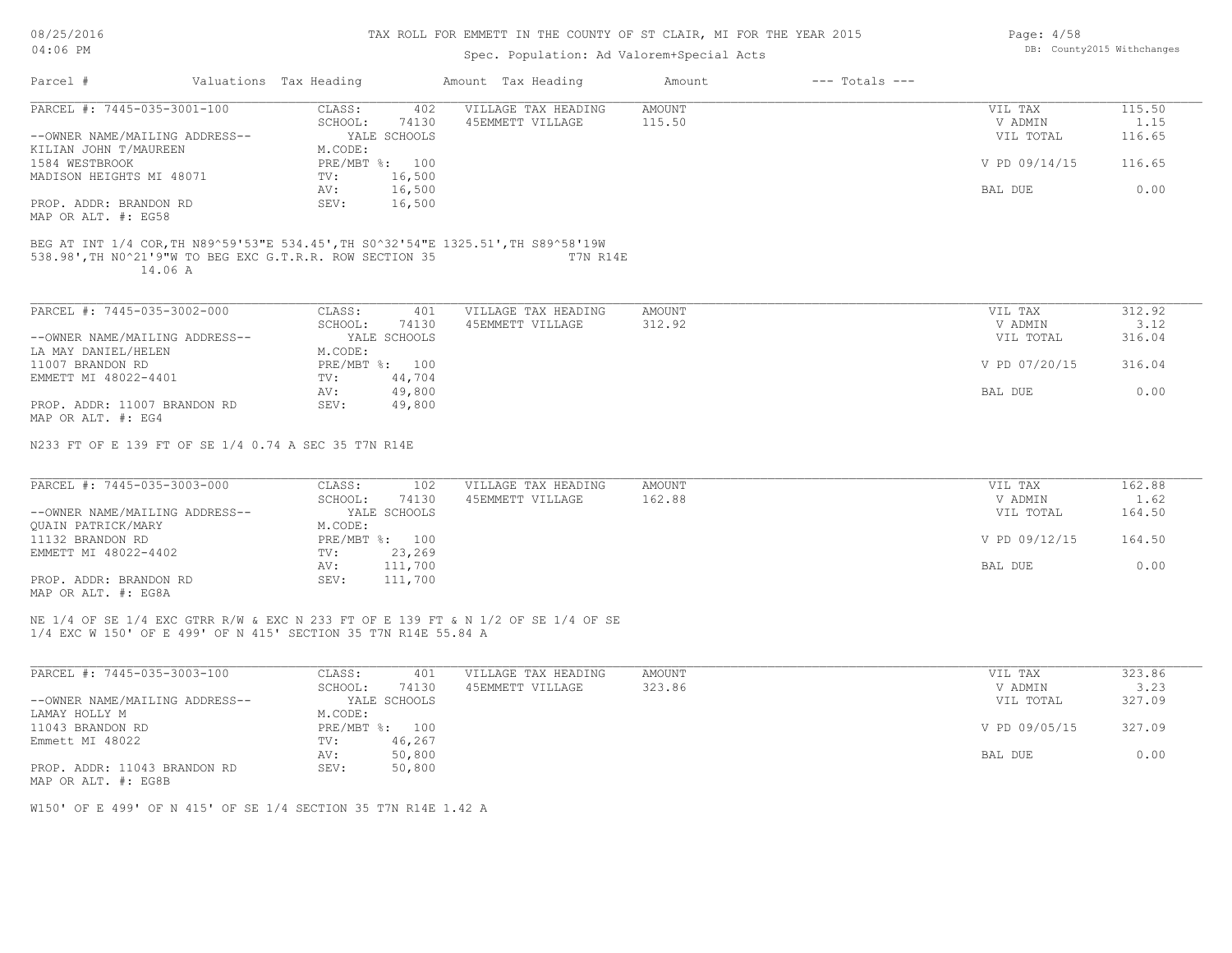#### TAX ROLL FOR EMMETT IN THE COUNTY OF ST CLAIR, MI FOR THE YEAR 2015

### Spec. Population: Ad Valorem+Special Acts

| Parcel #                        | Valuations Tax Heading |              | Amount Tax Heading  | Amount | $---$ Totals $---$ |               |       |
|---------------------------------|------------------------|--------------|---------------------|--------|--------------------|---------------|-------|
| PARCEL #: 7445-035-3004-000     | CLASS:                 | 402          | VILLAGE TAX HEADING | AMOUNT |                    | VIL TAX       | 84.00 |
|                                 | SCHOOL:                | 74130        | 45EMMETT VILLAGE    | 84.00  |                    | V ADMIN       | 0.84  |
| --OWNER NAME/MAILING ADDRESS--  |                        | YALE SCHOOLS |                     |        |                    | VIL TOTAL     | 84.84 |
| R & R PROPERTY ENTERPRISES, LLC | M.CODE:                |              |                     |        |                    |               |       |
| 36516 SAMOA                     | PRE/MBT %:             |              |                     |        |                    | V PD 09/14/15 | 84.84 |
| STERLING HEIGHTS MI 48312       | TV:                    | 12,000       |                     |        |                    |               |       |
|                                 | AV:                    | 12,000       |                     |        |                    | BAL DUE       | 0.00  |
| PROP. ADDR: BURT RD             | SEV:                   | 12,000       |                     |        |                    |               |       |

MAP OR ALT. #: EG7A

S041'25"E 651.06' TO BEG SECTION 35 T7N R14E 10.006 A BEG W 648.38' FROM SE SEC COR,TH W 675',TH N028'16"W 648',TH N8944'24"E 667.13' TH

| PARCEL #: 7445-035-3004-100       | CLASS:       | 302          | VILLAGE TAX HEADING | AMOUNT | 93.10<br>VIL TAX       |
|-----------------------------------|--------------|--------------|---------------------|--------|------------------------|
|                                   | SCHOOL:      | 74130        | 45EMMETT VILLAGE    | 93.10  | 0.93<br>V ADMIN        |
| --OWNER NAME/MAILING ADDRESS--    |              | YALE SCHOOLS |                     |        | 94.03<br>VIL TOTAL     |
| DORSEY DANNY W H/W, DORSEY MARY A | M.CODE:      |              |                     |        |                        |
| 4518 EMMETT ROAD                  | $PRE/MBT$ %: | $\Omega$     |                     |        | V PD 09/30/15<br>94.03 |
| EMMETT MI 48022                   | TV:          | 13,300       |                     |        |                        |
|                                   | AV:          | 13,300       |                     |        | 0.00<br>BAL DUE        |
| PROP. ADDR: 11118 BURT RD         | SEV:         | 13,300       |                     |        |                        |
| MAP OR ALT. #: EG7B               |              |              |                     |        |                        |

24S E 318.38', TH S 0D 41M 25S E 652.5' TO BEG SECTION 35 T7N R14E 4.76 A BEG W 330' FROM SE SEC COR, TH W 318.38', TH N 0D 41M 25S W 651.06', TH N 89D 44M

| PARCEL #: 7445-035-3004-200            | CLASS:       | 201          | VILLAGE TAX HEADING | AMOUNT | VIL TAX       | 554.40 |
|----------------------------------------|--------------|--------------|---------------------|--------|---------------|--------|
|                                        | SCHOOL:      | 74130        | 45EMMETT VILLAGE    | 554.40 | V ADMIN       | 5.54   |
| --OWNER NAME/MAILING ADDRESS--         |              | YALE SCHOOLS |                     |        | VIL TOTAL     | 559.94 |
| REEVES KENNETH A. / JASON S. / CHELSEA | M.CODE:      |              |                     |        |               |        |
| 3961 HITCHINGS                         | $PRE/MBT$ %: |              |                     |        | V PD 09/12/15 | 559.94 |
| Fort Gratiot MI 48059                  | TV:          | 79,200       |                     |        |               |        |
|                                        | AV:          | 79,200       |                     |        | BAL DUE       | 0.00   |
| PROP. ADDR: 11116 BURT RD              | SEV:         | 79,200       |                     |        |               |        |
| MAP OR ALT. #: EG7C                    |              |              |                     |        |               |        |

BEG AT SE SEC COR,TH W 330',TH N041'25"W 652.5',TH N89 44'24"E 330',TH S041'25"E

654' TO BEG SECTION 35 T7N R14E 4.94 A

| PARCEL #: 7445-035-3005-000    | CLASS:  | 401            | VILLAGE TAX HEADING | AMOUNT | VIL TAX       | 433.83 |
|--------------------------------|---------|----------------|---------------------|--------|---------------|--------|
|                                | SCHOOL: | 74130          | 45EMMETT VILLAGE    | 433.83 | V ADMIN       | 4.33   |
| --OWNER NAME/MAILING ADDRESS-- |         | YALE SCHOOLS   |                     |        | VIL TOTAL     | 438.16 |
| GUDME BRAD                     | M.CODE: |                |                     |        |               |        |
| 305 FITZ RD                    |         | PRE/MBT %: 100 |                     |        | V PD 09/11/15 | 438.16 |
| GOODELLS MI 48027              | TV:     | 61,976         |                     |        |               |        |
|                                | AV:     | 68,600         |                     |        | BAL DUE       | 0.00   |
| PROP. ADDR: 11172 BURT RD      | SEV:    | 68,600         |                     |        |               |        |
| MAP OR ALT. #: EG6C            |         |                |                     |        |               |        |

5.41 A S0^15'9"E 1325.13',TH W 177.95' TO BEG SECTION 35 T7N R14E BEG E 964.94' FROM S 1/4 COR,TH N0^15'9"W 1325.21',TH S 89^58'24"E 177.95',TH

Page: 5/58 DB: County2015 Withchanges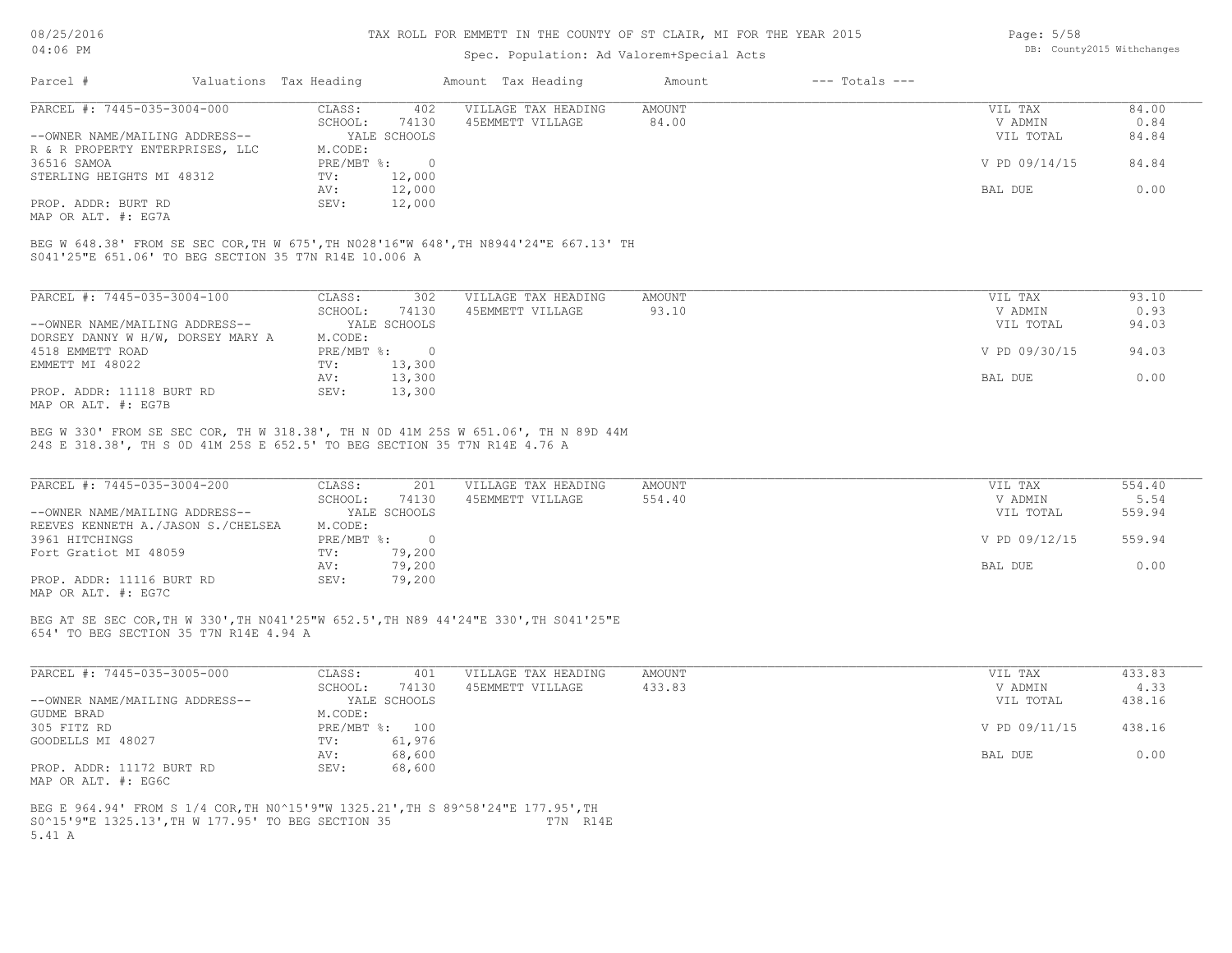#### TAX ROLL FOR EMMETT IN THE COUNTY OF ST CLAIR, MI FOR THE YEAR 2015

## Spec. Population: Ad Valorem+Special Acts

| Valuations Tax Heading<br>Parcel #                                                                                                                   | Amount Tax Heading                    |                     |               |               |        |
|------------------------------------------------------------------------------------------------------------------------------------------------------|---------------------------------------|---------------------|---------------|---------------|--------|
| PARCEL #: 7445-035-3005-100                                                                                                                          | 402<br>CLASS:                         | VILLAGE TAX HEADING | <b>AMOUNT</b> | VIL TAX       | 63.53  |
|                                                                                                                                                      | 74130<br>SCHOOL:                      | 45EMMETT VILLAGE    | 63.53         | V ADMIN       | 0.63   |
| --OWNER NAME/MAILING ADDRESS--                                                                                                                       | YALE SCHOOLS                          |                     |               | VIL TOTAL     | 64.16  |
| OUAIN GALIA L/TUCKER A/FRANKLIN J                                                                                                                    | M.CODE:                               |                     |               |               |        |
| 410 N. BATCHEWANA                                                                                                                                    | $PRE/MBT$ $\frac{1}{6}$ :<br>$\sim$ 0 |                     |               | V PD 07/20/15 | 64.16  |
| Clawson MI 48017                                                                                                                                     | 9,077<br>TV:                          |                     |               |               |        |
|                                                                                                                                                      | 9,100<br>AV:                          |                     |               | BAL DUE       | 0.00   |
| PROP. ADDR: BURT RD                                                                                                                                  | 9,100<br>SEV:                         |                     |               |               |        |
| MAP OR ALT. #: EG6D                                                                                                                                  |                                       |                     |               |               |        |
| BEG E 1142.89' FROM S 1/4 COR, TH N015'9"W 1325.13', TH S8958'24"E 175.43', TH<br>S028'16"E 1325.08', TH W 180.49' TO BEG SECTION 35 T7N R14E 5.14 A |                                       |                     |               |               |        |
| PARCEL #: 7445-035-3005-200                                                                                                                          | 401<br>CLASS:                         | VILLAGE TAX HEADING | AMOUNT        | VIL TAX       | 411.06 |
|                                                                                                                                                      | SCHOOL:<br>74130                      | 45EMMETT VILLAGE    | 411.06        | V ADMIN       | 4.11   |
| --OWNER NAME/MAILING ADDRESS--                                                                                                                       | YALE SCHOOLS                          |                     |               | VIL TOTAL     | 415.17 |
| MC CLELLAND LARRY                                                                                                                                    | M.CODE:                               |                     |               |               |        |
| 11176 BURT RD                                                                                                                                        | PRE/MBT %: 100                        |                     |               | V PD 07/25/15 | 415.17 |
| EMMETT MI 48022                                                                                                                                      | 58,724<br>TV:                         |                     |               |               |        |
|                                                                                                                                                      | 65,000<br>AV:                         |                     |               | BAL DUE       | 0.00   |
| PROP. ADDR: 11176 BURT RD<br>MAP OR ALT. #: EG6E                                                                                                     | 65,000<br>SEV:                        |                     |               |               |        |

### 1325.21',TH W 177.94' TO BEG SECTION 35 T7N R14E 5.41 A BEG E 787' FROM S 1/4 COR,TH N0^15'9"W 13325.29',TH S89^58'24"E 177.94'TH S0^15'9"E

| PARCEL #: 7445-035-3006-000    | CLASS:  | 401            | VILLAGE TAX HEADING | AMOUNT | VIL TAX       | 256.03 |
|--------------------------------|---------|----------------|---------------------|--------|---------------|--------|
|                                | SCHOOL: | 74130          | 45EMMETT VILLAGE    | 256.03 | V ADMIN       | 2.56   |
| --OWNER NAME/MAILING ADDRESS-- |         | YALE SCHOOLS   |                     |        | VIL TOTAL     | 258.59 |
| WALENTY DANIEL/BETTE TRUSTEE   | M.CODE: |                |                     |        |               |        |
| 11188 BURT RD                  |         | PRE/MBT %: 100 |                     |        | V PD 09/11/15 | 258.59 |
| EMMETT MI 48022-4407           | TV:     | 36,576         |                     |        |               |        |
|                                | AV:     | 39,400         |                     |        | BAL DUE       | 0.00   |
| PROP. ADDR: 11188 BURT RD      | SEV:    | 39,400         |                     |        |               |        |
| MAP OR ALT. #: EG6B            |         |                |                     |        |               |        |

#### E324 FT MEAS ON S SEC LINE OF W 787 FT OF SW 1/4 OF SE 1/4 9.82 A SEC 35 T7N R14E

| PARCEL #: 7445-035-3007-000    | CLASS:       | 402          | VILLAGE TAX HEADING | AMOUNT | VIL TAX       | 62.30 |
|--------------------------------|--------------|--------------|---------------------|--------|---------------|-------|
|                                | SCHOOL:      | 74130        | 45EMMETT VILLAGE    | 62.30  | V ADMIN       | 0.62  |
| --OWNER NAME/MAILING ADDRESS-- |              | YALE SCHOOLS |                     |        | VIL TOTAL     | 62.92 |
| BERNARDI DINO /<br>/ BRENDA    | M.CODE:      |              |                     |        |               |       |
| 3255 MILL ST                   | $PRE/MBT$ %: | $\Box$       |                     |        | V PD 09/12/15 | 62.92 |
| Dryden MI 48428                | TV:          | 8,900        |                     |        |               |       |
|                                | AV:          | 8,900        |                     |        | BAL DUE       | 0.00  |
| PROP. ADDR: 11276 BURT RD      | SEV:         | 8,900        |                     |        |               |       |

MAP OR ALT. #: EG6A

9S E 1325.59'TH W 154.33' TOTHE BEG SEC 35 T7N R14E 4.7 A BEG AT S 1/4 COR.TH N 0D 15M 9S W 1325.66',TH S 89D 58M 24S E 154.33', TH S OD 15M Page: 6/58 DB: County2015 Withchanges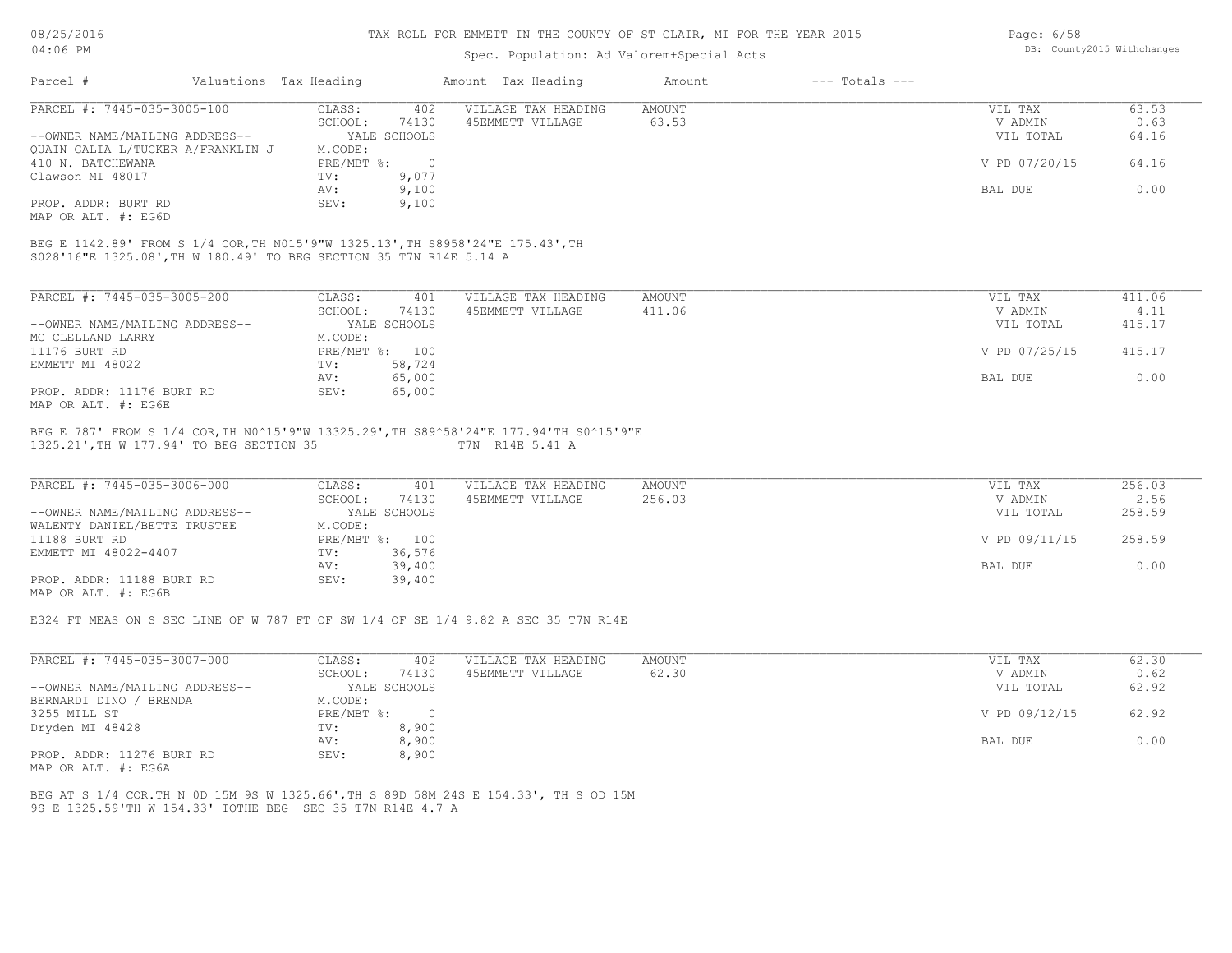#### TAX ROLL FOR EMMETT IN THE COUNTY OF ST CLAIR, MI FOR THE YEAR 2015

### Spec. Population: Ad Valorem+Special Acts

| Page: 7/58 |                            |
|------------|----------------------------|
|            | DB: County2015 Withchanges |

| Parcel #                       | Valuations Tax Heading |              | Amount Tax Heading  | Amount | $---$ Totals $---$ |               |       |
|--------------------------------|------------------------|--------------|---------------------|--------|--------------------|---------------|-------|
| PARCEL #: 7445-035-3007-100    | CLASS:                 | 402          | VILLAGE TAX HEADING | AMOUNT |                    | VIL TAX       | 33.27 |
|                                | SCHOOL:                | 74130        | 45EMMETT VILLAGE    | 33.27  |                    | V ADMIN       | 0.33  |
| --OWNER NAME/MAILING ADDRESS-- |                        | YALE SCHOOLS |                     |        |                    | VIL TOTAL     | 33.60 |
| BERNARDI DINO JR               | M.CODE:                |              |                     |        |                    |               |       |
| 4858 S.MILL ST                 | PRE/MBT %:             | $\Omega$     |                     |        |                    | V PD 08/07/15 | 33.60 |
| Dryden MI 48428                | TV:                    | 4,753        |                     |        |                    |               |       |
|                                | AV:                    | 8,900        |                     |        |                    | BAL DUE       | 0.00  |
| PROP. ADDR: BURT RD            | SEV:                   | 8,900        |                     |        |                    |               |       |
| MAP OR ALT. #: EG6A2           |                        |              |                     |        |                    |               |       |

S0^15'9"E 1325.52',TH W 154.33' TO BEG SECTION 35 T7N R14E 4.70 A BEG E 154.33' FROM S 1/4 COR,TH N0^15'9"W 1325.59',TH S89^58'24"E 154.33',TH

| PARCEL #: 7445-035-3007-200    | CLASS:     | 402          | VILLAGE TAX HEADING | AMOUNT | 33.27<br>VIL TAX       |
|--------------------------------|------------|--------------|---------------------|--------|------------------------|
|                                | SCHOOL:    | 74130        | 45EMMETT VILLAGE    | 33.27  | 0.33<br>V ADMIN        |
| --OWNER NAME/MAILING ADDRESS-- |            | YALE SCHOOLS |                     |        | 33.60<br>VIL TOTAL     |
| GRACE JOSEPH REV TRUST         | M.CODE:    |              |                     |        |                        |
| 10715 BRANDON ROAD             | PRE/MBT %: |              |                     |        | V PD 09/14/15<br>33.60 |
| EMMETT MI 48022                | TV:        | 4,753        |                     |        |                        |
|                                | AV:        | 8,900        |                     |        | 0.00<br>BAL DUE        |
| PROP. ADDR: BURT RD            | SEV:       | 8,900        |                     |        |                        |
| MAP OR ALT. #: EG6A3           |            |              |                     |        |                        |

 4.70 A S0^15'9"E 1325.44;,TH W 154.34' TO BEG SECTION 35 T7N R14E BEG E 308.66' FROM S 1/4 COR,TH N0^15'9"W 1325.52',TH S89^58'24"E 154.34',TH

| PARCEL #: 7445-036-1001-001    | CLASS:  | 102            | VILLAGE TAX HEADING | AMOUNT | VIL TAX       | 331.03 |
|--------------------------------|---------|----------------|---------------------|--------|---------------|--------|
|                                | SCHOOL: | 74130          | 45EMMETT VILLAGE    | 331.03 | V ADMIN       | 3.31   |
| --OWNER NAME/MAILING ADDRESS-- |         | YALE SCHOOLS   |                     |        | VIL TOTAL     | 334.34 |
| CENTENNIAL PINES FARMS, INC    | M.CODE: |                |                     |        |               |        |
| 2775 BRICKER RD                |         | PRE/MBT %: 100 |                     |        | V PD 07/20/15 | 334.34 |
| GOODELLS MI 48027              | TV:     | 47,290         |                     |        |               |        |
|                                | AV:     | 129,900        |                     |        | BAL DUE       | 0.00   |
| PROP. ADDR: 2775 BRICKER RD    | SEV:    | 129,900        |                     |        |               |        |
| MAP OR ALT. #: EG16A           |         |                |                     |        |               |        |

 $\_$  , and the state of the state of the state of the state of the state of the state of the state of the state of the state of the state of the state of the state of the state of the state of the state of the state of the

 T7N R14E 76.37 A SPLIT ON 10/14/2005 FROM 0S W 454.62', TH S 2D 24M 40S W 454.81', TH N 87D 5M 0S W 921.01' TO BEG SECTION 36 OF A 1482.39' RADIUS CV TO THE LEFT, L.C. BEARS S 24D 33M 40S W 82.72', TH N 75D 8M 40S W 2191.29', TH S 75D 8M 0S E 76.94' TO W'LY LINE OF M-19, SW'LY 82.73' ALG ARC BEG W 1/4 COR, TH N 2D 33M 5S E 2646.05', TH S 87D 1M 35S E 1315.31', TH S 2D 25M

74-19-036-1001-000;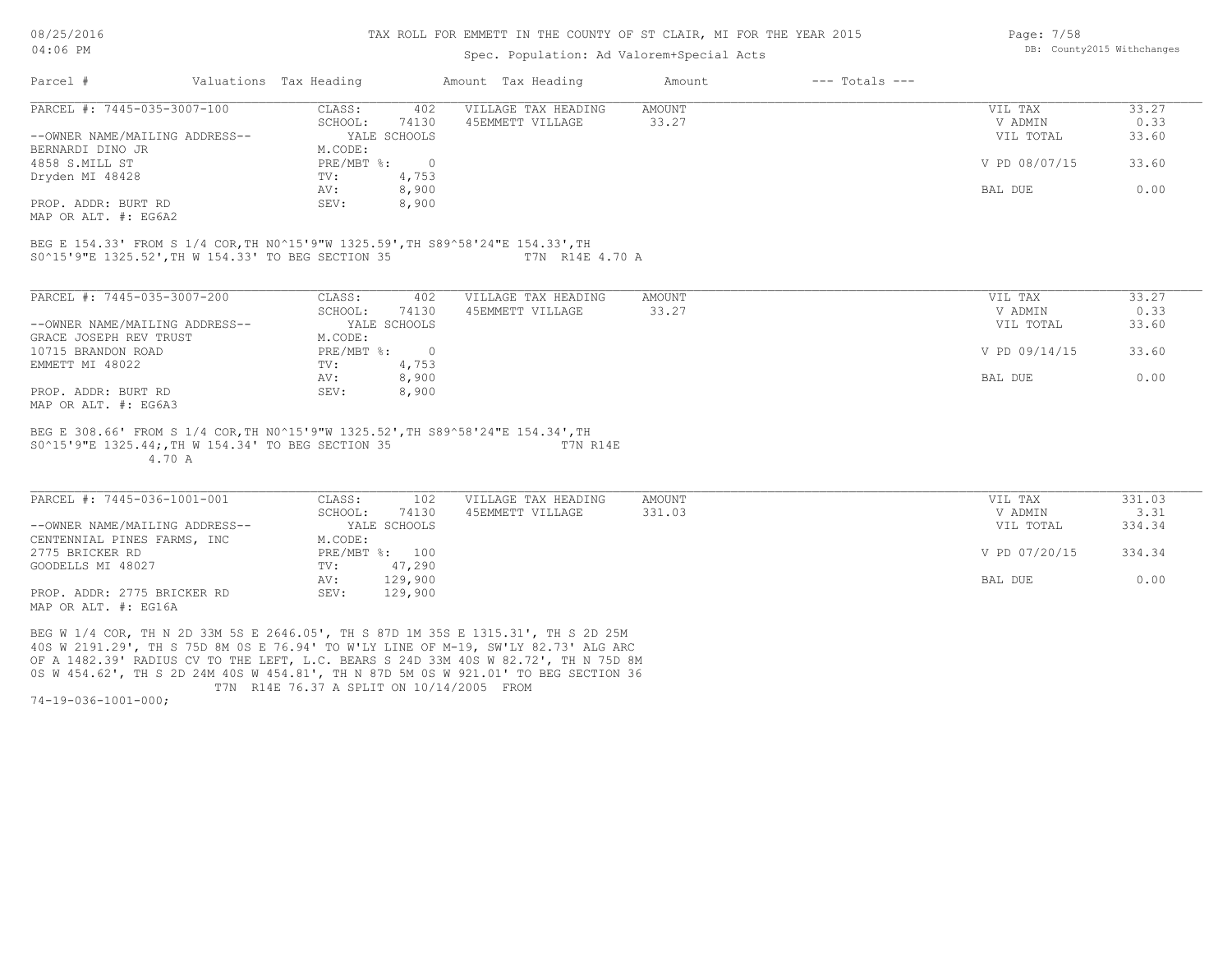### Spec. Population: Ad Valorem+Special Acts

| Parcel #                                           | Valuations Tax Heading |              | Amount Tax Heading  | Amount | $---$ Totals $---$ |               |        |
|----------------------------------------------------|------------------------|--------------|---------------------|--------|--------------------|---------------|--------|
| PARCEL #: 7445-036-1001-101                        | CLASS:                 | 401          | VILLAGE TAX HEADING | AMOUNT |                    | VIL TAX       | 368.39 |
|                                                    | SCHOOL:                | 74130        | 45EMMETT VILLAGE    | 368.39 |                    | V ADMIN       | 3.68   |
| --OWNER NAME/MAILING ADDRESS--                     |                        | YALE SCHOOLS |                     |        |                    | VIL TOTAL     | 372.07 |
| OLEJNIK ROBERT                                     | M.CODE:                |              |                     |        |                    |               |        |
| 9901 RYNN RD                                       | $PRE/MBT$ %:           |              |                     |        |                    | V PD 08/27/15 | 372.07 |
| Avoca MI 48006                                     | TV:                    | 52,628       |                     |        |                    |               |        |
|                                                    | AV:                    | 58,000       |                     |        |                    | BAL DUE       | 0.00   |
| PROP. ADDR: 3257 KINNEY RD<br>MAP OR ALT. #: EG16B | SEV:                   | 58,000       |                     |        |                    |               |        |

10/14/2005 FROM 74-19-036-1001-100, 74-19-036-1001-000; W 222.92', TH N 87D 5M 0S W 400' TO BEG SECTION 36 T7N R14E 3.85 A SPLIT 1482.39' RADIUS CV TO THE LEFT, L.C. BEARS S 20D 10M 25S W 144.24' TH S 2D 25M 40S E 454.62' TO W'LY LNE OF M-19, TH SW'LY 144.3' ALG W'LY LINE OF M-19 & THE ARC OF A BEG S 87D 5M 0S E 921.01' FROM W 1/4 COR, TH N 2D 25M 40S E 454.81', TH S 75D 8M 0S

| PARCEL #: 7445-036-1002-000    | CLASS:       | 201          | VILLAGE TAX HEADING | AMOUNT | VIL TAX       | 438.83 |
|--------------------------------|--------------|--------------|---------------------|--------|---------------|--------|
|                                | SCHOOL:      | 74130        | 45EMMETT VILLAGE    | 438.83 | V ADMIN       | 4.38   |
| --OWNER NAME/MAILING ADDRESS-- |              | YALE SCHOOLS |                     |        | VIL TOTAL     | 443.21 |
| GREENIA DANIEL                 | M.CODE:      |              |                     |        |               |        |
| P.O. BOX 155                   | $PRE/MBT$ %: |              |                     |        | V PD 09/11/15 | 443.21 |
| 10820 DUNNIGAN RD              | TV:          | 62,691       |                     |        |               |        |
| EMMETT MI 48022                | AV:          | 65,300       |                     |        | BAL DUE       | 0.00   |
|                                | SEV:         | 65,300       |                     |        |               |        |
| PROP. ADDR: 10820 DUNNIGAN RD  |              |              |                     |        |               |        |

MAP OR ALT. #: EG14K1

T7N R14E 7.53 A 385.43', TH S 29D 9M W 240.92', TH N 50D 39M W 428.02' TO BEG SECTION 36 708.45' & S 50D 39M E 310.7' FROM N 1/4 COR, TH N 39D 21M E 250', TH S 48D 43M E 310.7', TH N 2D 22M E 408.45' TO BEG; AND BEG N 87D 8M W 1349.35' & S 2D 22M W S 2D 22M W 250', TH S 42D 50M 48S W 185.55', TH S 39D 21M W 250', TH N 50D 39M W BEG N 87D 8M W 1349.35' & S 2D 22M W 300' FROM N 1/4 COR, TH S 87D 8M E 519.05' TH

| PARCEL #: 7445-036-1002-100    | CLASS:       | 201          | VILLAGE TAX HEADING | AMOUNT | VIL TAX       | 30.80 |
|--------------------------------|--------------|--------------|---------------------|--------|---------------|-------|
|                                | SCHOOL:      | 74130        | 45EMMETT VILLAGE    | 30.80  | V ADMIN       | 0.30  |
| --OWNER NAME/MAILING ADDRESS-- |              | YALE SCHOOLS |                     |        | VIL TOTAL     | 31.10 |
| GREENIA DANIEL                 | M.CODE:      |              |                     |        |               |       |
| P.O. BOX 155                   | $PRE/MBT$ %: |              |                     |        | V PD 09/11/15 | 31.10 |
| 10820 DUNNIGAN RD              | TV:          | 4,400        |                     |        |               |       |
| EMMETT MI 48022                | AV:          | 4,400        |                     |        | BAL DUE       | 0.00  |
|                                | SEV:         | 4,400        |                     |        |               |       |
| PROP. ADDR: RYNN RD            |              |              |                     |        |               |       |

MAP OR ALT. #: EG14K2

TH N 2D 22M E 300', TH S 87D 3M E 219.05' TO BEG SECTION 36 T7N R14E 1.50 A BEG N 87D 8M W 1130.3' FROM N 1/4 COR, TH S 2D 22M W 300', TH N 87D 3M W 219.05', Page: 8/58 DB: County2015 Withchanges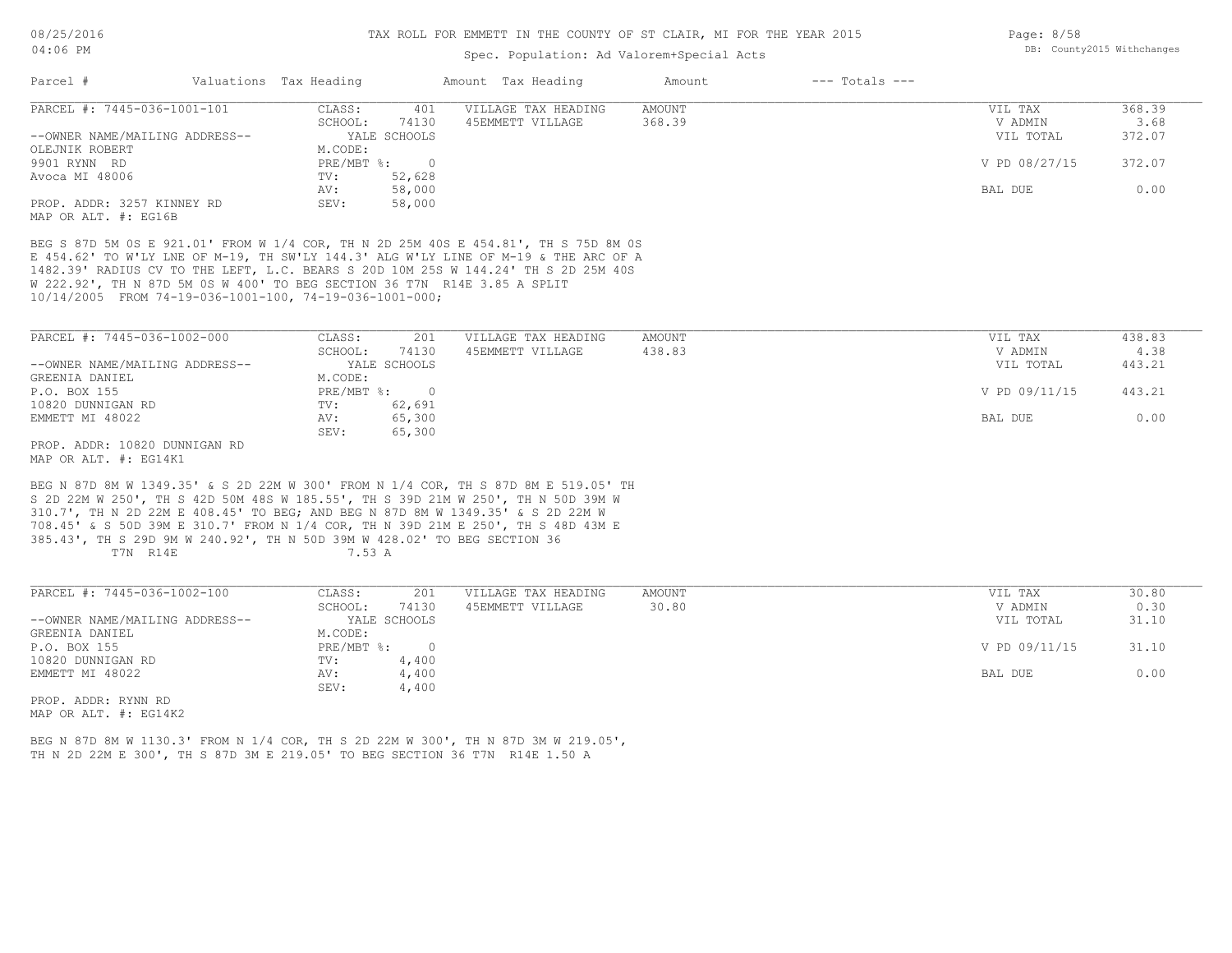#### TAX ROLL FOR EMMETT IN THE COUNTY OF ST CLAIR, MI FOR THE YEAR 2015

### Spec. Population: Ad Valorem+Special Acts

| Parcel #                          | Valuations Tax Heading |                | Amount Tax Heading                                                                  | Amount | $---$ Totals $---$ |               |        |
|-----------------------------------|------------------------|----------------|-------------------------------------------------------------------------------------|--------|--------------------|---------------|--------|
| PARCEL #: 7445-036-1003-000       | CLASS:                 | 401            | VILLAGE TAX HEADING                                                                 | AMOUNT |                    | VIL TAX       | 503.46 |
|                                   | SCHOOL:                | 74130          | 45EMMETT VILLAGE                                                                    | 503.46 |                    | V ADMIN       | 5.03   |
| --OWNER NAME/MAILING ADDRESS--    |                        | YALE SCHOOLS   |                                                                                     |        |                    | VIL TOTAL     | 508.49 |
| LEVIN PAUL/MICHELLE               | M.CODE:                |                |                                                                                     |        |                    |               |        |
| 10835 RYNN RD                     |                        | PRE/MBT %: 100 |                                                                                     |        |                    | V PD 09/05/15 | 508.49 |
| EMMETT MI 48022                   | TV:                    | 71,924         |                                                                                     |        |                    |               |        |
|                                   | AV:                    | 86,800         |                                                                                     |        |                    | BAL DUE       | 0.00   |
| PROP. ADDR: 10835 RYNN RD         | SEV:                   | 86,800         |                                                                                     |        |                    |               |        |
| MAP OR ALT. #: EG14C/F            |                        |                |                                                                                     |        |                    |               |        |
|                                   |                        |                |                                                                                     |        |                    |               |        |
|                                   |                        |                | BEG ON N SEC LINE N 87 DEG 8 MIN W 680.3 FT FROM N 1/4 COR, TH S 2 DEG 22 MIN W 300 |        |                    |               |        |
|                                   |                        |                | FT, TH N 87 DEG 8 MIN W 450 FT, TH N 2 DEG 22 MIN E 300 FT, TH S 87 DEG 8 MIN E 450 |        |                    |               |        |
| FT TO BEG. 3.09 A SEC 36 T7N R14E |                        |                |                                                                                     |        |                    |               |        |
|                                   |                        |                |                                                                                     |        |                    |               |        |
| PARCEL #: 7445-036-1006-000       | CLASS:                 | 401            | VILLAGE TAX HEADING                                                                 | AMOUNT |                    | VIL TAX       | 382.62 |

| LANGLII T. 1770 UJU IUUU UUU       | - טטמעט    | ᆂᅛᆂ          | VIILAGE IAA HEADING | APIOUN 1 | VII IAA   | JUZ . UZ |
|------------------------------------|------------|--------------|---------------------|----------|-----------|----------|
|                                    | SCHOOL:    | 74130        | 45EMMETT VILLAGE    | 382.62   | V ADMIN   | 3.82     |
| --OWNER NAME/MAILING ADDRESS--     |            | YALE SCHOOLS |                     |          | VIL TOTAL | 386.44   |
| STAMM DAVID/LAURA/REYNOLDS CRYSTEL | M.CODE:    |              |                     |          |           |          |
| 3405 KINNEY RD                     | PRE/MBT %: | 100          |                     |          | BAL DUE   | 386.44   |
| Emmett MI 48022                    | TV:        | 54,660       |                     |          |           |          |
|                                    | AV:        | 60,100       |                     |          |           |          |
| PROP. ADDR: 3405 KINNEY RD         | SEV:       | 60,100       |                     |          |           |          |
| MAP OR ALT. $\#$ : EG14H/J         |            |              |                     |          |           |          |

185.55',TH N222'E 250',TH S878'E 497.03' TO BEG SECTION 36 T7N R14E 7.71 A TO W'LY LINE M-19 FROM N 1/4 COR,TH S299'W 704.51' TH N4843'W 385.43',TH N4250'48"E W OF N 1/4 COR,TH S222'W 300',TH S878'E TO M-19 & BEG N878'W 330.65' & S252'W 300' THAT PART OF NW 1/4 LYING W OF NEW M-19 & N & E OF A LINE, BEG ON N SEC LINE 680.3'

| PARCEL #: 7445-036-1008-001         | CLASS:     | 401          | VILLAGE TAX HEADING | AMOUNT | VIL TAX       | 80.36 |
|-------------------------------------|------------|--------------|---------------------|--------|---------------|-------|
|                                     | SCHOOL:    | 74130        | 45EMMETT VILLAGE    | 80.36  | V ADMIN       | 0.80  |
| --OWNER NAME/MAILING ADDRESS--      |            | YALE SCHOOLS |                     |        | VIL TOTAL     | 81.16 |
| BIRKENSHAW ROBERT                   | M.CODE:    |              |                     |        |               |       |
| P.O. BOX 188                        | PRE/MBT %: |              |                     |        | V PD 09/14/15 | 81.16 |
| EMMETT MI 48022                     | TV:        | 11,480       |                     |        |               |       |
|                                     | AV:        | 11,500       |                     |        | BAL DUE       | 0.00  |
| PROP. ADDR: 3301 EMMETT RD          | SEV:       | 11,500       |                     |        |               |       |
| MAP OR ALT. $\#$ : EG14A/B/24/25/26 |            |              |                     |        |               |       |

19-036-1009-000, 19-036-1010-000; R14E 3.63 A SPLIT ON 11/21/2007 FROM 19-036-1008-000, 19-036-1007-000, PART OF N 1/2 OF SE 1/4 OF NW 1/4 LYING SW OF M-21 & E OF EMMETT RD SECTION 36 T7N 1/4 ALSO W 99' OF E 231' OF N 99' OF S 660' OF SE 1/4 OF NW 1/4 & E 393 FT OF THAT 594' OF THE E 132' OF THE SE 1/4 & N 66' OF THE S 660' OF E 132' OF SE 1/4 OF NW THE N 66' OF THE S 458' OF THE E 132' OF THE SE 1/4 OF NW 1/4 & THE N 136' OF THE S Page: 9/58 DB: County2015 Withchanges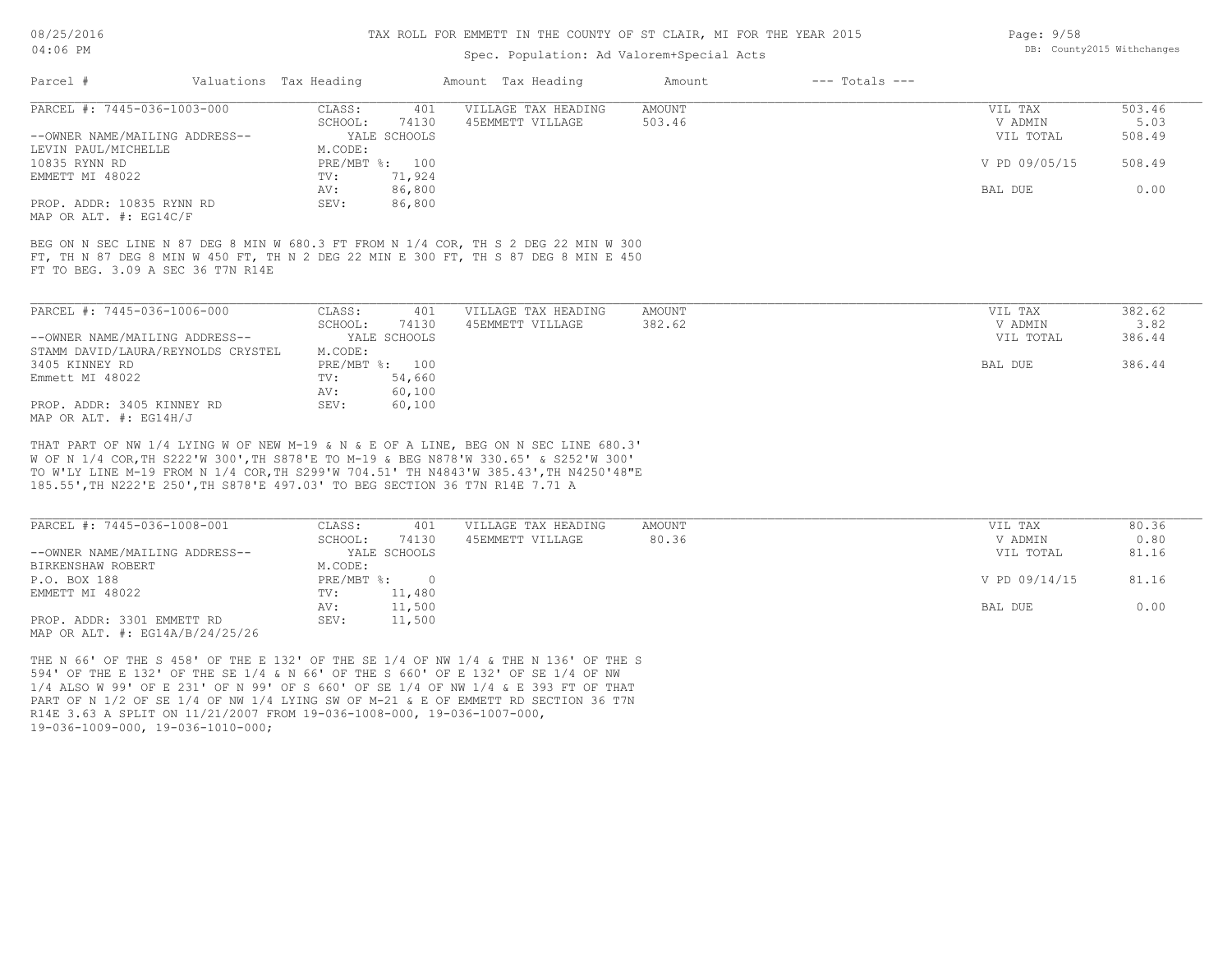#### TAX ROLL FOR EMMETT IN THE COUNTY OF ST CLAIR, MI FOR THE YEAR 2015

### Spec. Population: Ad Valorem+Special Acts

| Page: 10/58 |                            |
|-------------|----------------------------|
|             | DB: County2015 Withchanges |

| Parcel #                       | Valuations Tax Heading |              | Amount Tax Heading  | Amount | $---$ Totals $---$ |           |        |
|--------------------------------|------------------------|--------------|---------------------|--------|--------------------|-----------|--------|
| PARCEL #: 7445-036-1011-000    | CLASS:                 | 201          | VILLAGE TAX HEADING | AMOUNT |                    | VIL TAX   | 170.68 |
|                                | SCHOOL:                | 74130        | 45EMMETT VILLAGE    | 170.68 |                    | V ADMIN   | 1.70   |
| --OWNER NAME/MAILING ADDRESS-- |                        | YALE SCHOOLS |                     |        |                    | VIL TOTAL | 172.38 |
| FULLERTON JAMES/S ET-AL        | M.CODE:                |              |                     |        |                    |           |        |
| 21735 GREGORY                  | PRE/MBT %:             |              |                     |        |                    | BAL DUE   | 172.38 |
| DEARBORN MI 48124              | TV:                    | 24,384       |                     |        |                    |           |        |
|                                | AV:                    | 24,800       |                     |        |                    |           |        |
| PROP. ADDR: 3279 EMMETT RD     | SEV:                   | 24,800       |                     |        |                    |           |        |
| MAP OR ALT. #: EG23            |                        |              |                     |        |                    |           |        |

T7N R14E THE N 227 FT OF THE S 392 FT OF THE E 132 FT OF THE SE 1/4 OF NW 1/4 .69 A SEC 36

| PARCEL #: 7445-036-1012-000    | CLASS:     | 401          | VILLAGE TAX HEADING | AMOUNT | VIL TAX       | 302.26 |
|--------------------------------|------------|--------------|---------------------|--------|---------------|--------|
|                                | SCHOOL:    | 74130        | 45EMMETT VILLAGE    | 302.26 | V ADMIN       | 3.02   |
| --OWNER NAME/MAILING ADDRESS-- |            | YALE SCHOOLS |                     |        | VIL TOTAL     | 305.28 |
| BECK DAVID J/GAIL R.           | M.CODE:    |              |                     |        |               |        |
| 10772 BRANDON RD               | PRE/MBT %: |              |                     |        | V PD 09/11/15 | 305.28 |
| EMMETT MI 48022                | TV:        | 43,180       |                     |        |               |        |
|                                | AV:        | 47,600       |                     |        | BAL DUE       | 0.00   |
| PROP. ADDR: 10772 BRANDON RD   | SEV:       | 47,600       |                     |        |               |        |
| MAP OR ALT. #: EG22            |            |              |                     |        |               |        |

THEREOF. 3.63 A SEC 36 T7N R14E 946.9 FT & EXC E 132 FT OF N 495 FT THEREOF & EXC W 99 FT OF E 231 FT OF N 99 FT THAT PART OF S 1/2 OF SE 1/4 OF NW 1/4 LYING N & W OF BRANDON & EMMETT RDS, EXC W

| PARCEL #: 7445-036-1012-100    | CLASS:  | 402            | VILLAGE TAX HEADING | AMOUNT | VIL TAX       | 54.60 |
|--------------------------------|---------|----------------|---------------------|--------|---------------|-------|
|                                | SCHOOL: | 74130          | 45EMMETT VILLAGE    | 54.60  | V ADMIN       | 0.54  |
| --OWNER NAME/MAILING ADDRESS-- |         | YALE SCHOOLS   |                     |        | VIL TOTAL     | 55.14 |
| PIERCE DENNIS R.TRUST          | M.CODE: |                |                     |        |               |       |
| 10895 BRANDON RD               |         | PRE/MBT %: 100 |                     |        | V PD 09/02/15 | 55.14 |
| EMMETT MI 48022                | TV:     | 7,800          |                     |        |               |       |
|                                | AV:     | 7,800          |                     |        | BAL DUE       | 0.00  |
| PROP. ADDR: BRANDON RD         | SEV:    | 7,800          |                     |        |               |       |
| MAP OR ALT. #: EG22B           |         |                |                     |        |               |       |

N2^34'25"E 396',TH N87^4'W 99',TH N2^34'25"E 99' TO BEG SECTION 36 T7N R14E 2.80 A 214.43', RADIUS 263.43', CHORD BEARING N56^10'54"E 208.56',TH N87^4'E 63.04',TH S2^34'25"W 429.17',TH S87^4'W E 161',TH S4^1'50"W 190.65',TH ALG CURV TO LEFT BEG S2^34'25"W 1983.26' & N87^4'W 231' FROM N 1/4 COR, TH N87^4'W 162',TH

| PARCEL #: 7445-036-1013-000    | CLASS:  | 401            | VILLAGE TAX HEADING | AMOUNT | VIL TAX       | 191.31 |
|--------------------------------|---------|----------------|---------------------|--------|---------------|--------|
|                                | SCHOOL: | 74130          | 45EMMETT VILLAGE    | 191.31 | V ADMIN       | 1.91   |
| --OWNER NAME/MAILING ADDRESS-- |         | YALE SCHOOLS   |                     |        | VIL TOTAL     | 193.22 |
| HAZELMAN JACK E/MATILDA        | M.CODE: |                |                     |        |               |        |
| 10782 BRANDON RD               |         | PRE/MBT %: 100 |                     |        | V PD 08/22/15 | 193.22 |
| EMMETT MI 48022-4506           | TV:     | 27,330         |                     |        |               |        |
|                                | AV:     | 29,900         |                     |        | BAL DUE       | 0.00   |
| PROP. ADDR: 10782 BRANDON RD   | SEV:    | 29,900         |                     |        |               |        |
| MAP OR ALT. #: EG21A           |         |                |                     |        |               |        |

THE E 100 FT OF W 946.9 FT OF S 1/2 OF SE 1/4 OF NW 1/4 1.51 A SEC 36 T7N R14E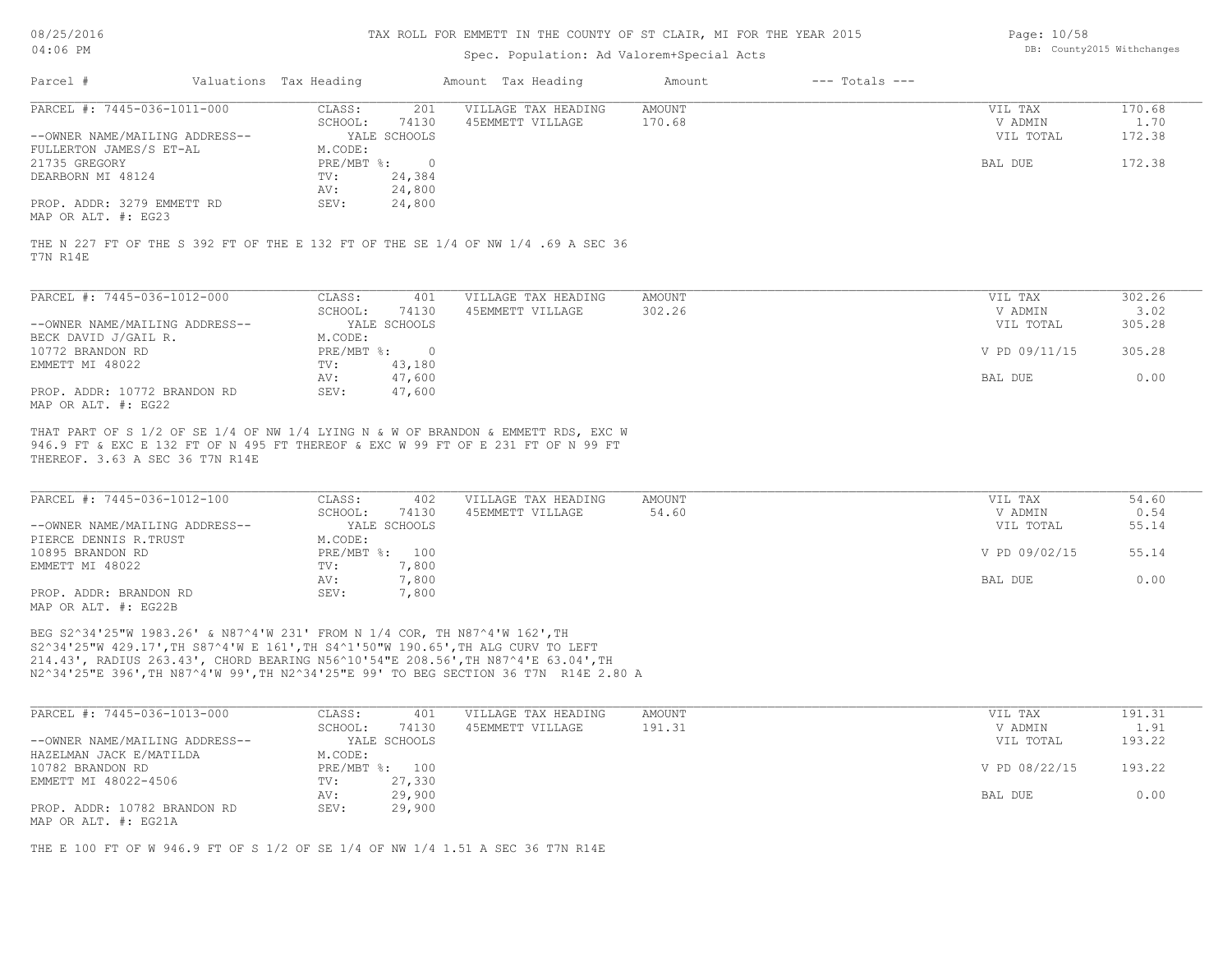#### TAX ROLL FOR EMMETT IN THE COUNTY OF ST CLAIR, MI FOR THE YEAR 2015

### Spec. Population: Ad Valorem+Special Acts

Page: 11/58 DB: County2015 Withchanges

| Parcel #                       | Valuations Tax Heading |                | Amount Tax Heading  | Amount | $---$ Totals $---$ |               |        |
|--------------------------------|------------------------|----------------|---------------------|--------|--------------------|---------------|--------|
| PARCEL #: 7445-036-1014-000    | CLASS:                 | 401            | VILLAGE TAX HEADING | AMOUNT |                    | VIL TAX       | 142.01 |
|                                | SCHOOL:                | 74130          | 45EMMETT VILLAGE    | 142.01 |                    | V ADMIN       | 1.42   |
| --OWNER NAME/MAILING ADDRESS-- |                        | YALE SCHOOLS   |                     |        |                    | VIL TOTAL     | 143.43 |
| MCNESKY GUY                    | M.CODE:                |                |                     |        |                    |               |        |
| 10786 BRANDON RD               |                        | PRE/MBT %: 100 |                     |        |                    | V PD 09/12/15 | 143.43 |
| Emmett MI 48022                | TV:                    | 20,288         |                     |        |                    |               |        |
|                                | AV:                    | 21,800         |                     |        |                    | BAL DUE       | 0.00   |
| PROP. ADDR: 10786 BRANDON RD   | SEV:                   | 21,800         |                     |        |                    |               |        |
| MAP OR ALT. #: EG21C           |                        |                |                     |        |                    |               |        |

E70 FT OF W 846.9 FT OF S 1/2 OF SE 1/4 OF NW 1/4 1.06 A SEC 36 T7N R14E

| PARCEL #: 7445-036-1016-001    | CLASS:       | 401          | VILLAGE TAX HEADING | AMOUNT | VIL TAX       | 252.47 |
|--------------------------------|--------------|--------------|---------------------|--------|---------------|--------|
|                                | SCHOOL:      | 74130        | 45EMMETT VILLAGE    | 252.47 | V ADMIN       | 2.52   |
| --OWNER NAME/MAILING ADDRESS-- |              | YALE SCHOOLS |                     |        | VIL TOTAL     | 254.99 |
| KEEGAN PATRICK V               | M.CODE:      |              |                     |        |               |        |
| 3207 QUAIN RD                  | $PRE/MBT$ %: |              |                     |        | V PD 07/24/15 | 254.99 |
| Emmett MI 48022                | TV:          | 36,068       |                     |        |               |        |
|                                | AV:          | 39,400       |                     |        | BAL DUE       | 0.00   |
| PROP. ADDR: 10806 BRANDON RD   | SEV:         | 39,400       |                     |        |               |        |
| MAP OR ALT. #: EG20/21B        |              |              |                     |        |               |        |

11/08/2007 FROM 19-036-1016-000, 19-036-1015-000; E 235' OF W 776.9' OF S 1/2 OF SE 1/4 OF NW 1/4 SECTION 36 T7N R14E 3.51 A SPLIT ON

| PARCEL #: 7445-036-1017-000    | CLASS:     | 708          | VILLAGE TAX HEADING | AMOUNT | VIL TAX   | 0.00 |
|--------------------------------|------------|--------------|---------------------|--------|-----------|------|
|                                | SCHOOL:    | 74130        | 45EMMETT VILLAGE    | 0.00   | V ADMIN   | 0.00 |
| --OWNER NAME/MAILING ADDRESS-- |            | YALE SCHOOLS |                     |        | VIL TOTAL | 0.00 |
| ARCHBISHOP OF DET CHURCH       | M.CODE:    |              |                     |        |           |      |
| 1234 WASHINGTON BLVD           | PRE/MBT %: |              |                     |        | BAL DUE   | 0.00 |
| DETROIT MI 48226-1825          | TV:        |              |                     |        |           |      |
|                                | AV:        |              |                     |        |           |      |
| PROP. ADDR: 10828 BRANDON RD   | SEV:       |              |                     |        |           |      |
| MAP OR ALT. #: EG19A           |            |              |                     |        |           |      |

80D 16M E 103.31' SECTION 36 T7N R14E 3.7 A S 87D 4M E 1356.82' & N 23D 9M E 378.97' FROM W 1/4 COR,TH S 71D 6M E 285' TH S ALL THAT PART OF THE W 541.9' OF SE 1/4 OF NW 1/4 LYING E OF M-19 & S OF A LINE BEG

| PARCEL #: 7445-036-1017-100    | CLASS:       | 704    | VILLAGE TAX HEADING | AMOUNT | VIL TAX   | 0.00 |
|--------------------------------|--------------|--------|---------------------|--------|-----------|------|
|                                | SCHOOL:      | 74130  | 45EMMETT VILLAGE    | 0.00   | V ADMIN   | 0.00 |
| --OWNER NAME/MAILING ADDRESS-- | YALE SCHOOLS |        |                     |        | VIL TOTAL | 0.00 |
| YALE PUBLIC SCHOOLS            | M.CODE:      |        |                     |        |           |      |
| 198 SCHOOL DR                  | PRE/MBT %:   | $\cap$ |                     |        | BAL DUE   | 0.00 |
| YALE MI 48097-3342             | TV:          |        |                     |        |           |      |
|                                | AV:          |        |                     |        |           |      |
| PROP. ADDR: BRANDON RD         | SEV:         |        |                     |        |           |      |
| MAP OR ALT. #: EG19B           |              |        |                     |        |           |      |

 $\_$  , and the state of the state of the state of the state of the state of the state of the state of the state of the state of the state of the state of the state of the state of the state of the state of the state of the

103.31',TH N 71D 6M W 285' TO BEG. SECTION 36 T7N R14E 7.84 A S 23D 4M W 373.72',TH N 87D 4M W 400.11',TH S 3D 12M 30S W 393.98',TH N 80D 16M 50D 35M E 217.85',TH S 2D 34M W 21.24', TH S 39D 25M W 18',TH S 50D 35M E 13.49',TH 323.25',TH S 87D 4M E 23.53', TH N 29D 12M E 550.15',TH N 79D 21M E 228.45',TH S BEG S 87D 4M E 1356.82' & N 23D 9M E 378.97' FROM W 1/4 COR,TH N 23D 9M E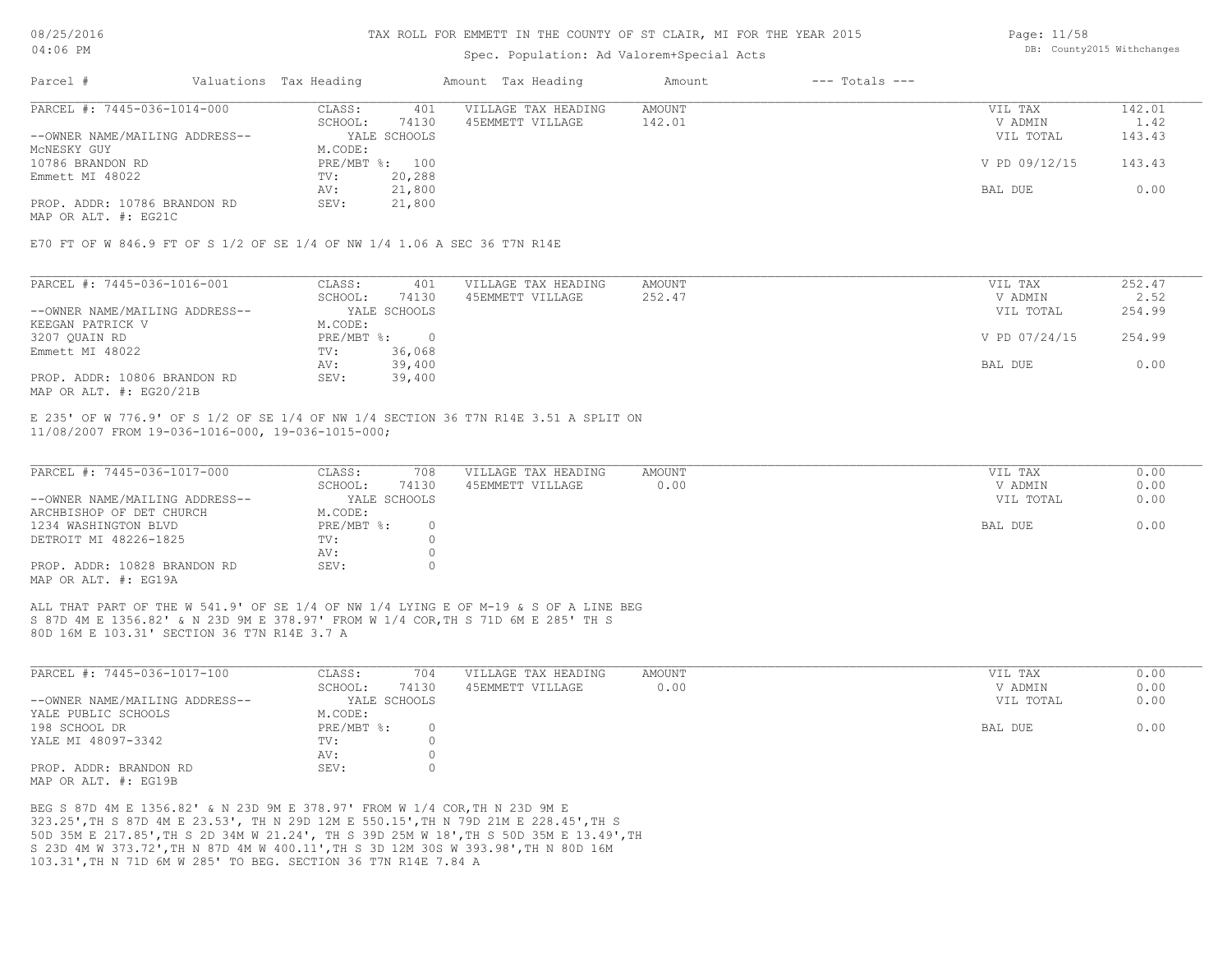#### TAX ROLL FOR EMMETT IN THE COUNTY OF ST CLAIR, MI FOR THE YEAR 2015

### Spec. Population: Ad Valorem+Special Acts

| Parcel #                       | Valuations Tax Heading |                | Amount Tax Heading                                                              | Amount        | $---$ Totals $---$ |               |        |
|--------------------------------|------------------------|----------------|---------------------------------------------------------------------------------|---------------|--------------------|---------------|--------|
| PARCEL #: 7445-036-1018-000    | CLASS:                 | 401            | VILLAGE TAX HEADING                                                             | <b>AMOUNT</b> |                    | VIL TAX       | 277.20 |
|                                | SCHOOL:                | 74130          | 45EMMETT VILLAGE                                                                | 277.20        |                    | V ADMIN       | 2.77   |
| --OWNER NAME/MAILING ADDRESS-- |                        | YALE SCHOOLS   |                                                                                 |               |                    | VIL TOTAL     | 279.97 |
| BOURY DAVID / CHRISTINE        | M.CODE:                |                |                                                                                 |               |                    |               |        |
| 3301 KINNEY RD                 |                        | PRE/MBT %: 100 |                                                                                 |               |                    | BAL DUE       | 279.97 |
| Emmett MI 48022                | TV:                    | 39,600         |                                                                                 |               |                    |               |        |
|                                | AV:                    | 39,600         |                                                                                 |               |                    |               |        |
| PROP. ADDR: 3301 KINNEY RD     | SEV:                   | 39,600         |                                                                                 |               |                    |               |        |
| MAP OR ALT. #: EG17A           |                        |                |                                                                                 |               |                    |               |        |
| M-19 1.08 A SEC 36 T7N R14E    |                        |                | ON W LINE 1172.84 FT S OF C.L. M-21, TH S 79 DEG 37 MIN E TO M-19, & LYING W OF |               |                    |               |        |
| PARCEL #: 7445-036-1019-000    | CLASS:                 | 401            | VILLAGE TAX HEADING                                                             | AMOUNT        |                    | VIL TAX       | 265.27 |
|                                | SCHOOL:                | 74130          | 45EMMETT VILLAGE                                                                | 265.27        |                    | V ADMIN       | 2.65   |
| --OWNER NAME/MAILING ADDRESS-- |                        | YALE SCHOOLS   |                                                                                 |               |                    | VIL TOTAL     | 267.92 |
| SCHEIBLE GERALD/AGNES          | M.CODE:                |                |                                                                                 |               |                    |               |        |
| 3319 KINNEY RD                 |                        | PRE/MBT %: 100 |                                                                                 |               |                    | V PD 09/02/15 | 267.92 |
|                                |                        |                |                                                                                 |               |                    |               |        |
| EMMETT MI 48022-3507           | TV:                    | 37,896         |                                                                                 |               |                    |               |        |
|                                | AV:                    | 42,000         |                                                                                 |               |                    | BAL DUE       | 0.00   |

MAP OR ALT. #: EG17B

TH N 2 DEG 31 MIN E 146 FT TO BEG. 0.70 A SEC 36 T7N R14E 253.97 FT TH S 29 DEG 09 MIN W ALG M-19 152.74 FT, TH N 79 DEG 37 MIN W 184.85 FT BEG ON W LINE OF E 1/2 OF NW 1/4, 1026.84 FT S OF C.L. M-21, TH S 79 DEG 37 MIN E

| PARCEL #: 7445-036-1020-000    | CLASS:  | 401            | VILLAGE TAX HEADING | AMOUNT | VIL TAX       | 240.38 |
|--------------------------------|---------|----------------|---------------------|--------|---------------|--------|
|                                | SCHOOL: | 74130          | 45EMMETT VILLAGE    | 240.38 | V ADMIN       | 2.40   |
| --OWNER NAME/MAILING ADDRESS-- |         | YALE SCHOOLS   |                     |        | VIL TOTAL     | 242.78 |
| PERRY LEONARD/MARG TRUST       | M.CODE: |                |                     |        |               |        |
| 3323 KINNEY RD                 |         | PRE/MBT %: 100 |                     |        | V PD 09/11/15 | 242.78 |
| EMMETT MI 48022-3507           | TV:     | 34,340         |                     |        |               |        |
|                                | AV:     | 37,900         |                     |        | BAL DUE       | 0.00   |
| PROP. ADDR: 3323 KINNEY RD     | SEV:    | 37,900         |                     |        |               |        |
| MAP OR ALT. #: EG18            |         |                |                     |        |               |        |

 $\_$  , and the state of the state of the state of the state of the state of the state of the state of the state of the state of the state of the state of the state of the state of the state of the state of the state of the

DEG 9 MIN E TO BEG. 1.25 A SEC 36 T7N R14E W 370.84 FT, TH S 2 DEG 27 MIN E 132 FT, TH S 79 DEG 37 MIN E TO RD C.L. TH N 29 BEG ON C.L. M-19 S 29 DEG 9 MIN W 544.8 FT FROM INT WITH C.L. M-21, TH N 79 1/2 DEG

| PARCEL #: 7445-036-1021-000    | CLASS:       | 201          | VILLAGE TAX HEADING | AMOUNT | VIL TAX       | 640.50 |
|--------------------------------|--------------|--------------|---------------------|--------|---------------|--------|
|                                | SCHOOL:      | 74130        | 45EMMETT VILLAGE    | 640.50 | V ADMIN       | 6.40   |
| --OWNER NAME/MAILING ADDRESS-- |              | YALE SCHOOLS |                     |        | VIL TOTAL     | 646.90 |
| GREENIA DANIEL/DEBRA           | M.CODE:      |              |                     |        |               |        |
| PO BOX 155                     | $PRE/MBT$ %: |              |                     |        | V PD 09/11/15 | 646.90 |
| EMMETT MI 48022                | TV:          | 91,500       |                     |        |               |        |
|                                | AV:          | 91,500       |                     |        | BAL DUE       | 0.00   |
| PROP. ADDR: DUNNIGAN RD        | SEV:         | 91,500       |                     |        |               |        |
| MAP OR ALT. #: EG14G           |              |              |                     |        |               |        |

A SEC 36 T7N R14E 544.8 FT, TH N 79 DEG 30 MIN W 370.84 FT, TH N 2 DEG 27 MIN E 894.84 FT TO BEG. 8.5 FT ON C.L. OF M-21 TO INT OF C.L. OF RE-LOC M-19, TH S 29 DEG 9 MIN W ON SAID C.L. BEG AT INT OF W LINE OF E 1/2 OF NW 1/4 & C.L. OF M-21, TH S 50 DEG 39 MIN E 765.3

Page: 12/58 DB: County2015 Withchanges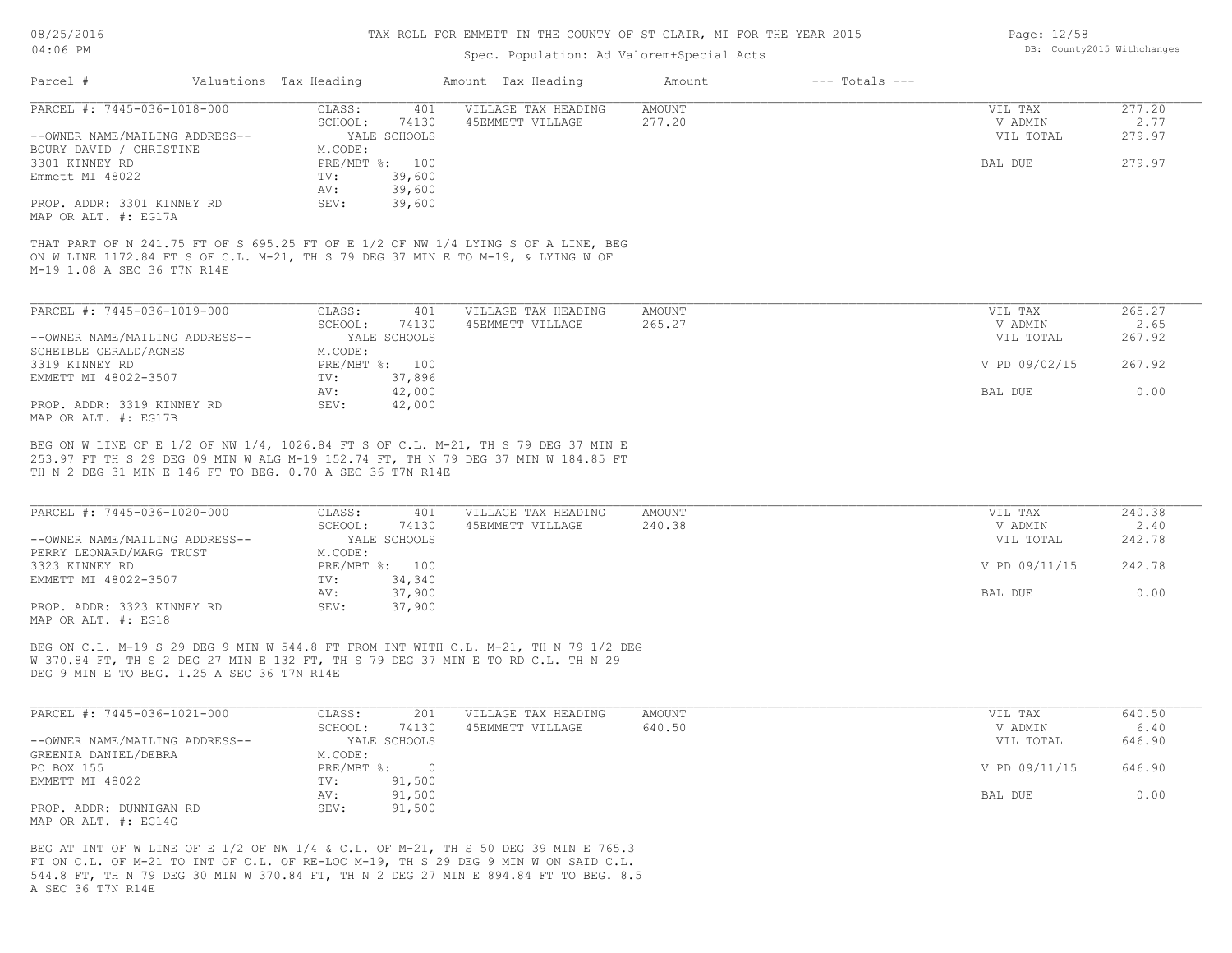#### TAX ROLL FOR EMMETT IN THE COUNTY OF ST CLAIR, MI FOR THE YEAR 2015

# Spec. Population: Ad Valorem+Special Acts

Page: 13/58 DB: County2015 Withchanges

| Parcel #                       | Valuations Tax Heading |                | Amount Tax Heading  | Amount | $---$ Totals $---$ |               |        |
|--------------------------------|------------------------|----------------|---------------------|--------|--------------------|---------------|--------|
| PARCEL #: 7445-036-2001-000    | CLASS:                 | 101            | VILLAGE TAX HEADING | AMOUNT |                    | VIL TAX       | 146.79 |
|                                | SCHOOL:                | 74130          | 45EMMETT VILLAGE    | 146.79 |                    | V ADMIN       | 1.46   |
| --OWNER NAME/MAILING ADDRESS-- |                        | YALE SCHOOLS   |                     |        |                    | VIL TOTAL     | 148.25 |
| KEEGAN JAMES L/NANCY           | M.CODE:                |                |                     |        |                    |               |        |
| 3516 EMMETT RD                 |                        | PRE/MBT %: 100 |                     |        |                    | V PD 08/15/15 | 148.25 |
| EMMETT MI 48022-3900           | TV:                    | 20,970         |                     |        |                    |               |        |
|                                | AV:                    | 135,200        |                     |        |                    | BAL DUE       | 0.00   |
| PROP. ADDR: EMMETT RD          | SEV:                   | 135,200        |                     |        |                    |               |        |
| MAP OR ALT. #: EG10            |                        |                |                     |        |                    |               |        |

NW 1/4 OF NE 1/4 40 A SEC 36 T7N R14E

| PARCEL #: 7445-036-2002-000    | CLASS:  | 402            | VILLAGE TAX HEADING | AMOUNT | VIL TAX       | 140.00 |
|--------------------------------|---------|----------------|---------------------|--------|---------------|--------|
|                                | SCHOOL: | 74130          | 45EMMETT VILLAGE    | 140.00 | V ADMIN       | 1.40   |
| --OWNER NAME/MAILING ADDRESS-- |         | YALE SCHOOLS   |                     |        | VIL TOTAL     | 141.40 |
| KEEGAN JAMES L./NANCY J.       | M.CODE: |                |                     |        |               |        |
| 3516 EMMETT RD                 |         | PRE/MBT %: 100 |                     |        | V PD 08/15/15 | 141.40 |
| Emmett MI 48022                | TV:     | 20,000         |                     |        |               |        |
|                                | AV:     | 20,000         |                     |        | BAL DUE       | 0.00   |
| PROP. ADDR: BRANDON RD         | SEV:    | 20,000         |                     |        |               |        |
| MAP OR ALT. #: EG9C            |         |                |                     |        |               |        |

W330 FT OF E 1/2 OF NE 1/4 20 A SEC 36 T7N R14E

| PARCEL #: 7445-036-2003-000    | CLASS:  | 401            | VILLAGE TAX HEADING | AMOUNT | VIL TAX       | 349.90 |
|--------------------------------|---------|----------------|---------------------|--------|---------------|--------|
|                                | SCHOOL: | 74130          | 45EMMETT VILLAGE    | 349.90 | V ADMIN       | 3.49   |
| --OWNER NAME/MAILING ADDRESS-- |         | YALE SCHOOLS   |                     |        | VIL TOTAL     | 353.39 |
| SIWAK JOSEPH/MELANIE           | M.CODE: |                |                     |        |               |        |
| 10580 BRANDON RD               |         | PRE/MBT %: 100 |                     |        | V PD 09/05/15 | 353.39 |
| EMMETT MI 48022                | TV:     | 49,987         |                     |        |               |        |
|                                | AV:     | 53,500         |                     |        | BAL DUE       | 0.00   |
| PROP. ADDR: 10580 BRANDON RD   | SEV:    | 53,500         |                     |        |               |        |
| MAP OR ALT. #: EG9D            |         |                |                     |        |               |        |

SECTION 36 T7N R14E 17.50 A N8958'27"E 330',TH S015'35"E 1979.69',TH S8952'W 165',TH S015'35"E 660' TO BEG BEG S8952'W 812.28' FROM E 1/4 COR,TH S8952'W 165',TH N015'35"W 2640.31',TH

| PARCEL #: 7445-036-2003-100    | CLASS:       | 401          | VILLAGE TAX HEADING | AMOUNT | VIL TAX       | 356.62 |
|--------------------------------|--------------|--------------|---------------------|--------|---------------|--------|
|                                | SCHOOL:      | 74130        | 45EMMETT VILLAGE    | 356.62 | V ADMIN       | 3.56   |
| --OWNER NAME/MAILING ADDRESS-- |              | YALE SCHOOLS |                     |        | VIL TOTAL     | 360.18 |
| DAENZER EDWARD/LISA            | M.CODE:      |              |                     |        |               |        |
| 10560 BRANDON RD               | $PRE/MBT$ %: | 100          |                     |        | V PD 09/11/15 | 360.18 |
| EMMETT MI 48022                | TV:          | 50,947       |                     |        |               |        |
|                                | AV:          | 84,000       |                     |        | BAL DUE       | 0.00   |
| PROP. ADDR: 10560 BRANDON RD   | SEV:         | 84,000       |                     |        |               |        |

MAP OR ALT. #: EG9E

165',TH S015'35"E 660' TO BEG SECTION 36 T7N R14E 2.5 A BEG S8952'W 647.28' FROM E 1/4 COR,TH S8952'W 165',TH N015'35"W 660',TH N8952'E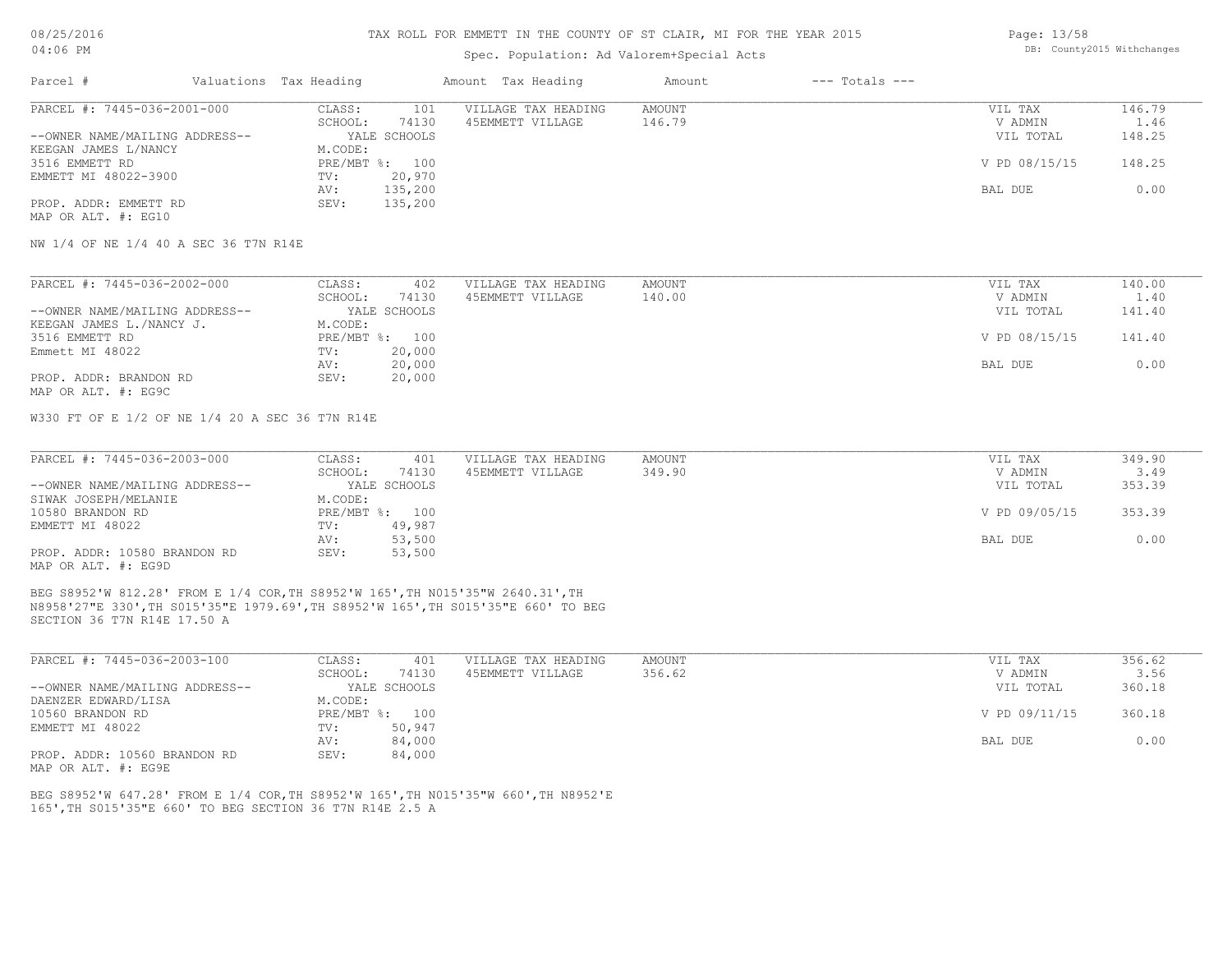#### TAX ROLL FOR EMMETT IN THE COUNTY OF ST CLAIR, MI FOR THE YEAR 2015

### Spec. Population: Ad Valorem+Special Acts

Page: 14/58 DB: County2015 Withchanges

| Parcel #                       | Valuations Tax Heading |                | Amount Tax Heading  | Amount | $---$ Totals $---$ |               |        |
|--------------------------------|------------------------|----------------|---------------------|--------|--------------------|---------------|--------|
| PARCEL #: 7445-036-2004-000    | CLASS:                 | 401            | VILLAGE TAX HEADING | AMOUNT |                    | VIL TAX       | 367.68 |
|                                | SCHOOL:                | 74130          | 45EMMETT VILLAGE    | 367.68 |                    | V ADMIN       | 3.67   |
| --OWNER NAME/MAILING ADDRESS-- |                        | YALE SCHOOLS   |                     |        |                    | VIL TOTAL     | 371.35 |
| SMIGELSKI PAUL/DIANE           | M.CODE:                |                |                     |        |                    |               |        |
| 10534 BRANDON RD               |                        | PRE/MBT %: 100 |                     |        |                    | V PD 09/05/15 | 371.35 |
| EMMETT MI 48022-4500           | TV:                    | 52,527         |                     |        |                    |               |        |
|                                | AV:                    | 55,700         |                     |        |                    | BAL DUE       | 0.00   |
| PROP. ADDR: 10534 BRANDON RD   | SEV:                   | 55,700         |                     |        |                    |               |        |
|                                |                        |                |                     |        |                    |               |        |

MAP OR ALT. #: EG9A

E1/2 OF NE 1/4 EXC W 660' & EXC E 265' SECTION 36 T7N R14E 23.94 A

| PARCEL #: 7445-036-2005-000    | CLASS:  | 401            | VILLAGE TAX HEADING | AMOUNT | VIL TAX       | 502.81 |
|--------------------------------|---------|----------------|---------------------|--------|---------------|--------|
|                                | SCHOOL: | 74130          | 45EMMETT VILLAGE    | 502.81 | V ADMIN       | 5.02   |
| --OWNER NAME/MAILING ADDRESS-- |         | YALE SCHOOLS   |                     |        | VIL TOTAL     | 507.83 |
| DONNELLON JOHN                 | M.CODE: |                |                     |        |               |        |
| 10502 BRANDON RD               |         | PRE/MBT %: 100 |                     |        | V PD 08/15/15 | 507.83 |
| EMMETT MI 48022-4500           | TV:     | 71,831         |                     |        |               |        |
|                                | AV:     | 78,200         |                     |        | BAL DUE       | 0.00   |
| PROP. ADDR: 10502 BRANDON RD   | SEV:    | 78,200         |                     |        |               |        |
| MAP OR ALT. #: EG9B            |         |                |                     |        |               |        |

E265' OF NE 1/4 OF SECTION 36 SECTION 36 T7N R14E 16.06 A

| PARCEL #: 7445-036-2006-001    | CLASS:  | 401            | VILLAGE TAX HEADING | AMOUNT | VIL TAX       | 752.44 |
|--------------------------------|---------|----------------|---------------------|--------|---------------|--------|
|                                | SCHOOL: | 74130          | 45EMMETT VILLAGE    | 752.44 | V ADMIN       | 7.52   |
| --OWNER NAME/MAILING ADDRESS-- |         | YALE SCHOOLS   |                     |        | VIL TOTAL     | 759.96 |
| MAISON MICHAEL D/DIANA L       | M.CODE: |                |                     |        |               |        |
| 10616 DUNNIGAN RD              |         | PRE/MBT %: 100 |                     |        | V PD 09/08/15 | 759.96 |
| EMMETT MI 48022                | TV:     | 107,492        |                     |        |               |        |
|                                | AV:     | 117,600        |                     |        | BAL DUE       | 0.00   |
| PROP. ADDR: 10616 DUNNIGAN RD  | SEV:    | 117,600        |                     |        |               |        |
| MAP OR ALT. #: EG11E           |         |                |                     |        |               |        |

EXC. THAT OF REMAINDER LYING S OF M-21 23.89 A SEC 36 T7N R14E SW 1/4 OF NE 1/4 EXC. W660 FT,OF S 825 FT, & EXC. N 132 FT,OF THE W 660 FT, &

| PARCEL #: 7445-036-2007-000    | CLASS:           | VILLAGE TAX HEADING<br>401 | AMOUNT | VIL TAX       | 249.65 |
|--------------------------------|------------------|----------------------------|--------|---------------|--------|
|                                | 74130<br>SCHOOL: | 45EMMETT VILLAGE           | 249.65 | V ADMIN       | 2.49   |
| --OWNER NAME/MAILING ADDRESS-- | YALE SCHOOLS     |                            |        | VIL TOTAL     | 252.14 |
| O'CONNOR PATRICK/LINDA         | M.CODE:          |                            |        |               |        |
| 10676 BRANDON RD               | PRE/MBT %: 100   |                            |        | V PD 09/12/15 | 252.14 |
| EMMETT MI 48022-4502           | 35,665<br>TV:    |                            |        |               |        |
|                                | 41,400<br>AV:    |                            |        | BAL DUE       | 0.00   |
| PROP. ADDR: 10676 BRANDON RD   | 41,400<br>SEV:   |                            |        |               |        |
| MAP OR ALT. #: EG11G           |                  |                            |        |               |        |

SEC 36 T7N R14E THAT PART OF SW 1/4 OF NE 1/4 LYING S OF M-21 EXC E 330 FT & EXC W 660 FT. 1.52 A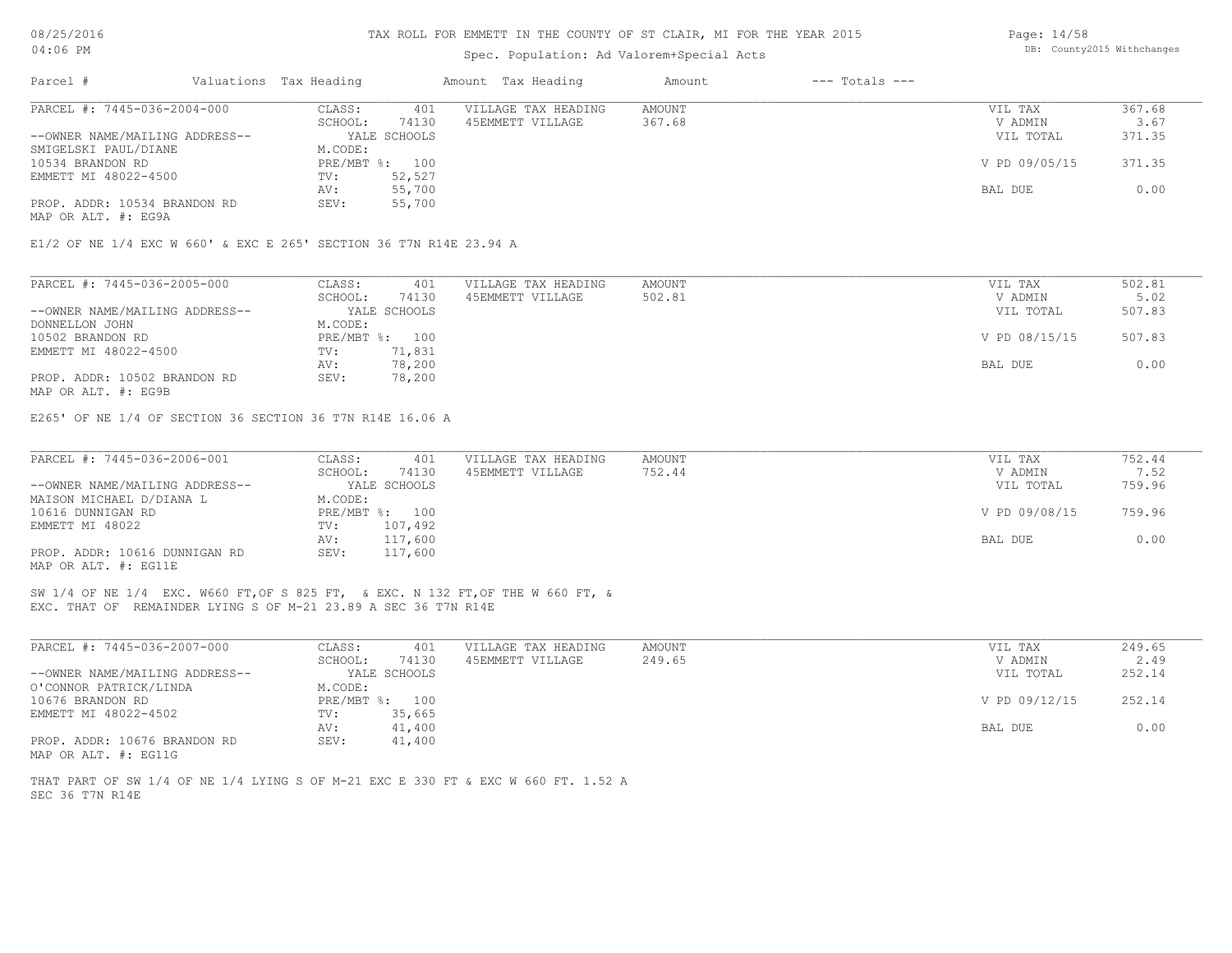#### TAX ROLL FOR EMMETT IN THE COUNTY OF ST CLAIR, MI FOR THE YEAR 2015

| 08/25/2016<br>04:06 PM             |                        | TAX ROLL FOR EMMETT IN THE COUNTY OF ST CLAIR, MI FOR THE YEAR 2015 | Page: 15/58<br>DB: County2015 Withchanges |        |                    |               |       |
|------------------------------------|------------------------|---------------------------------------------------------------------|-------------------------------------------|--------|--------------------|---------------|-------|
|                                    |                        |                                                                     |                                           |        |                    |               |       |
| Parcel #                           | Valuations Tax Heading |                                                                     | Amount Tax Heading                        | Amount | $---$ Totals $---$ |               |       |
| PARCEL #: 7445-036-2008-001        | CLASS:                 | 402                                                                 | VILLAGE TAX HEADING                       | AMOUNT |                    | VIL TAX       | 49.18 |
|                                    | SCHOOL:                | 74130                                                               | 45EMMETT VILLAGE                          | 49.18  |                    | V ADMIN       | 0.49  |
| --OWNER NAME/MAILING ADDRESS--     |                        | YALE SCHOOLS                                                        |                                           |        |                    | VIL TOTAL     | 49.67 |
| COLLINS JAMES W/BRIDGET M/DANIEL T | M.CODE:                |                                                                     |                                           |        |                    |               |       |
| 5622 OLD ORCHARD                   | PRE/MBT %:             | $\bigcirc$                                                          |                                           |        |                    | V PD 09/05/15 | 49.67 |
| PRUDENVILLE MI 48651-9311          | TV:                    | 7,027                                                               |                                           |        |                    |               |       |
|                                    | AV:                    | 10,900                                                              |                                           |        |                    | BAL DUE       | 0.00  |
| PROP. ADDR: BRANDON RD             | SEV:                   | 10,900                                                              |                                           |        |                    |               |       |
| MAP OR ALT. #: EG11D1              |                        |                                                                     |                                           |        |                    |               |       |

01/19/2006 FROM 19-036-2008-000; 20M 37S E 209' TO BEG SECTION 36 T7N R14E 8.34 A SPLIT ON CURVE TO LEFT 77.18', TH S 0D 20M 37S E 235.89', TH S 89D 52M 0S W 209', TH S 0D A CURVE LEFT RADIUS = 2232.01' & CHORD BEARS S 54D 32M 56S E 77.18', TH ALG SAID TH N 0D 20M 37S W 193.8', TH N 89D 52M 0S E 146.88', TH S 53D 33M 29S E 562.52' TO 331.2', TH N 89D 55M 14S E 133', TH N 0D 20M 37S W 300', TH S 89D 55M 14S W 133', BEG S 89D 52M 0S W 2163.57' FROM E 1/4 COR, TH 89D 52M

| PARCEL #: 7445-036-2008-010    | CLASS:  | 401            | VILLAGE TAX HEADING | AMOUNT | VIL TAX       | 224.02 |
|--------------------------------|---------|----------------|---------------------|--------|---------------|--------|
|                                | SCHOOL: | 74130          | 45EMMETT VILLAGE    | 224.02 | V ADMIN       | 2.24   |
| --OWNER NAME/MAILING ADDRESS-- |         | YALE SCHOOLS   |                     |        | VIL TOTAL     | 226.26 |
| PRINGLE MARK/IRENE             | M.CODE: |                |                     |        |               |        |
| 10692 BRANDON RD               |         | PRE/MBT %: 100 |                     |        | V PD 09/05/15 | 226.26 |
| EMMETT MI 48022                | TV:     | 32,004         |                     |        |               |        |
|                                | AV:     | 35,200         |                     |        | BAL DUE       | 0.00   |
| PROP. ADDR: 10692 BRANDON RD   | SEV:    | 35,200         |                     |        |               |        |
| MAP OR ALT. #: EG11D2          |         |                |                     |        |               |        |

 1A SPLIT ON 01/19/2006 FROM 19-036-2008-000; W 209', TH N 89D 52M 0S E 209', TH S 0D 20M 37S E 209' TO BEG SECTION 36 T7N R14E BEG S 89D 52M 0S W 1954.57' FROM E 1/4 COR, TH S 89D 52M 0S W 209', TH N 0D 20M 37S

| PARCEL #: 7445-036-2009-000    | CLASS:           | 402<br>VILLAGE TAX HEADING | AMOUNT | VIL TAX       | 1.94 |
|--------------------------------|------------------|----------------------------|--------|---------------|------|
|                                | 74130<br>SCHOOL: | 45EMMETT VILLAGE           | 7.94   | V ADMIN       | 0.07 |
| --OWNER NAME/MAILING ADDRESS-- | YALE SCHOOLS     |                            |        | VIL TOTAL     | 8.01 |
| ARKIN CHARLOTTE TRUST          | M.CODE:          |                            |        |               |      |
| 10015 DALRYMPLE ST             | PRE/MBT %:       |                            |        | V PD 09/08/15 | 8.01 |
| DETROIT MI 48204-1728          | 1,135<br>TV:     |                            |        |               |      |
|                                | 1,600<br>AV:     |                            |        | BAL DUE       | 0.00 |
| PROP. ADDR: EMMETT RD          | 1,600<br>SEV:    |                            |        |               |      |
| MAP OR ALT. #: EG11F           |                  |                            |        |               |      |

R14E S50 FT OF N 990.5 FT OF E 100 FT OF W 133 FT OF SW 1/4 OF NE 1/4 0.15 A SEC 36 T7N

| PARCEL #: 7445-036-2010-000                     | CLASS:       | 401          | VILLAGE TAX HEADING | AMOUNT | VIL TAX       | 114.49 |
|-------------------------------------------------|--------------|--------------|---------------------|--------|---------------|--------|
|                                                 | SCHOOL:      | 74130        | 45EMMETT VILLAGE    | 114.49 | V ADMIN       | 1.14   |
| --OWNER NAME/MAILING ADDRESS--                  |              | YALE SCHOOLS |                     |        | VIL TOTAL     | 115.63 |
| REID WILLIAM J/SAMANTHA                         | M.CODE:      |              |                     |        |               |        |
| 3288 EMMETT RD                                  | $PRE/MBT$ %: |              |                     |        | V PD 09/05/15 | 115.63 |
| EMMETT MI 48022                                 | TV:          | 16,357       |                     |        |               |        |
|                                                 | AV:          | 18,200       |                     |        | BAL DUE       | 0.00   |
| PROP. ADDR: 3288 EMMETT<br>MAP OR ALT. #: EG11C | SEV:         | 18,200       |                     |        |               |        |

R14E S50 FT OF N 940.5 FT OF E 100 FT OF W 133 FT OF SW 1/4 OF NE 1/4 0.11 A SEC 36 T7N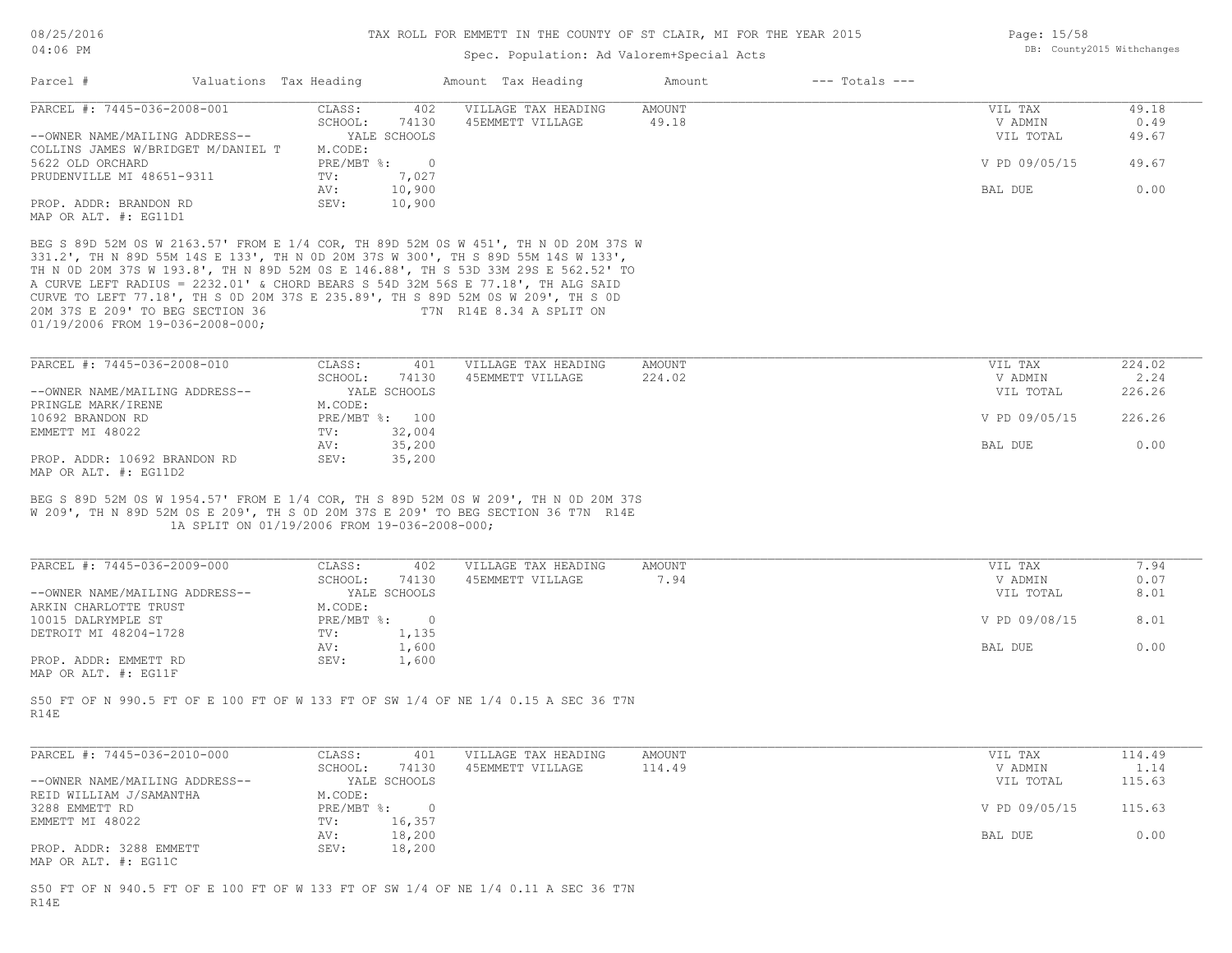#### TAX ROLL FOR EMMETT IN THE COUNTY OF ST CLAIR, MI FOR THE YEAR 2015

# Spec. Population: Ad Valorem+Special Acts

Page: 16/58 DB: County2015 Withchanges

| Parcel #                       | Valuations Tax Heading |              | Amount Tax Heading  | Amount | $---$ Totals $---$ |               |      |
|--------------------------------|------------------------|--------------|---------------------|--------|--------------------|---------------|------|
| PARCEL #: 7445-036-2011-000    | CLASS:                 | 402          | VILLAGE TAX HEADING | AMOUNT |                    | VIL TAX       | 6.30 |
|                                | SCHOOL:                | 74130        | 45EMMETT VILLAGE    | 6.30   |                    | V ADMIN       | 0.06 |
| --OWNER NAME/MAILING ADDRESS-- |                        | YALE SCHOOLS |                     |        |                    | VIL TOTAL     | 6.36 |
| SWAMBA JOHN T./PAULINE         | M.CODE:                |              |                     |        |                    |               |      |
| 2687 MILLER RD                 | PRE/MBT %:             |              |                     |        |                    | V PD 07/24/15 | 6.36 |
| Allenton MI 48002              | TV:                    | 900          |                     |        |                    |               |      |
|                                | AV:                    | 900          |                     |        |                    | BAL DUE       | 0.00 |
| PROP. ADDR: 3294 EMMETT RD     | SEV:                   | 900          |                     |        |                    |               |      |
| MAP OR ALT. #: EG13            |                        |              |                     |        |                    |               |      |

0.07 A SEC 36 T7N R14E THE S 30 FT OF THE N 890.5 FT OF THE E 100 FT OF THE W 133 FT OF SW 1/4 OF NE 1/4

| PARCEL #: 7445-036-2012-000    | CLASS:       | 401          | VILLAGE TAX HEADING | AMOUNT | VIL TAX       | 73.24 |
|--------------------------------|--------------|--------------|---------------------|--------|---------------|-------|
|                                | SCHOOL:      | 74130        | 45EMMETT VILLAGE    | 73.24  | V ADMIN       | 0.73  |
| --OWNER NAME/MAILING ADDRESS-- |              | YALE SCHOOLS |                     |        | VIL TOTAL     | 73.97 |
| SWAMBA JOHN T./PAULINE         | M.CODE:      |              |                     |        |               |       |
| 2687 MILLER RD                 | $PRE/MBT$ %: |              |                     |        | V PD 07/24/15 | 73.97 |
| Allenton MI 48002              | TV:          | 10,464       |                     |        |               |       |
|                                | AV:          | 11,600       |                     |        | BAL DUE       | 0.00  |
| PROP. ADDR: 3300 EMMETT RD     | SEV:         | 11,600       |                     |        |               |       |
| MAP OR ALT. #: EG12A           |              |              |                     |        |               |       |

R14E 0.10 A S45' OF THE N 860.5' OF THE E 100' OF THE W 133' OF SW 1/4 OF NE 1/4 SECTION 36 T7N

| PARCEL #: 7445-036-2013-000    | CLASS:  | 401            | VILLAGE TAX HEADING | AMOUNT    | VIL TAX | 108.80 |
|--------------------------------|---------|----------------|---------------------|-----------|---------|--------|
|                                | SCHOOL: | 74130          | 45EMMETT VILLAGE    | 108.80    | V ADMIN | 1.08   |
| --OWNER NAME/MAILING ADDRESS-- |         | YALE SCHOOLS   |                     | VIL TOTAL | 109.88  |        |
| DICKSON ALAN/SUSAN             | M.CODE: |                |                     |           |         |        |
| 3304 EMMETT RD                 |         | PRE/MBT %: 100 |                     |           | BAL DUE | 109.88 |
| EMMETT MI 48022-4511           | TV:     | 15,544         |                     |           |         |        |
|                                | AV:     | 17,300         |                     |           |         |        |
| PROP. ADDR: 3304 EMMETT RD     | SEV:    | 17,300         |                     |           |         |        |
| MAP OR ALT. #: EG12B           |         |                |                     |           |         |        |

R14E S75 FT OF N 815.5 FT OF E 100 FT OF W 133 FT OF SW 1/4 OF NE 1/4 0.17 A SEC 36 T7N

| PARCEL #: 7445-036-2014-000    | CLASS:       | 401          | VILLAGE TAX HEADING | AMOUNT | VIL TAX   | 10.19 |
|--------------------------------|--------------|--------------|---------------------|--------|-----------|-------|
|                                | SCHOOL:      | 74130        | 45EMMETT VILLAGE    | 10.19  | V ADMIN   | 0.10  |
| --OWNER NAME/MAILING ADDRESS-- |              | YALE SCHOOLS |                     |        | VIL TOTAL | 10.29 |
| DICKSON ALAN/SUSAN             | M.CODE:      |              |                     |        |           |       |
| 3304 EMMETT RD                 | $PRE/MBT$ %: | 100          |                     |        | BAL DUE   | 10.29 |
| EMMETT MI 48022                | TV:          | 1,457        |                     |        |           |       |
|                                | AV:          | 1,600        |                     |        |           |       |
| PROP. ADDR: EMMETT RD          | SEV:         | 1,600        |                     |        |           |       |
| MAP OR ALT. #: EG11B           |              |              |                     |        |           |       |

R14E S50 FT OF N 740.5 FT OF E 100 FT OF W 133 FT OF SW 1/4 OF NE 1/4 0.11 A SEC 36 T7N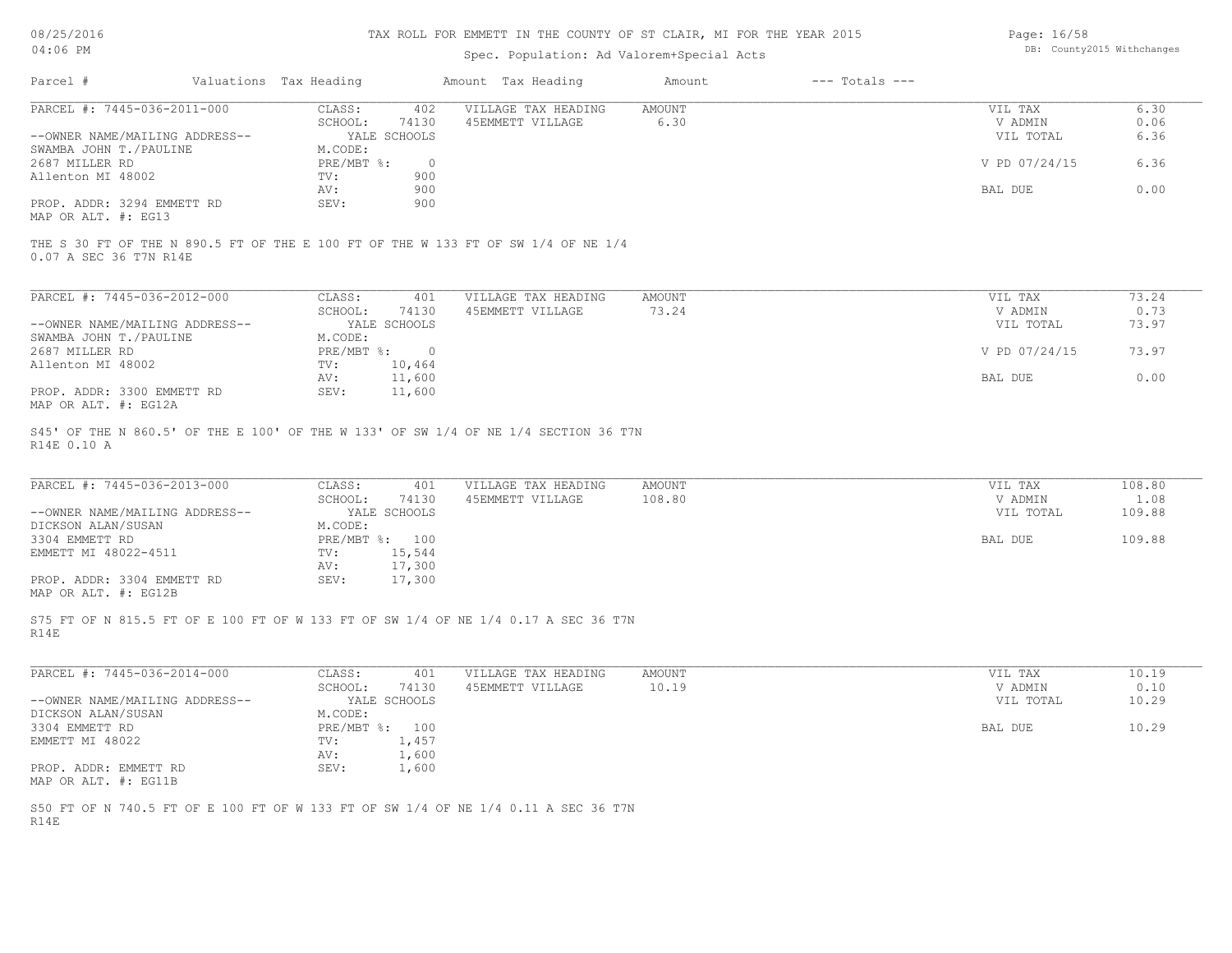### Spec. Population: Ad Valorem+Special Acts

Page: 17/58 DB: County2015 Withchanges

| Parcel #                       |         | Valuations Tax Heading |                  | Amount Tax Heading  | Amount | $---$ Totals $---$ |           |       |
|--------------------------------|---------|------------------------|------------------|---------------------|--------|--------------------|-----------|-------|
| PARCEL #: 7445-036-2015-000    |         | CLASS:                 | 201              | VILLAGE TAX HEADING | AMOUNT |                    | VIL TAX   | 43.37 |
|                                | SCHOOL: | 74130                  | 45EMMETT VILLAGE | 43.37               |        | V ADMIN            | 0.43      |       |
| --OWNER NAME/MAILING ADDRESS-- |         |                        | YALE SCHOOLS     |                     |        |                    | VIL TOTAL | 43.80 |
| BELL HELEN M/JOHN TRUST        |         | M.CODE:                |                  |                     |        |                    |           |       |
| 3841 COGLEY RD                 |         | PRE/MBT %:             |                  |                     |        |                    | BAL DUE   | 43.80 |
| AVOCA MI 48006                 |         | TV:                    | 6,197            |                     |        |                    |           |       |
|                                |         | AV:                    | 7,100            |                     |        |                    |           |       |
| PROP. ADDR: 10696 DUNNIGAN RD  |         | SEV:                   | 7,100            |                     |        |                    |           |       |
|                                |         |                        |                  |                     |        |                    |           |       |

MAP OR ALT. #: EG11I

PART OF S 825 FT OF W 660 FT OF NE 1/4 LYING N OF M-21 2.12 A SEC 36 T7N R14E

| PARCEL #: 7445-036-2017-000    | CLASS:  | 401            | VILLAGE TAX HEADING | AMOUNT | VIL TAX       | 268.82 |
|--------------------------------|---------|----------------|---------------------|--------|---------------|--------|
|                                | SCHOOL: | 74130          | 45EMMETT VILLAGE    | 268.82 | V ADMIN       | 2.68   |
| --OWNER NAME/MAILING ADDRESS-- |         | YALE SCHOOLS   |                     |        | VIL TOTAL     | 271.50 |
| FRISBIE BRIAN                  | M.CODE: |                |                     |        |               |        |
| 3320 EMMETT RD                 |         | PRE/MBT %: 100 |                     |        | V PD 09/05/15 | 271.50 |
| EMMETT MI 48022                | TV:     | 38,404         |                     |        |               |        |
|                                | AV:     | 42,400         |                     |        | BAL DUE       | 0.00   |
| PROP. ADDR: 3320 EMMETT RD     | SEV:    | 42,400         |                     |        |               |        |
|                                |         |                |                     |        |               |        |

MAP OR ALT. #: EG11H

N132 FT OF W 660 FT OF SW 1/4 OF NE 1/4 2 A SEC 36 T7N R14E

| PARCEL #: 7445-036-3001-000      | CLASS:           | VILLAGE TAX HEADING<br>101 | AMOUNT | VIL TAX       | 218.05 |
|----------------------------------|------------------|----------------------------|--------|---------------|--------|
|                                  | 74130<br>SCHOOL: | 45EMMETT VILLAGE           | 218.05 | V ADMIN       | 2.18   |
| --OWNER NAME/MAILING ADDRESS--   | YALE SCHOOLS     |                            |        | VIL TOTAL     | 220.23 |
| EASTERN MICHIGAN GRAIN LLC       | M.CODE:          |                            |        |               |        |
| THE STAR OF THE WEST MILLING CO. | PRE/MBT %: 100   |                            |        | V PD 09/05/15 | 220.23 |
| P.O. BOX 146                     | 31,151<br>TV:    |                            |        |               |        |
| FRANKENMUTH MI 48734             | 101,500<br>AV:   |                            |        | BAL DUE       | 0.00   |
|                                  | 101,500<br>SEV:  |                            |        |               |        |
| PROP. ADDR: BRANDON RD           |                  |                            |        |               |        |

MAP OR ALT. #: EG61A

R14E 29.19 A 1307.26' & S330'46"W 1059.99' FROM E 1/4 COR,TH N8629' 14"W 1017.71' SECTION 36 T7N 380', TH N 2 30' E 475', TH W 100' TO BEG EXC THAT PART S OF A LINE, BEG N8713'20"W 242' TH W 66', TH S 242', TH W 441.95', TH S 2 30' W 231.81', TH N 87 13' 20" W LINE, TH S 2 DEG 28 MIN W 50 FT, TH N 87 DEG 05 MIN W 150 FT, TH N 2 DEG 28 MIN E LINE, TH N TO PTE 192 FT S OF E & W 1/4 LINE, TH W TO PTE 1153.45 FT E OF N & S 1/4 TH S 77 DEG 32 MIN E 618.45 FT, TH S 243.45 FT TO RR R/W, TH SE ON R/W TO E 1/8TH BEG 12.1 FT E OF INT 1/4 COR, TH S 178 FT, TH W 346 FT, TH S 2 DEG 30 MIN W 765 FT,

| PARCEL #: 7445-036-3001-100    | CLASS:  | 401            | VILLAGE TAX HEADING | AMOUNT | VIL TAX       | 321.20 |
|--------------------------------|---------|----------------|---------------------|--------|---------------|--------|
|                                | SCHOOL: | 74130          | 45EMMETT VILLAGE    | 321.20 | V ADMIN       | 3.21   |
| --OWNER NAME/MAILING ADDRESS-- |         | YALE SCHOOLS   |                     |        | VIL TOTAL     | 324.41 |
| TOTON ANTHONY/LILLIAN          | M.CODE: |                |                     |        |               |        |
| 10729 BRANDON RD               |         | PRE/MBT %: 100 |                     |        | V PD 09/05/15 | 324.41 |
| EMMETT MI 48022-4508           | TV:     | 45,887         |                     |        |               |        |
|                                | AV:     | 56,200         |                     |        | BAL DUE       | 0.00   |
| PROP. ADDR: 10729 BRANDON RD   | SEV:    | 56,200         |                     |        |               |        |
| MAP OR ALT. #: EG61H           |         |                |                     |        |               |        |

380', TH N 2 30' E 475' TO BEG. SEC 36 T7N R14E 2.97 A 2 30' W 242.68', TH S 87 5' E 210.85', TH S 2 30' W 231.81', TH N 87 13' 20" W BEG AT INT/SEC 1/4 COR, TH S 87 13' 20" E 112.10', TH S 87 13' 20" E 169.15', TH S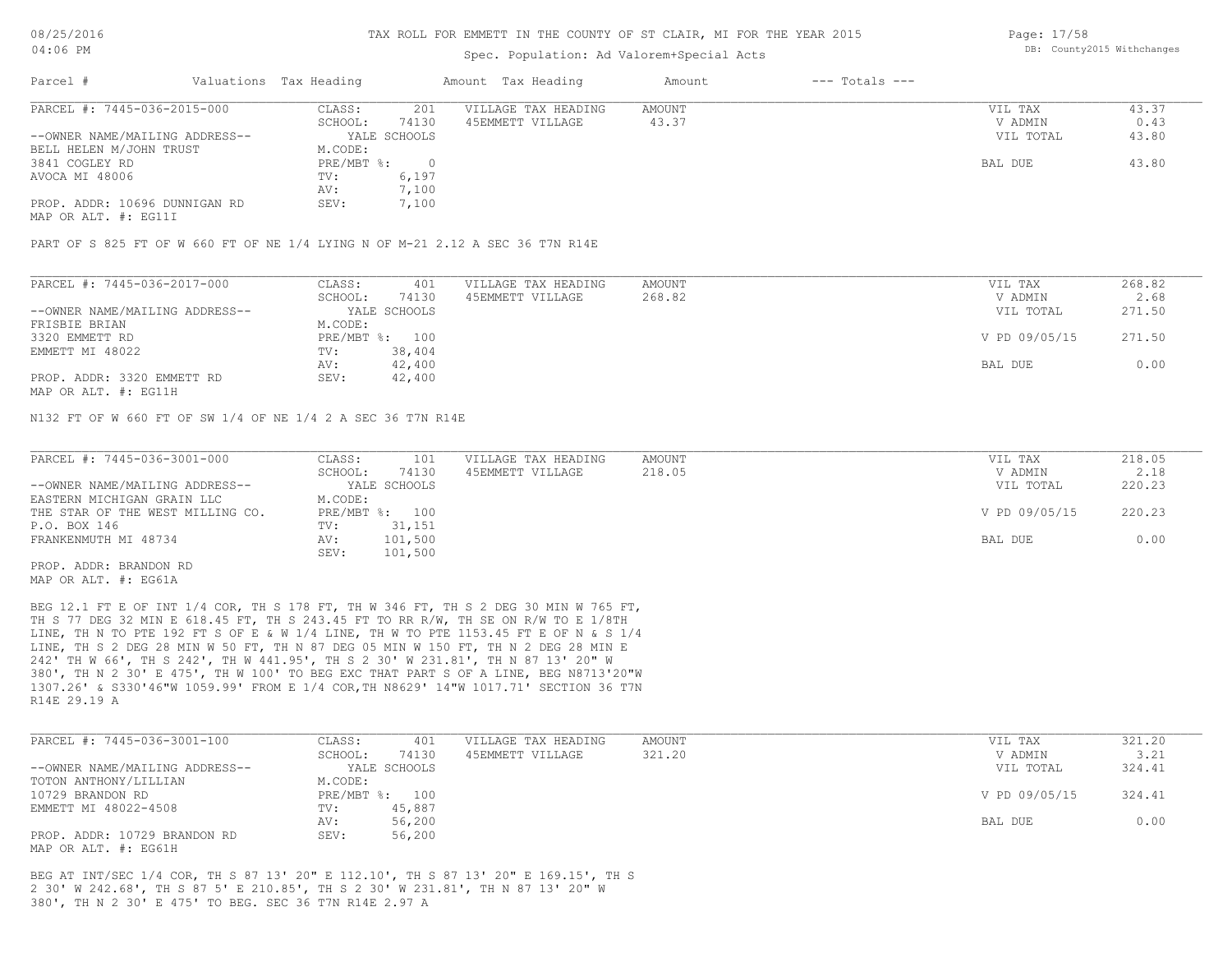08/25/2016  $04:$ 

### TAX ROLL FOR EMMETT IN THE COUNTY OF ST CLAIR, MI FOR THE YEAR 2015

| 08/25/2016                                                                                                                                                                                                                           |                        | TAX ROLL FOR EMMETT IN THE COUNTY OF ST CLAIR, MI FOR THE YEAR 2015 | Page: 18/58   |                    |               |                            |
|--------------------------------------------------------------------------------------------------------------------------------------------------------------------------------------------------------------------------------------|------------------------|---------------------------------------------------------------------|---------------|--------------------|---------------|----------------------------|
| 04:06 PM                                                                                                                                                                                                                             |                        | Spec. Population: Ad Valorem+Special Acts                           |               |                    |               | DB: County2015 Withchanges |
| Parcel #                                                                                                                                                                                                                             | Valuations Tax Heading | Amount Tax Heading                                                  | Amount        | $---$ Totals $---$ |               |                            |
|                                                                                                                                                                                                                                      |                        |                                                                     |               |                    |               |                            |
| PARCEL #: 7445-036-3002-000                                                                                                                                                                                                          | CLASS:<br>401          | VILLAGE TAX HEADING                                                 | <b>AMOUNT</b> |                    | VIL TAX       | 379.30                     |
|                                                                                                                                                                                                                                      | SCHOOL:<br>74130       | 45EMMETT VILLAGE                                                    | 379.30        |                    | V ADMIN       | 3.79                       |
| --OWNER NAME/MAILING ADDRESS--                                                                                                                                                                                                       | YALE SCHOOLS           |                                                                     |               |                    | VIL TOTAL     | 383.09                     |
| GRACE JOSEPH REV TRUST                                                                                                                                                                                                               | M.CODE:                |                                                                     |               |                    |               |                            |
| 10715 BRANDON RD                                                                                                                                                                                                                     | PRE/MBT %: 100         |                                                                     |               |                    | V PD 09/14/15 | 383.09                     |
| EMMETT MI 48022                                                                                                                                                                                                                      | 54,187<br>TV:          |                                                                     |               |                    |               |                            |
|                                                                                                                                                                                                                                      | 61,500<br>AV:          |                                                                     |               |                    | BAL DUE       | 0.00                       |
| PROP. ADDR: 10715 BRANDON RD<br>MAP OR ALT. #: EG61B                                                                                                                                                                                 | SEV:<br>61,500         |                                                                     |               |                    |               |                            |
| BEG ON E & W 1/4 LINE S 87 DEG 5 MIN E 284.65 FT FROM NW COR OF SE 1/4, TH S 87 DEG<br>5 MIN E 200 FT TH S 3 DEG 22 MIN W 242 FT, TH N 87 DEG 5 MIN W 200 FT, TH N 3 DEG<br>22 MIN E 242 FT TO BEG. 1.11 A SEC 36 T7N R14E           |                        |                                                                     |               |                    |               |                            |
|                                                                                                                                                                                                                                      |                        |                                                                     |               |                    |               |                            |
| PARCEL #: 7445-036-3003-000                                                                                                                                                                                                          | CLASS:<br>401          | VILLAGE TAX HEADING                                                 | AMOUNT        |                    | VIL TAX       | 310.33                     |
|                                                                                                                                                                                                                                      | SCHOOL:<br>74130       | 45EMMETT VILLAGE                                                    | 310.33        |                    | V ADMIN       | 3.10                       |
| --OWNER NAME/MAILING ADDRESS--                                                                                                                                                                                                       | YALE SCHOOLS           |                                                                     |               |                    | VIL TOTAL     | 313.43                     |
| PIERCE MICHAEL/VICI                                                                                                                                                                                                                  | M.CODE:                |                                                                     |               |                    |               |                            |
| 10711 BRANDON RD                                                                                                                                                                                                                     | PRE/MBT %: 100         |                                                                     |               |                    | V PD 09/12/15 | 313.43                     |
| EMMETT MI 48022-4508                                                                                                                                                                                                                 | TV:<br>44,333          |                                                                     |               |                    |               |                            |
|                                                                                                                                                                                                                                      | 51,200<br>AV:          |                                                                     |               |                    | BAL DUE       | 0.00                       |
| PROP. ADDR: 10711 BRANDON RD<br>MAP OR ALT. #: EG61C                                                                                                                                                                                 | SEV:<br>51,200         |                                                                     |               |                    |               |                            |
| 22 MIN E 242 FT TO BEG. 0.83 A SEC 36 T7N R14E                                                                                                                                                                                       |                        |                                                                     |               |                    |               |                            |
| PARCEL #: 7445-036-3004-000                                                                                                                                                                                                          | CLASS:<br>401          | VILLAGE TAX HEADING                                                 | AMOUNT        |                    | VIL TAX       | 290.87                     |
|                                                                                                                                                                                                                                      | SCHOOL:<br>74130       | 45EMMETT VILLAGE                                                    | 290.87        |                    | V ADMIN       | 2.90                       |
| --OWNER NAME/MAILING ADDRESS--                                                                                                                                                                                                       | YALE SCHOOLS           |                                                                     |               |                    | VIL TOTAL     | 293.77                     |
| COWHY BRENDA                                                                                                                                                                                                                         | M.CODE:                |                                                                     |               |                    |               |                            |
| 10695 BRANDON RD                                                                                                                                                                                                                     | PRE/MBT %: 100         |                                                                     |               |                    | V PD 09/05/15 | 293.77                     |
| EMMETT MI 48022-4503                                                                                                                                                                                                                 | 41,554<br>TV:          |                                                                     |               |                    |               |                            |
|                                                                                                                                                                                                                                      | AV:<br>45,900          |                                                                     |               |                    | BAL DUE       | 0.00                       |
| PROP. ADDR: 10695 BRANDON RD<br>MAP OR ALT. #: EG61F                                                                                                                                                                                 | SEV:<br>45,900         |                                                                     |               |                    |               |                            |
| BEG ON E & W 1/4 LINE S 87 DEG 5 MIN E 634.65 FT FROM NW COR OF SE 1/4 TH S 2 DEG<br>28 MIN W 242 FT TH S 87 DEG 05 MIN E 150 FT, TH N 2 DEG 28 MIN E 242 FT, TH N 87<br>DEG 05 MIN W 150 FT TO PLACE OF BEG. 0.83 A SEC 36 T7N R14E |                        |                                                                     |               |                    |               |                            |
| PARCEL #: 7445-036-3005-000                                                                                                                                                                                                          | CLASS:<br>402          | VILLAGE TAX HEADING                                                 | AMOUNT        |                    | VIL TAX       | 17.17                      |
|                                                                                                                                                                                                                                      | SCHOOL: 74130          | 45EMMETT VILLAGE                                                    | 17.17         |                    | V ADMIN       | 0.17                       |
| --OWNER NAME/MAILING ADDRESS--                                                                                                                                                                                                       | YALE SCHOOLS           |                                                                     |               |                    | VIL TOTAL     | 17.34                      |
| MORGAN GEORGE J                                                                                                                                                                                                                      | M.CODE:                |                                                                     |               |                    |               |                            |
| 2496 STAPLETON RD                                                                                                                                                                                                                    | $PRE/MBT$ $\div$ 0     |                                                                     |               |                    | V PD 09/12/15 | 17.34                      |
| GOODELLS MI 48027                                                                                                                                                                                                                    | 2,453<br>TV:           |                                                                     |               |                    |               |                            |
|                                                                                                                                                                                                                                      | 7,100<br>AV:           |                                                                     |               |                    | BAL DUE       | 0.00                       |
| PROP. ADDR: BRANDON RD                                                                                                                                                                                                               | SEV:<br>7,100          |                                                                     |               |                    |               |                            |
| MAP OR ALT. #: EG61D                                                                                                                                                                                                                 |                        |                                                                     |               |                    |               |                            |
| BEG ON E & W 1/4 LINE S 87 DEG 5 MIN E 784.65 FT FROM NW COR OF SE 1/4, TH N 87 DEG                                                                                                                                                  |                        |                                                                     |               |                    |               |                            |
| 5 MIN E 152.8 FT, TH S 3 DEG 22 MIN W 242 FT, TH S 87 DEG 5 MIN W 152.8 FT, TH N 3<br>DEG 22 MIN E 242 FT TO BEG. 0.85 A SEC 36 T7N R14E                                                                                             |                        |                                                                     |               |                    |               |                            |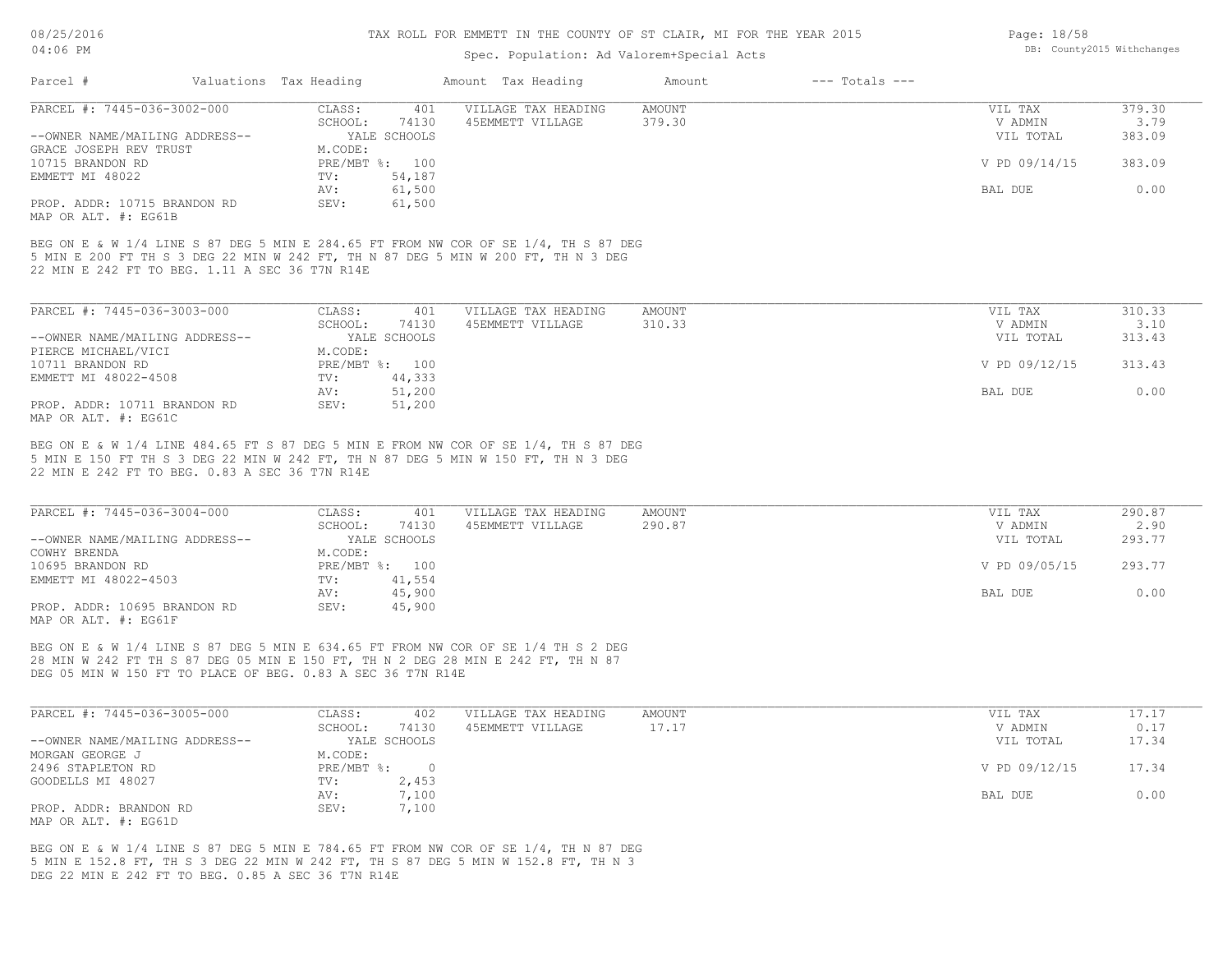#### TAX ROLL FOR EMMETT IN THE COUNTY OF ST CLAIR, MI FOR THE YEAR 2015

### Spec. Population: Ad Valorem+Special Acts

Page: 19/58 DB: County2015 Withchanges

| Parcel #                       | Valuations Tax Heading |                | Amount Tax Heading  | Amount | $---$ Totals $---$ |               |        |
|--------------------------------|------------------------|----------------|---------------------|--------|--------------------|---------------|--------|
| PARCEL #: 7445-036-3006-000    | CLASS:                 | 401            | VILLAGE TAX HEADING | AMOUNT |                    | VIL TAX       | 243.85 |
|                                | SCHOOL:                | 74130          | 45EMMETT VILLAGE    | 243.85 |                    | V ADMIN       | 2.43   |
| --OWNER NAME/MAILING ADDRESS-- |                        | YALE SCHOOLS   |                     |        |                    | VIL TOTAL     | 246.28 |
| ELSEY TIMOTHY K                | M.CODE:                |                |                     |        |                    |               |        |
| 10643 BRANDON RD               |                        | PRE/MBT %: 100 |                     |        |                    | V PD 09/05/15 | 246.28 |
| EMMETT MI 48022                | TV:                    | 34,836         |                     |        |                    |               |        |
|                                | AV:                    | 38,200         |                     |        |                    | BAL DUE       | 0.00   |
| PROP. ADDR: 10643 BRANDON RD   | SEV:                   | 38,200         |                     |        |                    |               |        |
| MAP OR ALT. #: EG61E           |                        |                |                     |        |                    |               |        |

E150 FT OF W 1153.45 FT OF N 242 FT OF SE 1/4 .84 A SEC 36 T7N R14E

| PARCEL #: 7445-036-3007-000    | CLASS:     | 201          | VILLAGE TAX HEADING | AMOUNT | VIL TAX       | 31.57 |
|--------------------------------|------------|--------------|---------------------|--------|---------------|-------|
|                                | SCHOOL:    | 74130        | 45EMMETT VILLAGE    | 31.57  | V ADMIN       | 0.31  |
| --OWNER NAME/MAILING ADDRESS-- |            | YALE SCHOOLS |                     |        | VIL TOTAL     | 31.88 |
| SOUTHEASTERN MICH GAS CO       | M.CODE:    |              |                     |        |               |       |
| PO BOX 5004                    | PRE/MBT %: |              |                     |        | V PD 08/27/15 | 31.88 |
| PORT HURON MI 48060            | TV:        | 4,510        |                     |        |               |       |
|                                | AV:        | 9,700        |                     |        | BAL DUE       | 0.00  |
| PROP. ADDR: BRANDON RD         | SEV:       | 9,700        |                     |        |               |       |
|                                |            |              |                     |        |               |       |

MAP OR ALT. #: EG61G

N192 FT OF W 1/2 OF SE 1/4 EXC W 1153.45 FT. 0.66 A SEC 36 T7N R14E

| PARCEL #: 7445-036-3008-001    | CLASS:  | 401            | VILLAGE TAX HEADING | AMOUNT | VIL TAX       | 318.61 |
|--------------------------------|---------|----------------|---------------------|--------|---------------|--------|
|                                | SCHOOL: | 74130          | 45EMMETT VILLAGE    | 318.61 | V ADMIN       | 3.18   |
| --OWNER NAME/MAILING ADDRESS-- |         | YALE SCHOOLS   |                     |        | VIL TOTAL     | 321.79 |
| WAITKUS MARTIN/JEAN            | M.CODE: |                |                     |        |               |        |
| 10597 BRANDON RD               |         | PRE/MBT %: 100 |                     |        | V PD 07/20/15 | 321.79 |
| EMMETT MI 48022                | TV:     | 45,516         |                     |        |               |        |
|                                | AV:     | 49,500         |                     |        | BAL DUE       | 0.00   |
| PROP. ADDR: 10597 BRANDON RD   | SEV:    | 49,500         |                     |        |               |        |
| MAP OR ALT. #: EG60B/C         |         |                |                     |        |               |        |

FROM 19-036-3008-000,19-036,3009-000; N 1320' OF W 330' OF E 1/2 OF SE 1/4 SECTION 36 T7N R14E 10 A SPLIT ON 08/22/2007

| PARCEL #: 7445-036-3010-001    | 101<br>CLASS:    | VILLAGE TAX HEADING | AMOUNT | VIL TAX       | 281.40 |
|--------------------------------|------------------|---------------------|--------|---------------|--------|
|                                | 74130<br>SCHOOL: | 45EMMETT VILLAGE    | 281.40 | V ADMIN       | 2.81   |
| --OWNER NAME/MAILING ADDRESS-- | YALE SCHOOLS     |                     |        | VIL TOTAL     | 284.21 |
| VANDERBOSSCHE ROBERT/JOAN      | M.CODE:          |                     |        |               |        |
| 10541 BRANDON RD               | PRE/MBT %: 100   |                     |        | V PD 08/15/15 | 284.21 |
| EMMETT MI 48022                | 40,200<br>TV:    |                     |        |               |        |
|                                | 146,500<br>AV:   |                     |        | BAL DUE       | 0.00   |
| PROP. ADDR: 10541 BRANDON RD   | 146,500<br>SEV:  |                     |        |               |        |
| MAP OR ALT. $\#$ : EG60D/E     |                  |                     |        |               |        |

R14E 50 A SPLIT ON 08/22/2007 FROM 19-036-3010-000, 19-036-3010-250; E 1/2 OF SE 1/4 AS MEAS ALG RD EXC E 330'AND EXC W 330' OF N 1320' SECTION 36 T7N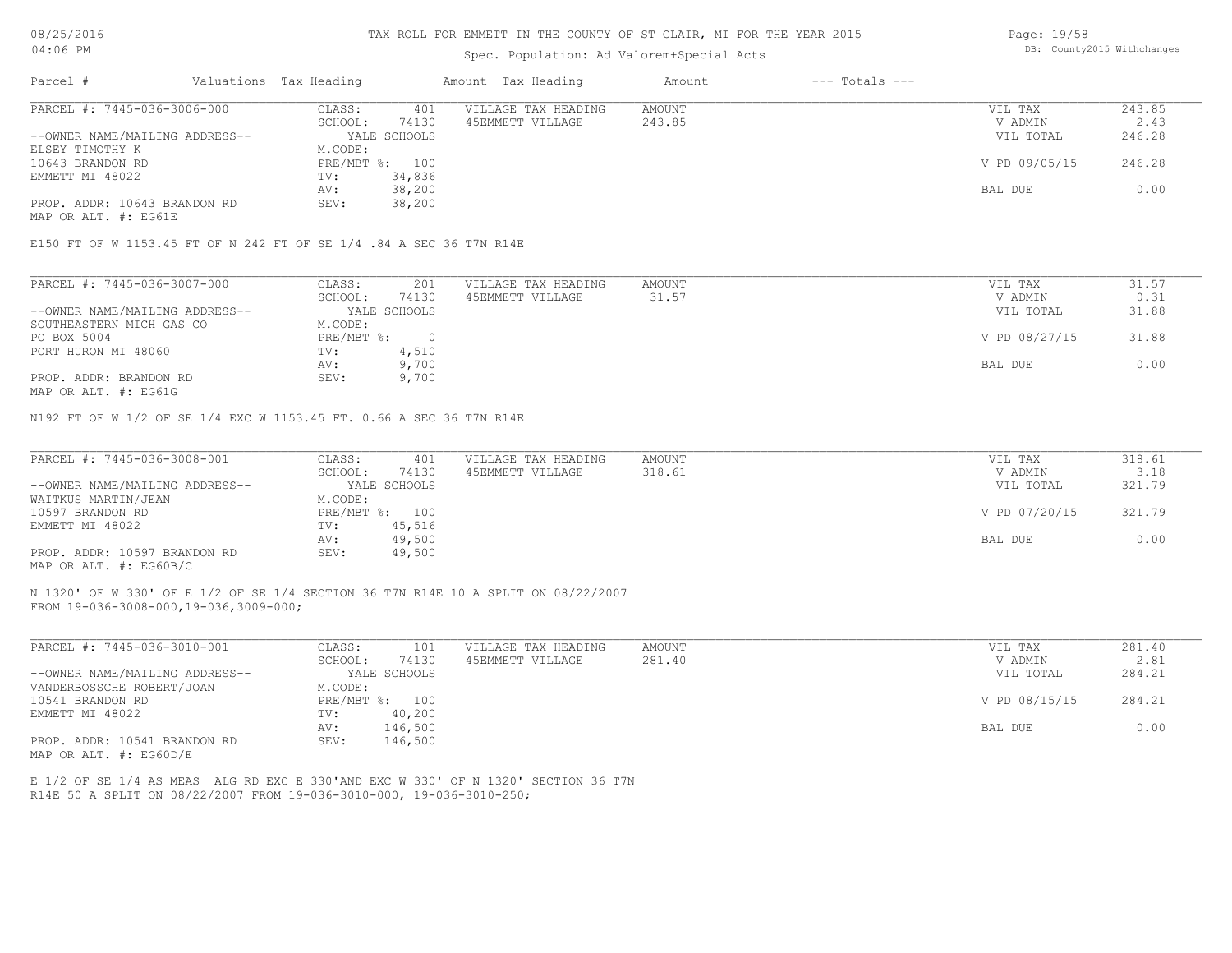### Spec. Population: Ad Valorem+Special Acts

Page: 20/58 DB: County2015 Withchanges

| Parcel #                       | Valuations Tax Heading |                | Amount Tax Heading  | Amount | $---$ Totals $---$ |               |        |
|--------------------------------|------------------------|----------------|---------------------|--------|--------------------|---------------|--------|
| PARCEL #: 7445-036-3011-000    | CLASS:                 | 402            | VILLAGE TAX HEADING | AMOUNT |                    | VIL TAX       | 423.55 |
|                                | SCHOOL:                | 74130          | 45EMMETT VILLAGE    | 423.55 |                    | V ADMIN       | 4.23   |
| --OWNER NAME/MAILING ADDRESS-- |                        | YALE SCHOOLS   |                     |        |                    | VIL TOTAL     | 427.78 |
| KESSLER CLAIR/IRENE TRUST      | M.CODE:                |                |                     |        |                    |               |        |
| 10535 BRANDON RD               |                        | PRE/MBT %: 100 |                     |        |                    | V PD 09/14/15 | 427.78 |
| EMMETT MI 48022-4501           | TV:                    | 60,508         |                     |        |                    |               |        |
|                                | AV:                    | 75,400         |                     |        |                    | BAL DUE       | 0.00   |
| PROP. ADDR: 10535 BRANDON RD   | SEV:                   | 75,400         |                     |        |                    |               |        |
| MAP OR ALT, #: EG60A           |                        |                |                     |        |                    |               |        |

E330 FT OF SE 1/4 20 A SEC 36 T7N R14E

| PARCEL #: 7445-036-4001-000    | CLASS:     | 401          | VILLAGE TAX HEADING | AMOUNT | VIL TAX | 176.37                  |  |
|--------------------------------|------------|--------------|---------------------|--------|---------|-------------------------|--|
|                                | SCHOOL:    | 74130        | 45EMMETT VILLAGE    | 176.37 | V ADMIN | 1.76                    |  |
| --OWNER NAME/MAILING ADDRESS-- |            | YALE SCHOOLS |                     |        |         | 178.13<br>VIL TOTAL     |  |
| MULLALLY MARY ALICE            | M.CODE:    |              |                     |        |         |                         |  |
| 2924 SHENANDOAH                | PRE/MBT %: |              |                     |        |         | 178.13<br>V PD 08/07/15 |  |
| ROYAL OAK MI 48073             | TV:        | 25,196       |                     |        |         |                         |  |
|                                | AV:        | 27,400       |                     |        | BAL DUE | 0.00                    |  |
| PROP. ADDR: 10991 BRANDON RD   | SEV:       | 27,400       |                     |        |         |                         |  |
| MAP OR ALT. #: EG43/44         |            |              |                     |        |         |                         |  |

1.65 A S2^18'43"W 50',TH N87^0'W 9',TH N2^18'43"E 50' TO BEG SECTION 36 T7N R14E 291.37' & BEG S87^0'E 99' & S2^18'43"W 446.50' FROM W 1/4 COR,TH S87^0'E 9',TH FROM W 1/4 COR,TH S87^0'E 4.96', TH S1^31'4"W 291.45',TH N87^0'W 9',TH N2^18'43"E THE W 99' OF THE N 495' OF W 1/2 OF SW 1/4 & BEG S87^0'E 99' & S2^18'43"W 155.13'

| PARCEL #: 7445-036-4002-000    | CLASS:  | 401            | VILLAGE TAX HEADING | AMOUNT | VIL TAX       | 344.93 |
|--------------------------------|---------|----------------|---------------------|--------|---------------|--------|
|                                | SCHOOL: | 74130          | 45EMMETT VILLAGE    | 344.93 | V ADMIN       | 3.44   |
| --OWNER NAME/MAILING ADDRESS-- |         | YALE SCHOOLS   |                     |        | VIL TOTAL     | 348.37 |
| WYLIN MICHAEL A                | M.CODE: |                |                     |        |               |        |
| 10975 BRANDON RD               |         | PRE/MBT %: 100 |                     |        | V PD 07/20/15 | 348.37 |
| EMMETT MI 48022-4507           | TV:     | 49,276         |                     |        |               |        |
|                                | AV:     | 54,100         |                     |        | BAL DUE       | 0.00   |
| PROP. ADDR: 10975 BRANDON RD   | SEV:    | 54,100         |                     |        |               |        |
| MAP OR ALT. #: EG42            |         |                |                     |        |               |        |

R14E 1.54 A S1^31'4"W 291.45',TH N87^0'W 9',TH N2^18'43"E 291.37' TO BEG SECTION 36 T7N EXC BEG S87^0'E 99' & S2^18'43"W 155.13' FROM W 1/4 COR, TH S87^0'E 4.96',TH N0^4'13"E 158', TH N89^19'25"W 2.74', TH N0^4'13"E 287', TH N89^19'25"W 155' TO BEG BEG S89^19'25"E 99' FROM W 1/4 COR, TH S0^4'13"W 445' TH S89^19'25"E 157.74', TH

| PARCEL #: 7445-036-4003-000    | CLASS:  | 401            | VILLAGE TAX HEADING | AMOUNT | VIL TAX       | 249.62 |
|--------------------------------|---------|----------------|---------------------|--------|---------------|--------|
|                                | SCHOOL: | 74130          | 45EMMETT VILLAGE    | 249.62 | V ADMIN       | 2.49   |
| --OWNER NAME/MAILING ADDRESS-- |         | YALE SCHOOLS   |                     |        | VIL TOTAL     | 252.11 |
| RYAN JOSEPH/ROSEMARY           | M.CODE: |                |                     |        |               |        |
| 10965 BRANDON RD               |         | PRE/MBT %: 100 |                     |        | V PD 07/24/15 | 252.11 |
| EMMETT MI 48022-4507           | TV:     | 35,661         |                     |        |               |        |
|                                | AV:     | 39,900         |                     |        | BAL DUE       | 0.00   |
| PROP. ADDR: 10965 BRANDON RD   | SEV:    | 39,900         |                     |        |               |        |
| MAP OR ALT. #: EG41            |         |                |                     |        |               |        |

TH N 281.82'; TH W 2.74' TO POB .57 A SEC 36 T7N R14E S89\*19'25"E 254' FROM W 1/4 COR; TH S 287'; TH E 86.06'; TH N 5/18'; TH W 83.32'; THE E 83.32 FT OF THE W 340.06 FT OF THE N 281.82 FT OF THE W 1/2 OF SW 1/4 & BEG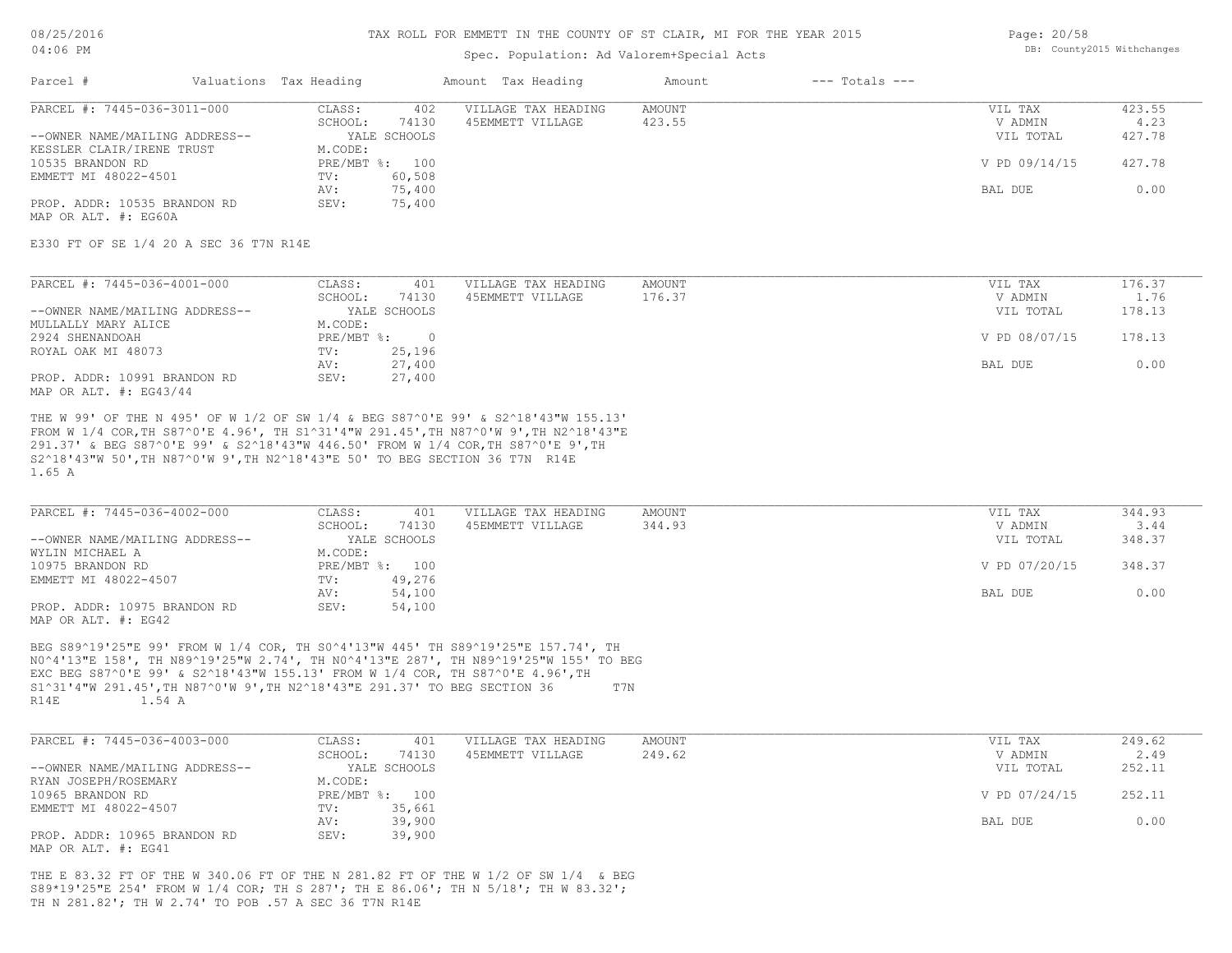### Spec. Population: Ad Valorem+Special Acts

| Parcel #                           | Valuations Tax Heading |                | Amount Tax Heading  | Amount | $---$ Totals $---$ |               |        |
|------------------------------------|------------------------|----------------|---------------------|--------|--------------------|---------------|--------|
| PARCEL #: 7445-036-4004-000        | CLASS:                 | 401            | VILLAGE TAX HEADING | AMOUNT |                    | VIL TAX       | 607.36 |
|                                    | SCHOOL:                | 74130          | 45EMMETT VILLAGE    | 607.36 |                    | V ADMIN       | 6.07   |
| --OWNER NAME/MAILING ADDRESS--     |                        | YALE SCHOOLS   |                     |        |                    | VIL TOTAL     | 613.43 |
| PIERCE DENNIS R./CECILIA REV.TRUST | M.CODE:                |                |                     |        |                    |               |        |
| PIERCE PATRICK R.                  |                        | PRE/MBT %: 100 |                     |        |                    | V PD 09/02/15 | 613.43 |
| 10895 BRANDON RD                   | TV:                    | 86,766         |                     |        |                    |               |        |
| Emmett MI 48022                    | AV:                    | 97,000         |                     |        |                    | BAL DUE       | 0.00   |
|                                    | SEV:                   | 97,000         |                     |        |                    |               |        |
| PROP. ADDR: 10895 BRANDON RD       |                        |                |                     |        |                    |               |        |
| MAP OR ALT. #: EG40A               |                        |                |                     |        |                    |               |        |

N0\*14'8"E 236.67' TO POB. 4.12 A 158', TH S89\*19'25"E 438.44', TH N0\*14'8"E 50.32', TH S 89\*19'25"E 20', TH TH N89\*19'25"W 99.31', TH S0\*19'1'"W 16.27', TH N89\*19'25"W 600.28', TH N0\*4'13"E BEG S 89\*19'25"E 716' FROM W 1/4 COR, TH S89\*19'25"E 241.63', TH S0\*14'8"W 428.72,

| PARCEL #: 7445-036-4004-100    | CLASS:  | 401            | VILLAGE TAX HEADING | AMOUNT | VIL TAX       | 453.03 |
|--------------------------------|---------|----------------|---------------------|--------|---------------|--------|
|                                | SCHOOL: | 74130          | 45EMMETT VILLAGE    | 453.03 | V ADMIN       | 4.53   |
| --OWNER NAME/MAILING ADDRESS-- |         | YALE SCHOOLS   |                     |        | VIL TOTAL     | 457.56 |
| PIERCE PATRICK/NANCY           | M.CODE: |                |                     |        |               |        |
| 10951 BRANDON RD               |         | PRE/MBT %: 100 |                     |        | V PD 09/11/15 | 457.56 |
| EMMETT MI 48022                | TV:     | 64,719         |                     |        |               |        |
|                                | AV:     | 71,400         |                     |        | BAL DUE       | 0.00   |
| PROP. ADDR: 10951 BRANDON RD   | SEV:    | 71,400         |                     |        |               |        |
| MAP OR ALT. #: EG40B           |         |                |                     |        |               |        |

W200' OF E 979.68' OF N 287' OF W 1/2 OF SW 1/4 SECTION 36 T7N R14E 1.3 A

| PARCEL #: 7445-036-4004-200    | CLASS:  | 401            | VILLAGE TAX HEADING | AMOUNT | VIL TAX       | 502.81 |
|--------------------------------|---------|----------------|---------------------|--------|---------------|--------|
|                                | SCHOOL: | 74130          | 45EMMETT VILLAGE    | 502.81 | V ADMIN       | 5.02   |
| --OWNER NAME/MAILING ADDRESS-- |         | YALE SCHOOLS   |                     |        | VIL TOTAL     | 507.83 |
| PIERCE RICHARD/ELIZABETH       | M.CODE: |                |                     |        |               |        |
| 10925 BRANDON RD               |         | PRE/MBT %: 100 |                     |        | V PD 09/12/15 | 507.83 |
| EMMETT MI 48022                | TV:     | 71,831         |                     |        |               |        |
|                                | AV:     | 79,900         |                     |        | BAL DUE       | 0.00   |
| PROP. ADDR: 10925 BRANDON RD   | SEV:    | 79,900         |                     |        |               |        |
| MAP OR ALT. #: EG40C           |         |                |                     |        |               |        |

175' TO BEG. SEC 36 T7N R14E. 1.13 A. 237', TH N 89\* 32' W 20', TH S 50', TH N 89\* 32' W 155', TH N 287', TH S 89\* 32' E BEG AT INT/SEC OF W 1/8 LN & E & W 1/4 LN, TH N 89\* 32' W 604.68' TO BEG, TH S

| PARCEL #: 7445-036-4005-000    | CLASS:       | 401          | VILLAGE TAX HEADING | AMOUNT | VIL TAX       | 253.89 |
|--------------------------------|--------------|--------------|---------------------|--------|---------------|--------|
|                                | SCHOOL:      | 74130        | 45EMMETT VILLAGE    | 253.89 | V ADMIN       | 2.53   |
| --OWNER NAME/MAILING ADDRESS-- |              | YALE SCHOOLS |                     |        | VIL TOTAL     | 256.42 |
| MC CABE BARBARA TRUST          | M.CODE:      |              |                     |        |               |        |
| 8025 JORDAN RD                 | $PRE/MBT$ %: |              |                     |        | V PD 09/17/15 | 256.42 |
| Yale MI 48097                  | TV:          | 36,271       |                     |        |               |        |
|                                | AV:          | 39,900       |                     |        | BAL DUE       | 0.00   |
| PROP. ADDR: 3241 MAIN ST       | SEV:         | 39,900       |                     |        |               |        |
| MAP OR ALT. #: EG37            |              |              |                     |        |               |        |

THE N 176 FT OF THE E 363 FT OF THE W 1/2 OF SW 1/4 1.33 A SEC 36 T7N R14E

Page: 21/58 DB: County2015 Withchanges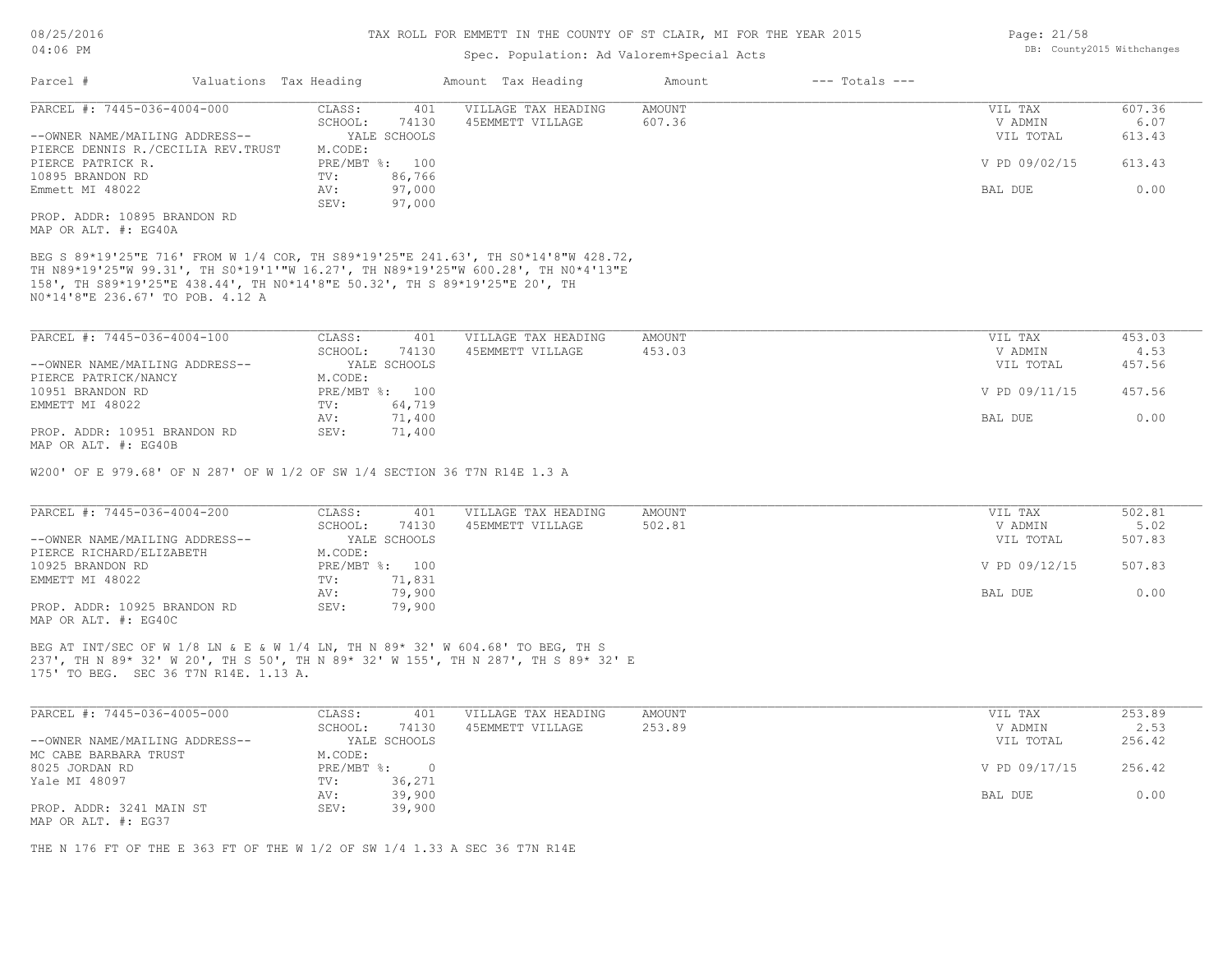#### TAX ROLL FOR EMMETT IN THE COUNTY OF ST CLAIR, MI FOR THE YEAR 2015

### Spec. Population: Ad Valorem+Special Acts

Page: 22/58 DB: County2015 Withchanges

| Parcel #                       | Valuations Tax Heading |                | Amount Tax Heading  | Amount | $---$ Totals $---$ |               |        |
|--------------------------------|------------------------|----------------|---------------------|--------|--------------------|---------------|--------|
| PARCEL #: 7445-036-4006-000    | CLASS:                 | 401            | VILLAGE TAX HEADING | AMOUNT |                    | VIL TAX       | 211.22 |
|                                | SCHOOL:                | 74130          | 45EMMETT VILLAGE    | 211.22 |                    | V ADMIN       | 2.11   |
| --OWNER NAME/MAILING ADDRESS-- |                        | YALE SCHOOLS   |                     |        |                    | VIL TOTAL     | 213.33 |
| BULAR STEVEN/MAUREEN           | M.CODE:                |                |                     |        |                    |               |        |
| 3235 MAIN ST                   |                        | PRE/MBT %: 100 |                     |        |                    | V PD 09/12/15 | 213.33 |
| EMMETT MI 48022                | TV:                    | 30,175         |                     |        |                    |               |        |
|                                | AV:                    | 32,500         |                     |        |                    | BAL DUE       | 0.00   |
| PROP. ADDR: 3235 MAIN ST       | SEV:                   | 32,500         |                     |        |                    |               |        |
| סכמה .4 חזו מתמו               |                        |                |                     |        |                    |               |        |

MAP OR ALT. #: EG38

T7N R14E THE S 111 FT OF THE N 287 FT OF THE E 363 FT OF THE W 1/2 OF SW 1/4 0.92 A SEC 36

| PARCEL #: 7445-036-4007-000    | CLASS:       | 401          | VILLAGE TAX HEADING | AMOUNT | 198.80<br>VIL TAX       |  |
|--------------------------------|--------------|--------------|---------------------|--------|-------------------------|--|
|                                | SCHOOL:      | 74130        | 45EMMETT VILLAGE    | 198.80 | 1.98<br>V ADMIN         |  |
| --OWNER NAME/MAILING ADDRESS-- |              | YALE SCHOOLS |                     |        | 200.78<br>VIL TOTAL     |  |
| MC CLELLAND ROGER REV. TRUST   | M.CODE:      |              |                     |        |                         |  |
| 3227 MAIN ST                   | $PRE/MBT$ %: | 100          |                     |        | V PD 09/11/15<br>200.78 |  |
| EMMETT MI 48022-4520           | TV:          | 28,400       |                     |        |                         |  |
|                                | AV:          | 36,900       |                     |        | 0.00<br>BAL DUE         |  |
| PROP. ADDR: 3227 MAIN ST       | SEV:         | 36,900       |                     |        |                         |  |
| MAP OR ALT. #: EG39            |              |              |                     |        |                         |  |

R14E THE S 127 FT OF THE N 414 FT OF THE E 363 FT OF W 1/2 OF SW 1/4 1.05 A SEC 36 T7N

| PARCEL #: 7445-036-4008-001    | CLASS:  | 402            | VILLAGE TAX HEADING | AMOUNT | VIL TAX       | 45.50 |
|--------------------------------|---------|----------------|---------------------|--------|---------------|-------|
|                                | SCHOOL: | 74130          | 45EMMETT VILLAGE    | 45.50  | V ADMIN       | 0.45  |
| --OWNER NAME/MAILING ADDRESS-- |         | YALE SCHOOLS   |                     |        | VIL TOTAL     | 45.95 |
| VERNIER PATRICK/DOROTHY        | M.CODE: |                |                     |        |               |       |
| PO BOX 24                      |         | PRE/MBT %: 100 |                     |        | V PD 08/07/15 | 45.95 |
| Emmett MI 48022                | TV:     | 6,500          |                     |        |               |       |
|                                | AV:     | 6,500          |                     |        | BAL DUE       | 0.00  |
| PROP. ADDR: 3219 MAIN ST       | SEV:    | 6,500          |                     |        |               |       |
| MAP OR ALT. $\#$ : EG45B/A     |         |                |                     |        |               |       |

SPLIT ON 11/08/2007 FROM 19-036-4008-000, 19-036-4009-000; N OF WALTER CHILLSON' ADDITION TO VILLAGE OF EMMETT SECTION 36 T7N R14E 1.00 A S 132' OF E 264' & 363' EXC N 414' & EXC 132' OF THAT PART OF W 1/2 OF SW 1/4 LYING

| PARCEL #: 7445-036-4010-000    | CLASS:       | 708   | VILLAGE TAX HEADING | AMOUNT | VIL TAX   | 0.00 |
|--------------------------------|--------------|-------|---------------------|--------|-----------|------|
|                                | SCHOOL:      | 74130 | 45EMMETT VILLAGE    | 0.00   | V ADMIN   | 0.00 |
| --OWNER NAME/MAILING ADDRESS-- | YALE SCHOOLS |       |                     |        | VIL TOTAL | 0.00 |
| OUR LADY OF MT CARMEL CH       | M.CODE:      |       |                     |        |           |      |
| 10817 BRANDON RD               | PRE/MBT %:   |       |                     |        | BAL DUE   | 0.00 |
| EMMETT MI 48022                | TV:          |       |                     |        |           |      |
|                                | AV:          |       |                     |        |           |      |
| PROP. ADDR: 10817 BRANDON RD   | SEV:         |       |                     |        |           |      |
| MAP OR ALT. #: EG28A           |              |       |                     |        |           |      |

OF SW 1/4 SECTION 36 T7N R14E 5.94 A 232.6',TH S875'E 618',TH N230'E 232.6' TO BEG & E 150' OF W 543' OF N 178' OF E 1/2 MIN W 178 FT FROM INT 1/4 COR, TH N 87 DEG 5 MIN W 618 FT, TH S 2 DEG 30 MIN W W393 FT OF N 280 FT OF E 1/2 OF SW 1/4 & BEG N 87 DEG 5 MIN W 334.5 FT & S 2 DEG 30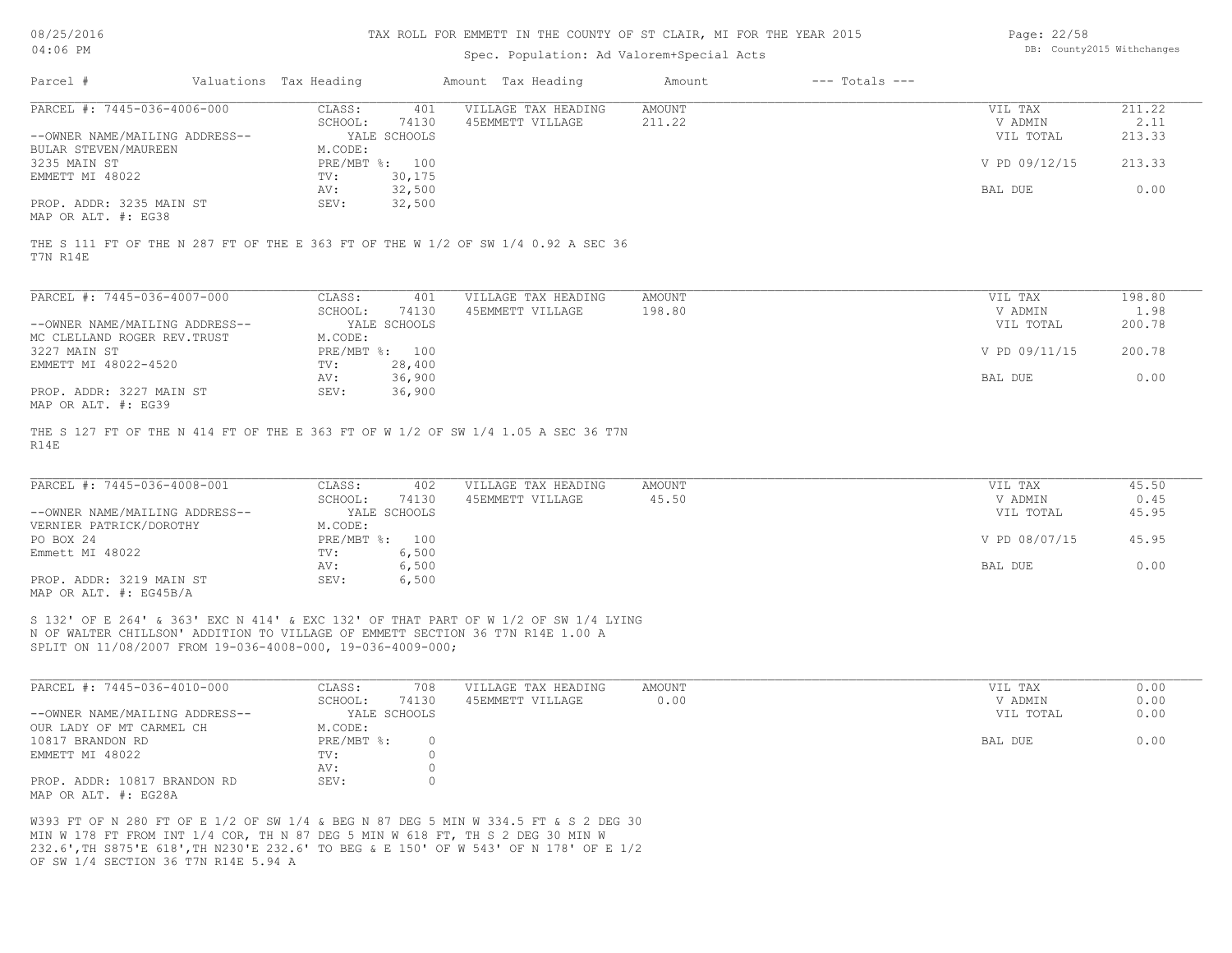### Spec. Population: Ad Valorem+Special Acts

| Parcel #                       | Valuations Tax Heading |              | Amount Tax Heading  | Amount | $---$ Totals $---$ |           |      |
|--------------------------------|------------------------|--------------|---------------------|--------|--------------------|-----------|------|
| PARCEL #: 7445-036-4010-100    | CLASS:                 | 703          | VILLAGE TAX HEADING | AMOUNT |                    | VIL TAX   | 0.00 |
|                                | SCHOOL:                | 74130        | 45EMMETT VILLAGE    | 0.00   |                    | V ADMIN   | 0.00 |
| --OWNER NAME/MAILING ADDRESS-- |                        | YALE SCHOOLS |                     |        |                    | VIL TOTAL | 0.00 |
| VILLAGE OF EMMETT              | M.CODE:                |              |                     |        |                    |           |      |
| P.O. BOX 127                   | $PRE/MBT$ %:           |              |                     |        |                    | BAL DUE   | 0.00 |
| EMMETT MI 48022                | TV:                    |              |                     |        |                    |           |      |
|                                | AV:                    |              |                     |        |                    |           |      |
| PROP. ADDR: MAIN ST            | SEV:                   |              |                     |        |                    |           |      |
| MAP OR ALT. #: EG28B           |                        |              |                     |        |                    |           |      |

.00 A 76.39',TH S 2D 4M W 218.57',TH S 82D 14M E 59.12' TO BEG SECTION 36 T7N R14E 7 & N 6D 30M E 155.13', FROM INT. 1/4 COR.,TH N 6D 30M E 211.53',TH N 77D 43M E 532.46' TO BEG AND BEG N 87D 5M W 1342.56',S 2D 30M W 974.74',S 77D 32M E 486.72', 261.05',TH S7820'E 121.60', TH S717'W 166.62',TH S7728'30"E 519.80' TH N230'E BEG N875'W 334.50' & S230'W 410.60' FROM INT 1/4 COR, TH N875'W 618',TH S230'W

| PARCEL #: 7445-036-4011-000    | CLASS:  | 401            | VILLAGE TAX HEADING | AMOUNT        | VIL TAX   | 274.51 |
|--------------------------------|---------|----------------|---------------------|---------------|-----------|--------|
|                                | SCHOOL: | 74130          | 45EMMETT VILLAGE    | 274.51        | V ADMIN   | 2.74   |
| --OWNER NAME/MAILING ADDRESS-- |         | YALE SCHOOLS   |                     |               | VIL TOTAL | 277.25 |
| PIERCE KATHLEEN/KOPPINGER ELLE | M.CODE: |                |                     |               |           |        |
| 3224 MAIN ST                   |         | PRE/MBT %: 100 |                     | V PD 07/24/15 | 277.25    |        |
| EMMETT MI 48022-4519           | TV:     | 39,217         |                     |               |           |        |
|                                | AV:     | 43,300         |                     |               | BAL DUE   | 0.00   |
| PROP. ADDR: 3224 MAIN ST       | SEV:    | 43,300         |                     |               |           |        |
| MAP OR ALT. #: EG27C           |         |                |                     |               |           |        |

N394.70 FT OF W 390 FT OF E 1/2 OF SW 1/4 EXC N 280 FT THEREOF. 1 A SEC 36 T7N R14E

| PARCEL #: 7445-036-4012-000    | CLASS:  | 401            | VILLAGE TAX HEADING | AMOUNT | VIL TAX       | 286.60 |
|--------------------------------|---------|----------------|---------------------|--------|---------------|--------|
|                                | SCHOOL: | 74130          | 45EMMETT VILLAGE    | 286.60 | V ADMIN       | 2.86   |
| --OWNER NAME/MAILING ADDRESS-- |         | YALE SCHOOLS   |                     |        | VIL TOTAL     | 289.46 |
| DONNELLON JAMES/ANN            | M.CODE: |                |                     |        |               |        |
| 3218 MAIN ST                   |         | PRE/MBT %: 100 |                     |        | V PD 09/02/15 | 289.46 |
| EMMETT MI 48022-4519           | TV:     | 40,944         |                     |        |               |        |
|                                | AV:     | 45,400         |                     |        | BAL DUE       | 0.00   |
| PROP. ADDR: 3218 MAIN ST       | SEV:    | 45,400         |                     |        |               |        |
| MAP OR ALT. #: EG29            |         |                |                     |        |               |        |

1/4 LYING N OF GTRR R/W. .91 A SEC 36 T7N R14E THE S 111 FT OF THE N 505.7 FT OF THE W 356.15 FT OF ALL THAT PART OF E 1/2 OF SW

| PARCEL #: 7445-036-4013-000    | CLASS:       | 401          | VILLAGE TAX HEADING | AMOUNT | VIL TAX       | 173.53 |
|--------------------------------|--------------|--------------|---------------------|--------|---------------|--------|
|                                | SCHOOL:      | 74130        | 45EMMETT VILLAGE    | 173.53 | V ADMIN       | 1.73   |
| --OWNER NAME/MAILING ADDRESS-- |              | YALE SCHOOLS |                     |        | VIL TOTAL     | 175.26 |
| SUSTARICH NOEL L               | M.CODE:      |              |                     |        |               |        |
| 50661 RUSSELL DRIVE            | $PRE/MBT$ %: |              |                     |        | V PD 07/13/15 | 175.26 |
| Macomb MI 48044                | TV:          | 24,790       |                     |        |               |        |
|                                | AV:          | 27,000       |                     |        | BAL DUE       | 0.00   |
| PROP. ADDR: 3208 MAIN ST       | SEV:         | 27,000       |                     |        |               |        |
| MAP OR ALT. #: EG30            |              |              |                     |        |               |        |

TO THE PLACE OF BEG. 1.12 A SEC 36 T7N R14E MIN W 173.7 FT, TH N 76 DEG 35 MIN W 363.5 FT TO M-19, TH N 2 DEG 30 MIN E 100 FT M-19 WITH E & W 1/4 LINE OF SEC 36, TH S 88 DEG 18 MIN E 356.15 FT, TH S 2 DEG 17 BEG AT A PTE WHICH LIES S 2 DEG 30 MIN W 505.7 FT FROM THE INT/SEC OF THE E LINE OF Page: 23/58 DB: County2015 Withchanges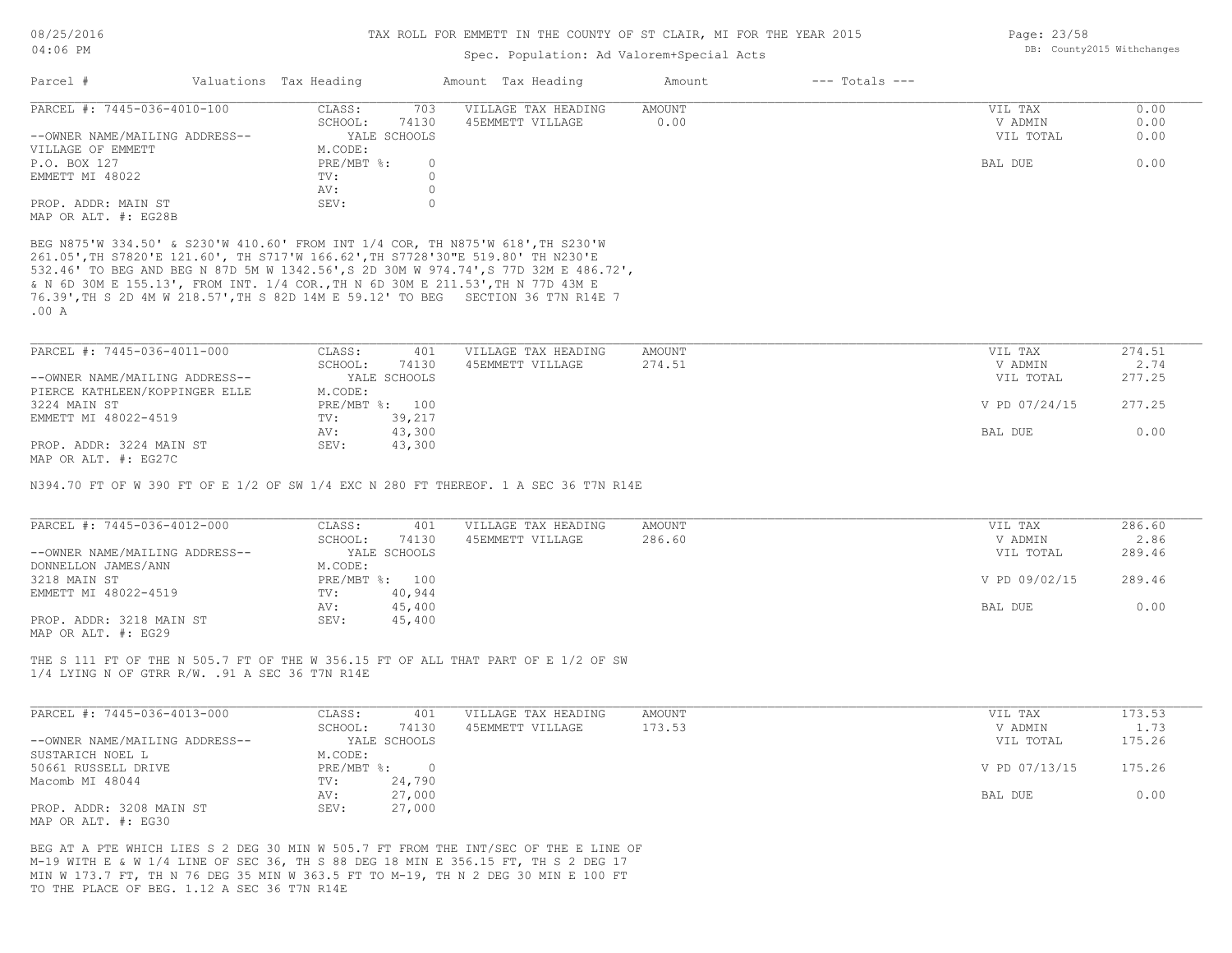#### TAX ROLL FOR EMMETT IN THE COUNTY OF ST CLAIR, MI FOR THE YEAR 2015

### Spec. Population: Ad Valorem+Special Acts

| Parcel #                       | Valuations Tax Heading |              | Amount Tax Heading  | Amount | $---$ Totals $---$ |               |        |
|--------------------------------|------------------------|--------------|---------------------|--------|--------------------|---------------|--------|
| PARCEL #: 7445-036-4014-000    | CLASS:                 | 201          | VILLAGE TAX HEADING | AMOUNT |                    | VIL TAX       | 107.10 |
|                                | SCHOOL:                | 74130        | 45EMMETT VILLAGE    | 107.10 |                    | V ADMIN       | 1.07   |
| --OWNER NAME/MAILING ADDRESS-- |                        | YALE SCHOOLS |                     |        |                    | VIL TOTAL     | 108.17 |
| MALLOY WILLIAM                 | M.CODE:                |              |                     |        |                    |               |        |
| 14950 SULLIVAN RD              | PRE/MBT %:             |              |                     |        |                    | V PD 09/22/15 | 108.17 |
| Capac MI 48014                 | TV:                    | 15,300       |                     |        |                    |               |        |
|                                | AV:                    | 15,300       |                     |        |                    | BAL DUE       | 0.00   |
| PROP. ADDR: 3206 MAIN ST       | SEV:                   | 15,300       |                     |        |                    |               |        |
|                                |                        |              |                     |        |                    |               |        |

MAP OR ALT. #: EG31

35 MIN W 190 FT, TH N 2 DEG 30 MIN E 100 FT TO PLACE OF BEG. .42 A SEC 36 T7N R14E LINE OF SEC 36, TH S 76 DEG 35 MIN E 190 FT, TH S 2 DEG 30 MIN W 100 FT TH N 76 DEG BEG AT A PTE ON THE E LINE OF M-19, S 2 DEG 30 MIN W 605.7 FT FROM THE E & W 1/4

| PARCEL #: 7445-036-4015-000    | CLASS:         | 401          | VILLAGE TAX HEADING | AMOUNT    | VIL TAX       | 398.27 |
|--------------------------------|----------------|--------------|---------------------|-----------|---------------|--------|
|                                | SCHOOL:        | 74130        | 45EMMETT VILLAGE    | 398.27    | V ADMIN       | 3.98   |
| --OWNER NAME/MAILING ADDRESS-- |                | YALE SCHOOLS |                     | VIL TOTAL | 402.25        |        |
| MORAN ROBERT/PATRICIA          | M.CODE:        |              |                     |           |               |        |
| PO BOX 16                      | PRE/MBT %: 100 |              |                     |           | V PD 09/05/15 | 402.25 |
| 3188 MAIN ST                   | TV:            | 56,896       |                     |           |               |        |
| EMMETT MI 48022                | AV:            | 63,100       |                     |           | BAL DUE       | 0.00   |
|                                | SEV:           | 63,100       |                     |           |               |        |
| PROP. ADDR: 3188 MAIN ST       |                |              |                     |           |               |        |

MAP OR ALT. #: EG32

OF BEG. 1.4 A SEC 36 T7N R14E FT TH N 81 DEG 30 MIN W 156.3 FT TO M-19, TH N 2 DEG 30 MIN E 142.6 FT TO THE PLACE S 76 DEG 35 MIN E 213.6 FT, TH S 2 DEG 4 MIN W 162.6 FT, TH S 89 DEG 18 MIN W 243.1 & W 1/4 LINE OF SEC 36, TH S 76 DEG 35 MIN E 190 FT, TH N 2 DEG 30 MIN E 100 FT, TH BEG AT A PTE ON THE E LINE OF M-19 WHICH LIES S 2 DEG 30 MIN W 705.7 FT FROM THE E

| PARCEL #: 7445-036-4016-000    | CLASS:     | 201          | VILLAGE TAX HEADING | AMOUNT | 165.73<br>VIL TAX       |
|--------------------------------|------------|--------------|---------------------|--------|-------------------------|
|                                | SCHOOL:    | 74130        | 45EMMETT VILLAGE    | 165.73 | 1.65<br>V ADMIN         |
| --OWNER NAME/MAILING ADDRESS-- |            | YALE SCHOOLS |                     |        | 167.38<br>VIL TOTAL     |
| GRACE JOSEPH REV TRUST         | M.CODE:    |              |                     |        |                         |
| 10715 BRANDON RD               | PRE/MBT %: | $\Box$       |                     |        | V PD 09/02/15<br>167.38 |
| EMMETT MI 48022                | TV:        | 23,677       |                     |        |                         |
|                                | AV:        | 27,400       |                     |        | 0.00<br>BAL DUE         |
| PROP. ADDR: 10842 MARY ST      | SEV:       | 27,400       |                     |        |                         |
| MAP OR ALT. #: EG33            |            |              |                     |        |                         |

R14E W 131.5 FT TO M-19, TH N 2 DEG 30 MIN E 132 FT TO PLACE OF BEG. .45 A SEC 36 T7N LINE, TH S 81 DEG 30 MIN E 156.3 FT, TH S 6 DEG 59 MIN W 148 FT, TH N 77 DEG 30 MIN BEG AT A PTE ON E LINE OF M-19 WHICH LIES S 2 DEG 30 MIN W 849.28 FT FROM E & W 1/4

Page: 24/58 DB: County2015 Withchanges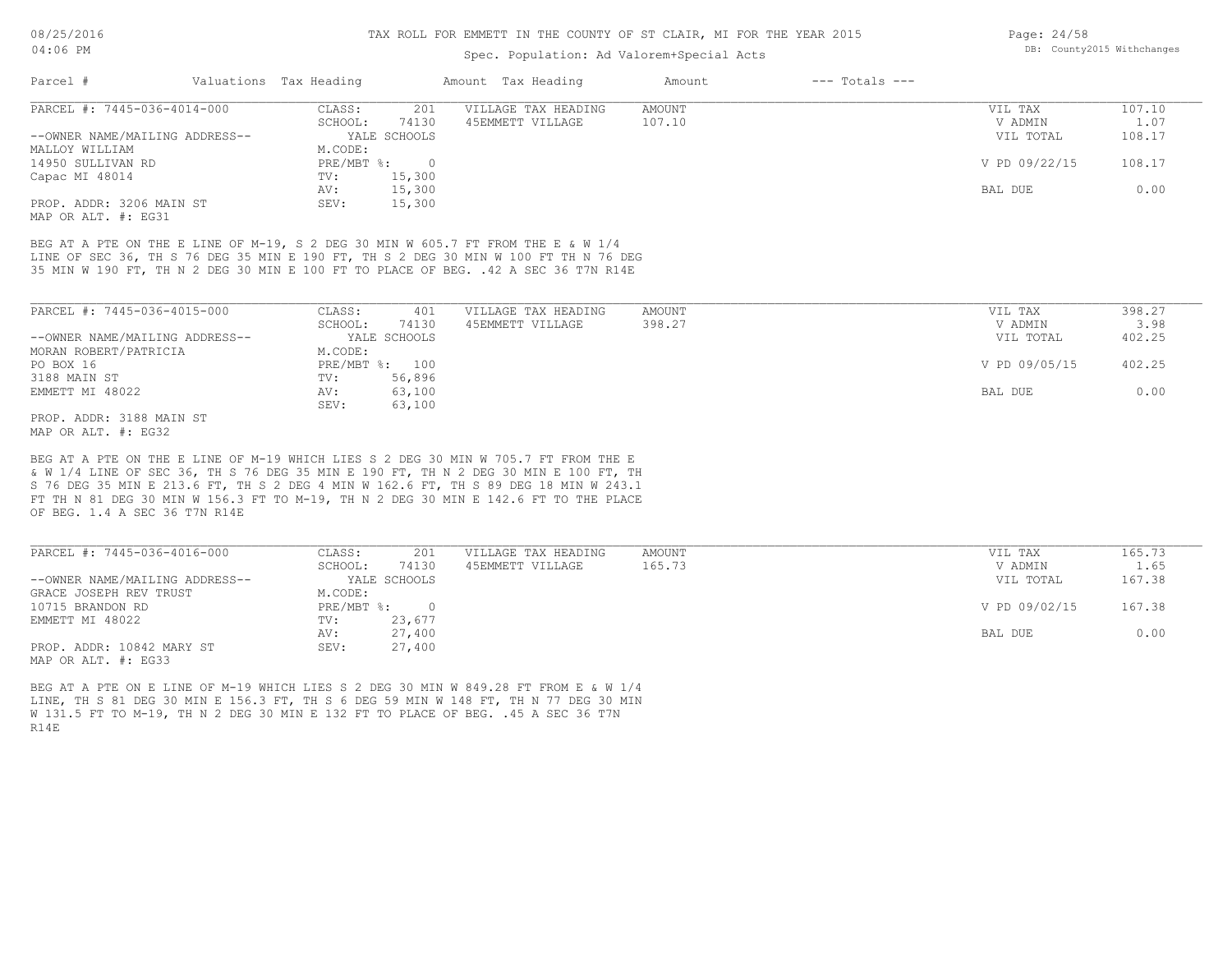### Spec. Population: Ad Valorem+Special Acts

| Parcel #                       | Valuations Tax Heading |              | Amount Tax Heading  | Amount | $---$ Totals $---$ |           |      |
|--------------------------------|------------------------|--------------|---------------------|--------|--------------------|-----------|------|
| PARCEL #: 7445-036-4017-000    | CLASS:                 | 705          | VILLAGE TAX HEADING | AMOUNT |                    | VIL TAX   | 0.00 |
|                                | SCHOOL:                | 74130        | 45EMMETT VILLAGE    | 0.00   |                    | V ADMIN   | 0.00 |
| --OWNER NAME/MAILING ADDRESS-- |                        | YALE SCHOOLS |                     |        |                    | VIL TOTAL | 0.00 |
| EMMETT LION'S CLUB INC         | M.CODE:                |              |                     |        |                    |           |      |
| 3481 COGLEY RD                 | PRE/MBT %:             |              |                     |        |                    | BAL DUE   | 0.00 |
| AVOCA MI 48006                 | TV:                    |              |                     |        |                    |           |      |
|                                | AV:                    |              |                     |        |                    |           |      |
| PROP. ADDR: MARY ST            | SEV:                   |              |                     |        |                    |           |      |
| MAP OR ALT. #: EG34            |                        |              |                     |        |                    |           |      |

N 77 DEG 30 MIN W 126 FT TO THE PLACE OF BEG. .46 A SEC 36 T7N R14E 6 DEG 59 MIN E 148 FT, TH N 89 DEG 18 MIN E 133 FT, TH S 14 DEG 15 MIN W 170 FT TH 30 MIN W 981.28 FT TH S 77 DEG 33 MIN E 131.5 FT TO PLACE OF BEG OF THIS DESC, TH N FROM THE INT/SEC OF THE E LINE OF M-19 WITH THE E & W 1/4 LINE OF SEC 36, S 2 DEG

| PARCEL #: 7445-036-4018-000    | CLASS:                    | 401          | VILLAGE TAX HEADING | AMOUNT | VIL TAX   | 54.76 |
|--------------------------------|---------------------------|--------------|---------------------|--------|-----------|-------|
|                                | SCHOOL:                   | 74130        | 45EMMETT VILLAGE    | 54.76  | V ADMIN   | 0.54  |
| --OWNER NAME/MAILING ADDRESS-- |                           | YALE SCHOOLS |                     |        | VIL TOTAL | 55.30 |
| BOYER MICHAEL                  | M.CODE:                   |              |                     |        |           |       |
| MAPLE STREET STATION           | $PRE/MBT$ $\frac{1}{6}$ : | $\Omega$     |                     |        | BAL DUE   | 55.30 |
| PO BOX 4385                    | TV:                       | 7,823        |                     |        |           |       |
| DEARBORN MI 48126              | AV:                       | 8,200        |                     |        |           |       |
|                                | SEV:                      | 8,200        |                     |        |           |       |
| PROP. ADDR: MARY ST            |                           |              |                     |        |           |       |

MAP OR ALT. #: EG35

FT TO THE PLACE OF BEG. .49 A SEC 36 T7N R14E TH N 82 DEG 14 MIN W 15 FT, TH S 6 DEG 30 MIN W 148 FT TH N 77 DEG 30 MIN W 121.65 TH N 14 DEG 15 MIN E 170 FT TH N 89 DEG 18 MIN E 110 FT TH S 2 DEG 4 MIN W 55.6 FT, 30 MIN W 981.28 FT, TH S 77 DEG 30 MIN E 257.5 FT TO THE PLACE OF BEG OF THIS DESC, FROM THE INT-SEC OF THE E LINE OF M-19 WITH THE E & W 1/4 LINE OF SEC 36, S 2 DEG

| PARCEL #: 7445-036-4019-001       | CLASS:     | 401          | VILLAGE TAX HEADING | AMOUNT | VIL TAX       | 142.94 |
|-----------------------------------|------------|--------------|---------------------|--------|---------------|--------|
|                                   | SCHOOL:    | 74130        | 45EMMETT VILLAGE    | 142.94 | V ADMIN       | 1.42   |
| --OWNER NAME/MAILING ADDRESS--    |            | YALE SCHOOLS |                     |        | VIL TOTAL     | 144.36 |
| PIERCE DENNIS R.CECILIA LIV.TRUST | M.CODE:    |              |                     |        |               |        |
| PIERCE PATRICK                    | PRE/MBT %: | $\Omega$     |                     |        | V PD 09/02/15 | 144.36 |
| 10895 BRANDON RD                  | TV:        | 20,421       |                     |        |               |        |
| EMMETT MI 48022                   | AV:        | 22,700       |                     |        | BAL DUE       | 0.00   |
|                                   | SEV:       | 22,700       |                     |        |               |        |
| mo עם גם 10000 נחחת ג' תסמת       |            |              |                     |        |               |        |

 $\_$  , and the state of the state of the state of the state of the state of the state of the state of the state of the state of the state of the state of the state of the state of the state of the state of the state of the

MAP OR ALT. #: EG36 PROP. ADDR: 10808 MARY ST

74.81' TO THE BEG. 0.26 A SEC 36 T7N R14E N 6D 46M 1S E 148.98', TH S 82D 14M E 73.73', TH S 6D 30M W 155.13',TH N 77D 32M W N 87D 5M W 1342.56',S 2D 30M W 974.74', & S 77D 32M E 411.91',FROM INT. 1/4 COR.,TH Page: 25/58 DB: County2015 Withchanges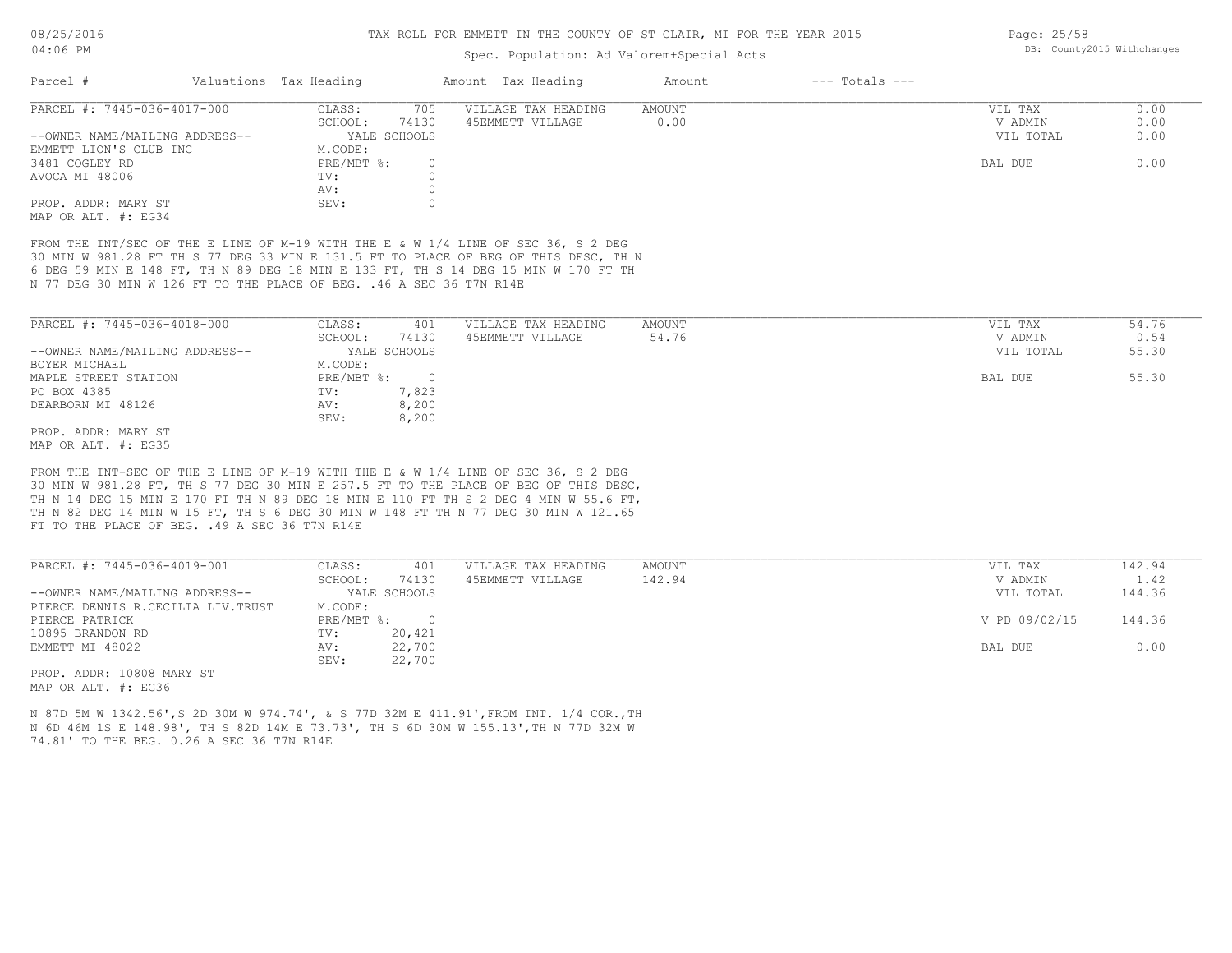### TAX ROLL FOR EMMETT IN THE COUNTY OF ST CLAIR, MI FOR THE YEAR 2015

# Spec. Population: Ad Valorem+Special Acts

Page: 26/58 DB: County2015 Withchanges

| Parcel #                       | Valuations Tax Heading |              | Amount Tax Heading  | Amount | $---$ Totals $---$ |               |       |
|--------------------------------|------------------------|--------------|---------------------|--------|--------------------|---------------|-------|
| PARCEL #: 7445-036-4021-000    | CLASS:                 | 401          | VILLAGE TAX HEADING | AMOUNT |                    | VIL TAX       | 98.85 |
|                                | SCHOOL:                | 74130        | 45EMMETT VILLAGE    | 98.85  |                    | V ADMIN       | 0.98  |
| --OWNER NAME/MAILING ADDRESS-- |                        | YALE SCHOOLS |                     |        |                    | VIL TOTAL     | 99.83 |
| WOOLMAN DAVID T                | M.CODE:                |              |                     |        |                    |               |       |
| 10807 BRANDON RD               | PRE/MBT %: 100         |              |                     |        |                    | V PD 07/25/15 | 99.83 |
| EMMETT MI 48022-4505           | TV:                    | 14,122       |                     |        |                    |               |       |
|                                | AV:                    | 15,600       |                     |        |                    | BAL DUE       | 0.00  |
| PROP. ADDR: 10807 BRANDON RD   | SEV:                   | 15,600       |                     |        |                    |               |       |
| MAP OR ALT. #: EG27E           |                        |              |                     |        |                    |               |       |

E75 FT OF W 618 FT OF N 178 FT OF E 1/2 OF SW 1/4 0.31 A SEC 36 T7N R14E

| SCHOOL:<br>74130<br>152.90<br>45EMMETT VILLAGE<br>--OWNER NAME/MAILING ADDRESS--<br>YALE SCHOOLS<br>STELZER EDWARD/MARG<br>M.CODE: | V ADMIN<br>VIL TOTAL | 1.52   |
|------------------------------------------------------------------------------------------------------------------------------------|----------------------|--------|
|                                                                                                                                    |                      |        |
|                                                                                                                                    |                      | 154.42 |
|                                                                                                                                    |                      |        |
| PRE/MBT %:<br>10791 BRANDON RD<br>100                                                                                              | BAL DUE              | 154.42 |
| 21,844<br>EMMETT MI 48022-4508<br>TV:                                                                                              |                      |        |
| 24,000<br>AV:                                                                                                                      |                      |        |
| PROP. ADDR: 10791 BRANDON RD<br>24,000<br>SEV:                                                                                     |                      |        |

MAP OR ALT. #: EG27I

E115 FT OF W 733 FT OF N 178 FT OF E 1/2 OF SW 1/4 0.47 A SEC 36 T7N R14E

| PARCEL #: 7445-036-4023-000    | CLASS:     | 401          | VILLAGE TAX HEADING | AMOUNT        | VIL TAX   | 180.64 |
|--------------------------------|------------|--------------|---------------------|---------------|-----------|--------|
|                                | SCHOOL:    | 74130        | 45EMMETT VILLAGE    | 180.64        | V ADMIN   | 1.80   |
| --OWNER NAME/MAILING ADDRESS-- |            | YALE SCHOOLS |                     |               | VIL TOTAL | 182.44 |
| TWARDY RANDALL G               | M.CODE:    |              |                     |               |           |        |
| P.O. BOX 81                    | PRE/MBT %: |              |                     | V PD 07/20/15 | 182.44    |        |
| MEMPHIS MI 48041               | TV:        | 25,806       |                     |               |           |        |
|                                | AV:        | 28,500       |                     |               | BAL DUE   | 0.00   |
| PROP. ADDR: 10785 BRANDON RD   | SEV:       | 28,500       |                     |               |           |        |
| MAP OR ALT. #: EG27F           |            |              |                     |               |           |        |

E125' OF W 858' OF N 178' OF E 1/2 OF SW 1/4 SECTION 36 T7N R14E 0.51 A

| PARCEL #: 7445-036-4024-000    | CLASS:       | 401          | VILLAGE TAX HEADING | AMOUNT | VIL TAX       | 34.30 |
|--------------------------------|--------------|--------------|---------------------|--------|---------------|-------|
|                                | SCHOOL:      | 74130        | 45EMMETT VILLAGE    | 34.30  | V ADMIN       | 0.34  |
| --OWNER NAME/MAILING ADDRESS-- |              | YALE SCHOOLS |                     |        | VIL TOTAL     | 34.64 |
| GRACE THERESA ANN TRUST        | M.CODE:      |              |                     |        |               |       |
| 2039 N. LINCOLN AVE UNIT F     | $PRE/MBT$ %: |              |                     |        | V PD 08/21/15 | 34.64 |
| CHICAGO IL 60614               | TV:          | 4,900        |                     |        |               |       |
|                                | AV:          | 4,900        |                     |        | BAL DUE       | 0.00  |
| PROP. ADDR: 10777 BRANDON RD   | SEV:         | 4,900        |                     |        |               |       |
| MAP OR ALT. #: EG27G           |              |              |                     |        |               |       |

E150 FT OF W 1008 FT OF N 178 FT OF E 1/2 OF SW 1/4 0.61 A SEC 36 T7N R14E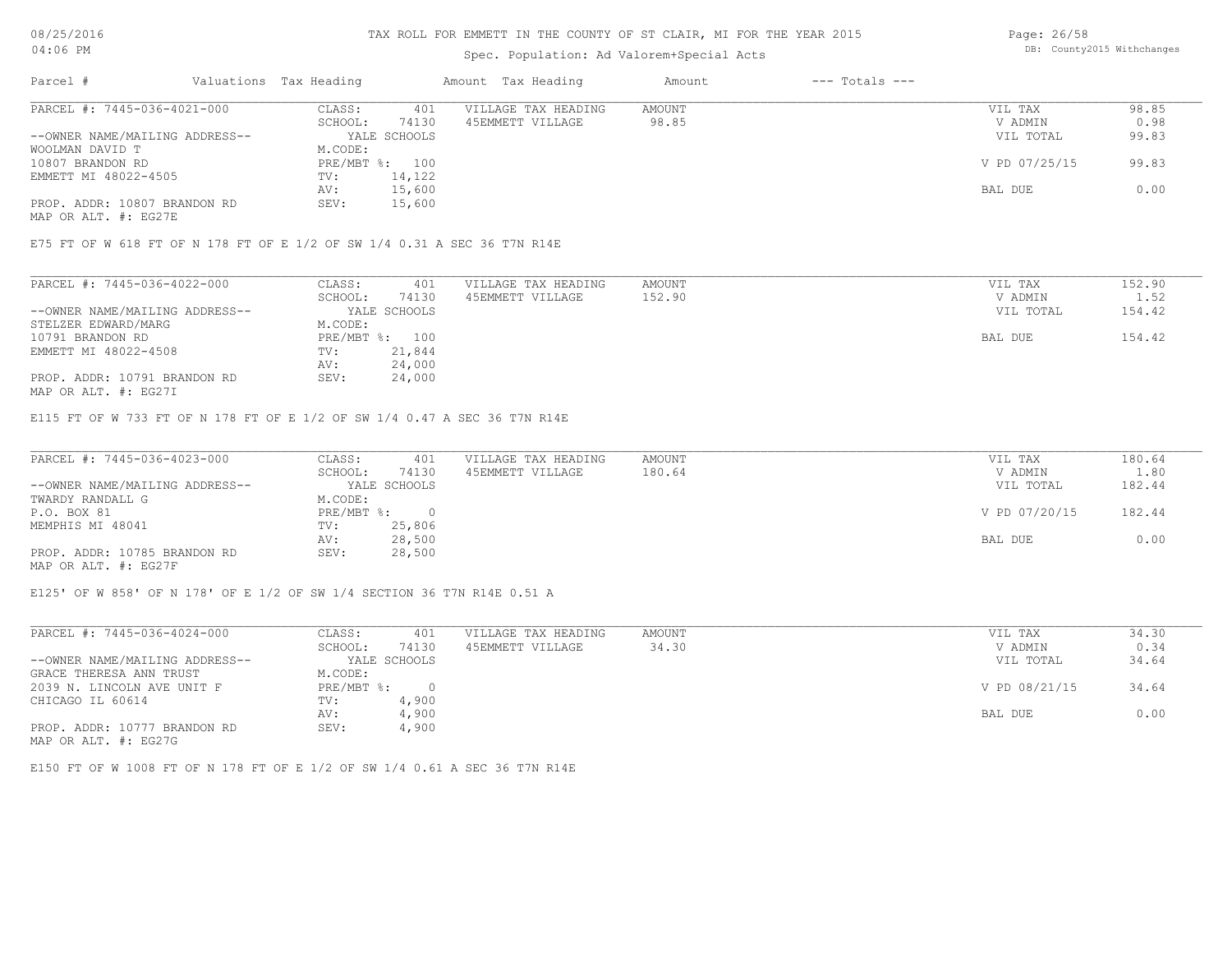### Spec. Population: Ad Valorem+Special Acts

Page: 27/58 DB: County2015 Withchanges

| Parcel #                       | Valuations Tax Heading |              | Amount Tax Heading  | Amount | $---$ Totals $---$ |               |       |
|--------------------------------|------------------------|--------------|---------------------|--------|--------------------|---------------|-------|
| PARCEL #: 7445-036-4025-000    | CLASS:                 | 402          | VILLAGE TAX HEADING | AMOUNT |                    | VIL TAX       | 34.30 |
|                                | SCHOOL:                | 74130        | 45EMMETT VILLAGE    | 34.30  |                    | V ADMIN       | 0.34  |
| --OWNER NAME/MAILING ADDRESS-- |                        | YALE SCHOOLS |                     |        |                    | VIL TOTAL     | 34.64 |
| GRACE THERESA ANN REV. TRUST   | M.CODE:                |              |                     |        |                    |               |       |
| 2039 N. LINCOLN AVE UNIT F     | PRE/MBT %:             |              |                     |        |                    | V PD 08/21/15 | 34.64 |
| CHICAGO IL 60614               | TV:                    | 4,900        |                     |        |                    |               |       |
|                                | AV:                    | 4,900        |                     |        |                    | BAL DUE       | 0.00  |
| PROP. ADDR: BRANDON RD         | SEV:                   | 4,900        |                     |        |                    |               |       |
|                                |                        |              |                     |        |                    |               |       |

MAP OR ALT. #: EG27H

E150' OF W 1158' OF N 178' OF E 1/2 OF SW 1/4 SECTION 36 T7N R14E 0.61 A

| PARCEL #: 7445-036-4026-000    | CLASS:  | 401            | VILLAGE TAX HEADING | AMOUNT    | VIL TAX       | 327.85 |
|--------------------------------|---------|----------------|---------------------|-----------|---------------|--------|
|                                | SCHOOL: | 74130          | 45EMMETT VILLAGE    | 327.85    | V ADMIN       | 3.27   |
| --OWNER NAME/MAILING ADDRESS-- |         | YALE SCHOOLS   |                     | VIL TOTAL | 331.12        |        |
| KINNEY FAMILY TRUST            | M.CODE: |                |                     |           |               |        |
| 10745 BRANDON RD               |         | PRE/MBT %: 100 |                     |           | V PD 09/11/15 | 331.12 |
| EMMETT MI 48022-4508           | TV:     | 46,837         |                     |           |               |        |
|                                | AV:     | 52,000         |                     |           | BAL DUE       | 0.00   |
| PROP. ADDR: 10745 BRANDON RD   | SEV:    | 52,000         |                     |           |               |        |
| MAP OR ALT. #: EG27A/B         |         |                |                     |           |               |        |

R14E E183.9 FT OF N 178 FT OF SW 1/4 & W 12.1 FT OF N 178 FT OF SE 1/4 0.8 A SEC 36 T7N

| PARCEL #: 7445-036-4027-000      | CLASS:  | 201          | VILLAGE TAX HEADING | AMOUNT    | VIL TAX       | 658.42 |
|----------------------------------|---------|--------------|---------------------|-----------|---------------|--------|
|                                  | SCHOOL: | 74130        | 45EMMETT VILLAGE    | 658.42    | V ADMIN       | 6.58   |
| --OWNER NAME/MAILING ADDRESS--   |         | YALE SCHOOLS |                     | VIL TOTAL | 665.00        |        |
| EASTERN MICHIGAN GRAIN           | M.CODE: |              |                     |           |               |        |
| THE STAR OF THE WEST MILLING CO. |         | PRE/MBT %:   |                     |           | V PD 09/05/15 | 665.00 |
| P.O. BOX 146                     | TV:     | 94,060       |                     |           |               |        |
| FRANKENMUTH MI 48734             | AV:     | 101,700      |                     |           | BAL DUE       | 0.00   |
|                                  | SEV:    | 101,700      |                     |           |               |        |
| PROP. ADDR: 10668 MARY ST        |         |              |                     |           |               |        |

MAP OR ALT. #:

403.67 TO BEG.T7N R14E 11.41 A. 1017.71',TH S 3D 36M 50S W 243.45',TH S 77D 32M 40S E 1030.67'TH N 3D 30M 46S E 20SW 1307.26'&S 3D 30M 46S W 1059.99 FROM E 1/4 COR. FROM 1/4 COR.TH 86D 29M 14S 52M E 243.45', TH N 77D 30M 30S W 769.35', TH S7 18M 30S W200;TO BEG. N 87D 13M COR.TH S77D 30M 30S E 550;,TH S 10D 10M W 41.58',TH N 77 30M 30S E 235.88' TH N 3D BEG. S 87D 5M E 1321.57;,TH S 2D 30M W 974.91',&S 77D 30M 30S E 855.35',FROM W 1/4

| PARCEL #: 7445-036-4027-100    | CLASS:       | 703   | VILLAGE TAX HEADING | AMOUNT    | VIL TAX | 0.00 |
|--------------------------------|--------------|-------|---------------------|-----------|---------|------|
|                                | SCHOOL:      | 74130 | 45EMMETT VILLAGE    | 0.00      | V ADMIN | 0.00 |
| --OWNER NAME/MAILING ADDRESS-- | YALE SCHOOLS |       |                     | VIL TOTAL | 0.00    |      |
| VILLAGE OF EMMETT              | M.CODE:      |       |                     |           |         |      |
| 3099 MAIN ST                   | $PRE/MBT$ %: |       |                     |           | BAL DUE | 0.00 |
| EMMETT MI 48022                | TV:          |       |                     |           |         |      |
|                                | AV:          |       |                     |           |         |      |
| PROP. ADDR: MARY ST            | SEV:         |       |                     |           |         |      |
| MAP OR ALT. #: EG27D2          |              |       |                     |           |         |      |

BEG. SECTION 36 T7N R14E 1.7 A S7730'30"E 368.75',TH N718' 30"E 200',TH N7730'30"W 368.75',TH S718'30"W 200' TO BEG S875'E 1321.57', S230'W 974.91' & S7730'30"E 486.6' FROM W 1/4 COR,TH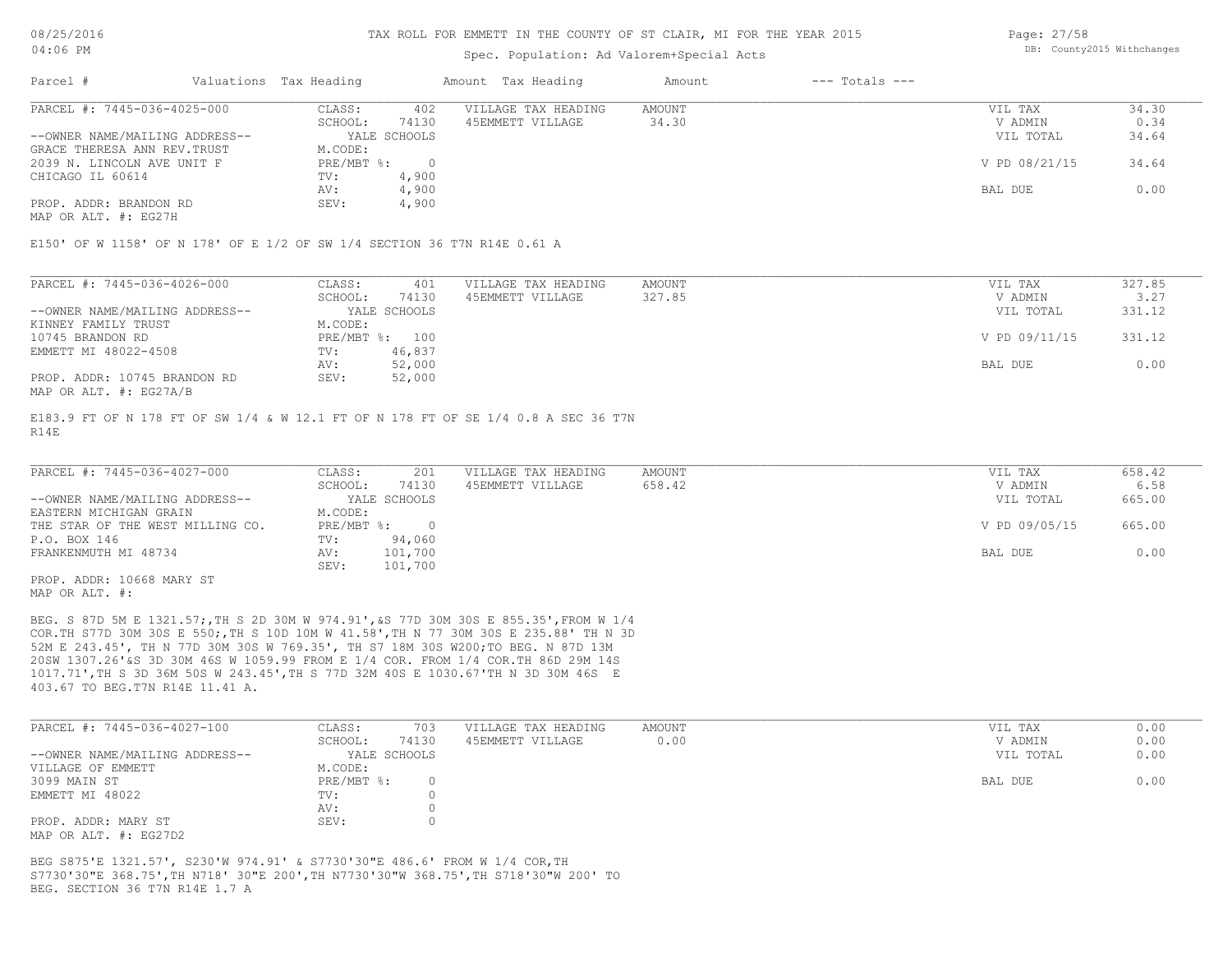### Spec. Population: Ad Valorem+Special Acts

| Parcel #                       | Valuations Tax Heading |                | Amount Tax Heading  | Amount | $---$ Totals $---$ |               |        |
|--------------------------------|------------------------|----------------|---------------------|--------|--------------------|---------------|--------|
| PARCEL #: 7445-036-4028-001    | CLASS:                 | 402            | VILLAGE TAX HEADING | AMOUNT |                    | VIL TAX       | 431.90 |
|                                | SCHOOL:                | 74130          | 45EMMETT VILLAGE    | 431.90 |                    | V ADMIN       | 4.31   |
| --OWNER NAME/MAILING ADDRESS-- |                        | YALE SCHOOLS   |                     |        |                    | VIL TOTAL     | 436.21 |
| GROT STANLEY/SYLWIA            | M.CODE:                |                |                     |        |                    |               |        |
| 11927 HIAWATHA                 |                        | PRE/MBT %: 100 |                     |        |                    | V PD 08/20/15 | 436.21 |
| UTICA MI 48315                 | TV:                    | 61,700         |                     |        |                    |               |        |
|                                | AV:                    | 61,700         |                     |        |                    | BAL DUE       | 0.00   |
| PROP. ADDR: KINNEY RD          | SEV:                   | 61,700         |                     |        |                    |               |        |
| MAP OR ALT. #: EG59A           |                        |                |                     |        |                    |               |        |

SECTION 36 T7N R16E 51.93 A SPLIT ON 10/05/2007 FROM 19-036-4028-000; 33D 27M 40S W 214.5', S 3D 6M 21S E 124.54', TH S 86D 39M 8S W 1105.88 TO BEG 40S W 313.5', S 30D 57M 40S W 132', S 49D 57M 40S W 726', S 73D 27M 40S W 247.5', S TH ALG COWHY DRAIN TH FOLLOWING SEVEN COURSES; S 37D 27M 40S W 107.87', S 61D 27M TH S 83D 49M 17S E 445.67', TH N 5D 59M 36S E 37.75', TH S 84D 0M 24S E 1234.32', 98.48', TH N 3D 26M 4S W 98.7', TH S 84D 0M 24S E 535.6', TH N 3D 26M 4S W 101.76', 29S W 250', TH N 85D 35M 34S E 70.38', TH N 3D 26M 4S W 49.5', TH N 85D 35M 34S E 39M 35S W 70.2', TH N 3D 58M 29S W 627.4', TH N 85D 35M 34S E 209.2', TH N 3D 58M BEG N 86D 39M 8S E 1382.76' FROM SW SEC COR, TH N 3D 58M 29S W 300.16', TH S 86D

| PARCEL #: 7445-036-4028-010        | CLASS:         | 703   | VILLAGE TAX HEADING | AMOUNT | VIL TAX   | 0.00 |
|------------------------------------|----------------|-------|---------------------|--------|-----------|------|
|                                    | SCHOOL:        | 74130 | 45EMMETT VILLAGE    | 0.00   | V ADMIN   | 0.00 |
| --OWNER NAME/MAILING ADDRESS--     | YALE SCHOOLS   |       |                     |        | VIL TOTAL | 0.00 |
| SOUTH BRANCH PINE RIVER DRAIN      | M.CODE:        |       |                     |        |           |      |
| DRAINAGE DISTRICT                  | PRE/MBT %: 100 |       |                     |        | BAL DUE   | 0.00 |
| ST CLAIR COUNTY DRAIN COMMISSIONER | TV:            |       |                     |        |           |      |
| 21 AIRPORT DR                      | AV:            |       |                     |        |           |      |
| SAINT CLAIR MI 48079               | SEV:           |       |                     |        |           |      |

MAP OR ALT. #: EG59B PROP. ADDR: KINNEY RD

10/05/2007 FROM 19-036-4028-000; 1342.74', TH S 86D 39M 8S W 84.96' TO BEG SECTION 36 T7N R16E 21.16 A SPLIT ON 107.87', TH S 84D 0M 24S E 55.01', TH S 2D 57M 44S E 1093.74', TH S 86D 18M 37S W 49D 57M 40S E 726', N 30D 57M 40S E 132', N 61D 27M 40S E 313.5', N 37D 27M 40S E COURSE; N 3D 6M 21S W 124.54', N 33D 27M 40S E 214.5', N 73D 27M 40S E 247.5', N BEG N 86D 39M 8S E 2488.64' FROM SW SEC COR, TH ALG COWHY DRAIN FOLLOWING SEVEN

| PARCEL #: 7445-036-4029-000    | CLASS:       | 201          | VILLAGE TAX HEADING | AMOUNT | VIL TAX       | 202.30 |
|--------------------------------|--------------|--------------|---------------------|--------|---------------|--------|
|                                | SCHOOL:      | 74130        | 45EMMETT VILLAGE    | 202.30 | V ADMIN       | 2.02   |
| --OWNER NAME/MAILING ADDRESS-- |              | YALE SCHOOLS |                     |        | VIL TOTAL     | 204.32 |
| PIERCE INVESMENT LLC           | M.CODE:      |              |                     |        |               |        |
| 10895 BRANDON RD               | $PRE/MBT$ %: | $\cap$       |                     |        | V PD 09/02/15 | 204.32 |
| EMMETT MI 48022                | TV:          | 28,900       |                     |        |               |        |
|                                | AV:          | 28,900       |                     |        | BAL DUE       | 0.00   |
| PROP. ADDR: 3120 MAIN ST       | SEV:         | 28,900       |                     |        |               |        |

MAP OR ALT. #: EG59C

OF MECHANIC ST. 1 A SEC 36 T7N R14E N250 FT OF W 176.20 FT OF THAT PART OF E 1/2 OF SW 1/4 LYING E OF E LINE M-19 & S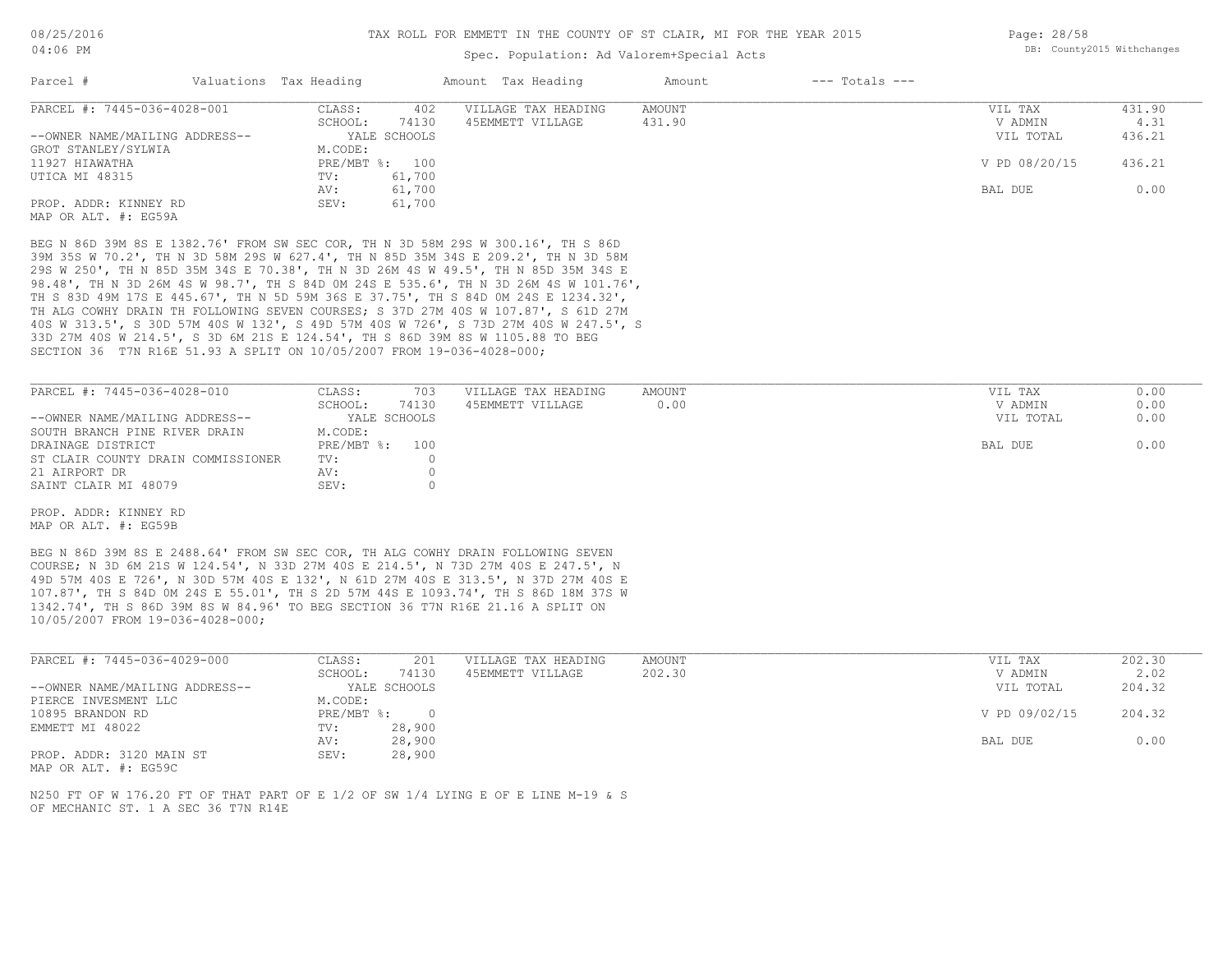#### TAX ROLL FOR EMMETT IN THE COUNTY OF ST CLAIR, MI FOR THE YEAR 2015

# Spec. Population: Ad Valorem+Special Acts

| Parcel #                       | Valuations Tax Heading    |                       | Amount Tax Heading                                                                  | Amount        | $---$ Totals $---$ |                |        |
|--------------------------------|---------------------------|-----------------------|-------------------------------------------------------------------------------------|---------------|--------------------|----------------|--------|
| PARCEL #: 7445-036-4030-000    | CLASS:                    | 401                   | VILLAGE TAX HEADING                                                                 | AMOUNT        |                    | VIL TAX        | 232.56 |
|                                | SCHOOL:                   | 74130                 | 45EMMETT VILLAGE                                                                    | 232.56        |                    | V ADMIN        | 2.32   |
| --OWNER NAME/MAILING ADDRESS-- |                           | YALE SCHOOLS          |                                                                                     |               |                    | VIL TOTAL      | 234.88 |
| THIERRY TIMOTHY F/DEBRA        | M.CODE:                   |                       |                                                                                     |               |                    |                |        |
| 8995 MORRIS RD                 | $PRE/MBT$ $\frac{1}{6}$ : |                       |                                                                                     |               |                    | BAL DUE        | 234.88 |
| GOODELLS MI 48027              | TV:                       | 33,223                |                                                                                     |               |                    |                |        |
|                                | AV:                       | 36,700                |                                                                                     |               |                    |                |        |
| PROP. ADDR: 3130 PATRICK ST    | SEV:                      | 36,700                |                                                                                     |               |                    |                |        |
| MAP OR ALT. #: EG58            |                           |                       |                                                                                     |               |                    |                |        |
|                                |                           |                       | BEG AT THE SW COR OF LOT 8 DUNEGANS ADDITION TO EMMETT, TH S 77 DEG 30 MIN E 100 FT |               |                    |                |        |
|                                |                           |                       | TH S 2 DEG 30 MIN W 113.91 FT TO JOHN ST TH N 87 DEG 30 MIN W ALG JOHN ST 98.48 FT  |               |                    |                |        |
|                                |                           |                       | TO PATRICK ST TH N 2 DEG 30 MIN E ALG PATRICK ST 131.3 FT TO PLACE OF BEG. . 28 A   |               |                    |                |        |
| SEC 36 T7N R14E                |                           |                       |                                                                                     |               |                    |                |        |
|                                |                           |                       |                                                                                     |               |                    |                |        |
|                                |                           |                       |                                                                                     |               |                    |                |        |
| 500 1021 14. 7445 626 4021 600 | CITRCT                    | $\bigcap$ $\bigcap$ 1 | $\tau$ דר התוון עגרה הי                                                             | <b>AMOUNT</b> |                    | <b>TTT mAV</b> | 20 10  |

| PARCEL #: 7445-036-4031-000    | CLASS:       | 201          | VILLAGE TAX HEADING | AMOUNT | VIL TAX       | 30.10 |
|--------------------------------|--------------|--------------|---------------------|--------|---------------|-------|
|                                | SCHOOL:      | 74130        | 45EMMETT VILLAGE    | 30.10  | V ADMIN       | 0.30  |
| --OWNER NAME/MAILING ADDRESS-- |              | YALE SCHOOLS |                     |        | VIL TOTAL     | 30.40 |
| GAUTHIER FREDERICK JR/MARTHA   | M.CODE:      |              |                     |        |               |       |
| 6800 BIG HAND RD               | $PRE/MBT$ %: |              |                     |        | V PD 08/07/15 | 30.40 |
| ST CLAIR MI 48079              | TV:          | 4,300        |                     |        |               |       |
|                                | AV:          | 4,300        |                     |        | BAL DUE       | 0.00  |
| PROP. ADDR: 10808 JOSEPH ST    | SEV:         | 4,300        |                     |        |               |       |
| MAP OR ALT. #: EG59B           |              |              |                     |        |               |       |

DEG 32 MIN W 435.6 FT TO BEG. 1 A SEC 36 T7N R14E 30 MIN W 100 FT TH S 77 DEG 32 MIN E 435.6 FT TH N 2 DEG 30 MIN E 100 FT, TH N 77 SAID S LINE 484.5 FT, TH S 2 DEG 30 MIN W 39.4 FT TO BEG OF THIS DESC, TH S 2 DEG BEG AT INT OF CENTER OF MAIN ST WITH S LINE OF GTRR R/W, TH S 77 DEG 32 MIN E ON

| PARCEL #: 7445-036-4036-001    | CLASS:  | 401            | VILLAGE TAX HEADING | AMOUNT | VIL TAX       | 460.14 |
|--------------------------------|---------|----------------|---------------------|--------|---------------|--------|
|                                | SCHOOL: | 74130          | 45EMMETT VILLAGE    | 460.14 | V ADMIN       | 4.60   |
| --OWNER NAME/MAILING ADDRESS-- |         | YALE SCHOOLS   |                     |        | VIL TOTAL     | 464.74 |
| THOMAS WILLIAM/JENNIFER        | M.CODE: |                |                     |        |               |        |
| 3079 WASHINGTON ST             |         | PRE/MBT %: 100 |                     |        | V PD 09/05/15 | 464.74 |
| EMMETT MI 48022                | TV:     | 65,735         |                     |        |               |        |
|                                | AV:     | 72,100         |                     |        | BAL DUE       | 0.00   |
| PROP. ADDR: 3079 WASHINGTON ST | SEV:    | 72,100         |                     |        |               |        |
| MAP OR ALT. #: EG57            |         |                |                     |        |               |        |

VILLAGE OF MT CROWLEY SEC 36 T7N R14E .35 A. 88\* 28' 30" W 280', TH N 1\* 41' 30" E 401.98' TO BEG.2.17A ALSO SE COR.OF LOTS 28 51" E 162.66', TH S 0\* 45' E 150', TH N 89\* 11' E 100', TH S 0\* 45' E 256.35', TH N BEG N 0\* 41' 2" W 993.38' & S 88\* 27' 51" E 695.86' FROM SW SEC COR, TH S 88\* 27'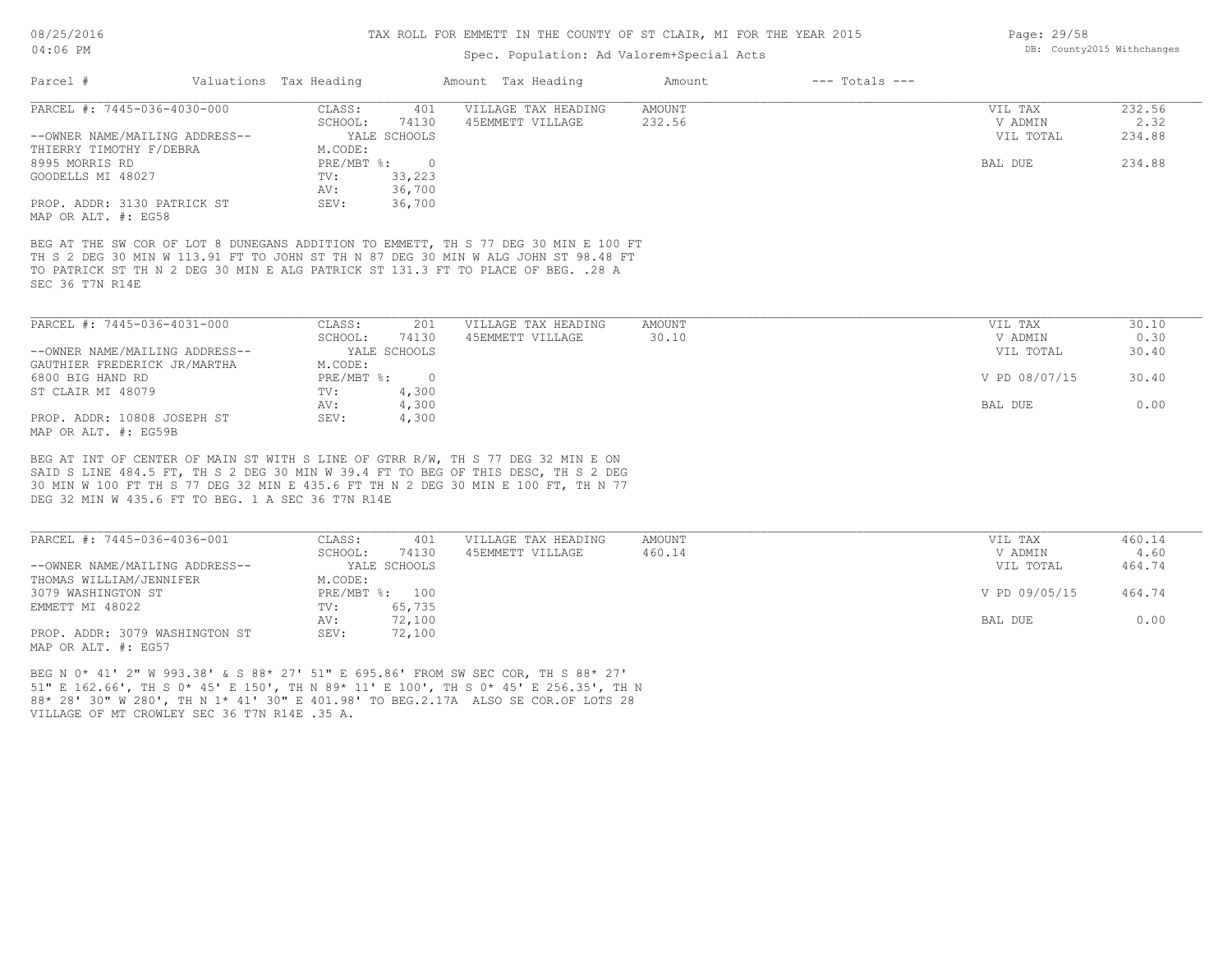#### TAX ROLL FOR EMMETT IN THE COUNTY OF ST CLAIR, MI FOR THE YEAR 2015

### Spec. Population: Ad Valorem+Special Acts

| Parcel #                                                                                                                                                                                     | Valuations Tax Heading |                | Amount Tax Heading  | Amount        | $---$ Totals $---$ |               |        |
|----------------------------------------------------------------------------------------------------------------------------------------------------------------------------------------------|------------------------|----------------|---------------------|---------------|--------------------|---------------|--------|
| PARCEL #: 7445-036-4036-100                                                                                                                                                                  | CLASS:                 | 201            | VILLAGE TAX HEADING | <b>AMOUNT</b> |                    | VIL TAX       | 193.90 |
|                                                                                                                                                                                              | SCHOOL:                | 74130          | 45EMMETT VILLAGE    | 193.90        |                    | V ADMIN       | 1.93   |
| --OWNER NAME/MAILING ADDRESS--                                                                                                                                                               |                        | YALE SCHOOLS   |                     |               |                    | VIL TOTAL     | 195.83 |
| JRD INVESTMENTS, LLC                                                                                                                                                                         | M.CODE:                |                |                     |               |                    |               |        |
| 11114 BURT ROAD                                                                                                                                                                              | PRE/MBT %:             | $\overline{0}$ |                     |               |                    | V PD 09/12/15 | 195.83 |
| EMMETT MI 48022                                                                                                                                                                              | TV:                    | 27,700         |                     |               |                    |               |        |
|                                                                                                                                                                                              | AV:                    | 27,700         |                     |               |                    | BAL DUE       | 0.00   |
| PROP. ADDR: WASHINGTON ST<br>MAP OR ALT. #: EG57B                                                                                                                                            | SEV:                   | 27,700         |                     |               |                    |               |        |
| BEG N0^41'25"W 400' FROM SW SEC COR TH N0^41'25"W593.38', TH S88^27'51"E 695.86' TH<br>S1^41'30"W 401.98', TH S89^28'30"E 280', TH S0^45'E 165', TH S89^58'20"W 958.53' TO<br>BEG SECTION 36 | T7N R14E               |                | $10.26$ A           |               |                    |               |        |
| PARCEL #: 7445-036-4037-000                                                                                                                                                                  | CLASS:                 | 402            | VILLAGE TAX HEADING | <b>AMOUNT</b> |                    | VIL TAX       | 11.53  |
|                                                                                                                                                                                              | SCHOOL:                | 74130          | 45EMMETT VILLAGE    | 11.53         |                    | V ADMIN       | 0.11   |
| --OWNER NAME/MAILING ADDRESS--                                                                                                                                                               |                        | YALE SCHOOLS   |                     |               |                    | VIL TOTAL     | 11.64  |
| PROSCH TINA M                                                                                                                                                                                | M.CODE:                |                |                     |               |                    |               |        |
| 10877 MECHANIC ST                                                                                                                                                                            | PRE/MBT %:             | $\overline{0}$ |                     |               |                    | V PD 09/05/15 | 11.64  |
| EMMETT MI 48022                                                                                                                                                                              | TV:                    | 1,648          |                     |               |                    |               |        |
|                                                                                                                                                                                              | AV:                    | 2,300          |                     |               |                    | BAL DUE       | 0.00   |
| PROP. ADDR: WASHINGTON ST                                                                                                                                                                    | SEV:                   | 2,300          |                     |               |                    |               |        |
| MAP OR ALT. #: EG54/55                                                                                                                                                                       |                        |                |                     |               |                    |               |        |
| W100 FT OF E 265 FT OF THAT PART OF SW 1/4 LYING W OF M-19 & S OF VILLAGE OF MT<br>CROWLEY EXC S 835.1 FT. . 17 A SEC 36 T7N R14E                                                            |                        |                |                     |               |                    |               |        |
| PARCEL #: 7445-036-4038-000                                                                                                                                                                  | CLASS:                 | 401            | VILLAGE TAX HEADING | <b>AMOUNT</b> |                    | VIL TAX       | 14.70  |
|                                                                                                                                                                                              | SCHOOL:                | 74130          | 45EMMETT VILLAGE    | 14.70         |                    | V ADMIN       | 0.14   |
| --OWNER NAME/MAILING ADDRESS--                                                                                                                                                               |                        | YALE SCHOOLS   |                     |               |                    | VIL TOTAL     | 14.84  |
| <b>SCC TREASURER</b>                                                                                                                                                                         | M.CODE:                |                |                     |               |                    |               |        |
| 200 GRAND RIVER STE 101                                                                                                                                                                      | PRE/MBT %:             | $\overline{0}$ |                     |               |                    | BAL DUE       | 14.84  |
| PORT HURON MI 48060                                                                                                                                                                          | TV:                    | 2,100          |                     |               |                    |               |        |
|                                                                                                                                                                                              | AV:                    | 2,100          |                     |               |                    |               |        |
| PROP. ADDR: 3084 WASHINGTON ST                                                                                                                                                               | SEV:                   | 2,100          |                     |               |                    |               |        |
|                                                                                                                                                                                              |                        |                |                     |               |                    |               |        |

MAP OR ALT. #: EG53B

W OF M-19 & CONT 0.25 A. 0.25 A SEC 36 T7N R14E N66 FT OF S 835.1 FT OF W 165 FT OF E 330 FT OF THAT PART OF W 1/2 OF SW 1/4 LYING

| PARCEL #: 7445-036-4040-000    | CLASS:  | 401            | VILLAGE TAX HEADING | AMOUNT | VIL TAX       | 224.02 |
|--------------------------------|---------|----------------|---------------------|--------|---------------|--------|
|                                | SCHOOL: | 74130          | 45EMMETT VILLAGE    | 224.02 | V ADMIN       | 2.24   |
| --OWNER NAME/MAILING ADDRESS-- |         | YALE SCHOOLS   |                     |        | VIL TOTAL     | 226.26 |
| WITKOWSKI MARK/JANET           | M.CODE: |                |                     |        |               |        |
| 3077 MAIN ST                   |         | PRE/MBT %: 100 |                     |        | V PD 09/02/15 | 226.26 |
| EMMETT MI 48022                | TV:     | 32,004         |                     |        |               |        |
|                                | AV:     | 35,200         |                     |        | BAL DUE       | 0.00   |
| PROP. ADDR: 3077 MAIN ST       | SEV:    | 35,200         |                     |        |               |        |
| MAP OR ALT. #: EG52            |         |                |                     |        |               |        |

LYING W OF M-19. .75 A SEC 36 T7N R14E LYING W OF M-19 & N 66' OF S 835.1' OF E 165' OF ALL THAT PART OF W 1/2 OF SW 1/4 THE N 66 FT OF THE S 769.1 FT OF THE E 330 FT OF ALL THAT PART OF W 1/2 OF SW 1/4 Page: 30/58 DB: County2015 Withchanges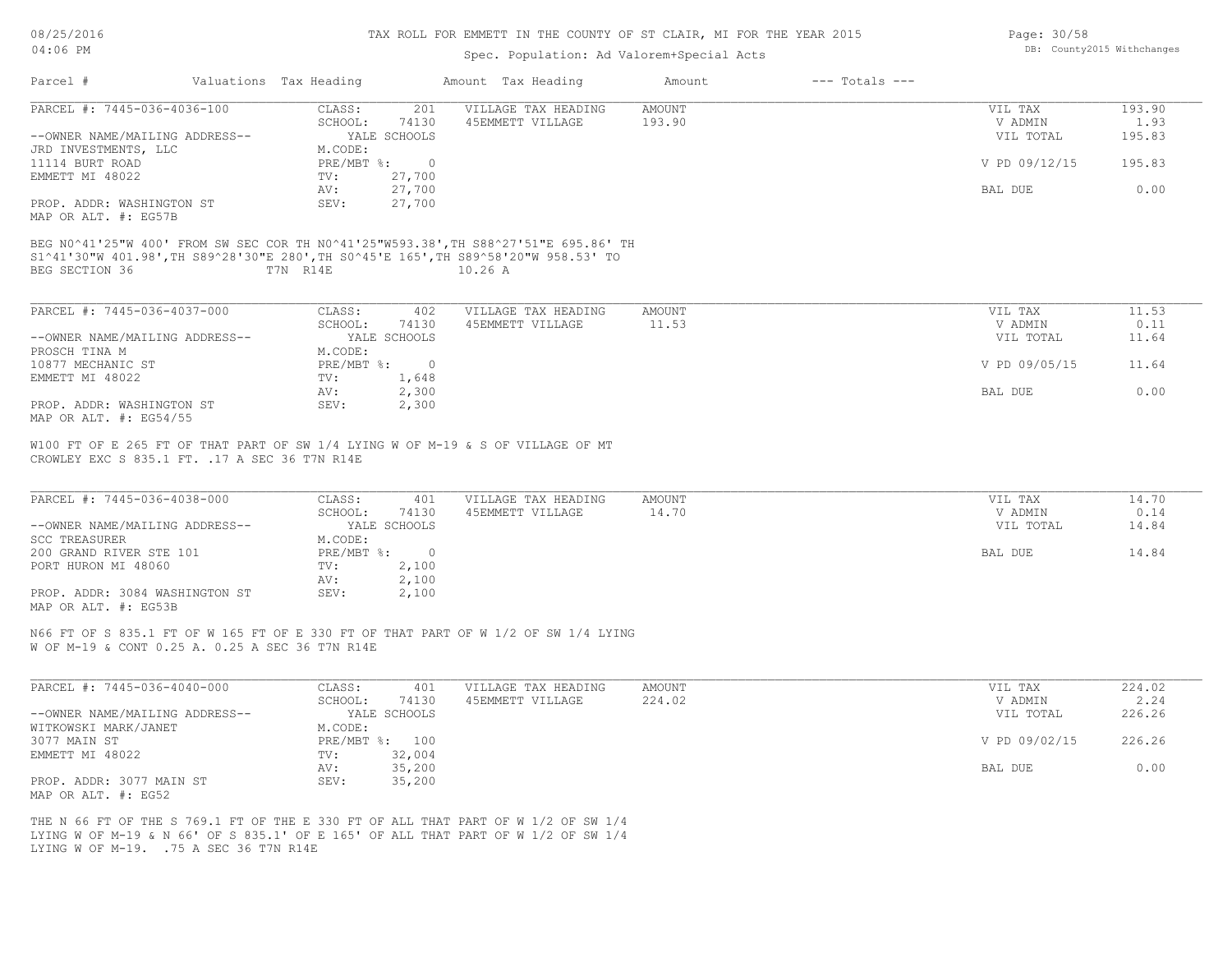# TAX ROLL FOR EMMETT IN THE COUNTY OF ST CLAIR, MI FOR THE YEAR 2015

# Spec. Population: Ad Valorem+Special Acts

| Page: 31/58 |                            |
|-------------|----------------------------|
|             | DB: County2015 Withchanges |

| Parcel #                                                                                                                        | Valuations Tax Heading            |                         | Amount Tax Heading                                                                | Amount           | $---$ Totals $---$ |                                 |                          |
|---------------------------------------------------------------------------------------------------------------------------------|-----------------------------------|-------------------------|-----------------------------------------------------------------------------------|------------------|--------------------|---------------------------------|--------------------------|
| PARCEL #: 7445-036-4041-000<br>--OWNER NAME/MAILING ADDRESS--                                                                   | CLASS:<br>SCHOOL:<br>YALE SCHOOLS | 401<br>74130            | VILLAGE TAX HEADING<br>45EMMETT VILLAGE                                           | AMOUNT<br>291.59 |                    | VIL TAX<br>V ADMIN<br>VIL TOTAL | 291.59<br>2.91<br>294.50 |
| MCNABB DALE R/AMY A                                                                                                             | M.CODE:                           |                         |                                                                                   |                  |                    |                                 |                          |
| 3069 MAIN ST<br>EMMETT MI 48022                                                                                                 | PRE/MBT %: 100<br>TV:             | 41,656                  |                                                                                   |                  |                    | V PD 09/05/15                   | 294.50                   |
| PROP. ADDR: 3069 MAIN ST<br>MAP OR ALT. #: EG51                                                                                 | AV:<br>SEV:                       | 46,400<br>46,400        |                                                                                   |                  |                    | BAL DUE                         | 0.00                     |
| THE N 132 FT OF THE S 703.1 FT OF THE E 330 FT OF ALL THAT PART OF THE W 1/2 OF SW<br>1/4 LYING W OF M-19 1 A SEC 36 T7N R14E   |                                   |                         |                                                                                   |                  |                    |                                 |                          |
| PARCEL #: 7445-036-4042-000                                                                                                     | CLASS:                            | 401                     | VILLAGE TAX HEADING                                                               | <b>AMOUNT</b>    |                    | VIL TAX                         | 216.20                   |
| --OWNER NAME/MAILING ADDRESS--                                                                                                  | SCHOOL:<br>YALE SCHOOLS           | 74130                   | 45EMMETT VILLAGE                                                                  | 216.20           |                    | V ADMIN<br>VIL TOTAL            | 2.16<br>218.36           |
| ROSE-WHITE TANIA<br>3057 MAIN ST                                                                                                | M.CODE:<br>PRE/MBT %: 100         |                         |                                                                                   |                  |                    | V PD 09/05/15                   | 218.36                   |
| EMMETT MI 48022                                                                                                                 | TV:<br>AV:                        | 30,886<br>34,500        |                                                                                   |                  |                    | BAL DUE                         | 0.00                     |
| PROP. ADDR: 3057 MAIN ST<br>MAP OR ALT. #: EG50                                                                                 | SEV:                              | 34,500                  |                                                                                   |                  |                    |                                 |                          |
| PARCEL #: 7445-036-4043-000                                                                                                     | CLASS:<br>SCHOOL:                 | 401<br>74130            | VILLAGE TAX HEADING<br>45EMMETT VILLAGE                                           | AMOUNT<br>137.97 |                    | VIL TAX<br>V ADMIN              | 137.97<br>1.37           |
| --OWNER NAME/MAILING ADDRESS--<br>TAYLOR RESA                                                                                   | YALE SCHOOLS<br>M.CODE:           |                         |                                                                                   |                  |                    | VIL TOTAL                       | 139.34                   |
| 8221 FARGO ROAD<br>YALE MI 48097                                                                                                | PRE/MBT %: 100<br>TV:             | 19,710                  |                                                                                   |                  |                    | V PD 08/21/15                   | 139.34                   |
| PROP. ADDR: 3025 MAIN ST<br>MAP OR ALT. #: EG49                                                                                 | AV:<br>SEV:                       | 21,800<br>21,800        |                                                                                   |                  |                    | BAL DUE                         | 0.00                     |
| THE N 78 FT OF THE S 288.5 FT OF THE E 165 FT OF ALL THAT PART OF THE W 1/2 OF SW<br>1/4 LYING W OF M-19 0.30 A SEC 36 T7N R14E |                                   |                         |                                                                                   |                  |                    |                                 |                          |
| PARCEL #: 7445-036-4044-000                                                                                                     | CLASS:                            | 401                     | VILLAGE TAX HEADING                                                               | AMOUNT           |                    | VIL TAX                         | 8.13                     |
| --OWNER NAME/MAILING ADDRESS--                                                                                                  | SCHOOL:<br>YALE SCHOOLS           | 74130                   | 45EMMETT VILLAGE                                                                  | 8.13             |                    | V ADMIN<br>VIL TOTAL            | 0.08<br>8.21             |
| MUNEIO MICHAEL/KEVIN<br>7053 GRATIOT AVE                                                                                        | M.CODE:<br>PRE/MBT %:             | $\overline{0}$          |                                                                                   |                  |                    | V PD 09/14/15                   | 8.21                     |
| SAINT CLAIR MI 48079<br>PROP. ADDR: MAIN ST                                                                                     | TV:<br>AV:<br>SEV:                | 1,162<br>1,200<br>1,200 |                                                                                   |                  |                    | BAL DUE                         | 0.00                     |
| MAP OR ALT. #: EG48                                                                                                             |                                   |                         |                                                                                   |                  |                    |                                 |                          |
|                                                                                                                                 |                                   |                         | THE S 210.5' OF E 165' OF ALL THAT PART OF W 1/2 OF SW 1/4 LYING W OF M-19 & EXC  |                  |                    |                                 |                          |
| N3050'8"E 253.83' SECTION 36 T7N R14E 0.55 A                                                                                    |                                   |                         | THAT PART S & E OF A LINE, BEG S8647'35"W 125' FROM NE COR SECTION 2 T6N R14E, TH |                  |                    |                                 |                          |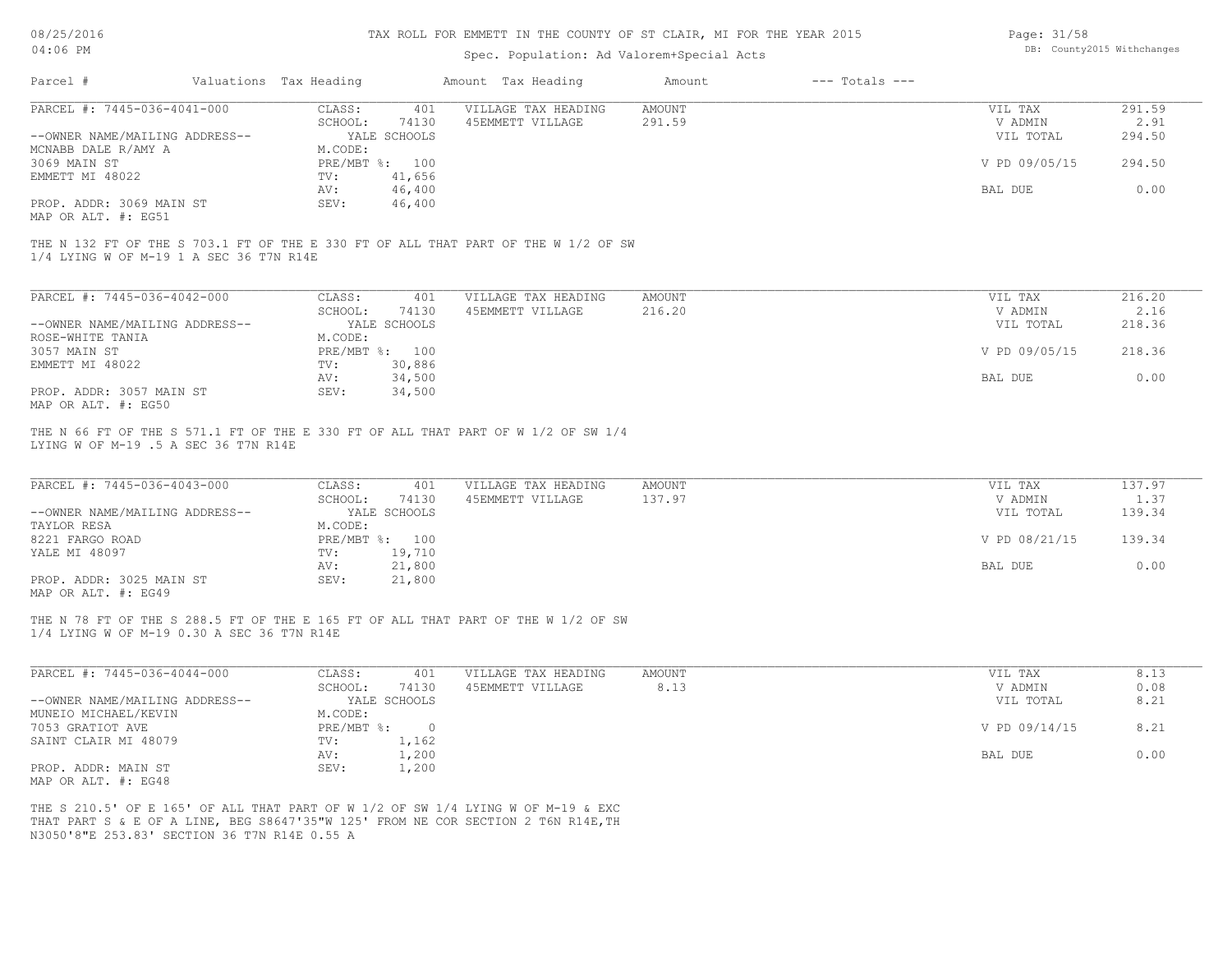### Spec. Population: Ad Valorem+Special Acts

| 298.90                  |
|-------------------------|
| 2.98                    |
| 301.88                  |
|                         |
| V PD 09/12/15<br>301.88 |
|                         |
| 0.00                    |
|                         |

S8958'20"W 558.95' TO BEG SECTION 36 T7N R14E 5.13 A BEG AT SW SEC COR,TH N041'25"W 400',TH N8958'20"E 558.53',TH S045'E 400',TH

PROP. ADDR: 11114 BURT RD SEV: 42,700

| PARCEL #: 7445-036-4045-100                           | CLASS:  | 401            | VILLAGE TAX HEADING | AMOUNT | VIL TAX       | 460.14 |
|-------------------------------------------------------|---------|----------------|---------------------|--------|---------------|--------|
|                                                       | SCHOOL: | 74130          | 45EMMETT VILLAGE    | 460.14 | V ADMIN       | 4.60   |
| --OWNER NAME/MAILING ADDRESS--                        |         | YALE SCHOOLS   |                     |        | VIL TOTAL     | 464.74 |
| LEENKNEGT MATTHEW/JESSICA                             | M.CODE: |                |                     |        |               |        |
| 3035 MAIN ST                                          |         | PRE/MBT %: 100 |                     |        | V PD 07/20/15 | 464.74 |
| EMMETT MI 48022                                       | TV:     | 65,735         |                     |        |               |        |
|                                                       | AV:     | 72,000         |                     |        | BAL DUE       | 0.00   |
| PROP. ADDR: 3035 KINNEY RD                            | SEV:    | 72,000         |                     |        |               |        |
| $\cdots$ $\cdots$ $\cdots$ $\cdots$ $\cdots$ $\cdots$ |         |                |                     |        |               |        |

MAP OR ALT. #: EG47D

MAP OR ALT. #: EG47A

N216.6' OF S 505.1' OF E 330' OF SW 1/4 OF SW 1/4 SEC 36 T7N R14E 1.64 A

| PARCEL #: 7445-036-4045-200    | CLASS:<br>201    | VILLAGE TAX HEADING | AMOUNT | VIL TAX       | 109.38 |
|--------------------------------|------------------|---------------------|--------|---------------|--------|
|                                | 74130<br>SCHOOL: | 45EMMETT VILLAGE    | 109.38 | V ADMIN       | 1.09   |
| --OWNER NAME/MAILING ADDRESS-- | YALE SCHOOLS     |                     |        | VIL TOTAL     | 110.47 |
| MUNEIO MICHAEL/KEVIN           | M.CODE:          |                     |        |               |        |
| 7053 GRATIOT AVE               | PRE/MBT %:       |                     |        | V PD 09/14/15 | 110.47 |
| SAINT CLAIR MI 48079           | 15,627<br>TV:    |                     |        |               |        |
|                                | 17,800<br>AV:    |                     |        | BAL DUE       | 0.00   |
| PROP. ADDR: 11110 BURT RD      | 17,800<br>SEV:   |                     |        |               |        |
| $\frac{1}{2}$                  |                  |                     |        |               |        |

MAP OR ALT. #: EG47E

SECTION 36 T7N R14E 0.59 A PLAT,TH S876'E 101.34',TH S2 16'W 255.5',TH N876'W 101.19',TH N214'E 255.5' TO BEG. BEG S8526'E 28.02', S214'W 681.6' & S876'E 28' FROM SE COR LOT 28 MT CROWLEY

| PARCEL #: 7445-036-4045-300    | CLASS:                    | 201          | VILLAGE TAX HEADING | AMOUNT | VIL TAX       | 154.84 |
|--------------------------------|---------------------------|--------------|---------------------|--------|---------------|--------|
|                                | SCHOOL:                   | 74130        | 45EMMETT VILLAGE    | 154.84 | V ADMIN       | 1.54   |
| --OWNER NAME/MAILING ADDRESS-- |                           | YALE SCHOOLS |                     |        | VIL TOTAL     | 156.38 |
| MELDRUM TODD LIVING TRUST      | M.CODE:                   |              |                     |        |               |        |
| 332 STINSON                    | $PRE/MBT$ $\frac{1}{6}$ : | $\Omega$     |                     |        | V PD 07/24/15 | 156.38 |
| MEMPHIS MI 48041               | TV:                       | 22,121       |                     |        |               |        |
|                                | AV:                       | 29,100       |                     |        | BAL DUE       | 0.00   |
| PROP. ADDR: 11112 BURT RD      | SEV:                      | 29,100       |                     |        |               |        |
| MAP OR ALT. #: EG47F           |                           |              |                     |        |               |        |

 $\_$  , and the state of the state of the state of the state of the state of the state of the state of the state of the state of the state of the state of the state of the state of the state of the state of the state of the

400',TH S8958'20"W 400' TO BEG SECTION 36 T7N R14E 3.67 A BEG N8958'20"E 558.95' FROM SW SEC COR,TH N045'W 400', TH N8958'20"E 400',TH S045'E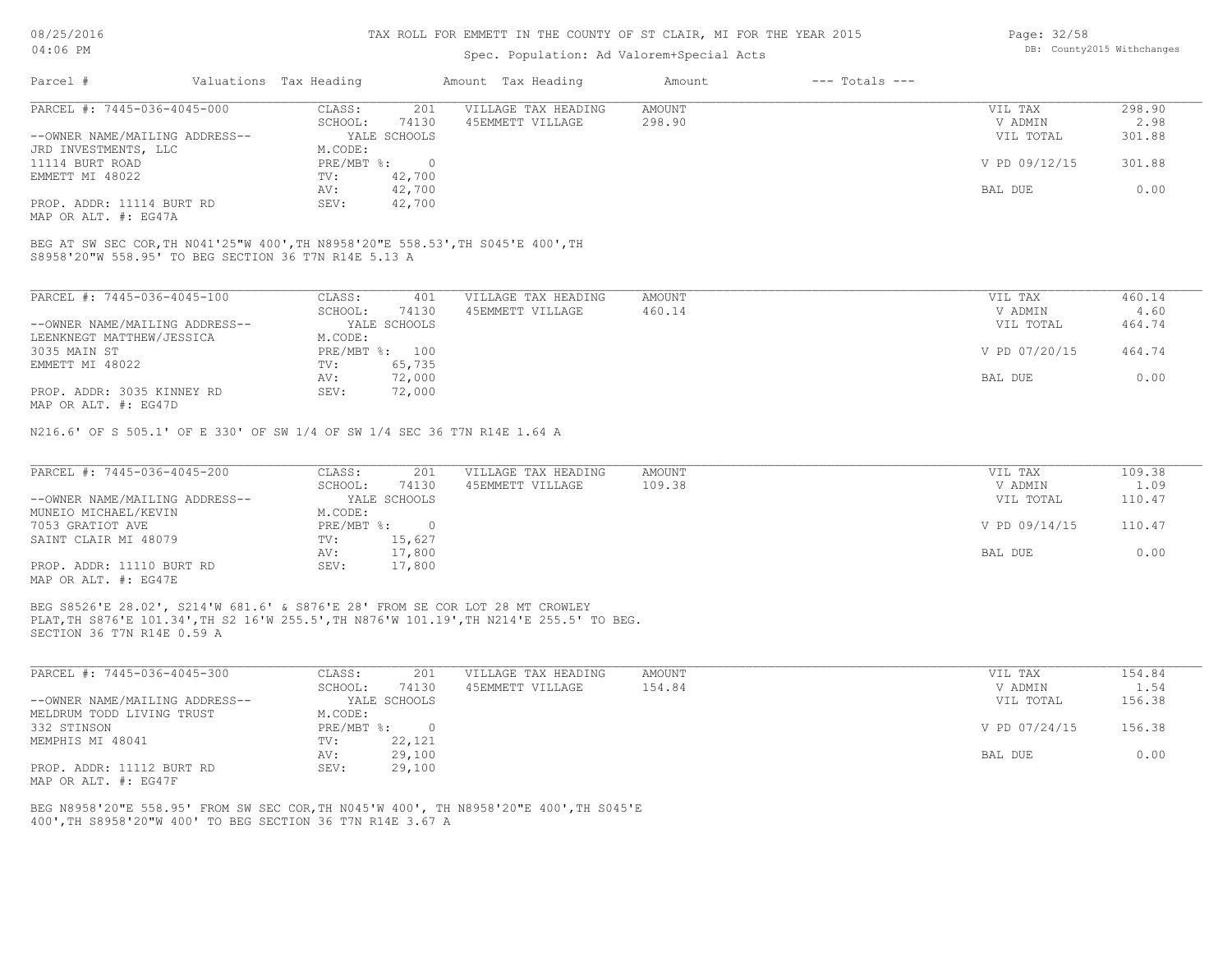# Spec. Population: Ad Valorem+Special Acts

| Page: 33/58 |                            |
|-------------|----------------------------|
|             | DB: County2015 Withchanges |

| Parcel #                       | Valuations Tax Heading |              | Amount Tax Heading  | Amount | $---$ Totals $---$ |               |       |
|--------------------------------|------------------------|--------------|---------------------|--------|--------------------|---------------|-------|
| PARCEL #: 7445-036-4046-000    | CLASS:                 | 402          | VILLAGE TAX HEADING | AMOUNT |                    | VIL TAX       | 63.00 |
|                                | SCHOOL:                | 74130        | 45EMMETT VILLAGE    | 63.00  |                    | V ADMIN       | 0.63  |
| --OWNER NAME/MAILING ADDRESS-- |                        | YALE SCHOOLS |                     |        |                    | VIL TOTAL     | 63.63 |
| FANION BRIAN JR & SR           | M.CODE:                |              |                     |        |                    |               |       |
| 1406 S RIVERSIDE AVE           | PRE/MBT %:             |              |                     |        |                    | V PD 08/15/15 | 63.63 |
| Saint Clair MI 48079           | TV:                    | 9,000        |                     |        |                    |               |       |
|                                | AV:                    | 9,000        |                     |        |                    | BAL DUE       | 0.00  |
| PROP. ADDR: WASHINGTON ST      | SEV:                   | 9,000        |                     |        |                    |               |       |
|                                |                        |              |                     |        |                    |               |       |

MAP OR ALT. #: EG46

OF MT CROWLEY EXC THE S 993 FT THEREOF & CONT 13.5 A. 13.5 A SEC 36 T7N R14E ALL THAT PART OF W 1/2 OF SW 1/4 LYING S OF GTRR R/W & W OF THE PLAT OF THE VILLAGE

| PARCEL #: 7445-217-0001-000    | CLASS:     | 201          | VILLAGE TAX HEADING | AMOUNT | 28.00<br>VIL TAX       |
|--------------------------------|------------|--------------|---------------------|--------|------------------------|
|                                | SCHOOL:    | 74130        | 45EMMETT VILLAGE    | 28.00  | 0.28<br>V ADMIN        |
| --OWNER NAME/MAILING ADDRESS-- |            | YALE SCHOOLS |                     |        | 28.28<br>VIL TOTAL     |
| BISCOS INN                     | M.CODE:    |              |                     |        |                        |
| P.O. BOX 188                   | PRE/MBT %: |              |                     |        | V PD 09/14/15<br>28.28 |
| EMMETT MI 48022                | TV:        | 4,000        |                     |        |                        |
|                                | AV:        | 4,000        |                     |        | 0.00<br>BAL DUE        |
| PROP. ADDR: 3146 MAIN ST       | SEV:       | 4,000        |                     |        |                        |
| MAP OR ALT. $\#$ : EG62/64     |            |              |                     |        |                        |

LOT 1 DUNEGANS ADDITION TO VILLAGE OF EMMETT

| PARCEL #: 7445-217-0002-001    | CLASS:       | 401          | VILLAGE TAX HEADING | AMOUNT | VIL TAX       | 108.10 |
|--------------------------------|--------------|--------------|---------------------|--------|---------------|--------|
|                                | SCHOOL:      | 74130        | 45EMMETT VILLAGE    | 108.10 | V ADMIN       | 1.08   |
| --OWNER NAME/MAILING ADDRESS-- |              | YALE SCHOOLS |                     |        | VIL TOTAL     | 109.18 |
| BIRKENSHAW ROBERT              | M.CODE:      |              |                     |        |               |        |
| P.O. BOX 188                   | $PRE/MBT$ %: |              |                     |        | V PD 09/14/15 | 109.18 |
| EMMETT MI 48022                | TV:          | 15,443       |                     |        |               |        |
|                                | AV:          | 17,200       |                     |        | BAL DUE       | 0.00   |
| PROP. ADDR: 3146 MAIN ST       | SEV:         | 17,200       |                     |        |               |        |
|                                |              |              |                     |        |               |        |

MAP OR ALT. #: EG65/69/76A

19-217-0002-000, 19-217-0006-000, 19-217-0012-000; LOT 3, 12 &14 DUNEGANS ADDITION TO VILLAGE OF EMMETT SPLIT ON 11/21/2007 FROM

| PARCEL #: 7445-217-0003-000    | CLASS:       | 201          | VILLAGE TAX HEADING | AMOUNT | VIL TAX       | 217.85 |
|--------------------------------|--------------|--------------|---------------------|--------|---------------|--------|
|                                | SCHOOL:      | 74130        | 45EMMETT VILLAGE    | 217.85 | V ADMIN       | 2.17   |
| --OWNER NAME/MAILING ADDRESS-- |              | YALE SCHOOLS |                     |        | VIL TOTAL     | 220.02 |
| FENECH RICHARD/ELIZABETH       | M.CODE:      |              |                     |        |               |        |
| PO BOX 93                      | $PRE/MBT$ %: | 100          |                     |        | V PD 07/21/15 | 220.02 |
| 3132 MAIN ST                   | TV:          | 31,122       |                     |        |               |        |
| EMMETT MI 48022                | AV:          | 36,100       |                     |        | BAL DUE       | 0.00   |
|                                | SEV:         | 36,100       |                     |        |               |        |
| PROP. ADDR: 3132 MAIN ST       |              |              |                     |        |               |        |

MAP OR ALT. #: EG66

LOT 4 DUNEGANS ADDITION TO VILLAGE OF EMMETT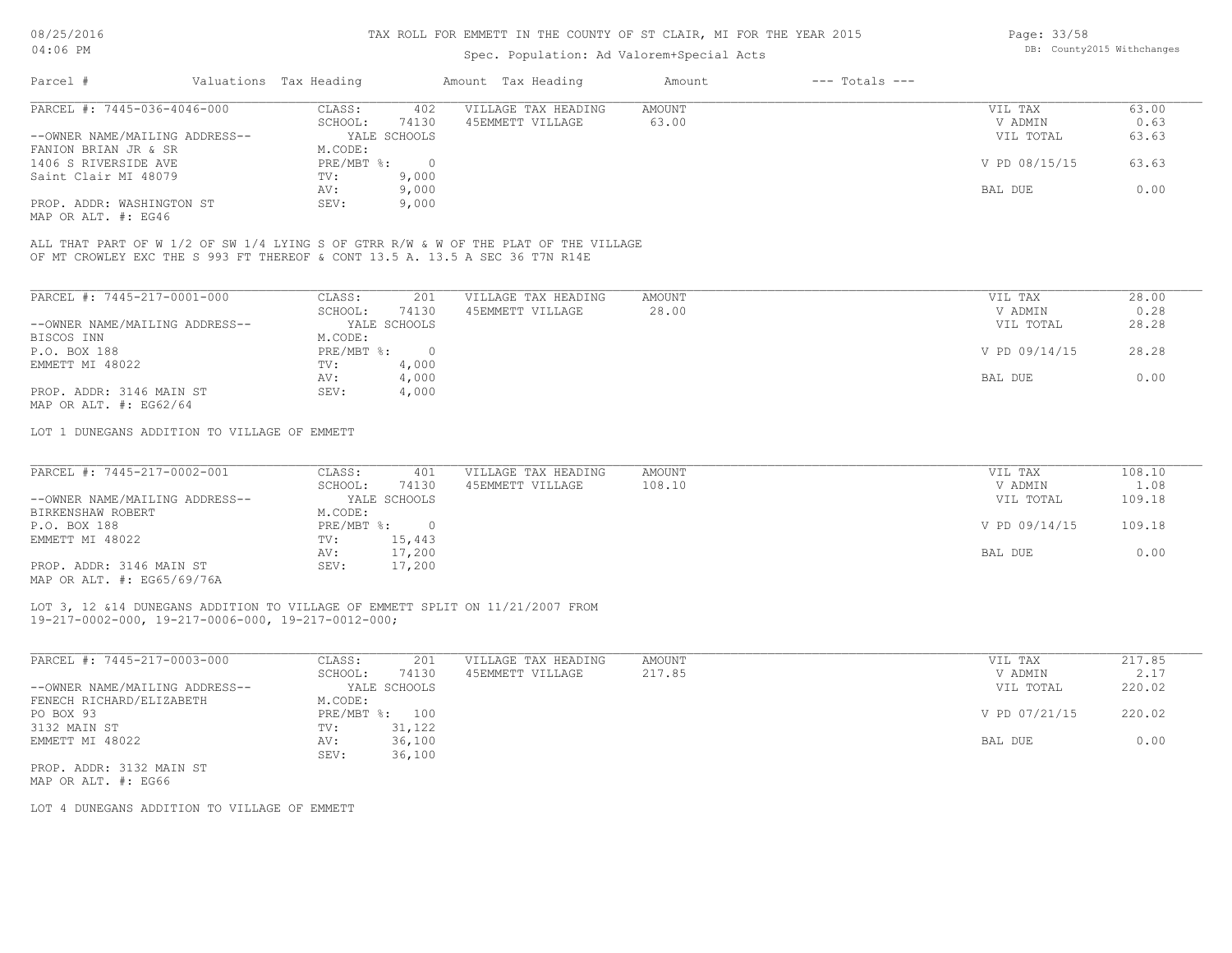# Spec. Population: Ad Valorem+Special Acts

Page: 34/58 DB: County2015 Withchanges

| Parcel #                       | Valuations Tax Heading |              | Amount Tax Heading  | Amount | $---$ Totals $---$ |           |      |
|--------------------------------|------------------------|--------------|---------------------|--------|--------------------|-----------|------|
| PARCEL #: 7445-217-0004-000    | CLASS:                 | 705          | VILLAGE TAX HEADING | AMOUNT |                    | VIL TAX   | 0.00 |
|                                | SCHOOL:                | 74130        | 45EMMETT VILLAGE    | 0.00   |                    | V ADMIN   | 0.00 |
| --OWNER NAME/MAILING ADDRESS-- |                        | YALE SCHOOLS |                     |        |                    | VIL TOTAL | 0.00 |
| GLEASON BUTLER MEM HALL        | M.CODE:                |              |                     |        |                    |           |      |
| 3128 MAIN ST                   | PRE/MBT %:             |              |                     |        |                    | BAL DUE   | 0.00 |
| EMMETT MI 48022                | TV:                    |              |                     |        |                    |           |      |
|                                | AV:                    |              |                     |        |                    |           |      |
| PROP. ADDR: 3128 MAIN ST       | SEV:                   |              |                     |        |                    |           |      |
| MAP OR ALT. #: EG67            |                        |              |                     |        |                    |           |      |

LOT 5 DUNEGANS ADDITION TO VILLAGE OF EMMETT

| PARCEL #: 7445-217-0005-000    | CLASS:     | 201          | VILLAGE TAX HEADING | AMOUNT | VIL TAX       | 295.15 |
|--------------------------------|------------|--------------|---------------------|--------|---------------|--------|
|                                | SCHOOL:    | 74130        | 45EMMETT VILLAGE    | 295.15 | V ADMIN       | 2.95   |
| --OWNER NAME/MAILING ADDRESS-- |            | YALE SCHOOLS |                     |        | VIL TOTAL     | 298.10 |
| BISCOS INC                     | M.CODE:    |              |                     |        |               |        |
| P.O. BOX 188                   | PRE/MBT %: |              |                     |        | V PD 09/14/15 | 298.10 |
| EMMETT MI 48022                | TV:        | 42,165       |                     |        |               |        |
|                                | AV:        | 72,000       |                     |        | BAL DUE       | 0.00   |
| PROP. ADDR: 3146 MAIN ST       | SEV:       | 72,000       |                     |        |               |        |
| MAP OR ALT. #: EG68            |            |              |                     |        |               |        |

LOTS 2, 6 & 7 DUNEGANS ADDITION TO VILLAGE OF EMMETT

| PARCEL #: 7445-217-0007-000      | CLASS:  | 401            | VILLAGE TAX HEADING | AMOUNT | VIL TAX   | 83.91 |
|----------------------------------|---------|----------------|---------------------|--------|-----------|-------|
|                                  | SCHOOL: | 74130          | 45EMMETT VILLAGE    | 83.91  | V ADMIN   | 0.83  |
| --OWNER NAME/MAILING ADDRESS--   |         | YALE SCHOOLS   |                     |        | VIL TOTAL | 84.74 |
| GODD TODD HENRY/WILLETT MURIEL M | M.CODE: |                |                     |        |           |       |
| 10821 JOSEPH ST                  |         | PRE/MBT %: 100 |                     |        | BAL DUE   | 84.74 |
| EMMETT MI 48022                  | TV:     | 11,988         |                     |        |           |       |
|                                  | AV:     | 13,200         |                     |        |           |       |
| PROP. ADDR: 10821 JOSEPH ST      | SEV:    | 13,200         |                     |        |           |       |
| MAP OR ALT. #: EG70              |         |                |                     |        |           |       |

LOT 8 DUNEGANS ADDITION TO VILLAGE OF EMMETT

| PARCEL #: 7445-217-0008-000    | CLASS:     | 401          | VILLAGE TAX HEADING | AMOUNT | 95.29<br>VIL TAX       |
|--------------------------------|------------|--------------|---------------------|--------|------------------------|
|                                | SCHOOL:    | 74130        | 45EMMETT VILLAGE    | 95.29  | 0.95<br>V ADMIN        |
| --OWNER NAME/MAILING ADDRESS-- |            | YALE SCHOOLS |                     |        | 96.24<br>VIL TOTAL     |
| HOMETOWN RENTALS LLC           | M.CODE:    |              |                     |        |                        |
| 3305 KNOLL RD                  | PRE/MBT %: |              |                     |        | V PD 09/12/15<br>96.24 |
| CAPAC MI 48014                 | TV:        | 13,614       |                     |        |                        |
|                                | AV:        | 15,200       |                     |        | 0.00<br>BAL DUE        |
| PROP. ADDR: 10817 JOSEPH ST    | SEV:       | 15,200       |                     |        |                        |
| MAP OR ALT. $\#$ : EG71/72     |            |              |                     |        |                        |

LOT 9 DUNEGANS ADDITION TO VILLAGE OF EMMETT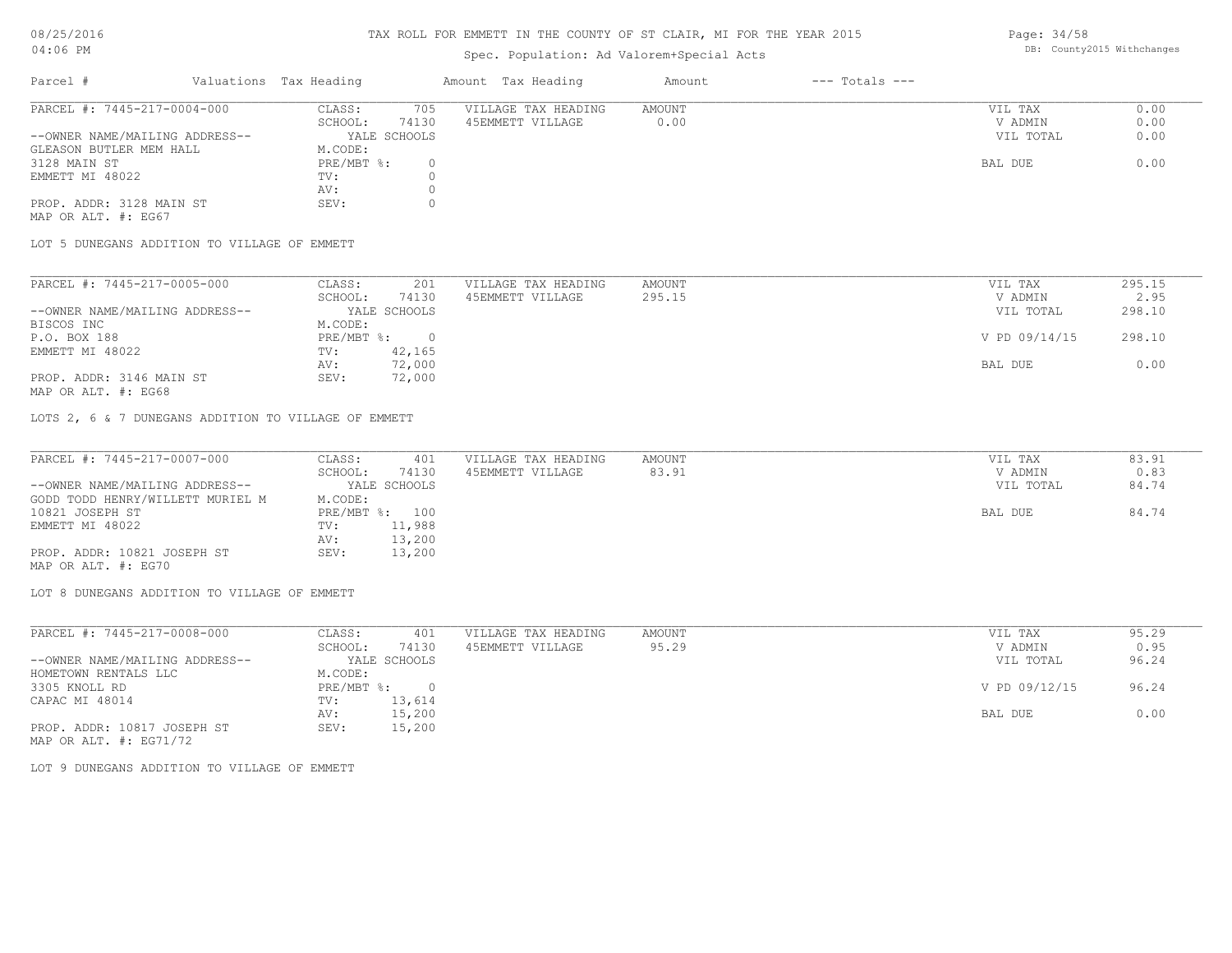# Spec. Population: Ad Valorem+Special Acts

Page: 35/58 DB: County2015 Withchanges

| Parcel #                       | Valuations Tax Heading |              | Amount Tax Heading  | Amount | $---$ Totals $---$ |               |       |
|--------------------------------|------------------------|--------------|---------------------|--------|--------------------|---------------|-------|
| PARCEL #: 7445-217-0010-000    | CLASS:                 | 201          | VILLAGE TAX HEADING | AMOUNT |                    | VIL TAX       | 53.20 |
|                                | SCHOOL:                | 74130        | 45EMMETT VILLAGE    | 53.20  |                    | V ADMIN       | 0.53  |
| --OWNER NAME/MAILING ADDRESS-- |                        | YALE SCHOOLS |                     |        |                    | VIL TOTAL     | 53.73 |
| GAUTHIER FREDERICK J/MARTHA E  | M.CODE:                |              |                     |        |                    |               |       |
| 6800 BIG HAND RD               | PRE/MBT %:             |              |                     |        |                    | V PD 08/07/15 | 53.73 |
| ST. CLAIR MI 48079             | TV:                    | 7,600        |                     |        |                    |               |       |
|                                | AV:                    | 7,600        |                     |        |                    | BAL DUE       | 0.00  |
| PROP. ADDR: JOSEPH ST          | SEV:                   | 7,600        |                     |        |                    |               |       |
| MAP OR ALT. $\#$ : EG73/74     |                        |              |                     |        |                    |               |       |

LOT 11 DUNEGANS ADDITION TO VILLAGE OF EMMETT

| PARCEL #: 7445-217-0011-000    | CLASS:     | 705          | VILLAGE TAX HEADING | AMOUNT | VIL TAX   | 0.00 |
|--------------------------------|------------|--------------|---------------------|--------|-----------|------|
|                                | SCHOOL:    | 74130        | 45EMMETT VILLAGE    | 0.00   | V ADMIN   | 0.00 |
| --OWNER NAME/MAILING ADDRESS-- |            | YALE SCHOOLS |                     |        | VIL TOTAL | 0.00 |
| GLEASON BUTLER MEM HALL        | M.CODE:    |              |                     |        |           |      |
| 3128 MAIN ST                   | PRE/MBT %: |              |                     |        | BAL DUE   | 0.00 |
| EMMETT MI 48022                | TV:        |              |                     |        |           |      |
|                                | AV:        |              |                     |        |           |      |
| PROP. ADDR: MECHANIC ST        | SEV:       |              |                     |        |           |      |
| MAP OR ALT. #: EG75            |            |              |                     |        |           |      |

LOT 13 DUNEGANS ADDITION TO VILLAGE OF EMMETT

| PARCEL #: 7445-218-0002-000    | CLASS:       | 702   | VILLAGE TAX HEADING | AMOUNT | VIL TAX   | 0.00 |
|--------------------------------|--------------|-------|---------------------|--------|-----------|------|
|                                | SCHOOL:      | 74130 | 45EMMETT VILLAGE    | 0.00   | V ADMIN   | 0.00 |
| --OWNER NAME/MAILING ADDRESS-- | YALE SCHOOLS |       |                     |        | VIL TOTAL | 0.00 |
| M-19 R/W 77023                 | M.CODE:      |       |                     |        |           |      |
| EMMETT MI 48022                | $PRE/MBT$ %: |       |                     |        | BAL DUE   | 0.00 |
|                                | TV:          |       |                     |        |           |      |
| PROP. ADDR: JOSEPH ST          | AV:          |       |                     |        |           |      |
| MAP OR ALT. #: EG59D           | SEV:         |       |                     |        |           |      |

ADDITION THAT PART OF M-19 R/W LYING WITHIN LOTS 15, 18, 19, 22, 23 & 26 DUNEGANS FIRST

| PARCEL #: 7445-538-0001-000    | CLASS:       | 201          | VILLAGE TAX HEADING | AMOUNT | VIL TAX       | 124.60 |
|--------------------------------|--------------|--------------|---------------------|--------|---------------|--------|
|                                | SCHOOL:      | 74130        | 45EMMETT VILLAGE    | 124.60 | V ADMIN       | 1.24   |
| --OWNER NAME/MAILING ADDRESS-- |              | YALE SCHOOLS |                     |        | VIL TOTAL     | 125.84 |
| WENDLING HELEN M TRUST         | M.CODE:      |              |                     |        |               |        |
| 10256 WEBB RD                  | $PRE/MBT$ %: |              |                     |        | V PD 07/20/15 | 125.84 |
| GOODELLS MI 48027              | TV:          | 17,800       |                     |        |               |        |
|                                | AV:          | 17,800       |                     |        | BAL DUE       | 0.00   |
| PROP. ADDR: 3147 MAIN ST       | SEV:         | 17,800       |                     |        |               |        |
| MAP OR ALT. #: EG77            |              |              |                     |        |               |        |

N1/2 OF LOT 1 VILLAGE OF MT CROWLEY ALTERATIONS & EXTENSION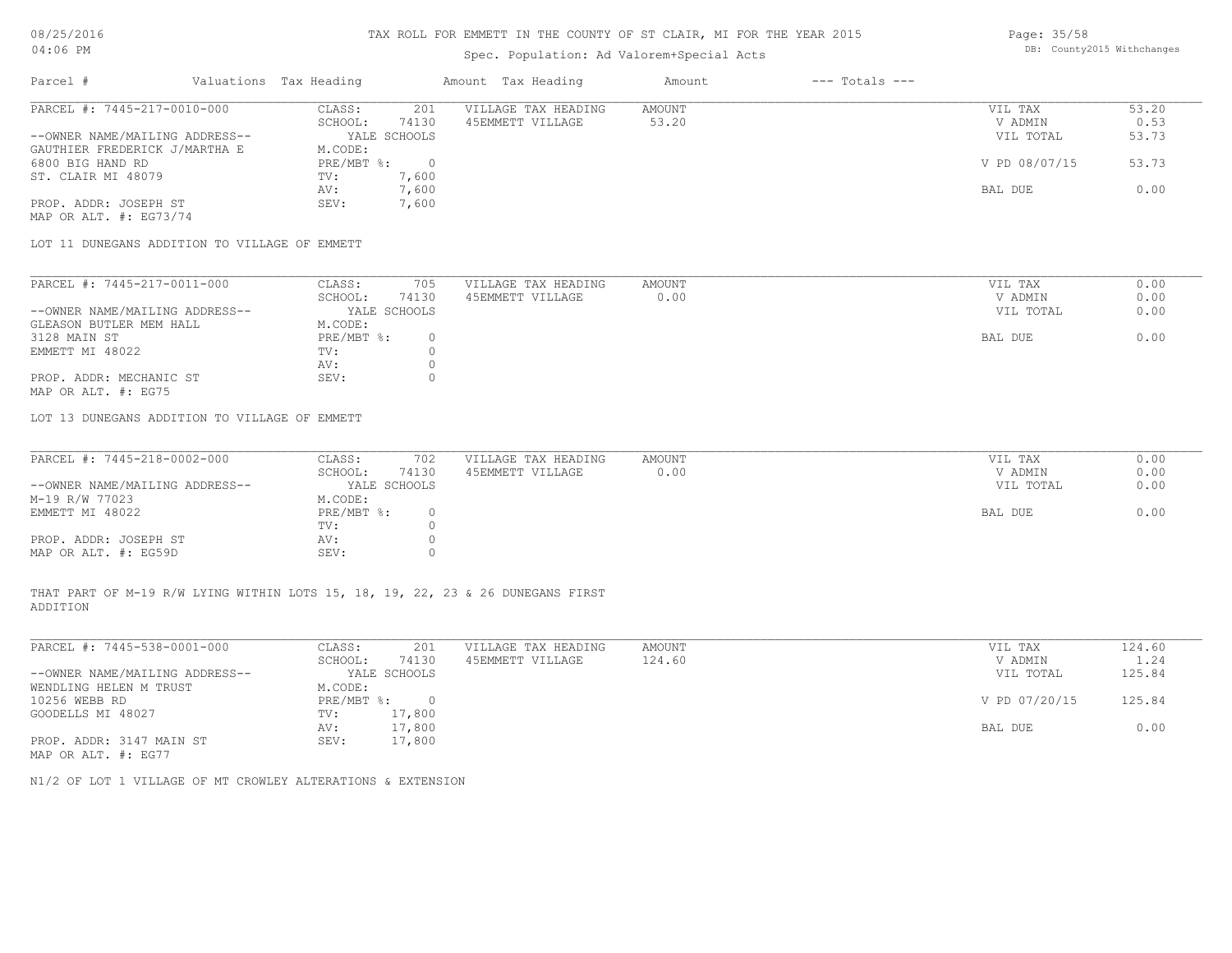08/25/2016

# TAX ROLL FOR EMMETT IN THE COUNTY OF ST CLAIR, MI FOR THE YEAR 2015

Page: 36/58

| U8/Z5/ZUI6<br>04:06 PM                                                                                                            |                               | TAX ROLL FOR EMMETT IN THE COUNTY OF ST CLAIR, MI FOR THE YEAR 2015<br>Spec. Population: Ad Valorem+Special Acts |               |                    |               |        |  |  |  |
|-----------------------------------------------------------------------------------------------------------------------------------|-------------------------------|------------------------------------------------------------------------------------------------------------------|---------------|--------------------|---------------|--------|--|--|--|
| Parcel #                                                                                                                          | Valuations Tax Heading        | Amount Tax Heading                                                                                               | Amount        | $---$ Totals $---$ |               |        |  |  |  |
| PARCEL #: 7445-538-0002-000                                                                                                       | CLASS:<br>201                 | VILLAGE TAX HEADING                                                                                              | <b>AMOUNT</b> |                    | VIL TAX       | 187.60 |  |  |  |
|                                                                                                                                   | SCHOOL:<br>74130              | 45EMMETT VILLAGE                                                                                                 | 187.60        |                    | V ADMIN       | 1.87   |  |  |  |
| --OWNER NAME/MAILING ADDRESS--                                                                                                    | YALE SCHOOLS<br>M.CODE:       |                                                                                                                  |               |                    | VIL TOTAL     | 189.47 |  |  |  |
| GALAZKA ADRIAN/CHRISTINE<br>220 S. MAIN ST                                                                                        | PRE/MBT %:<br>$\sim$ 0        |                                                                                                                  |               |                    | V PD 08/07/15 | 189.47 |  |  |  |
| YALE MI 48097                                                                                                                     | 26,800<br>TV:                 |                                                                                                                  |               |                    |               |        |  |  |  |
|                                                                                                                                   | 26,800<br>AV:                 |                                                                                                                  |               |                    | BAL DUE       | 0.00   |  |  |  |
| PROP. ADDR: 3143 MAIN ST<br>MAP OR ALT. #: EG78                                                                                   | 26,800<br>SEV:                |                                                                                                                  |               |                    |               |        |  |  |  |
| S1/2 OF LOT 1 VILLAGE OF MT CROWLEY ALTERATIONS & EXTENSION                                                                       |                               |                                                                                                                  |               |                    |               |        |  |  |  |
| PARCEL #: 7445-538-0004-001                                                                                                       | CLASS:<br>201                 | VILLAGE TAX HEADING                                                                                              | <b>AMOUNT</b> |                    | VIL TAX       | 35.00  |  |  |  |
|                                                                                                                                   | SCHOOL:<br>74130              | 45EMMETT VILLAGE                                                                                                 | 35.00         |                    | V ADMIN       | 0.35   |  |  |  |
| --OWNER NAME/MAILING ADDRESS--                                                                                                    | YALE SCHOOLS                  |                                                                                                                  |               |                    | VIL TOTAL     | 35.35  |  |  |  |
| HESS RICHARD                                                                                                                      | M.CODE:                       |                                                                                                                  |               |                    |               |        |  |  |  |
| 3137 MAIN ST                                                                                                                      | PRE/MBT %:<br>$\overline{0}$  |                                                                                                                  |               |                    | V PD 08/22/15 | 35.35  |  |  |  |
| PO BOX 312                                                                                                                        | 5,000<br>TV:                  |                                                                                                                  |               |                    |               |        |  |  |  |
| Emmett MI 48022                                                                                                                   | 5,000<br>AV:                  |                                                                                                                  |               |                    | BAL DUE       | 0.00   |  |  |  |
|                                                                                                                                   | 5,000<br>SEV:                 |                                                                                                                  |               |                    |               |        |  |  |  |
| PROP. ADDR: MAIN ST<br>MAP OR ALT. #: EG79/80                                                                                     |                               |                                                                                                                  |               |                    |               |        |  |  |  |
| LOT 2 & N 1/2 OF LOT 3 VILLAGE OF MT CROWLEY ALTERATIONS & EXTENSION SPLIT ON<br>02/01/2008 FROM 19-538-004-000, 19-538-0003-000; |                               |                                                                                                                  |               |                    |               |        |  |  |  |
| PARCEL #: 7445-538-0005-000                                                                                                       | CLASS:<br>201                 | VILLAGE TAX HEADING                                                                                              | <b>AMOUNT</b> |                    | VIL TAX       | 11.66  |  |  |  |
|                                                                                                                                   | SCHOOL:<br>74130              | 45EMMETT VILLAGE                                                                                                 | 11.66         |                    | V ADMIN       | 0.11   |  |  |  |
| --OWNER NAME/MAILING ADDRESS--                                                                                                    | YALE SCHOOLS                  |                                                                                                                  |               |                    | VIL TOTAL     | 11.77  |  |  |  |
| HESS RICHARD C                                                                                                                    | M.CODE:                       |                                                                                                                  |               |                    |               |        |  |  |  |
| P.O. BOX 312                                                                                                                      | PRE/MBT %:                    | $\overline{0}$                                                                                                   |               |                    | V PD 08/22/15 | 11.77  |  |  |  |
| EMMETT MI 48022                                                                                                                   | TV:<br>1,666                  |                                                                                                                  |               |                    | BAL DUE       | 0.00   |  |  |  |
| PROP. ADDR: MAIN ST                                                                                                               | 2,500<br>AV:<br>2,500<br>SEV: |                                                                                                                  |               |                    |               |        |  |  |  |
| MAP OR ALT. #: EG81                                                                                                               |                               |                                                                                                                  |               |                    |               |        |  |  |  |
|                                                                                                                                   |                               |                                                                                                                  |               |                    |               |        |  |  |  |
|                                                                                                                                   |                               |                                                                                                                  |               |                    |               |        |  |  |  |

ALTERATIONS & EXTENSION THE N 37 FT OF THE S 60 FT OF THE E 66 FT OF LOT 4 VILLAGE OF MT CROWLEY

| PARCEL #: 7445-538-0006-000    | CLASS:       | 201          | VILLAGE TAX HEADING | AMOUNT | VIL TAX       | 129.87 |
|--------------------------------|--------------|--------------|---------------------|--------|---------------|--------|
|                                | SCHOOL:      | 74130        | 45EMMETT VILLAGE    | 129.87 | V ADMIN       | 1.29   |
| --OWNER NAME/MAILING ADDRESS-- |              | YALE SCHOOLS |                     |        | VIL TOTAL     | 131.16 |
| HESS RICHARD C                 | M.CODE:      |              |                     |        |               |        |
| P.O. BOX 312                   | $PRE/MBT$ %: |              |                     |        | V PD 08/22/15 | 131.16 |
| EMMETT MI 48022                | TV:          | 18,554       |                     |        |               |        |
|                                | AV:          | 23,900       |                     |        | BAL DUE       | 0.00   |
| PROP. ADDR: 3137 MAIN ST       | SEV:         | 23,900       |                     |        |               |        |
| MAP OR ALT. #: EG82            |              |              |                     |        |               |        |

 $\_$  , and the state of the state of the state of the state of the state of the state of the state of the state of the state of the state of the state of the state of the state of the state of the state of the state of the

CROWLEY ALTERATIONS & EXTENSION S1/2 OF LOT 3 ALSO LOT 4 EXC THE S 60 FT OF THE E 86 FT THEREOF. VILLAGE OF MT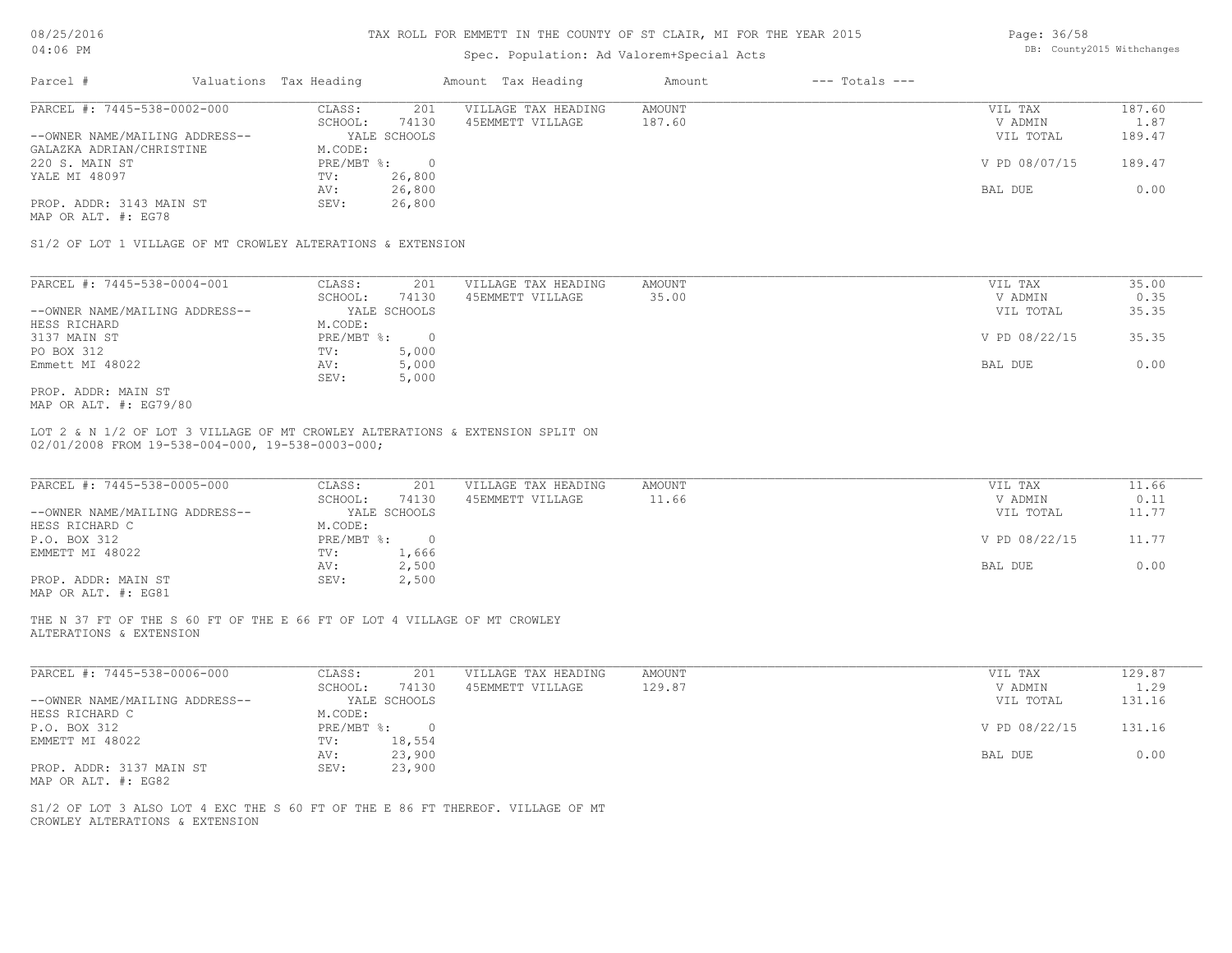#### TAX ROLL FOR EMMETT IN THE COUNTY OF ST CLAIR, MI FOR THE YEAR 2015

# Spec. Population: Ad Valorem+Special Acts

Page: 37/58 DB: County2015 Withchanges

| Parcel #                       | Valuations Tax Heading    |              | Amount Tax Heading  | Amount | $---$ Totals $---$ |               |       |
|--------------------------------|---------------------------|--------------|---------------------|--------|--------------------|---------------|-------|
| PARCEL #: 7445-538-0007-000    | CLASS:                    | 201          | VILLAGE TAX HEADING | AMOUNT |                    | VIL TAX       | 11.90 |
|                                | SCHOOL:                   | 74130        | 45EMMETT VILLAGE    | 11.90  |                    | V ADMIN       | 0.11  |
| --OWNER NAME/MAILING ADDRESS-- |                           | YALE SCHOOLS |                     |        |                    | VIL TOTAL     | 12.01 |
| HESS RICHARD C                 | M.CODE:                   |              |                     |        |                    |               |       |
| P.O. BOX 312                   | $PRE/MBT$ $\frac{1}{6}$ : |              |                     |        |                    | V PD 08/22/15 | 12.01 |
| EMMETT MI 48022                | TV:                       | 1,700        |                     |        |                    |               |       |
|                                | AV:                       | 1,700        |                     |        |                    | BAL DUE       | 0.00  |
| PROP. ADDR: MAIN ST            | SEV:                      | 1,700        |                     |        |                    |               |       |
| כפריה . 4 חזו תר תומא          |                           |              |                     |        |                    |               |       |

MAP OR ALT. #: EG83

CROWLEY ALTERATIONS & EXTENSION W20 FT OF E 86 FT OF S 60 FT & THE S 23 FT OF THE E 66 FT OF LOT 4 VILLAGE OF MT

| PARCEL #: 7445-538-0008-000    | CLASS:     | 703          | VILLAGE TAX HEADING | AMOUNT | VIL TAX   | 0.00 |
|--------------------------------|------------|--------------|---------------------|--------|-----------|------|
|                                | SCHOOL:    | 74130        | 45EMMETT VILLAGE    | 0.00   | V ADMIN   | 0.00 |
| --OWNER NAME/MAILING ADDRESS-- |            | YALE SCHOOLS |                     |        | VIL TOTAL | 0.00 |
| VILLAGE OF EMMETT              | M.CODE:    |              |                     |        |           |      |
| 3119 MAIN ST                   | PRE/MBT %: |              |                     |        | BAL DUE   | 0.00 |
| EMMETT MI 48022-4518           | TV:        |              |                     |        |           |      |
|                                | AV:        |              |                     |        |           |      |
| PROP. ADDR: 3119 MAIN ST       | SEV:       |              |                     |        |           |      |
| $\frac{1}{2}$                  |            |              |                     |        |           |      |

MAP OR ALT. #: EG84/85

LOT 5 & N 31 FT OF LOT 6 VILLAGE OF MT CROWLEY ALTERATIONS & EXTENSION

| PARCEL #: 7445-538-0009-000    | CLASS:       | 703   | VILLAGE TAX HEADING | AMOUNT | VIL TAX   | 0.00 |
|--------------------------------|--------------|-------|---------------------|--------|-----------|------|
|                                | SCHOOL:      | 74130 | 45EMMETT VILLAGE    | 0.00   | V ADMIN   | 0.00 |
| --OWNER NAME/MAILING ADDRESS-- | YALE SCHOOLS |       |                     |        | VIL TOTAL | 0.00 |
| VILLAGE OF EMMETT              | M.CODE:      |       |                     |        |           |      |
| EMMETT MI 48022                | $PRE/MBT$ %: |       |                     |        | BAL DUE   | 0.00 |
|                                | TV:          |       |                     |        |           |      |
| PROP. ADDR: 3099 MAIN ST       | AV:          |       |                     |        |           |      |
| MAP OR ALT. #: EG86            | SEV:         |       |                     |        |           |      |

EXTENSION LOT 6 EXC N 31 FT THEREOF & N 10 FT OF LOT 7 VILLAGE OF MT CROWLEY ALTERATIONS &

|         | 703    |                            |                     |           | 0.00    |
|---------|--------|----------------------------|---------------------|-----------|---------|
| SCHOOL: | 74130  | 45EMMETT VILLAGE           | 0.00                | V ADMIN   | 0.00    |
|         |        |                            |                     | VIL TOTAL | 0.00    |
| M.CODE: |        |                            |                     |           |         |
|         |        |                            |                     | BAL DUE   | 0.00    |
| TV:     |        |                            |                     |           |         |
| AV:     |        |                            |                     |           |         |
| SEV:    |        |                            |                     |           |         |
|         | CLASS: | YALE SCHOOLS<br>PRE/MBT %: | VILLAGE TAX HEADING | AMOUNT    | VIL TAX |

MAP OR ALT. #: EG87A

EXTENSION LOT 7 EXC N 10 FT & N 38.2 FT OF LOT 8 VILLAGE OF MT CROWLEY ALTERATIONS &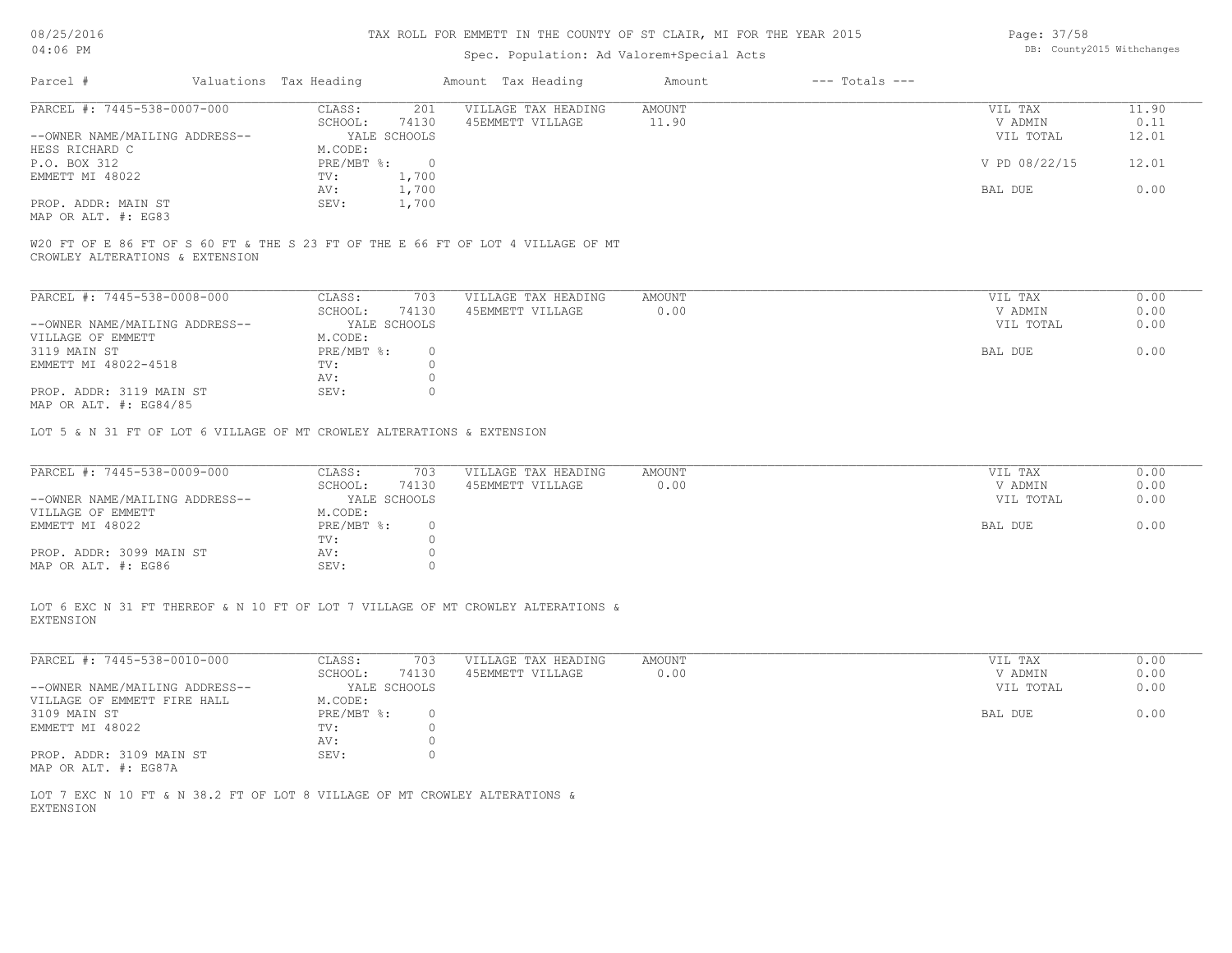#### TAX ROLL FOR EMMETT IN THE COUNTY OF ST CLAIR, MI FOR THE YEAR 2015

# Spec. Population: Ad Valorem+Special Acts

| Parcel #                       | Valuations Tax Heading |              | Amount Tax Heading  | Amount | $---$ Totals $---$ |               |        |
|--------------------------------|------------------------|--------------|---------------------|--------|--------------------|---------------|--------|
| PARCEL #: 7445-538-0011-000    | CLASS:                 | 401          | VILLAGE TAX HEADING | AMOUNT |                    | VIL TAX       | 181.35 |
|                                | SCHOOL:                | 74130        | 45EMMETT VILLAGE    | 181.35 |                    | V ADMIN       | 1.81   |
| --OWNER NAME/MAILING ADDRESS-- |                        | YALE SCHOOLS |                     |        |                    | VIL TOTAL     | 183.16 |
| PATTERSON LISA REGINA          | M.CODE:                |              |                     |        |                    |               |        |
| 3093 MAIN ST                   | PRE/MBT %: 100         |              |                     |        |                    | V PD 09/11/15 | 183.16 |
| EMMETT MI 48022                | TV:                    | 25,908       |                     |        |                    |               |        |
|                                | AV:                    | 28,500       |                     |        |                    | BAL DUE       | 0.00   |
| PROP. ADDR: 3093 MAIN ST       | SEV:                   | 28,500       |                     |        |                    |               |        |
| MAP OR ALT. #: EG87B           |                        |              |                     |        |                    |               |        |

CROWLEY ALTERATIONS & EXTENSION SEC 36 LYING W OF M-19 & S OF SAID PLAT, OWNED & OCC AS ONE LOT VILLAGE OF MT LOT 8 EXC N 38.2 FT ALSO N 72.2 FT OF E 165 FT OF THAT PART OF W 1/2 OF SW 1/2 OF

| PARCEL #: 7445-538-0012-000    | CLASS:       | 401          | VILLAGE TAX HEADING | AMOUNT | VIL TAX       | 14.70 |
|--------------------------------|--------------|--------------|---------------------|--------|---------------|-------|
|                                | SCHOOL:      | 74130        | 45EMMETT VILLAGE    | 14.70  | V ADMIN       | 0.14  |
| --OWNER NAME/MAILING ADDRESS-- |              | YALE SCHOOLS |                     |        | VIL TOTAL     | 14.84 |
| PROSCH TINA M                  | M.CODE:      |              |                     |        |               |       |
| 10877 MECHANIC ST              | $PRE/MBT$ %: |              |                     |        | V PD 09/05/15 | 14.84 |
| EMMETT MI 48022                | TV:          | 2,100        |                     |        |               |       |
|                                | AV:          | 2,100        |                     |        | BAL DUE       | 0.00  |
| PROP. ADDR: WASHINGTON ST      | SEV:         | 2,100        |                     |        |               |       |
| MAP OR ALT. #: EG87C           |              |              |                     |        |               |       |

LOT 9 VILLAGE OF MT CROWLEY ALTERATIONS & EXTENSION

| PARCEL #: 7445-538-0013-000    | CLASS:  | 401            | VILLAGE TAX HEADING | AMOUNT | VIL TAX       | 332.12 |
|--------------------------------|---------|----------------|---------------------|--------|---------------|--------|
|                                | SCHOOL: | 74130          | 45EMMETT VILLAGE    | 332.12 | V ADMIN       | 3.32   |
| --OWNER NAME/MAILING ADDRESS-- |         | YALE SCHOOLS   |                     |        | VIL TOTAL     | 335.44 |
| PROSCH TINA M                  | M.CODE: |                |                     |        |               |        |
| 10877 MECHANIC ST              |         | PRE/MBT %: 100 |                     |        | V PD 09/05/15 | 335.44 |
| EMMETT MI 48022                | TV:     | 47,447         |                     |        |               |        |
|                                | AV:     | 52,800         |                     |        | BAL DUE       | 0.00   |
| PROP. ADDR: 10877 MECHANIC ST  | SEV:    | 52,800         |                     |        |               |        |
|                                |         |                |                     |        |               |        |

MAP OR ALT. #: EG88

LOTS 10, 11 & 12 VILLAGE OF MT CROWLEY ALTERATIONS & EXTENSION

| PARCEL #: 7445-538-0014-000    | CLASS:     | 401          | VILLAGE TAX HEADING | AMOUNT | VIL TAX       | 157.17 |
|--------------------------------|------------|--------------|---------------------|--------|---------------|--------|
|                                | SCHOOL:    | 74130        | 45EMMETT VILLAGE    | 157.17 | V ADMIN       | 1.57   |
| --OWNER NAME/MAILING ADDRESS-- |            | YALE SCHOOLS |                     |        | VIL TOTAL     | 158.74 |
| HORON RICHARD L/MONIQUE        | M.CODE:    |              |                     |        |               |        |
| 10876 MECHANIC ST              | PRE/MBT %: | 100          |                     |        | V PD 09/05/15 | 158.74 |
| EMMETT MI 48022                | TV:        | 22,453       |                     |        |               |        |
|                                | AV:        | 24,900       |                     |        | BAL DUE       | 0.00   |
| PROP. ADDR: 10876 MECHANIC ST  | SEV:       | 24,900       |                     |        |               |        |

MAP OR ALT. #: EG89

LOTS 13, 14 & 15 VILLAGE OF MT CROWLEY ALTERATIONS & EXTENSION

Page: 38/58 DB: County2015 Withchanges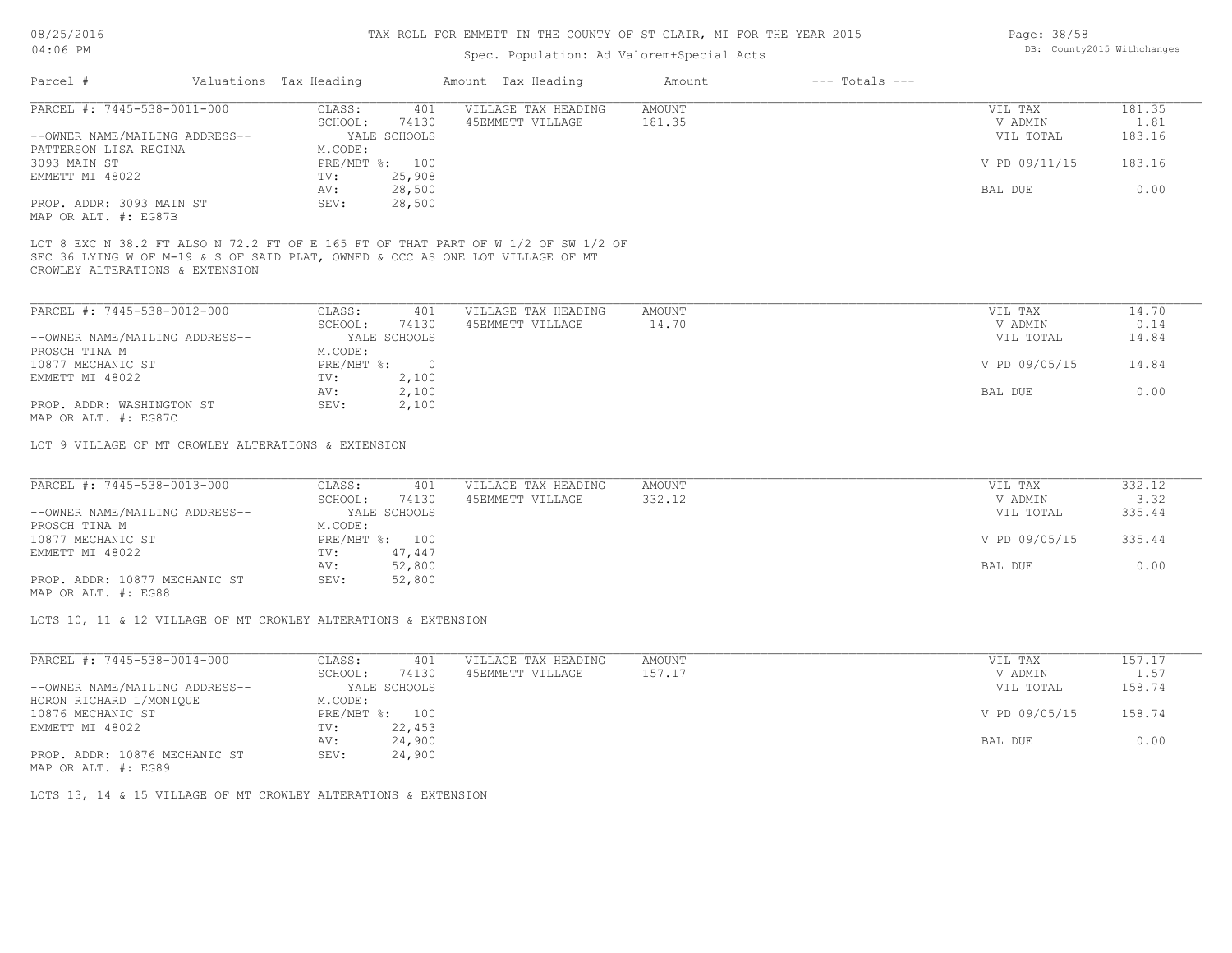#### TAX ROLL FOR EMMETT IN THE COUNTY OF ST CLAIR, MI FOR THE YEAR 2015

# Spec. Population: Ad Valorem+Special Acts

| Parcel #                       | Valuations Tax Heading |              | Amount Tax Heading  | Amount | $---$ Totals $---$ |           |      |
|--------------------------------|------------------------|--------------|---------------------|--------|--------------------|-----------|------|
| PARCEL #: 7445-538-0015-000    | CLASS:                 | 705          | VILLAGE TAX HEADING | AMOUNT |                    | VIL TAX   | 0.00 |
|                                | SCHOOL:                | 74130        | 45EMMETT VILLAGE    | 0.00   |                    | V ADMIN   | 0.00 |
| --OWNER NAME/MAILING ADDRESS-- |                        | YALE SCHOOLS |                     |        |                    | VIL TOTAL | 0.00 |
| FRONTIER COMMUNICATION         | M.CODE:                |              |                     |        |                    |           |      |
| 3 HIGH RIDGE PARK              | $PRE/MBT$ %:           |              |                     |        |                    | BAL DUE   | 0.00 |
| Stamford CT 06905              | TV:                    |              |                     |        |                    |           |      |
|                                | AV:                    |              |                     |        |                    |           |      |
| PROP. ADDR: 3147 WASHINGTON ST | SEV:                   |              |                     |        |                    |           |      |
|                                |                        |              |                     |        |                    |           |      |

MAP OR ALT. #: EG90

LOTS 16 & 17 VILLAGE OF MT CROWLEY ALTERATIONS & EXTENSION

| PARCEL #: 7445-538-0016-000    | CLASS:       | 401          | VILLAGE TAX HEADING | AMOUNT | VIL TAX       | 10.54 |
|--------------------------------|--------------|--------------|---------------------|--------|---------------|-------|
|                                | SCHOOL:      | 74130        | 45EMMETT VILLAGE    | 10.54  | V ADMIN       | 0.10  |
| --OWNER NAME/MAILING ADDRESS-- |              | YALE SCHOOLS |                     |        | VIL TOTAL     | 10.64 |
| WENDLING HELEN M TRUST         | M.CODE:      |              |                     |        |               |       |
| 10256 WEBB RD                  | $PRE/MBT$ %: |              |                     |        | V PD 07/20/15 | 10.64 |
| GOODELLS MI 48027              | TV:          | 1,507        |                     |        |               |       |
|                                | AV:          | 4,900        |                     |        | BAL DUE       | 0.00  |
| PROP. ADDR: JOSEPH ST          | SEV:         | 4,900        |                     |        |               |       |
| MAP OR ALT. #: EG91            |              |              |                     |        |               |       |

LOT 18 VILLAGE OF MT CROWLEY ALTERATIONS & EXTENSION

| PARCEL #: 7445-538-0017-000    | CLASS:     | 401          | VILLAGE TAX HEADING | AMOUNT | VIL TAX   | 17.50 |
|--------------------------------|------------|--------------|---------------------|--------|-----------|-------|
|                                | SCHOOL:    | 74130        | 45EMMETT VILLAGE    | 17.50  | V ADMIN   | 0.17  |
| --OWNER NAME/MAILING ADDRESS-- |            | YALE SCHOOLS |                     |        | VIL TOTAL | 17.67 |
| FANION BRIAN.                  | M.CODE:    |              |                     |        |           |       |
| 1406 S.RIVERSIDE AVE           | PRE/MBT %: |              |                     |        | BAL DUE   | 17.67 |
| Saint Clair MI 48079           | TV:        | 2,500        |                     |        |           |       |
|                                | AV:        | 2,500        |                     |        |           |       |
| PROP. ADDR: JOSEPH ST          | SEV:       | 2,500        |                     |        |           |       |
| MAP OR ALT. #: EG92            |            |              |                     |        |           |       |

LOT 19 VILLAGE OF MT CROWLEY ALTERATIONS & EXTENSION

| PARCEL #: 7445-538-0018-001      | CLASS:       | 401          | VILLAGE TAX HEADING | AMOUNT | VIL TAX   | 112.70 |
|----------------------------------|--------------|--------------|---------------------|--------|-----------|--------|
|                                  | SCHOOL:      | 74130        | 45EMMETT VILLAGE    | 112.70 | V ADMIN   | 1.12   |
| --OWNER NAME/MAILING ADDRESS--   |              | YALE SCHOOLS |                     |        | VIL TOTAL | 113.82 |
| HADER DAVID P.                   | M.CODE:      |              |                     |        |           |        |
| PO BOX 86                        | $PRE/MBT$ %: | 100          |                     |        | BAL DUE   | 113.82 |
| EMMETT MI 48022                  | TV:          | 16,100       |                     |        |           |        |
|                                  | AV:          | 16,100       |                     |        |           |        |
| PROP. ADDR: 3137 WASHINGTON ST   | SEV:         | 16,100       |                     |        |           |        |
| MAP OR ALT. $\#$ : EG93A/B/C/D/E |              |              |                     |        |           |        |

11/08/2007 FROM 19-538-0018-000, 19-538-0019-000, 19-538-0020-000; LOTS 20, 21, 22 & 23 VILLAGE OF MT CROWLEY ALTERATIONS & EXTENSION SPLIT ON Page: 39/58 DB: County2015 Withchanges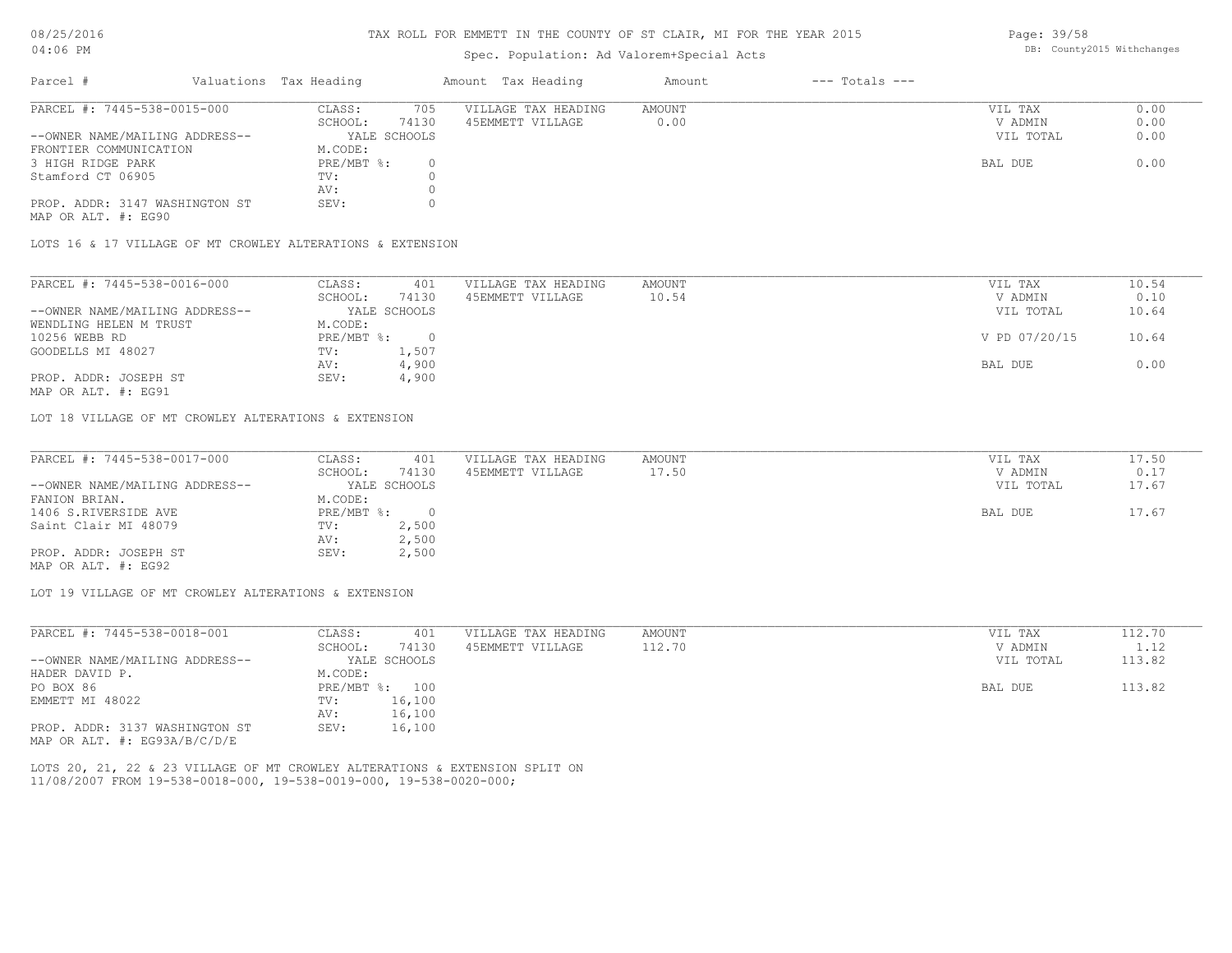### TAX ROLL FOR EMMETT IN THE COUNTY OF ST CLAIR, MI FOR THE YEAR 2015

# Spec. Population: Ad Valorem+Special Acts

Page: 40/58 DB: County2015 Withchanges

|                                                                                                                                      |                        |                              | spec. Population: Ad valorem+special Acts |                        |                    |                                 |                        |
|--------------------------------------------------------------------------------------------------------------------------------------|------------------------|------------------------------|-------------------------------------------|------------------------|--------------------|---------------------------------|------------------------|
| Parcel #                                                                                                                             | Valuations Tax Heading |                              | Amount Tax Heading                        | Amount                 | $---$ Totals $---$ |                                 |                        |
| PARCEL #: 7445-538-0021-000<br>--OWNER NAME/MAILING ADDRESS--                                                                        | CLASS:<br>SCHOOL:      | 401<br>74130<br>YALE SCHOOLS | VILLAGE TAX HEADING<br>45EMMETT VILLAGE   | <b>AMOUNT</b><br>16.80 |                    | VIL TAX<br>V ADMIN<br>VIL TOTAL | 16.80<br>0.16<br>16.96 |
| DENMAN ENTERPRISES, LLC                                                                                                              | M.CODE:                |                              |                                           |                        |                    |                                 |                        |
| PO BOX 5309                                                                                                                          | $PRE/MBT$ %:           | $\overline{0}$               |                                           |                        |                    | BAL DUE                         | 16.96                  |
| Ocala FL 34478                                                                                                                       | TV:                    | 2,400                        |                                           |                        |                    |                                 |                        |
|                                                                                                                                      | AV:                    | 2,400                        |                                           |                        |                    |                                 |                        |
| PROP. ADDR: WASHINGTON ST                                                                                                            | SEV:                   | 2,400                        |                                           |                        |                    |                                 |                        |
| MAP OR ALT. #: EG93F                                                                                                                 |                        |                              |                                           |                        |                    |                                 |                        |
| LOT 24 VILLAGE OF MT CROWLEY ALTERATIONS & EXTENSION                                                                                 |                        |                              |                                           |                        |                    |                                 |                        |
| PARCEL #: 7445-538-0022-001                                                                                                          | CLASS:                 | 401                          | VILLAGE TAX HEADING                       | AMOUNT                 |                    | VIL TAX                         | 227.93                 |
|                                                                                                                                      | SCHOOL:                | 74130                        | 45EMMETT VILLAGE                          | 227.93                 |                    | V ADMIN                         | 2.27                   |
| --OWNER NAME/MAILING ADDRESS--                                                                                                       |                        | YALE SCHOOLS                 |                                           |                        |                    | VIL TOTAL                       | 230.20                 |
| PRATT ROBERT/KATHLEEN                                                                                                                | M.CODE:                |                              |                                           |                        |                    |                                 |                        |
| 3119 WASHINGTON ST                                                                                                                   | PRE/MBT %: 100         |                              |                                           |                        |                    | V PD 09/05/15                   | 230.20                 |
| EMMETT MI 48022                                                                                                                      | TV:                    | 32,562                       |                                           |                        |                    |                                 |                        |
|                                                                                                                                      | AV:                    | 41,100                       |                                           |                        |                    | BAL DUE                         | 0.00                   |
| PROP. ADDR: 3119 WASHINGTON ST<br>MAP OR ALT. #: EG94/95                                                                             | SEV:                   | 41,100                       |                                           |                        |                    |                                 |                        |
|                                                                                                                                      |                        |                              |                                           |                        |                    |                                 |                        |
| LOTS 25,26, 27 & 28 VILLAGE OF MT CROWLEY ALTERATIONS & EXTENSION SPLIT ON<br>02/01/2008 FROM 19-538-0022-000, 19-538-0023-000;      |                        |                              |                                           |                        |                    |                                 |                        |
| PARCEL #: 7445-864-0001-001                                                                                                          | CLASS:                 | 401                          | VILLAGE TAX HEADING                       | AMOUNT                 |                    | VIL TAX                         | 223.31                 |
|                                                                                                                                      | SCHOOL:                | 74130                        | 45EMMETT VILLAGE                          | 223.31                 |                    | V ADMIN                         | 2.23                   |
| --OWNER NAME/MAILING ADDRESS--                                                                                                       |                        | YALE SCHOOLS                 |                                           |                        |                    | VIL TOTAL                       | 225.54                 |
| KOROTKO MATTHEW/JOAN                                                                                                                 | M.CODE:                |                              |                                           |                        |                    |                                 |                        |
| 3207 MAIN ST                                                                                                                         | PRE/MBT %: 100         |                              |                                           |                        |                    | V PD 07/20/15                   | 225.54                 |
| EMMETT MI 48022                                                                                                                      | TV:                    | 31,902                       |                                           |                        |                    |                                 |                        |
|                                                                                                                                      | AV:                    | 35,300                       |                                           |                        |                    | BAL DUE                         | 0.00                   |
| PROP. ADDR: 3207 MAIN ST<br>MAP OR ALT. #:                                                                                           | SEV:                   | 35,300                       |                                           |                        |                    |                                 |                        |
| LOTS 1, 2, 11 & 12 WATTERS CHILLSONS ADDITION TO THE VILLAGE OF EMMETT SPLIT ON<br>02/01/2007 FROM 19-864-0001-000, 19-864-0005-000; |                        |                              |                                           |                        |                    |                                 |                        |
|                                                                                                                                      |                        |                              |                                           |                        |                    |                                 |                        |
| PARCEL #: 7445-864-0003-000                                                                                                          | CLASS:                 | 201                          | VILLAGE TAX HEADING                       | AMOUNT                 |                    | VIL TAX                         | 1,274.35               |
|                                                                                                                                      | SCHOOL:                | 74130                        | 45EMMETT VILLAGE                          | 1,274.35               |                    | V ADMIN                         | 12.74                  |
| --OWNER NAME/MAILING ADDRESS--                                                                                                       |                        | YALE SCHOOLS                 |                                           |                        |                    | VIL TOTAL                       | 1,287.09               |
| CSB BANK                                                                                                                             | M.CODE:                |                              |                                           |                        |                    |                                 |                        |
| 206 S MAIN ST                                                                                                                        | $PRE/MBT$ $\div$ 0     |                              |                                           |                        |                    | V PD 09/02/15                   | 1,287.09               |
| CAPAC MI 48014                                                                                                                       | TV:                    | 182,050                      |                                           |                        |                    |                                 |                        |
| PROP. ADDR: 3177 MAIN ST                                                                                                             | AV:<br>SEV:            | 183,800<br>183,800           |                                           |                        |                    | BAL DUE                         | 0.00                   |
| MAP OR ALT. #: EG99                                                                                                                  |                        |                              |                                           |                        |                    |                                 |                        |
| LOTS 3 TO 10 & LOTS 19 TO 24 WATTERS CHILLSONS ADDITION TO VILLAGE OF EMMETT                                                         |                        |                              |                                           |                        |                    |                                 |                        |
|                                                                                                                                      |                        |                              |                                           |                        |                    |                                 |                        |
|                                                                                                                                      |                        |                              |                                           |                        |                    |                                 |                        |
|                                                                                                                                      |                        |                              |                                           |                        |                    |                                 |                        |
|                                                                                                                                      |                        |                              |                                           |                        |                    |                                 |                        |
|                                                                                                                                      |                        |                              |                                           |                        |                    |                                 |                        |
|                                                                                                                                      |                        |                              |                                           |                        |                    |                                 |                        |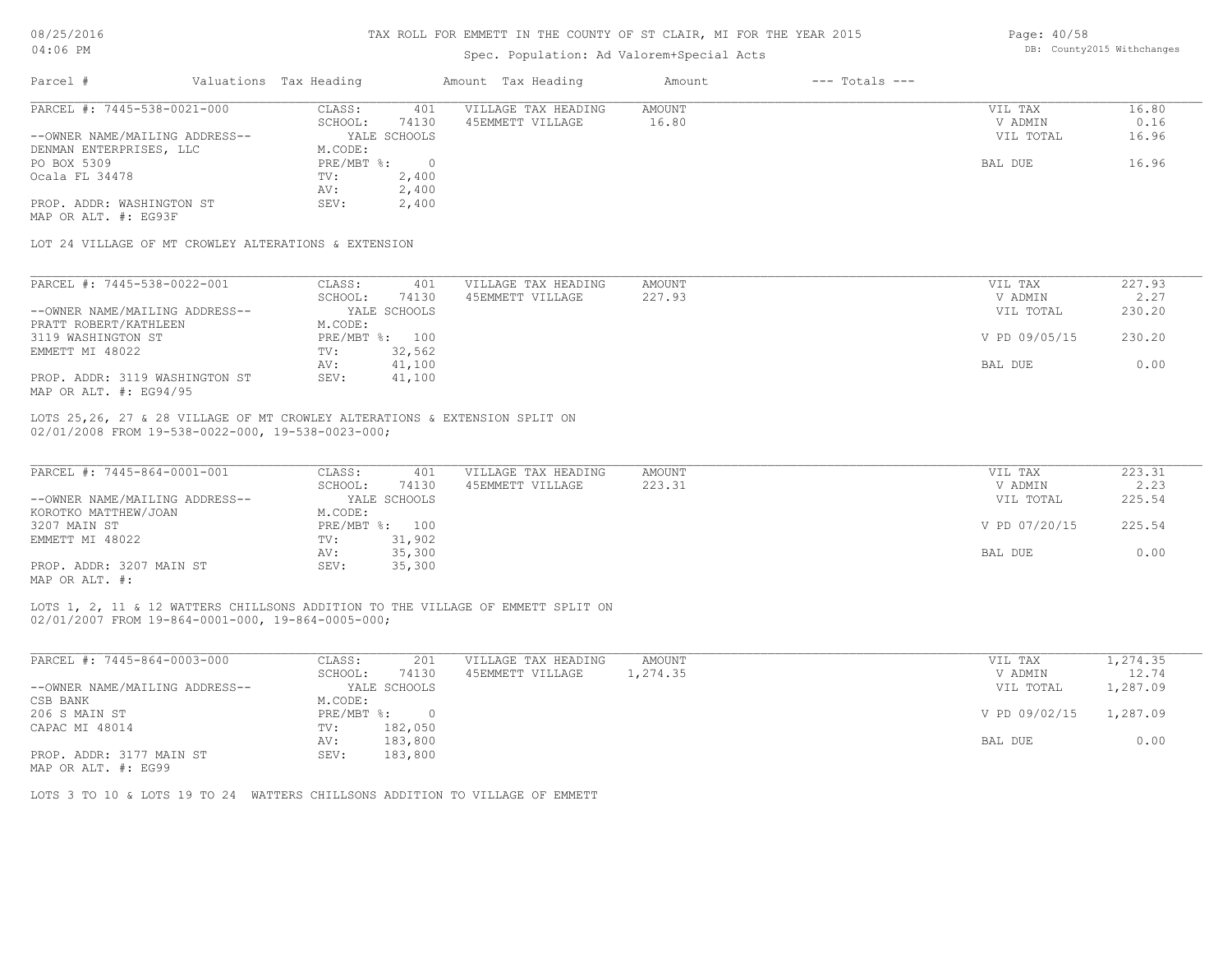#### TAX ROLL FOR EMMETT IN THE COUNTY OF ST CLAIR, MI FOR THE YEAR 2015

### Spec. Population: Ad Valorem+Special Acts

| Page: 41/58 |                            |
|-------------|----------------------------|
|             | DB: County2015 Withchanges |

| Parcel #                                                                                                                                                                                                                                                                                                                               | Valuations Tax Heading |        | Amount Tax Heading  | Amount | $---$ Totals $---$ |               |        |
|----------------------------------------------------------------------------------------------------------------------------------------------------------------------------------------------------------------------------------------------------------------------------------------------------------------------------------------|------------------------|--------|---------------------|--------|--------------------|---------------|--------|
| PARCEL #: 7445-864-0006-000                                                                                                                                                                                                                                                                                                            | CLASS:                 | 401    | VILLAGE TAX HEADING | AMOUNT |                    | VIL TAX       | 243.22 |
|                                                                                                                                                                                                                                                                                                                                        | SCHOOL:                | 74130  | 45EMMETT VILLAGE    | 243.22 |                    | V ADMIN       | 2.43   |
| --OWNER NAME/MAILING ADDRESS--                                                                                                                                                                                                                                                                                                         | YALE SCHOOLS           |        |                     |        |                    | VIL TOTAL     | 245.65 |
| VERNIER PATRICK/DOROTHY                                                                                                                                                                                                                                                                                                                | M.CODE:                |        |                     |        |                    |               |        |
| PO BOX 24                                                                                                                                                                                                                                                                                                                              | PRE/MBT %: 100         |        |                     |        |                    | V PD 09/11/15 | 245.65 |
| Emmett MI 48022                                                                                                                                                                                                                                                                                                                        | TV:                    | 34,747 |                     |        |                    |               |        |
|                                                                                                                                                                                                                                                                                                                                        | AV:                    | 37,500 |                     |        |                    | BAL DUE       | 0.00   |
| PROP. ADDR: 10880 PROSPECT ST<br>MAP OR ALT. #: EG102                                                                                                                                                                                                                                                                                  | SEV:                   | 37,500 |                     |        |                    |               |        |
| LOTS 13,14 & 15 WATTERS CHILLSON'S ADDITION & BEG AT NE COR LOT 13, TH W 198', TH<br>N230'E 124.02', TH S8953'23"E 198', TH S230'W 123.64' TO BEG SECTION 36 T7N R14E 0.56<br>A OWNED AND OCC AS ONE PARCEL                                                                                                                            |                        |        |                     |        |                    |               |        |
| PARCEL #: 7445-864-0007-000                                                                                                                                                                                                                                                                                                            | CLASS:                 | 401    | VILLAGE TAX HEADING | AMOUNT |                    | VIL TAX       | 152.90 |
|                                                                                                                                                                                                                                                                                                                                        | SCHOOL:                | 74130  | 45EMMETT VILLAGE    | 152.90 |                    | V ADMIN       | 1.52   |
| --OWNER NAME/MAILING ADDRESS--                                                                                                                                                                                                                                                                                                         | YALE SCHOOLS           |        |                     |        |                    | VIL TOTAL     | 154.42 |
| PIERCE D.R/PATRICK R./CECILA M.WARD                                                                                                                                                                                                                                                                                                    | M.CODE:                |        |                     |        |                    |               |        |
| 10895 BRANDON RD                                                                                                                                                                                                                                                                                                                       | PRE/MBT %: 0           |        |                     |        |                    | V PD 09/02/15 | 154.42 |
| EMMETT MI 48022                                                                                                                                                                                                                                                                                                                        | TV:                    | 21,844 |                     |        |                    |               |        |
|                                                                                                                                                                                                                                                                                                                                        | AV:                    | 23,700 |                     |        |                    | BAL DUE       | 0.00   |
| PROP. ADDR: 10890 PROSPECT ST<br>MAP OR ALT. #: EG103/104                                                                                                                                                                                                                                                                              | SEV:                   | 23,700 |                     |        |                    |               |        |
| LOTS 16 & 17 & PRT SEC 36 DEXC AS BEG S0*4'13"W 495', S89*19'25"E 99', TH N<br>0*4'13"E 50' & S89*19'25"E 626.03' FROM W 1/4 COR, TH S89*19'25"E 132', TH<br>S0*19'10"W 238.42', TH N89*16'22"W 132', TH N0*19'19"E 238.30' TO POB SEC 36<br>T7NR14E WATTERS CHILLSONS ADDITION TO VILLAGE OF EMMETT OWNED & OCCUPIED AS ONE<br>PARCEL |                        |        |                     |        |                    |               |        |
| PARCEL #: 7445-864-0007-200                                                                                                                                                                                                                                                                                                            | CLASS:                 | 401    | VILLAGE TAX HEADING | AMOUNT |                    | VIL TAX       | 30.84  |
|                                                                                                                                                                                                                                                                                                                                        | SCHOOL:                | 74130  | 45EMMETT VILLAGE    | 30.84  |                    | V ADMIN       | 0.30   |
| --OWNER NAME/MAILING ADDRESS--                                                                                                                                                                                                                                                                                                         | YALE SCHOOLS           |        |                     |        |                    | VIL TOTAL     | 31.14  |
| PIERCE D.R./CECILIA WARD/PAT TRUST                                                                                                                                                                                                                                                                                                     | M.CODE:                |        |                     |        |                    |               |        |
| 10895 BRANDON RD                                                                                                                                                                                                                                                                                                                       | PRE/MBT %: 0           |        |                     |        |                    | V PD 09/02/15 | 31.14  |
| EMMETT MI 48022                                                                                                                                                                                                                                                                                                                        | TV:                    | 4,406  |                     |        |                    |               |        |
|                                                                                                                                                                                                                                                                                                                                        | AV:                    | 6,000  |                     |        |                    | BAL DUE       | 0.00   |
| PROP. ADDR: PROSPECT ST                                                                                                                                                                                                                                                                                                                | SEV:                   | 6,000  |                     |        |                    |               |        |

MAP OR ALT. #: EG104

EMMETT OWNED & OCCUPIED AS ONE PARCEL. TH N0\*19'10"E 279.50' TO POB. SECT 36 T7N R14E WATTERS CILLSON'S ADD TO VILAGE OF S0\*19'10"W 238.3', TH N89\*16'22"W 66'; TH S0\*19'10"W 41.25', TH N89\*19'25"W 104', N0\*4'13"E 50', & S89\*19'25"E 456.03' FROM W 1/4 COR, TH S89\*19'25"E 170', TH PRT LOTS 18 & 30 & PRT SEC 36 DESC AS BEG S0\*4'13"W 495', S89\*19'25"E 99',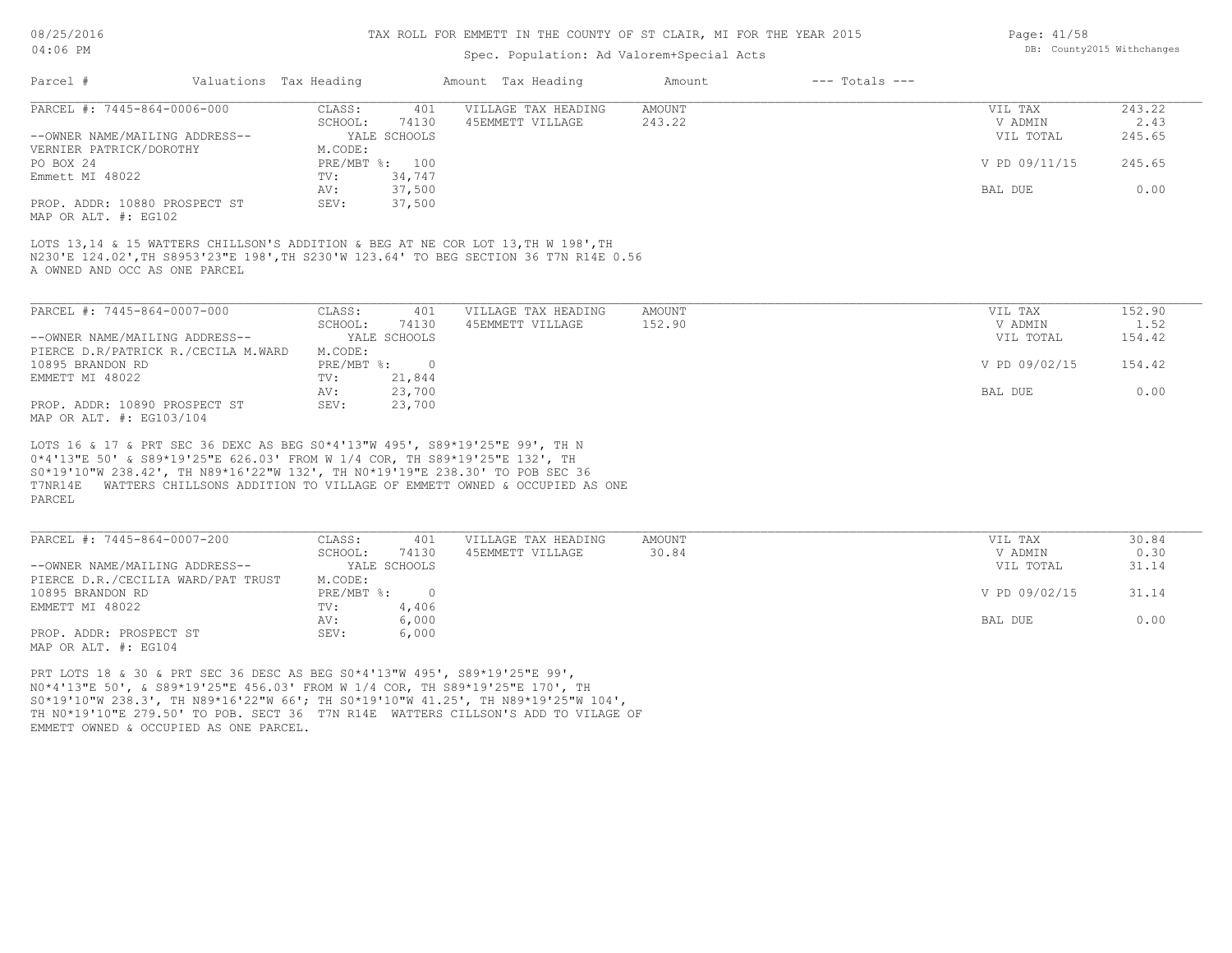### Spec. Population: Ad Valorem+Special Acts

| Parcel #<br>Valuations Tax Heading                                                                                                                                                                                                                       |                                | Amount Tax Heading  | Amount | $---$ Totals $---$ |               |       |
|----------------------------------------------------------------------------------------------------------------------------------------------------------------------------------------------------------------------------------------------------------|--------------------------------|---------------------|--------|--------------------|---------------|-------|
| PARCEL #: 7445-864-0008-000                                                                                                                                                                                                                              | 401<br>CLASS:                  | VILLAGE TAX HEADING | AMOUNT |                    | VIL TAX       | 30.80 |
|                                                                                                                                                                                                                                                          | 74130<br>SCHOOL:               | 45EMMETT VILLAGE    | 30.80  |                    | V ADMIN       | 0.30  |
| --OWNER NAME/MAILING ADDRESS--                                                                                                                                                                                                                           | YALE SCHOOLS                   |                     |        |                    | VIL TOTAL     | 31.10 |
| PIERCE DENNIS/CECILIA/PATRICK TRUST                                                                                                                                                                                                                      | M.CODE:                        |                     |        |                    |               |       |
| 10895 BRANDON RD                                                                                                                                                                                                                                         | PRE/MBT %: 100                 |                     |        |                    | V PD 09/02/15 | 31.10 |
| EMMETT MI 48022                                                                                                                                                                                                                                          | TV:<br>4,401                   |                     |        |                    |               |       |
|                                                                                                                                                                                                                                                          | 6,300<br>AV:                   |                     |        |                    | BAL DUE       | 0.00  |
| PROP. ADDR: 10900 PROSPECT ST                                                                                                                                                                                                                            | 6,300<br>SEV:                  |                     |        |                    |               |       |
| MAP OR ALT. #: EG116/120                                                                                                                                                                                                                                 |                                |                     |        |                    |               |       |
| PRT LOT 30 & PRT SEC 36 DESC AS BEG S0*4'13"W 495' FROM W 1'4 COR, TH S89*19'25"E<br>99', TH NO*4'13"E 50', TH S89*19'25"E 116.03', TH SO*19'10"W 279.5' TH N89*19'25"W<br>213.81', TH NO*4'13"E 229.5' TO POB WATTERS CHILLSON'S ADDITION TO VILLAGE OF |                                |                     |        |                    |               |       |
| EMMETT ' SEC 36 T7N R14E OWNED & OCC AS 1 PARCEL                                                                                                                                                                                                         |                                |                     |        |                    |               |       |
| PARCEL #: 7445-864-0008-200                                                                                                                                                                                                                              | 401<br>CLASS:                  | VILLAGE TAX HEADING | AMOUNT |                    | VIL TAX       | 30.80 |
|                                                                                                                                                                                                                                                          | 74130<br>SCHOOL:               | 45EMMETT VILLAGE    | 30.80  |                    | V ADMIN       | 0.30  |
| --OWNER NAME/MAILING ADDRESS--                                                                                                                                                                                                                           | YALE SCHOOLS                   |                     |        |                    | VIL TOTAL     | 31.10 |
| PIERCE DENNIS/CECILIA/PATRICK TRUST                                                                                                                                                                                                                      | M.CODE:                        |                     |        |                    |               |       |
| 10895 BRANDON RD                                                                                                                                                                                                                                         | $\overline{0}$<br>$PRE/MBT$ %: |                     |        |                    | V PD 09/02/15 | 31.10 |
| EMMETT MI 48022                                                                                                                                                                                                                                          | 4,401<br>TV:                   |                     |        |                    |               |       |
|                                                                                                                                                                                                                                                          | 6,100<br>AV:                   |                     |        |                    | BAL DUE       | 0.00  |
| PROP. ADDR: PROSPECT ST                                                                                                                                                                                                                                  | 6,100<br>SEV:                  |                     |        |                    |               |       |

ADD TO VILAGE OF EMMETT OWNED & OCCUPIED AS ONE PARCEL. N89\*19'25"W 170'; TH N0\*19'10"E 279.5' TO POB. SECT 36 T7N R14E WATTERS CHILLSON'S & S89\*19'25"E 116.03' FROM W 1/4 COR, TH S89\*19'25"E 170', TH S0\*19'10"W 279.5', TH PRT LOT 30 & PRT SEC 36 DESC AS BEG S0\*4'13"W 495', S89\*19'25"E 99', N0\*4'13"E 50',

| PARCEL #: 7445-864-0008-400    | CLASS:       | 401          | VILLAGE TAX HEADING | AMOUNT | VIL TAX       | 30.80 |
|--------------------------------|--------------|--------------|---------------------|--------|---------------|-------|
|                                | SCHOOL:      | 74130        | 45EMMETT VILLAGE    | 30.80  | V ADMIN       | 0.30  |
| --OWNER NAME/MAILING ADDRESS-- |              | YALE SCHOOLS |                     |        | VIL TOTAL     | 31.10 |
| PIERCE CECILIA M.WARD TRUST    | M.CODE:      |              |                     |        |               |       |
| 10895 BRANDON RD               | $PRE/MBT$ %: |              |                     |        | V PD 09/02/15 | 31.10 |
| EMMETT MI 48022                | TV:          | 4,401        |                     |        |               |       |
|                                | AV:          | 6,100        |                     |        | BAL DUE       | 0.00  |
| PROP. ADDR: PROSPECT ST        | SEV:         | 6,100        |                     |        |               |       |
| MAP OR ALT. #: EG116           |              |              |                     |        |               |       |

CHILLSON'S ADD TO VILAGE OF EMMETT OWNED & OCCUPIED AS ONE PARCEL. N89\*16'25"W 170'; TH N0\*19'10"E 279.50' TO POB. SECT 36 T7N R14E WATTERS & S89\*19'25"E 286.03' FROM W 1/4 COR, TH S89\*19'25"E 170', TH S0\*19'10"W 279.5', TH PRT LOT 30 & PRT SEC 36 DESC AS BEG S0\*4'13"W 495', S89\*19'25"E 99', N0\*4'13"E 50',

| PARCEL #: 7445-864-0013-000    | CLASS:     | 401          | VILLAGE TAX HEADING | AMOUNT | VIL TAX       | 16.86 |
|--------------------------------|------------|--------------|---------------------|--------|---------------|-------|
|                                | SCHOOL:    | 74130        | 45EMMETT VILLAGE    | 16.86  | V ADMIN       | 0.16  |
| --OWNER NAME/MAILING ADDRESS-- |            | YALE SCHOOLS |                     |        | VIL TOTAL     | 17.02 |
| HOFMAN CARL A                  | M.CODE:    |              |                     |        |               |       |
| P.O. BOX 73                    | PRE/MBT %: |              |                     |        | V PD 08/07/15 | 17.02 |
| EMMETT MI 48022                | TV:        | 2,409        |                     |        |               |       |
|                                | AV:        | 3,700        |                     |        | BAL DUE       | 0.00  |
| PROP. ADDR: MARY ST            | SEV:       | 3,700        |                     |        |               |       |
| MAP OR ALT. #: EG107/109       |            |              |                     |        |               |       |

LOT 25 WATTERS CHILLSONS ADDITION TO VILLAGE OF EMMETT

Page: 42/58 DB: County2015 Withchanges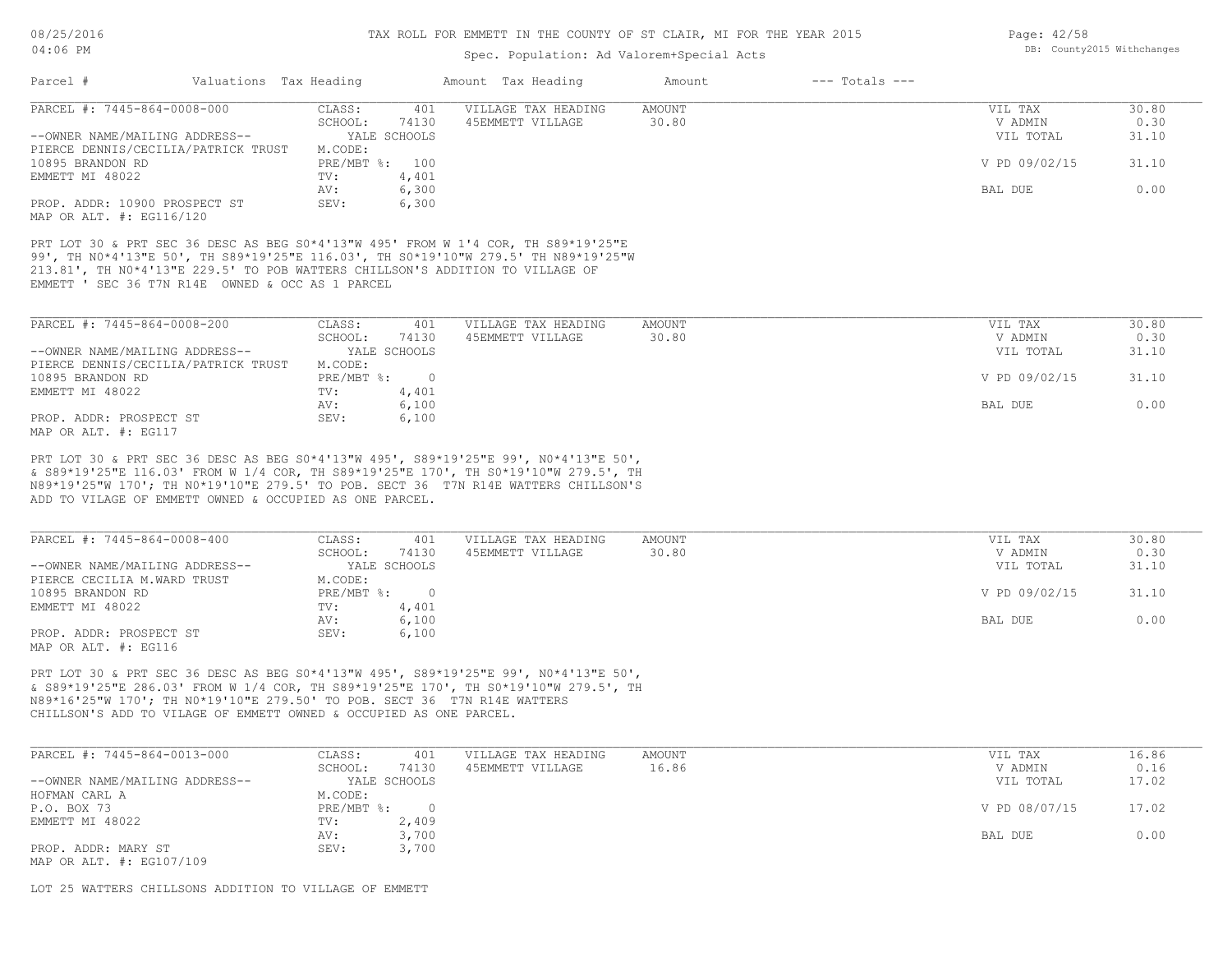08/25/2016

### TAX ROLL FOR EMMETT IN THE COUNTY OF ST CLAIR, MI FOR THE YEAR 2015

Page: 43/58

| 04:06 PM                                          |                        |                                                        | Spec. Population: Ad Valorem+Special Acts                                          |                              |                    | DB: County2015 Withchanges |
|---------------------------------------------------|------------------------|--------------------------------------------------------|------------------------------------------------------------------------------------|------------------------------|--------------------|----------------------------|
| Parcel #                                          | Valuations Tax Heading |                                                        | Amount Tax Heading                                                                 | $---$ Totals $---$<br>Amount |                    |                            |
| PARCEL #: 7445-864-0014-000                       |                        | CLASS:<br>401                                          | VILLAGE TAX HEADING                                                                | AMOUNT                       | VIL TAX            | 96.71                      |
|                                                   |                        | SCHOOL:<br>74130                                       | 45EMMETT VILLAGE                                                                   | 96.71                        | V ADMIN            | 0.96                       |
| --OWNER NAME/MAILING ADDRESS--                    |                        | YALE SCHOOLS                                           |                                                                                    |                              | VIL TOTAL          | 97.67                      |
| HOFMAN CARL A                                     |                        | M.CODE:                                                |                                                                                    |                              |                    |                            |
| P.O. 73                                           |                        | PRE/MBT %: 0                                           |                                                                                    |                              | V PD 08/07/15      | 97.67                      |
| EMMETT MI 48022                                   |                        | 13,817<br>TV:                                          |                                                                                    |                              |                    |                            |
|                                                   |                        | AV:<br>15,100                                          |                                                                                    |                              | BAL DUE            | 0.00                       |
| PROP. ADDR: 10888 MARY ST<br>MAP OR ALT. #: EG110 |                        | 15,100<br>SEV:                                         |                                                                                    |                              |                    |                            |
|                                                   |                        | LOT 26 WATTERS CHILLSONS ADDITION TO VILLAGE OF EMMETT |                                                                                    |                              |                    |                            |
| PARCEL #: 7445-864-0015-001                       |                        | CLASS:<br>401                                          | VILLAGE TAX HEADING                                                                | AMOUNT                       | VIL TAX            | 25.71                      |
|                                                   |                        | SCHOOL:<br>74130                                       | 45EMMETT VILLAGE                                                                   | 25.71                        | V ADMIN            | 0.25                       |
| --OWNER NAME/MAILING ADDRESS--                    |                        | YALE SCHOOLS                                           |                                                                                    |                              | VIL TOTAL          | 25.96                      |
| MCGUIRE JEAN M.TRUST                              |                        | M.CODE:                                                |                                                                                    |                              |                    |                            |
|                                                   |                        |                                                        |                                                                                    |                              |                    | 25.96                      |
| P.O. BOX 56                                       |                        | $PRE/MBT$ $\frac{1}{6}$ :<br>$\overline{0}$            |                                                                                    |                              | BAL DUE            |                            |
| GOODELLS MI 48027                                 |                        | TV:<br>3,673                                           |                                                                                    |                              |                    |                            |
|                                                   |                        | 21,300<br>AV:                                          |                                                                                    |                              |                    |                            |
| PROP. ADDR: 10894 MARY ST                         |                        | SEV:<br>21,300                                         |                                                                                    |                              |                    |                            |
| MAP OR ALT. #: EG111/112                          |                        |                                                        |                                                                                    |                              |                    |                            |
| PARCEL #: 7445-864-0017-000                       |                        | CLASS:<br>401<br>SCHOOL:<br>74130                      | VILLAGE TAX HEADING<br>45EMMETT VILLAGE                                            | AMOUNT<br>247.80             | VIL TAX<br>V ADMIN | 247.80<br>2.47             |
| --OWNER NAME/MAILING ADDRESS--                    |                        | YALE SCHOOLS                                           |                                                                                    |                              | VIL TOTAL          | 250.27                     |
| DOUTRY IRENE                                      |                        | M.CODE:                                                |                                                                                    |                              |                    |                            |
|                                                   |                        |                                                        |                                                                                    |                              |                    | 250.27                     |
| 240 DEER PARKS                                    |                        | $PRE/MBT$ $\div$ 0                                     |                                                                                    |                              | BAL DUE            |                            |
| Capac MI 48014                                    |                        | 35,400<br>TV:                                          |                                                                                    |                              |                    |                            |
|                                                   |                        | 35,400<br>AV:                                          |                                                                                    |                              |                    |                            |
| PROP. ADDR: 3195 2ND ST<br>MAP OR ALT. #: EG113   |                        | 35,400<br>SEV:                                         |                                                                                    |                              |                    |                            |
| ADDITION TO VILLAGE OF EMMETT 2.492 A             |                        |                                                        | S8.25 FT OF LOT 30 & LOT 29 EXC THE E 11 RDS OF S 5 RDS THEREOF. WATTERS CHILLSONS |                              |                    |                            |
| PARCEL #: 7445-864-0018-000                       |                        | CLASS:<br>401                                          | VILLAGE TAX HEADING                                                                | AMOUNT                       | VIL TAX            | 196.28                     |
|                                                   |                        | SCHOOL:<br>74130                                       | 45EMMETT VILLAGE                                                                   | 196.28                       | V ADMIN            | 1.96                       |
| --OWNER NAME/MAILING ADDRESS--                    |                        | YALE SCHOOLS                                           |                                                                                    |                              | VIL TOTAL          | 198.24                     |
| TAYLOR JONNY                                      |                        | M.CODE:                                                |                                                                                    |                              |                    |                            |
| 3187 2ND ST.                                      |                        | $PRE/MBT$ %:<br>$\overline{0}$                         |                                                                                    |                              | BAL DUE            | 198.24                     |
| EMMETT MI 48022                                   |                        | 28,041<br>TV:                                          |                                                                                    |                              |                    |                            |
|                                                   |                        | AV: 30,700                                             |                                                                                    |                              |                    |                            |
| PROP. ADDR: 3187 2ND ST                           |                        | 30,700<br>SEV:                                         |                                                                                    |                              |                    |                            |
| MAP OR ALT. #: EG114/115                          |                        |                                                        |                                                                                    |                              |                    |                            |
|                                                   |                        |                                                        |                                                                                    |                              |                    |                            |
| VILLAGE OF EMMETT                                 |                        |                                                        | THE E 11 RDS OF LOT 29 EXC THE N 5 RDS THEREOF. WATTERS CHILLSONS ADDITION TO      |                              |                    |                            |
|                                                   |                        |                                                        |                                                                                    |                              |                    |                            |
|                                                   |                        |                                                        |                                                                                    |                              |                    |                            |
|                                                   |                        |                                                        |                                                                                    |                              |                    |                            |
|                                                   |                        |                                                        |                                                                                    |                              |                    |                            |
|                                                   |                        |                                                        |                                                                                    |                              |                    |                            |
|                                                   |                        |                                                        |                                                                                    |                              |                    |                            |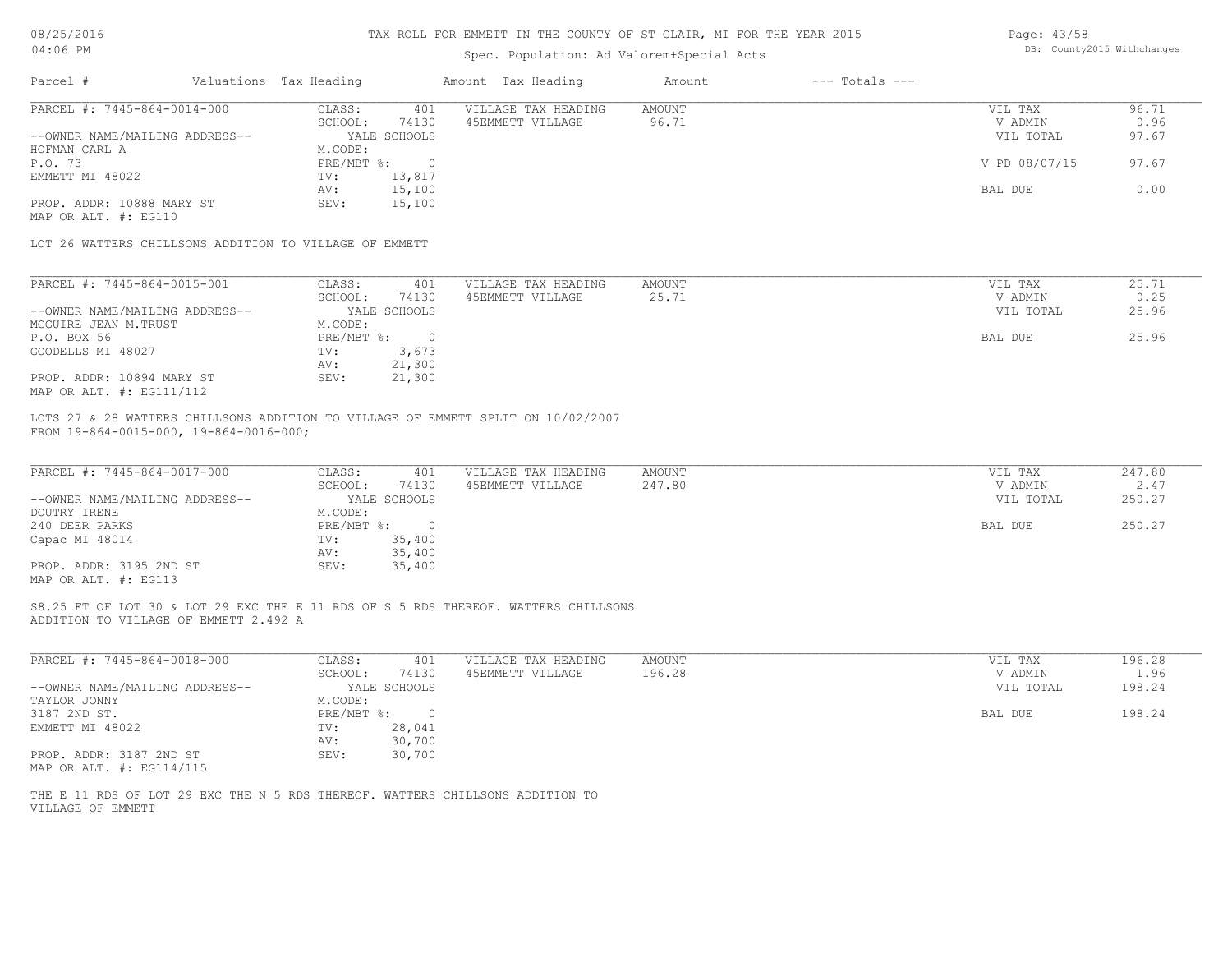### TAX ROLL FOR EMMETT IN THE COUNTY OF ST CLAIR, MI FOR THE YEAR 2015

# Spec. Population: Ad Valorem+Special Acts

Page: 44/58 DB: County2015 Withchanges

| Parcel # Valuations Tax Heading                                                                                                                                                                              |                                                                                                                               | Amount Tax Heading                      | Amount           | $---$ Totals $---$ |                                                             |                                      |
|--------------------------------------------------------------------------------------------------------------------------------------------------------------------------------------------------------------|-------------------------------------------------------------------------------------------------------------------------------|-----------------------------------------|------------------|--------------------|-------------------------------------------------------------|--------------------------------------|
| PARCEL #: 7445-870-0001-000<br>--OWNER NAME/MAILING ADDRESS--<br>KEEGAN JAMES/NANCY<br>3516 EMMETT RD<br>EMMETT MI 48022<br>PROP. ADDR: EMMETT RD<br>MAP OR ALT. #: EG121<br>LOT 1 MARTIN F WEIR SUBDIVISION | CLASS:<br>401<br>SCHOOL:<br>74130<br>YALE SCHOOLS<br>M.CODE:<br>PRE/MBT %: 0<br>TV:<br>1,400<br>1,400<br>AV:<br>1,400<br>SEV: | VILLAGE TAX HEADING<br>45EMMETT VILLAGE | AMOUNT<br>9.80   |                    | VIL TAX<br>V ADMIN<br>VIL TOTAL<br>V PD 08/07/15<br>BAL DUE | 9.80<br>0.09<br>9.89<br>9.89<br>0.00 |
| PARCEL #: 7445-870-0002-000                                                                                                                                                                                  | CLASS:<br>401                                                                                                                 | VILLAGE TAX HEADING                     | AMOUNT           |                    | VIL TAX                                                     | 152.90                               |
| --OWNER NAME/MAILING ADDRESS--                                                                                                                                                                               | SCHOOL:<br>74130<br>YALE SCHOOLS                                                                                              | 45EMMETT VILLAGE                        | 152.90           |                    | V ADMIN<br>VIL TOTAL                                        | 1.52<br>154.42                       |
| WELSH WILLIAM L/LAURA K<br>3427 EMMETT RD<br>EMMETT MI 48022-4516                                                                                                                                            | M.CODE:<br>PRE/MBT %: 100<br>21,844<br>TV:                                                                                    |                                         |                  |                    | V PD 09/11/15                                               | 154.42                               |
| PROP. ADDR: 3427 EMMETT RD<br>MAP OR ALT. #: EG122                                                                                                                                                           | 24,400<br>AV:<br>SEV: 24,400                                                                                                  |                                         |                  |                    | BAL DUE                                                     | 0.00                                 |
| LOT 2 MARTIN F WEIR SUBDIVISION                                                                                                                                                                              |                                                                                                                               |                                         |                  |                    |                                                             |                                      |
| PARCEL #: 7445-870-0003-000                                                                                                                                                                                  | CLASS:<br>401<br>SCHOOL: 74130                                                                                                | VILLAGE TAX HEADING<br>45EMMETT VILLAGE | AMOUNT<br>224.73 |                    | VIL TAX<br>V ADMIN                                          | $\overline{224.73}$<br>2.24          |
| --OWNER NAME/MAILING ADDRESS--<br>BETHWAY IRENE ET-AL                                                                                                                                                        | YALE SCHOOLS<br>M.CODE:                                                                                                       |                                         |                  |                    | VIL TOTAL                                                   | 226.97                               |
| 3423 EMMETT RD<br>EMMETT MI 48022-4516                                                                                                                                                                       | PRE/MBT %: 100<br>TV: 32, 105<br>36,000<br>AV:                                                                                |                                         |                  |                    | V PD 09/02/15<br>BAL DUE                                    | 226.97<br>0.00                       |
| PROP. ADDR: 3423 EMMETT RD<br>MAP OR ALT. #: EG123                                                                                                                                                           | 36,000<br>SEV:                                                                                                                |                                         |                  |                    |                                                             |                                      |
| LOT 3 MARTIN F WEIR SUBDIVISION                                                                                                                                                                              |                                                                                                                               |                                         |                  |                    |                                                             |                                      |
| PARCEL #: 7445-870-0004-000                                                                                                                                                                                  | CLASS:<br>401<br>SCHOOL: 74130                                                                                                | VILLAGE TAX HEADING<br>45EMMETT VILLAGE | AMOUNT<br>251.04 |                    | VIL TAX<br>V ADMIN                                          | 251.04<br>2.51                       |
| --OWNER NAME/MAILING ADDRESS--<br>FOX BRIAN/MATHEWS JENNIFER                                                                                                                                                 | YALE SCHOOLS<br>M.CODE:                                                                                                       |                                         |                  |                    | VIL TOTAL                                                   | 253.55                               |
| 4425 KILGORE RD<br>Avoca MI 48006-3820                                                                                                                                                                       | PRE/MBT %: 0<br>TV: 35,864                                                                                                    |                                         |                  |                    | V PD 09/05/15                                               | 253.55                               |
| PROP. ADDR: 3419 EMMETT RD<br>MAP OR ALT. #: EG124                                                                                                                                                           | 40,000<br>AV:<br>SEV: 40,000                                                                                                  |                                         |                  |                    | BAL DUE                                                     | 0.00                                 |
| LOT 4 MARTIN F WEIR SUBDIVISION                                                                                                                                                                              |                                                                                                                               |                                         |                  |                    |                                                             |                                      |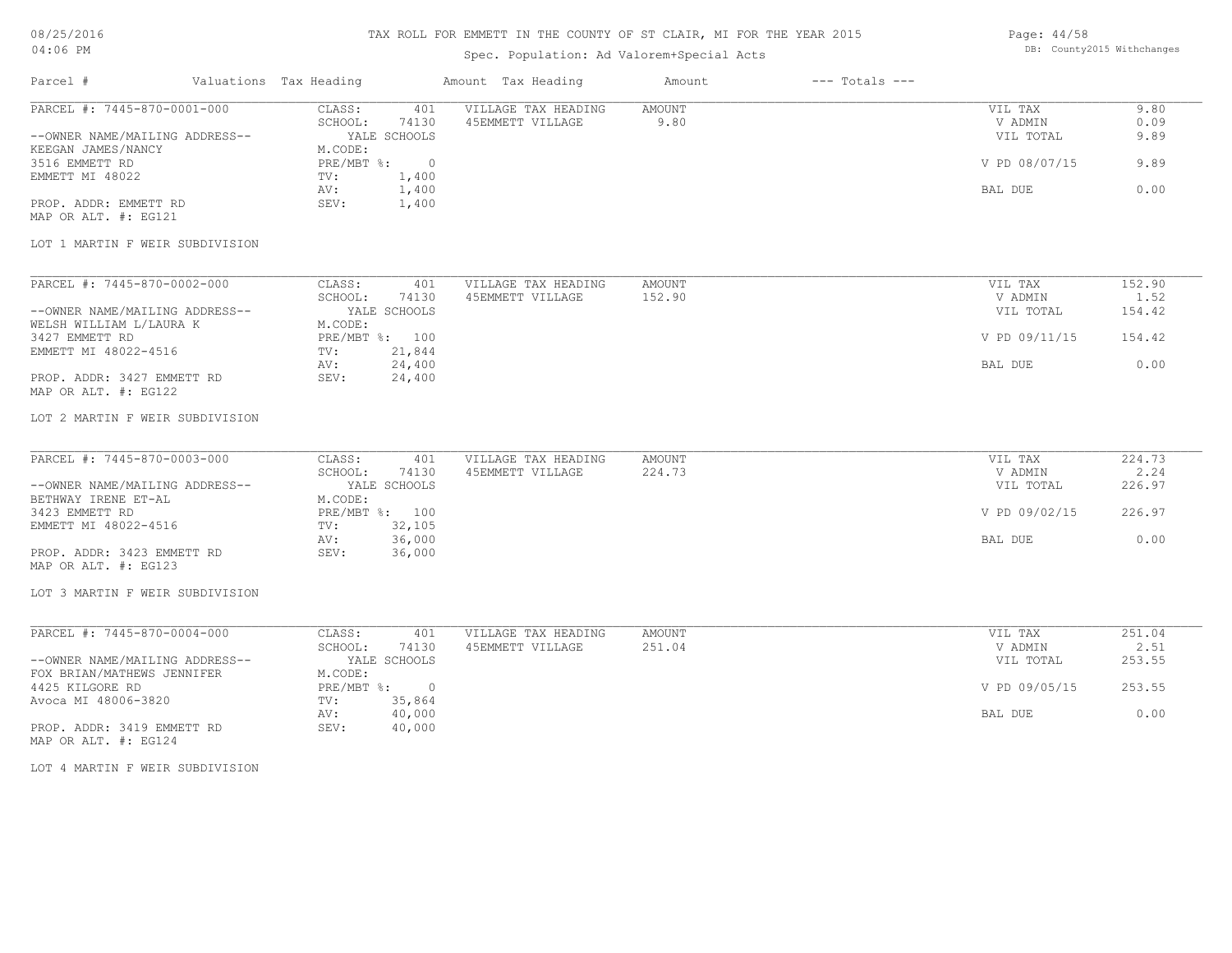08/25/2016

### TAX ROLL FOR EMMETT IN THE COUNTY OF ST CLAIR, MI FOR THE YEAR 2015

Page: 45/58 DB: County2015 Withchanges

| 04:06 PM                                           |                                         |                        | DB: County2015 Withchanges<br>Spec. Population: Ad Valorem+Special Acts            |               |                    |               |        |
|----------------------------------------------------|-----------------------------------------|------------------------|------------------------------------------------------------------------------------|---------------|--------------------|---------------|--------|
| Parcel #                                           |                                         | Valuations Tax Heading | Amount Tax Heading                                                                 | Amount        | $---$ Totals $---$ |               |        |
| PARCEL #: 7445-870-0005-000                        |                                         | CLASS:                 | VILLAGE TAX HEADING<br>401                                                         | <b>AMOUNT</b> |                    | VIL TAX       | 201.26 |
|                                                    |                                         | SCHOOL:<br>74130       | 45EMMETT VILLAGE                                                                   | 201.26        |                    | V ADMIN       | 2.01   |
| --OWNER NAME/MAILING ADDRESS--                     |                                         | YALE SCHOOLS           |                                                                                    |               |                    | VIL TOTAL     | 203.27 |
| MC CARTY PATRICK/EVELYN                            |                                         | M.CODE:                |                                                                                    |               |                    |               |        |
| 3415 EMMETT RD                                     |                                         | PRE/MBT %: 100         |                                                                                    |               |                    | V PD 07/20/15 | 203.27 |
| EMMETT MI 48022-4516                               |                                         | 28,752<br>TV:          |                                                                                    |               |                    |               |        |
|                                                    |                                         | 32,100<br>AV:          |                                                                                    |               |                    | BAL DUE       | 0.00   |
| PROP. ADDR: 3415 EMMETT RD<br>MAP OR ALT. #: EG125 |                                         | SEV:<br>32,100         |                                                                                    |               |                    |               |        |
|                                                    |                                         |                        |                                                                                    |               |                    |               |        |
| LOT 5 MARTIN F WEIR SUBDIVISION                    |                                         |                        |                                                                                    |               |                    |               |        |
| PARCEL #: 7445-870-0006-001                        |                                         | CLASS:                 | 401<br>VILLAGE TAX HEADING                                                         | AMOUNT        |                    | VIL TAX       | 360.57 |
|                                                    |                                         | 74130<br>SCHOOL:       | 45EMMETT VILLAGE                                                                   | 360.57        |                    | V ADMIN       | 3.60   |
| --OWNER NAME/MAILING ADDRESS--                     |                                         | YALE SCHOOLS           |                                                                                    |               |                    | VIL TOTAL     | 364.17 |
| SCHADE VIRGINIA                                    |                                         | M.CODE:                |                                                                                    |               |                    |               |        |
| 3395 EMMETT RD                                     |                                         | PRE/MBT %: 100         |                                                                                    |               |                    | V PD 09/14/15 | 364.17 |
| EMMETT MI 48022                                    |                                         | TV:<br>51,511          |                                                                                    |               |                    |               |        |
|                                                    |                                         | 57,200<br>AV:          |                                                                                    |               |                    | BAL DUE       | 0.00   |
| PROP. ADDR: 3395 EMMETT RD                         |                                         | 57,200<br>SEV:         |                                                                                    |               |                    |               |        |
| MAP OR ALT. #: EG126/127                           |                                         |                        |                                                                                    |               |                    |               |        |
| $19 - 870 - 0007 - 000$ ;                          |                                         |                        | LOT 6 & LOT 7 MARTIN F WEIR SUBDIVISION SPLIT ON 07/24/2007 FROM 19-870-0006-000,  |               |                    |               |        |
| PARCEL #: 7445-870-0009-001                        |                                         | CLASS:                 | VILLAGE TAX HEADING<br>401                                                         | <b>AMOUNT</b> |                    | VIL TAX       | 261.00 |
|                                                    |                                         | SCHOOL:<br>74130       | 45EMMETT VILLAGE                                                                   | 261.00        |                    | V ADMIN       | 2.61   |
| --OWNER NAME/MAILING ADDRESS--                     |                                         | YALE SCHOOLS           |                                                                                    |               |                    | VIL TOTAL     | 263.61 |
| CHENCHICK DANIEL J.                                |                                         | M.CODE:                |                                                                                    |               |                    |               |        |
| 3379 EMMETT RD                                     |                                         | PRE/MBT %: 100         |                                                                                    |               |                    | BAL DUE       | 263.61 |
| EMMETT MI 48022                                    |                                         | 37,287<br>TV:          |                                                                                    |               |                    |               |        |
|                                                    |                                         | AV:<br>41,100          |                                                                                    |               |                    |               |        |
| PROP. ADDR: 3379 EMMETT RD                         |                                         | SEV:<br>41,100         |                                                                                    |               |                    |               |        |
| MAP OR ALT. #: EG128/129/130                       |                                         |                        |                                                                                    |               |                    |               |        |
|                                                    | $19-870-0008-000$ , $19-870-0010-000$ ; |                        | LOTS 8, 9 & 10 MARTIN F WEIR SUBDIVISION SPLIT ON 11/08/2007 FROM 19-870-0009-000, |               |                    |               |        |
| PARCEL #: 7445-870-0011-000                        |                                         | CLASS:                 | 401<br>VILLAGE TAX HEADING                                                         | <b>AMOUNT</b> |                    | VIL TAX       | 217.62 |
|                                                    |                                         | 74130<br>SCHOOL:       | 45EMMETT VILLAGE                                                                   | 217.62        |                    | V ADMIN       | 2.17   |
| $--$ OWNER NAME/MATIING ADDRESS-                   |                                         | VALE SCHOOLS           |                                                                                    |               |                    | VII. TOTAL    | 219 79 |

| --OWNER NAME/MAILING ADDRESS-- |              | YALE SCHOOLS | VIL TOTAL     | 219.79 |
|--------------------------------|--------------|--------------|---------------|--------|
| HULL JAMES                     | M.CODE:      |              |               |        |
| 11933 BRYCE RD                 | $PRE/MBT$ %: |              | V PD 09/11/15 | 219.79 |
| EMMETT MI 48022                | TV:          | 31,089       |               |        |
|                                | AV:          | 34,600       | BAL DUE       | 0.00   |
| PROP. ADDR: 3365 EMMETT RD     | SEV:         | 34,600       |               |        |
| MAP OR ALT. #: EG131           |              |              |               |        |

LOT 11 MARTIN F WEIR SUBDIVISION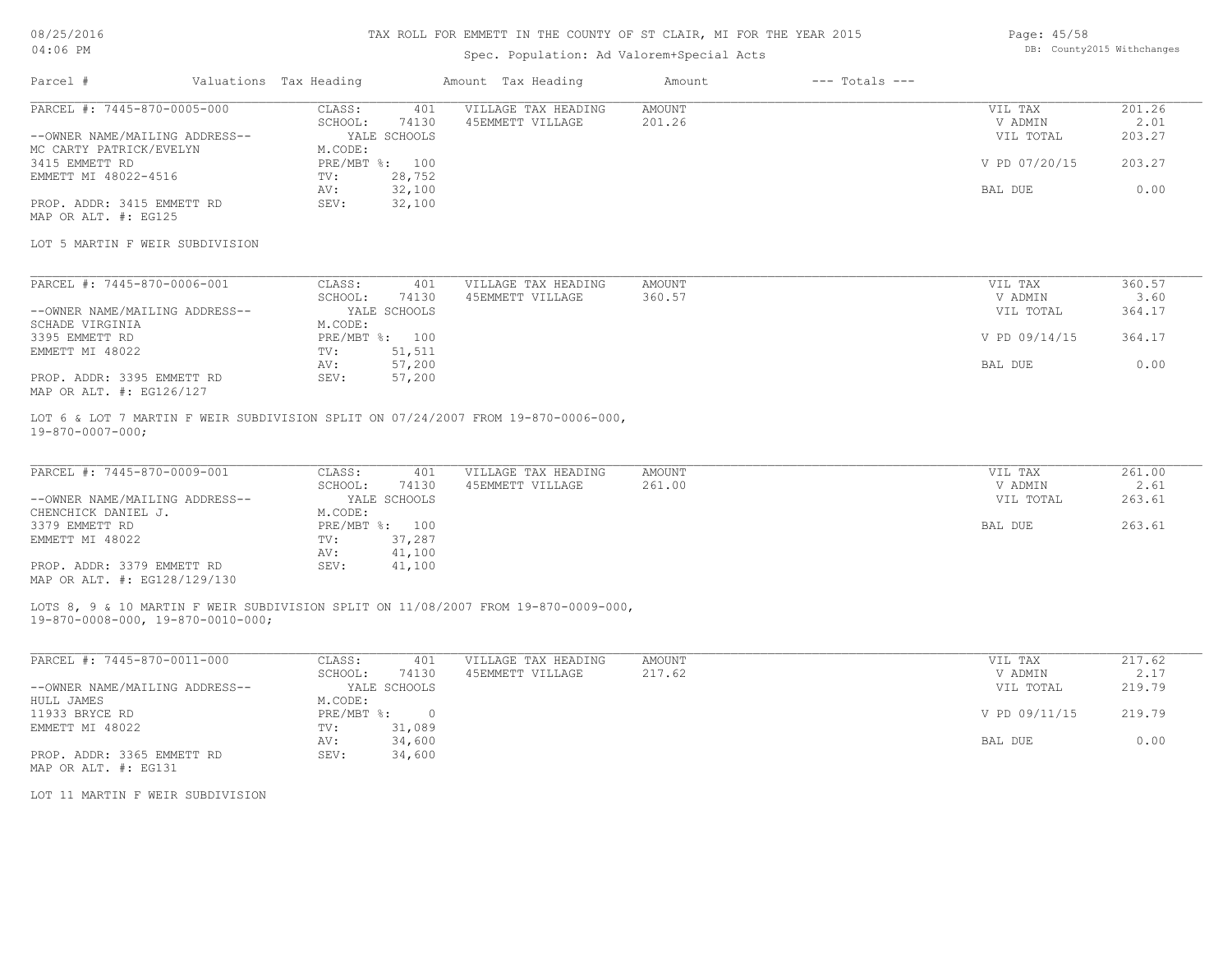### TAX ROLL FOR EMMETT IN THE COUNTY OF ST CLAIR, MI FOR THE YEAR 2015

# Spec. Population: Ad Valorem+Special Acts

| Parcel #                       | Valuations Tax Heading |              | Amount Tax Heading  | Amount | $---$ Totals $---$ |               |        |
|--------------------------------|------------------------|--------------|---------------------|--------|--------------------|---------------|--------|
| PARCEL #: 7445-870-0012-000    | CLASS:                 | 401          | VILLAGE TAX HEADING | AMOUNT |                    | VIL TAX       | 150.05 |
|                                | SCHOOL:                | 74130        | 45EMMETT VILLAGE    | 150.05 |                    | V ADMIN       | 1.50   |
| --OWNER NAME/MAILING ADDRESS-- |                        | YALE SCHOOLS |                     |        |                    | VIL TOTAL     | 151.55 |
| SPIEGEL WILLIAM/JOANN          | M.CODE:                |              |                     |        |                    |               |        |
| 3359 EMMETT RD                 | PRE/MBT %: 100         |              |                     |        |                    | V PD 09/11/15 | 151.55 |
| EMMETT MI 48022                | TV:                    | 21,437       |                     |        |                    |               |        |
|                                | AV:                    | 23,900       |                     |        |                    | BAL DUE       | 0.00   |
| PROP. ADDR: 3359 EMMETT RD     | SEV:                   | 23,900       |                     |        |                    |               |        |

MAP OR ALT. #: EG132

#### LOT 12 MARTIN F WEIR SUBDIVISION

| PARCEL #: 7445-870-0013-001      | CLASS:     | 401          | VILLAGE TAX HEADING | AMOUNT |         | VIL TAX       | 37.56 |
|----------------------------------|------------|--------------|---------------------|--------|---------|---------------|-------|
|                                  | SCHOOL:    | 74130        | 45EMMETT VILLAGE    | 37.56  |         | V ADMIN       | 0.37  |
| --OWNER NAME/MAILING ADDRESS--   |            | YALE SCHOOLS |                     |        |         | VIL TOTAL     | 37.93 |
| MCINTYRE DENNIS/WEBB MICHAEL     | M.CODE:    |              |                     |        |         |               |       |
| 1217 ALLEN RD                    | PRE/MBT %: |              |                     |        |         | V PD 09/11/15 | 37.93 |
| SMITHS CREEK MI 48074            | TV:        | 5,366        |                     |        |         |               |       |
|                                  | AV:        | 6,200        |                     |        | BAL DUE |               | 0.00  |
| PROP. ADDR: DUNNIGAN RD          | SEV:       | 6,200        |                     |        |         |               |       |
| MAP OR ALT. #: EG133/134/135/136 |            |              |                     |        |         |               |       |

#### LOT 13,14,15, & 16 MARTIN F WEIR SUBDIVISION

| PARCEL #: 7445-870-0017-000    | CLASS:     | 401          | VILLAGE TAX HEADING | AMOUNT    | VIL TAX       | 8.40 |
|--------------------------------|------------|--------------|---------------------|-----------|---------------|------|
|                                | SCHOOL:    | 74130        | 45EMMETT VILLAGE    | 8.40      | V ADMIN       | 0.08 |
| --OWNER NAME/MAILING ADDRESS-- |            | YALE SCHOOLS |                     | VIL TOTAL | 8.48          |      |
| NEUMANN DONALD J./DONNA        | M.CODE:    |              |                     |           |               |      |
| 5575 GLEASON RD                | PRE/MBT %: |              |                     |           | V PD 09/12/15 | 8.48 |
| EMMETT MI 48022                | TV:        | 1,200        |                     |           |               |      |
|                                | AV:        | 1,200        |                     |           | BAL DUE       | 0.00 |
| PROP. ADDR: EMMETT RD          | SEV:       | 1,200        |                     |           |               |      |
| MAP OR ALT. #: EG137           |            |              |                     |           |               |      |

LOT 17 MARTIN F WEIR SUBDIVISION

| PARCEL #: 7445-870-0017-500    | CLASS:     | 401          | VILLAGE TAX HEADING | AMOUNT | VIL TAX       | 28.70 |
|--------------------------------|------------|--------------|---------------------|--------|---------------|-------|
|                                | SCHOOL:    | 74130        | 45EMMETT VILLAGE    | 28.70  | V ADMIN       | 0.28  |
| --OWNER NAME/MAILING ADDRESS-- |            | YALE SCHOOLS |                     |        | VIL TOTAL     | 28.98 |
| NEUMANN DONALD/DONNA           | M.CODE:    |              |                     |        |               |       |
| 5575 GLEASON RD                | PRE/MBT %: |              |                     |        | V PD 09/12/15 | 28.98 |
| Emmett MI 48022                | TV:        | 4,100        |                     |        |               |       |
|                                | AV:        | 4,100        |                     |        | BAL DUE       | 0.00  |
| PROP. ADDR: DUNNIGAN RD        | SEV:       | 4,100        |                     |        |               |       |

MAP OR ALT. #: EG138

LOT 18 MARTIN F WEIR SUBDIVISION

Page: 46/58 DB: County2015 Withchanges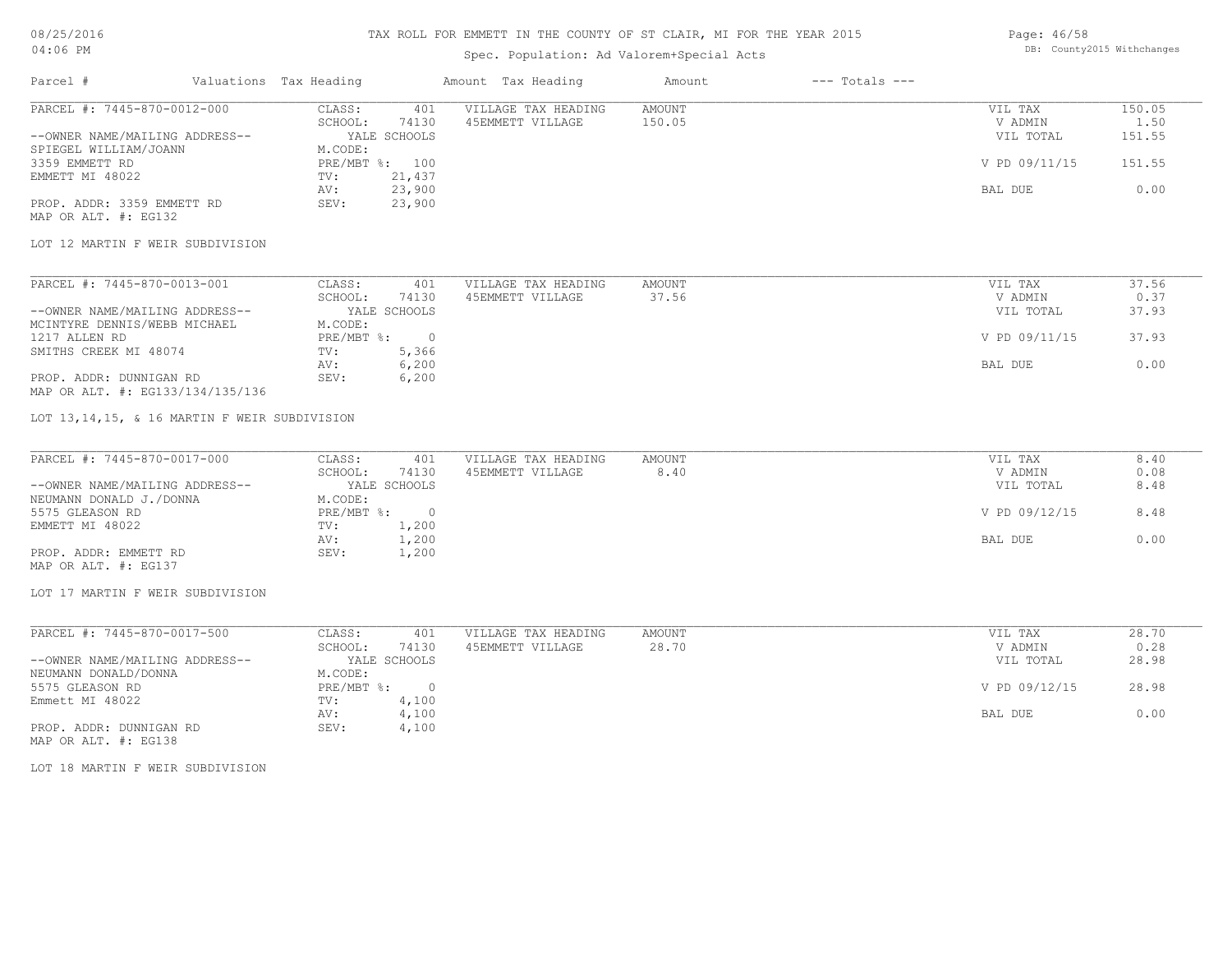#### TAX ROLL FOR EMMETT IN THE COUNTY OF ST CLAIR, MI FOR THE YEAR 2015

### Spec. Population: Ad Valorem+Special Acts

Page: 47/58 DB: County2015 Withchanges

| Parcel #                                                                                  | Valuations Tax Heading       | Amount Tax Heading  | Amount        | $---$ Totals $---$ |               |        |
|-------------------------------------------------------------------------------------------|------------------------------|---------------------|---------------|--------------------|---------------|--------|
| PARCEL #: 7445-870-0018-000                                                               | CLASS:<br>401                | VILLAGE TAX HEADING | <b>AMOUNT</b> |                    | VIL TAX       | 75.39  |
|                                                                                           | SCHOOL:<br>74130             | 45EMMETT VILLAGE    | 75.39         |                    | V ADMIN       | 0.75   |
| --OWNER NAME/MAILING ADDRESS--                                                            | YALE SCHOOLS                 |                     |               |                    | VIL TOTAL     | 76.14  |
| BTS INVESTMENTS LLC                                                                       | M.CODE:                      |                     |               |                    |               |        |
| 8423 HEWITT RD                                                                            | PRE/MBT %:<br>$\overline{0}$ |                     |               |                    | V PD 08/20/15 | 76.14  |
| AVOCA MI 48006                                                                            | 10,771<br>TV:                |                     |               |                    |               |        |
|                                                                                           | 20,000<br>AV:                |                     |               |                    | BAL DUE       | 0.00   |
| PROP. ADDR: 3340 KINNEY RD                                                                | 20,000<br>SEV:               |                     |               |                    |               |        |
| MAP OR ALT. #: EG139                                                                      |                              |                     |               |                    |               |        |
| LOT 19 MARTIN F WEIR SUBDIVISION                                                          |                              |                     |               |                    |               |        |
|                                                                                           |                              |                     |               |                    |               |        |
| PARCEL #: 7445-870-0019-001                                                               | CLASS:<br>401                | VILLAGE TAX HEADING | AMOUNT        |                    | VIL TAX       | 453.03 |
|                                                                                           | SCHOOL:<br>74130             | 45EMMETT VILLAGE    | 453.03        |                    | V ADMIN       | 4.53   |
| --OWNER NAME/MAILING ADDRESS--                                                            | YALE SCHOOLS                 |                     |               |                    | VIL TOTAL     | 457.56 |
| SZYSKA JOSEPH/MARY                                                                        | M.CODE:                      |                     |               |                    |               |        |
| 3418 KINNEY RD                                                                            | PRE/MBT %: 100               |                     |               |                    | V PD 09/11/15 | 457.56 |
| EMMETT MI 48022                                                                           | 64,719<br>TV:                |                     |               |                    |               |        |
|                                                                                           | 69,700<br>AV:                |                     |               |                    | BAL DUE       | 0.00   |
| PROP. ADDR: 3418 KINNEY RD                                                                | SEV:<br>69,700               |                     |               |                    |               |        |
| MAP OR ALT. #: EG140/141/142/143                                                          |                              |                     |               |                    |               |        |
| LOTS 20, 21, 22 & 23 MARTIN F WEIR SUBDIVISION SPLIT ON 11/21/2007 FROM                   |                              |                     |               |                    |               |        |
| $19-870-0019-000$ , $19-870-0020-000$ , $19-870-0021-000$ , $19-870-0022-000$ ;           |                              |                     |               |                    |               |        |
|                                                                                           |                              |                     |               |                    |               |        |
| PARCEL #: 7445-900-1000-000                                                               | CLASS:<br>305                | VILLAGE TAX HEADING | AMOUNT        |                    | VIL TAX       | 875.00 |
|                                                                                           | SCHOOL:<br>74130             | 45EMMETT VILLAGE    | 875.00        |                    | V ADMIN       | 0.00   |
| --OWNER NAME/MAILING ADDRESS--                                                            | YALE SCHOOLS                 |                     |               |                    | VIL TOTAL     | 875.00 |
| EASTERN MICHIGAN GRAIN                                                                    | M.CODE:                      |                     |               |                    |               |        |
| PO BOX 146                                                                                | PRE/MBT %: 0                 |                     |               |                    | V PD 09/05/15 | 875.00 |
| Frankenmuth MI 48734                                                                      | 250,000<br>TV:               |                     |               |                    |               |        |
|                                                                                           | 250,000<br>AV:               |                     |               |                    | BAL DUE       | 0.00   |
| PROP. ADDR: 10668 MARY ST                                                                 | 250,000<br>SEV:              |                     |               |                    |               |        |
| MAP OR ALT. #:                                                                            |                              |                     |               |                    |               |        |
| BEG. S 87D 5M E 1321.57; TH S 2D 30M W 974.91', &S 77D 30M 30S E 855.35', FROM W 1/4      |                              |                     |               |                    |               |        |
| COR. TH S77D 30M 30S E 550; TH S 10D 10M W 41.58', TH N 77 30M 30S E 235.88' TH N 3D      |                              |                     |               |                    |               |        |
| 52M E 243.45', TH N 77D 30M 30S W 769.35', TH S7 18M 30S W200; TO BEG. N 87D 13M          |                              |                     |               |                    |               |        |
| 200 $\mu$ 1207 261 to 200 200 160 $\mu$ 1050 00 FDOM F 1/1 COD FDOM 1/1 COD FULLO 200 110 |                              |                     |               |                    |               |        |

403.67 TO BEG.T7N R14E 11.41 A. 1017.71',TH S 3D 36M 50S W 243.45',TH S 77D 32M 40S E 1030.67'TH N 3D 30M 46S E 20SW 1307.26'&S 3D 30M 46S W 1059.99 FROM E 1/4 COR. FROM 1/4 COR.TH 86D 29M 14S

| PARCEL #: 7445-901-1001-000      | CLASS:  | 352            | VILLAGE TAX HEADING | AMOUNT    | VIL TAX       | 709.80 |
|----------------------------------|---------|----------------|---------------------|-----------|---------------|--------|
|                                  | SCHOOL: | 74130          | 45EMMETT VILLAGE    | 709.80    | V ADMIN       | 0.00   |
| --OWNER NAME/MAILING ADDRESS--   |         | YALE SCHOOLS   |                     | VIL TOTAL | 709.80        |        |
| EASTERN MICHIGAN GRAIN INC       | M.CODE: |                |                     |           |               |        |
| THE STAR OF THE WEST MILLING CO. |         | PRE/MBT %: 100 |                     |           | V PD 09/05/15 | 709.80 |
| 953-IFT                          | TV:     | 202,800        |                     |           |               |        |
| P.O. BOX 146                     | AV:     | 202,800        |                     |           | BAL DUE       | 0.00   |
| FRANKENMUTH MI 48734             | SEV:    | 202,800        |                     |           |               |        |

MAP OR ALT. #: PROP. ADDR: 10668 MARY ST

PERSONAL PROPERTY IFT 953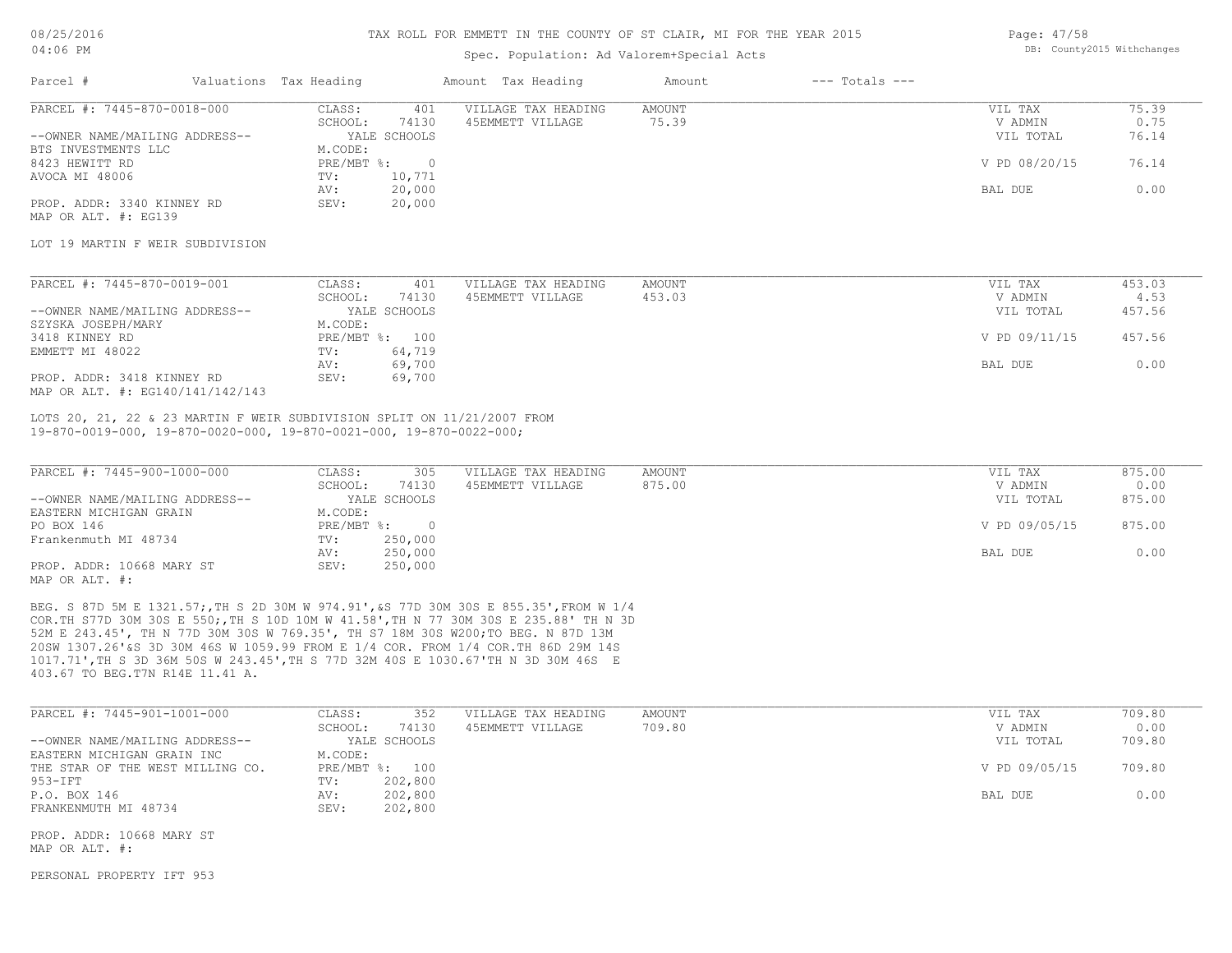# TAX ROLL FOR EMMETT IN THE COUNTY OF ST CLAIR, MI FOR THE YEAR 2015

# Spec. Population: Ad Valorem+Special Acts

|                                    |                   | ppos. reparation. na varefollippocrat noce |               |                    |               |          |
|------------------------------------|-------------------|--------------------------------------------|---------------|--------------------|---------------|----------|
| Valuations Tax Heading<br>Parcel # |                   | Amount Tax Heading                         | Amount        | $---$ Totals $---$ |               |          |
| PARCEL #: 7445-999-0002-000        | CLASS:<br>251     | VILLAGE TAX HEADING                        | AMOUNT        |                    | VIL TAX       | 0.00     |
|                                    | 74130<br>SCHOOL:  | 45EMMETT VILLAGE                           | 0.00          |                    | V ADMIN       | 0.00     |
| --OWNER NAME/MAILING ADDRESS--     | YALE SCHOOLS      |                                            |               |                    | VIL TOTAL     | 0.00     |
| BISCOS INN                         | M.CODE:           |                                            |               |                    |               |          |
| PO BOX 188                         | PRE/MBT %:<br>100 |                                            |               |                    | BAL DUE       | 0.00     |
| 3146 MAIN ST                       | TV:<br>0          |                                            |               |                    |               |          |
| EMMETT MI 48022                    | 0<br>AV:          |                                            |               |                    |               |          |
|                                    | SEV:<br>$\Omega$  |                                            |               |                    |               |          |
| PROP. ADDR: 3146 MAIN ST           |                   |                                            |               |                    |               |          |
| MAP OR ALT. #:                     |                   |                                            |               |                    |               |          |
| PERSONAL PROPERTY                  |                   |                                            |               |                    |               |          |
| PARCEL #: 7445-999-0003-075        | CLASS:<br>551     | VILLAGE TAX HEADING                        | AMOUNT        |                    | VIL TAX       | 1,759.80 |
|                                    | SCHOOL:<br>74130  | 45EMMETT VILLAGE                           | 1,759.80      |                    | V ADMIN       | 17.59    |
| --OWNER NAME/MAILING ADDRESS--     | YALE SCHOOLS      |                                            |               |                    | VIL TOTAL     | 1,777.39 |
| DTE ELECTRIC COMPANY               | M.CODE:           |                                            |               |                    |               |          |
| P.O. BOX 33017                     | PRE/MBT %: 0      |                                            |               |                    | V PD 08/27/15 | 1,777.39 |
| DETROIT MI 48232                   | 251,400<br>TV:    |                                            |               |                    |               |          |
|                                    | 251,400<br>AV:    |                                            |               |                    | BAL DUE       | 0.00     |
| PROP. ADDR: VILLAGE OF EMMETT      | 251,400<br>SEV:   |                                            |               |                    |               |          |
| MAP OR ALT. #:                     |                   |                                            |               |                    |               |          |
| PERSONAL PROPERTY                  |                   |                                            |               |                    |               |          |
|                                    |                   |                                            |               |                    |               |          |
| PARCEL #: 7445-999-0005-000        | CLASS:<br>251     | VILLAGE TAX HEADING                        | <b>AMOUNT</b> |                    | VIL TAX       | 84.70    |
|                                    | 74130<br>SCHOOL:  | 45EMMETT VILLAGE                           | 84.70         |                    | V ADMIN       | 0.84     |
| --OWNER NAME/MAILING ADDRESS--     | YALE SCHOOLS      |                                            |               |                    | VIL TOTAL     | 85.54    |
| GREENIA SHELL SERVICE              | M.CODE:           |                                            |               |                    |               |          |

| --OWNER NAME/MAILING ADDRESS- |              | CULVUD GULLI |  | ATH TATHT     | 00.04 |
|-------------------------------|--------------|--------------|--|---------------|-------|
| GREENIA SHELL SERVICE         | M.CODE:      |              |  |               |       |
| PO BOX 155                    | $PRE/MBT$ %: | 100          |  | V PD 09/11/15 | 85.54 |
| 10820 DUNNIGAN RD             | TV:          | 12,100       |  |               |       |
| EMMETT MI 48022               | AV:          | 12,100       |  | BAL DUE       | J.OO  |
|                               | SEV:         | 12,100       |  |               |       |
|                               |              |              |  |               |       |

MAP OR ALT. #: PROP. ADDR: 10820 DUNNIGAN RD

### PERSONAL PROPERTY

| PARCEL #: 7445-999-0007-000    | CLASS:       | 251          | VILLAGE TAX HEADING | AMOUNT | VIL TAX<br>0.00   |
|--------------------------------|--------------|--------------|---------------------|--------|-------------------|
|                                | SCHOOL:      | 74130        | 45EMMETT VILLAGE    | 0.00   | 0.00<br>V ADMIN   |
| --OWNER NAME/MAILING ADDRESS-- |              | YALE SCHOOLS |                     |        | 0.00<br>VIL TOTAL |
| CRAZY DANCE MOVES              | M.CODE:      |              |                     |        |                   |
| 3035 MAIN ST                   | $PRE/MBT$ %: | 100          |                     |        | 0.00<br>BAL DUE   |
| EMMETT MI 48022                | TV:          |              |                     |        |                   |
|                                | AV:          |              |                     |        |                   |
| PROP. ADDR:                    | SEV:         |              |                     |        |                   |
| MAP OR ALT. #:                 |              |              |                     |        |                   |

PERSONAL PROPERTY

Page: 48/58 DB: County2015 Withchanges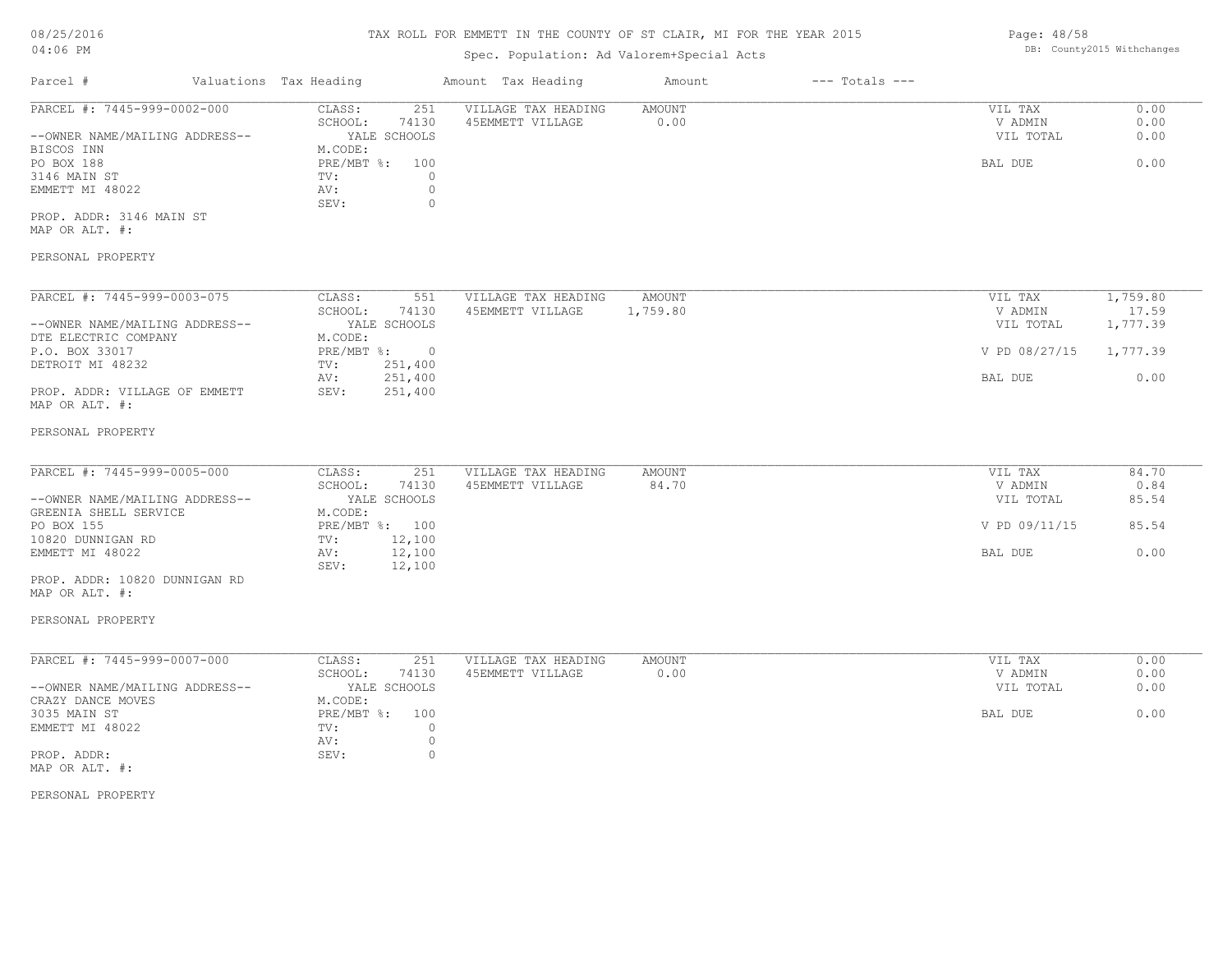# TAX ROLL FOR EMMETT IN THE COUNTY OF ST CLAIR, MI FOR THE YEAR 2015

# Spec. Population: Ad Valorem+Special Acts

| Page: 49/58 |                            |
|-------------|----------------------------|
|             | DB: County2015 Withchanges |

| Parcel #                                        | Valuations Tax Heading                | Amount Tax Heading  | Amount   | $---$ Totals $---$ |                      |                |
|-------------------------------------------------|---------------------------------------|---------------------|----------|--------------------|----------------------|----------------|
| PARCEL #: 7445-999-0012-000                     | CLASS:<br>551                         | VILLAGE TAX HEADING | AMOUNT   |                    | VIL TAX              | 427.70         |
| --OWNER NAME/MAILING ADDRESS--                  | SCHOOL:<br>74130<br>YALE SCHOOLS      | 45EMMETT VILLAGE    | 427.70   |                    | V ADMIN<br>VIL TOTAL | 4.27<br>431.97 |
| SEMCO ENERGY, INC.                              | M.CODE:                               |                     |          |                    |                      |                |
| 1411 3RD ST STE A                               | PRE/MBT %:<br>$\overline{0}$          |                     |          |                    | V PD 08/27/15        | 431.97         |
| Port Huron MI 48061-5004                        | 61,100<br>TV:                         |                     |          |                    |                      |                |
|                                                 | 61,100<br>AV:                         |                     |          |                    | BAL DUE              | 0.00           |
| PROP. ADDR: VILLAGE OF EMMETT<br>MAP OR ALT. #: | 61,100<br>SEV:                        |                     |          |                    |                      |                |
| PERSONAL PROPERTY                               |                                       |                     |          |                    |                      |                |
| PARCEL #: 7445-999-0013-000                     | CLASS:<br>251                         | VILLAGE TAX HEADING | AMOUNT   |                    | VIL TAX              | 0.00           |
|                                                 | SCHOOL:<br>74130                      | 45EMMETT VILLAGE    | 0.00     |                    | V ADMIN              | 0.00           |
| --OWNER NAME/MAILING ADDRESS--                  | YALE SCHOOLS                          |                     |          |                    | VIL TOTAL            | 0.00           |
| EMMETT HARDWARE                                 | M.CODE:                               |                     |          |                    |                      |                |
| 2775 BRICKER                                    | PRE/MBT %: 100                        |                     |          |                    | BAL DUE              | 0.00           |
| GOODELLS MI 48027                               | $\circ$<br>TV:                        |                     |          |                    |                      |                |
| PROP. ADDR: 3147 MAIN ST                        | $\mathbb O$<br>AV:<br>$\circ$<br>SEV: |                     |          |                    |                      |                |
| MAP OR ALT. #:                                  |                                       |                     |          |                    |                      |                |
| PERSONAL PROPERTY                               |                                       |                     |          |                    |                      |                |
| PARCEL #: 7445-999-0014-000                     | CLASS:<br>351                         | VILLAGE TAX HEADING | AMOUNT   |                    | VIL TAX              | 1,831.20       |
|                                                 | SCHOOL:<br>74130                      | 45EMMETT VILLAGE    | 1,831.20 |                    | V ADMIN              | 18.31          |
| --OWNER NAME/MAILING ADDRESS--                  | YALE SCHOOLS                          |                     |          |                    | VIL TOTAL            | 1,849.51       |
| EASTERN MICHIGAN GRAIN LLC                      | M.CODE:                               |                     |          |                    |                      |                |
| THE STAR OF THE WEST MILLING CO                 | PRE/MBT %: 100                        |                     |          |                    | V PD 09/05/15        | 1,849.51       |
| P.O. BOX 146                                    | 261,600<br>TV:                        |                     |          |                    |                      |                |
| FRANKENMUTH MI 48734                            | 261,600<br>AV:                        |                     |          |                    | BAL DUE              | 0.00           |
|                                                 | SEV:<br>261,600                       |                     |          |                    |                      |                |
| PROP. ADDR: 10730 MARY ST<br>MAP OR ALT. #:     |                                       |                     |          |                    |                      |                |
|                                                 |                                       |                     |          |                    |                      |                |
| PERSONAL PROPERTY                               |                                       |                     |          |                    |                      |                |
| PARCEL #: 7445-999-0015-000                     | CLASS:<br>251                         | VILLAGE TAX HEADING | AMOUNT   |                    | VIL TAX              | 21.00          |
|                                                 | SCHOOL:<br>74130                      | 45EMMETT VILLAGE    | 21.00    |                    | V ADMIN              | 0.21           |
| --OWNER NAME/MAILING ADDRESS--                  | YALE SCHOOLS                          |                     |          |                    | VIL TOTAL            | 21.21          |
| FREEDOM DISPOSAL                                | M.CODE:                               |                     |          |                    |                      |                |
| P.O. BOX 113                                    | PRE/MBT %: 100                        |                     |          |                    | V PD 07/25/15        | 21.21          |
| EMMETT MI 48022                                 | TV:<br>3,000<br>3,000<br>AV:          |                     |          |                    | BAL DUE              | 0.00           |
| PROP. ADDR:                                     | SEV:<br>3,000                         |                     |          |                    |                      |                |
| MAP OR ALT. #:                                  |                                       |                     |          |                    |                      |                |
|                                                 |                                       |                     |          |                    |                      |                |

PERSONAL PROPERTY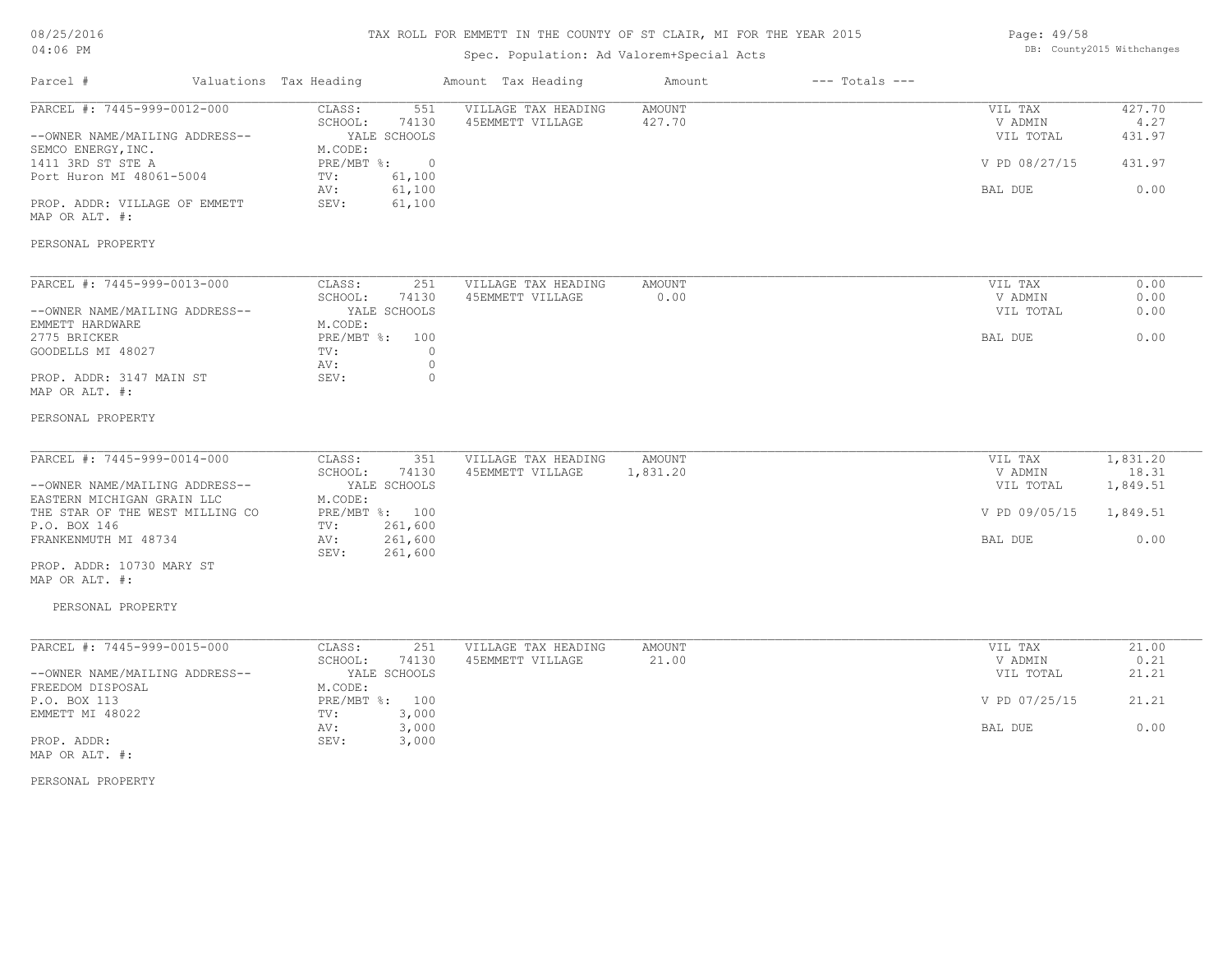# TAX ROLL FOR EMMETT IN THE COUNTY OF ST CLAIR, MI FOR THE YEAR 2015

# Spec. Population: Ad Valorem+Special Acts

| Parcel #                                                                                                                                                                                                             | Valuations Tax Heading                                                                                                          | Amount Tax Heading                                                              | Amount                | $---$ Totals $---$ |                                                             |                                         |
|----------------------------------------------------------------------------------------------------------------------------------------------------------------------------------------------------------------------|---------------------------------------------------------------------------------------------------------------------------------|---------------------------------------------------------------------------------|-----------------------|--------------------|-------------------------------------------------------------|-----------------------------------------|
| PARCEL #: 7445-999-0016-000<br>--OWNER NAME/MAILING ADDRESS--<br>JEFF'S RUBBISH DISPOSAL<br>10580 METCALF RD<br>YALE MI 48097<br>PROP. ADDR:<br>MAP OR ALT. #:                                                       | 251<br>CLASS:<br>SCHOOL:<br>74130<br>YALE SCHOOLS<br>M.CODE:<br>PRE/MBT %: 100<br>TV:<br>AV:<br>SEV:                            | VILLAGE TAX HEADING<br>45EMMETT VILLAGE<br>$\circ$<br>$\circ$<br>$\circ$        | <b>AMOUNT</b><br>0.00 |                    | VIL TAX<br>V ADMIN<br>VIL TOTAL<br>BAL DUE                  | 0.00<br>0.00<br>0.00<br>0.00            |
| PERSONAL PROPERTY                                                                                                                                                                                                    |                                                                                                                                 |                                                                                 |                       |                    |                                                             |                                         |
| PARCEL #: 7445-999-0017-000<br>--OWNER NAME/MAILING ADDRESS--<br>WASTE MANAGEMENT<br>Marvin F.Poer & Co.<br>P.O. BOX 802206<br>Dallas TX 75380-2206                                                                  | 251<br>CLASS:<br>SCHOOL:<br>74130<br>YALE SCHOOLS<br>M.CODE:<br>PRE/MBT %: 100<br>TV:<br>AV:<br>SEV:                            | VILLAGE TAX HEADING<br>45EMMETT VILLAGE<br>$\overline{0}$<br>$\circ$<br>$\circ$ | AMOUNT<br>0.00        |                    | VIL TAX<br>V ADMIN<br>VIL TOTAL<br>BAL DUE                  | 0.00<br>0.00<br>0.00<br>0.00            |
| PROP. ADDR:<br>MAP OR ALT. #:<br>PERSONAL PROPERTY                                                                                                                                                                   |                                                                                                                                 |                                                                                 |                       |                    |                                                             |                                         |
| PARCEL #: 7445-999-0018-000<br>--OWNER NAME/MAILING ADDRESS--<br>EMMETT'S MAINSTREET DINER<br>3134 MAIN ST<br>8080 BRYCE RD<br>Avoca MI 48006<br>PROP. ADDR: 3134 MAIN STREET<br>MAP OR ALT. #:<br>PERSONAL PROPERTY | 251<br>CLASS:<br>SCHOOL:<br>74130<br>YALE SCHOOLS<br>M.CODE:<br>PRE/MBT %: 100<br>TV:<br>5,000<br>5,000<br>AV:<br>SEV:<br>5,000 | VILLAGE TAX HEADING<br>45EMMETT VILLAGE                                         | AMOUNT<br>35.00       |                    | VIL TAX<br>V ADMIN<br>VIL TOTAL<br>V PD 09/02/15<br>BAL DUE | 35.00<br>0.35<br>35.35<br>35.35<br>0.00 |
| PARCEL #: 7445-999-0019-000<br>--OWNER NAME/MAILING ADDRESS--<br>XEROX FINANCIAL SERVICES LLC<br>P.O. BOX 909<br>Webster NY 14580<br>PROP. ADDR: 3177 MAIN<br>MAP OR ALT. #:                                         | 251<br>CLASS:<br>SCHOOL:<br>74130<br>YALE SCHOOLS<br>M.CODE:<br>PRE/MBT %: 100<br>$\text{TV}$ :<br>AV:<br>SEV:                  | VILLAGE TAX HEADING<br>45EMMETT VILLAGE<br>$\circ$<br>$\circ$<br>$\circ$        | AMOUNT<br>0.00        |                    | VIL TAX<br>V ADMIN<br>VIL TOTAL<br>BAL DUE                  | 0.00<br>0.00<br>0.00<br>0.00            |

Page: 50/58 DB: County2015 Withchanges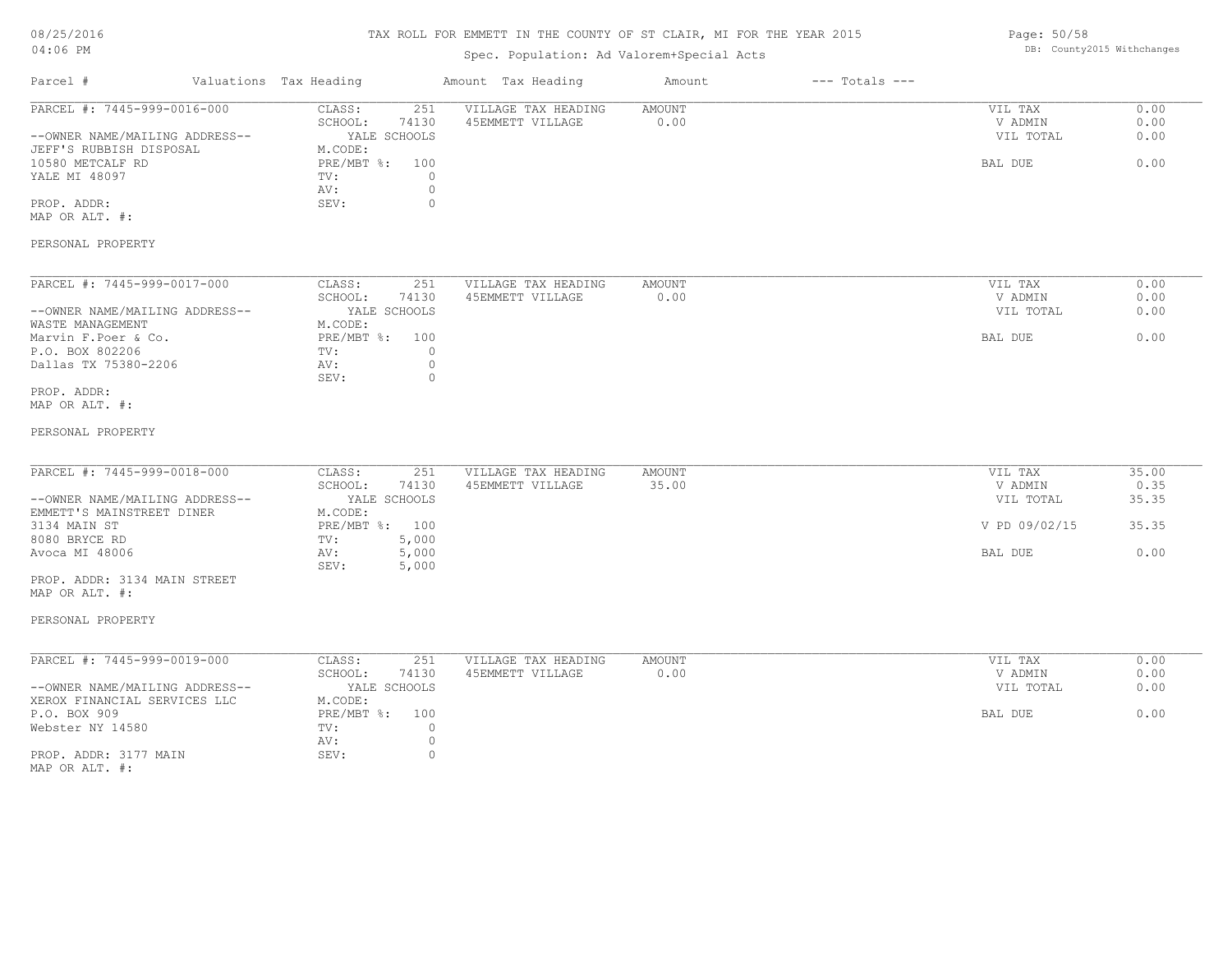# TAX ROLL FOR EMMETT IN THE COUNTY OF ST CLAIR, MI FOR THE YEAR 2015

# Spec. Population: Ad Valorem+Special Acts

Page: 51/58 DB: County2015 Withchanges

| Parcel #                                                       | Valuations Tax Heading            | Amount Tax Heading                      | Amount                 | $---$ Totals $---$ |               |
|----------------------------------------------------------------|-----------------------------------|-----------------------------------------|------------------------|--------------------|---------------|
| PARCEL #: 7445-999-0020-000                                    | 251<br>CLASS:<br>74130<br>SCHOOL: | VILLAGE TAX HEADING<br>45EMMETT VILLAGE | <b>AMOUNT</b><br>16.80 | VIL TAX<br>V ADMIN | 16.80<br>0.16 |
| --OWNER NAME/MAILING ADDRESS--<br>FENECH ELIZABETH M/RICHARD S | YALE SCHOOLS<br>M.CODE:           |                                         |                        | VIL TOTAL          | 16.96         |
| SCOOTERS PUB                                                   | PRE/MBT %: 100                    |                                         |                        | V PD 07/21/15      | 16.96         |
| PO BOX 93                                                      | 2,400<br>TV:                      |                                         |                        |                    |               |
| 3132 MAIN ST                                                   | 2,400<br>AV:                      |                                         |                        | BAL DUE            | 0.00          |
| EMMETT MI 48022                                                | SEV:<br>2,400                     |                                         |                        |                    |               |
| PROP. ADDR: 3132 MAIN ST                                       |                                   |                                         |                        |                    |               |
| MAP OR ALT. #:                                                 |                                   |                                         |                        |                    |               |
| PERSONAL PROPERTY                                              |                                   |                                         |                        |                    |               |
|                                                                |                                   |                                         |                        |                    |               |
| PARCEL #: 7445-999-0024-000                                    | CLASS:<br>251<br>74130<br>SCHOOL: | VILLAGE TAX HEADING<br>45EMMETT VILLAGE | AMOUNT<br>21.00        | VIL TAX<br>V ADMIN | 21.00<br>0.21 |
| --OWNER NAME/MAILING ADDRESS--                                 | YALE SCHOOLS                      |                                         |                        | VIL TOTAL          | 21.21         |
| MORAN WELDING                                                  | M.CODE:                           |                                         |                        |                    |               |
| 3188 MAIN ST                                                   | PRE/MBT %: 100                    |                                         |                        | V PD 08/27/15      | 21.21         |
| EMMETT MI 48022                                                | 3,000<br>TV:                      |                                         |                        |                    |               |
|                                                                | 3,000<br>AV:                      |                                         |                        | BAL DUE            | 0.00          |
| PROP. ADDR: 3188 MAIN ST<br>MAP OR ALT. #:                     | SEV:<br>3,000                     |                                         |                        |                    |               |
| PARCEL #: 7445-999-0059-000                                    | CLASS:<br>251                     | VILLAGE TAX HEADING                     | AMOUNT                 | VIL TAX            | 0.00          |
|                                                                | SCHOOL:<br>74040                  |                                         |                        | V ADMIN            | 0.00          |
| --OWNER NAME/MAILING ADDRESS--                                 |                                   |                                         |                        | VIL TOTAL          | 0.00          |
| EMMETT BLD & LANDSCAPE SUPPLIES LLC                            | M.CODE:                           |                                         |                        |                    |               |
| 11114 BURT RD                                                  | PRE/MBT %: 100                    |                                         |                        | BAL DUE            | 0.00          |
| Emmett MI 48022                                                | 1,800<br>TV:                      |                                         |                        |                    |               |
|                                                                | 1,800<br>AV:                      |                                         |                        |                    |               |
| PROP. ADDR: 11114 BURT RD<br>MAP OR ALT. #:                    | SEV:<br>1,800                     |                                         |                        |                    |               |
|                                                                |                                   |                                         |                        |                    |               |
| PARCEL #: 7445-999-0060-000                                    | CLASS:<br>251                     | VILLAGE TAX HEADING                     | AMOUNT                 | VIL TAX            | 1.40          |
|                                                                | SCHOOL:<br>74130                  | 45EMMETT VILLAGE                        | 1.40                   | V ADMIN            | 0.01          |
| --OWNER NAME/MAILING ADDRESS--                                 | YALE SCHOOLS                      |                                         |                        | VIL TOTAL          | 1.41          |
| LOEHNIS TRUCKING                                               | M.CODE:                           |                                         |                        |                    |               |
| 11114 BURT RD<br>EMMETT MI 48022                               | PRE/MBT %:<br>100<br>TV:<br>200   |                                         |                        | BAL DUE            | 1.41          |
|                                                                | AV:<br>200                        |                                         |                        |                    |               |
| PROP. ADDR: 11114 BURT RD                                      | SEV:<br>200                       |                                         |                        |                    |               |
| MAP OR ALT. #:                                                 |                                   |                                         |                        |                    |               |

PERSONAL PROPERTY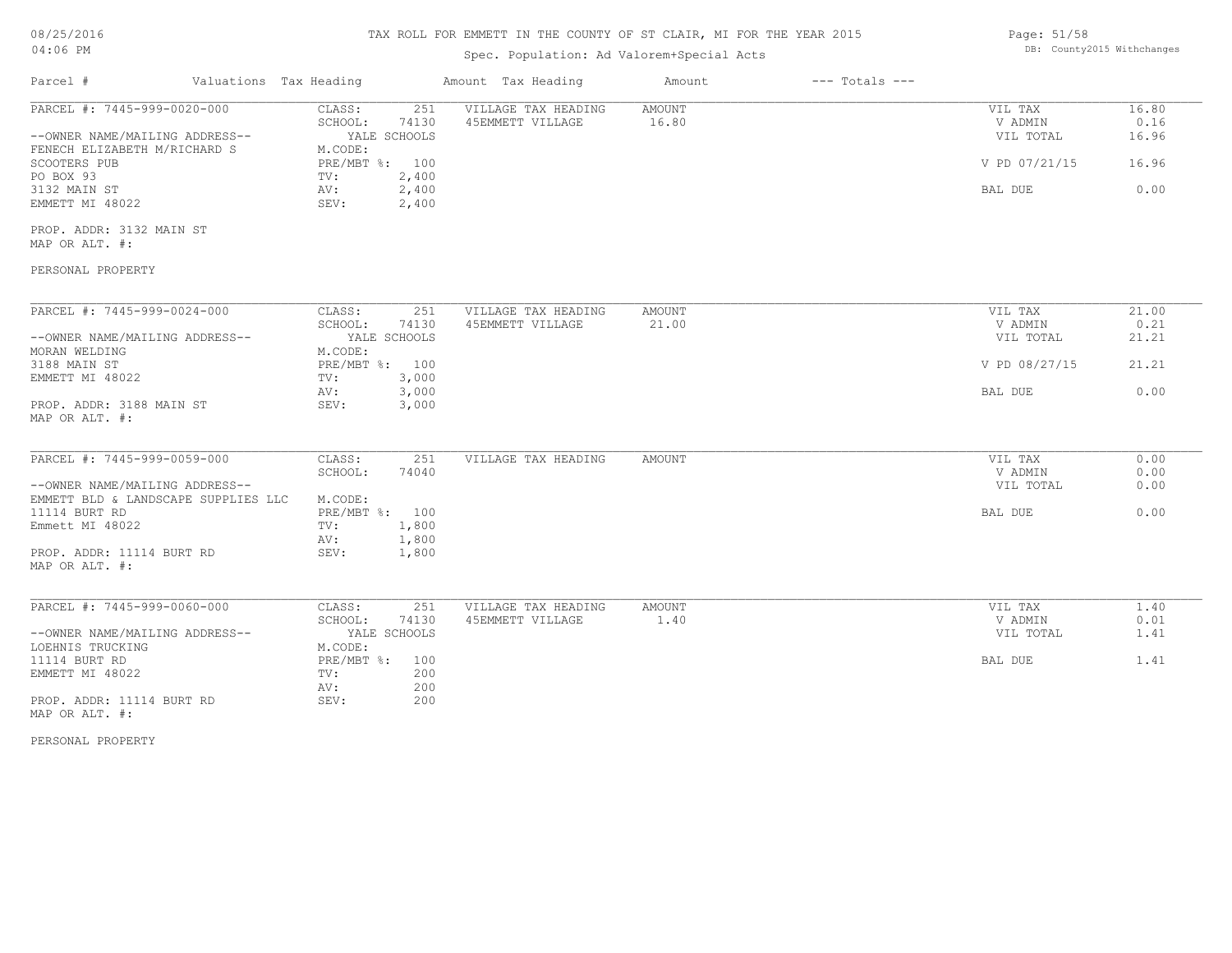# 08/25/2016

### TAX ROLL FOR EMMETT IN THE COUNTY OF ST CLAIR, MI FOR THE YEAR 2015

| Page: 52/58 |                            |
|-------------|----------------------------|
|             | DB: County2015 Withchanges |

| 04:06 PM                                                                                                         |                                                                                                                  | Spec. Population: Ad Valorem+Special Acts |                              |                                            | DB: County2015 Withchanges      |
|------------------------------------------------------------------------------------------------------------------|------------------------------------------------------------------------------------------------------------------|-------------------------------------------|------------------------------|--------------------------------------------|---------------------------------|
| Parcel #<br>Valuations Tax Heading                                                                               |                                                                                                                  | Amount Tax Heading                        | Amount<br>$---$ Totals $---$ |                                            |                                 |
| PARCEL #: 7445-999-0061-000<br>--OWNER NAME/MAILING ADDRESS--<br>LOEHNIS INC<br>11114 BURT RD<br>EMMETT MI 48022 | CLASS:<br>251<br>SCHOOL:<br>74130<br>YALE SCHOOLS<br>M.CODE:<br>PRE/MBT %: 100<br>11,100<br>TV:<br>11,100<br>AV: | VILLAGE TAX HEADING<br>45EMMETT VILLAGE   | <b>AMOUNT</b><br>77.70       | VIL TAX<br>V ADMIN<br>VIL TOTAL<br>BAL DUE | 77.70<br>0.77<br>78.47<br>78.47 |
| PROP. ADDR: 11114 BURT RD<br>MAP OR ALT. #:<br>PERSONAL PROPERTY                                                 | 11,100<br>SEV:                                                                                                   |                                           |                              |                                            |                                 |
|                                                                                                                  |                                                                                                                  |                                           |                              |                                            |                                 |
| PARCEL #: 7445-999-0062-000<br>--OWNER NAME/MAILING ADDRESS--<br>TODD MELDRUM                                    | CLASS:<br>251<br>SCHOOL:<br>74130<br>YALE SCHOOLS<br>M.CODE:                                                     | VILLAGE TAX HEADING<br>45EMMETT VILLAGE   | <b>AMOUNT</b><br>0.00        | VIL TAX<br>V ADMIN<br>VIL TOTAL            | 0.00<br>0.00<br>0.00            |
| 332 STINSON RD<br>Memphis MI 48041                                                                               | $PRE/MBT$ $\div$<br>100<br>$\circ$<br>TV:<br>$\circ$<br>AV:                                                      |                                           |                              | BAL DUE                                    | 0.00                            |
| PROP. ADDR: 11112 BURT RD<br>MAP OR ALT. #:                                                                      | $\circ$<br>SEV:                                                                                                  |                                           |                              |                                            |                                 |
| PERSONAL PROPERTY                                                                                                |                                                                                                                  |                                           |                              |                                            |                                 |
| PARCEL #: 7445-999-0066-000<br>--OWNER NAME/MAILING ADDRESS--                                                    | CLASS:<br>251<br>SCHOOL:<br>74130<br>YALE SCHOOLS                                                                | VILLAGE TAX HEADING<br>45EMMETT VILLAGE   | <b>AMOUNT</b><br>7.00        | VIL TAX<br>V ADMIN<br>VIL TOTAL            | 7.00<br>0.07<br>7.07            |
| PBG MICHIGAN LLC PEPSI BOTTLING<br>ATTN=TAX DEPT, 3A-300<br>P.O. BOX 660634<br>DALLAS TX 75266--063              | M.CODE:<br>PRE/MBT %: 100<br>1,000<br>TV:<br>1,000<br>AV:<br>SEV:<br>1,000                                       |                                           |                              | BAL DUE                                    | 7.07                            |
| PROP. ADDR:<br>MAP OR ALT. #:                                                                                    |                                                                                                                  |                                           |                              |                                            |                                 |
| PERSONAL PROPERTY VILLAGE OF EMMETT                                                                              |                                                                                                                  |                                           |                              |                                            |                                 |
| PARCEL #: 7445-999-0070-000                                                                                      | CLASS:<br>251                                                                                                    | VILLAGE TAX HEADING                       | <b>AMOUNT</b>                | VIL TAX                                    | 1.40                            |
| --OWNER NAME/MAILING ADDRESS--<br>PITNEY BOWES GLOBAL FIN.SVES L.L.C.                                            | SCHOOL:<br>74130<br>YALE SCHOOLS<br>M.CODE:                                                                      | 45EMMETT VILLAGE                          | 1.40                         | V ADMIN<br>VIL TOTAL                       | 0.01<br>1.41                    |
| 5310 CYPRESS CENTER DR-STE 110<br>Tampa FL 33609                                                                 | PRE/MBT %:<br>100<br>200<br>TV:                                                                                  |                                           |                              | V PD 07/28/15                              | 1.41                            |
| PROP. ADDR: 10730<br>MAP OR ALT. #:                                                                              | 200<br>AV:<br>200<br>SEV:                                                                                        |                                           |                              | BAL DUE                                    | 0.00                            |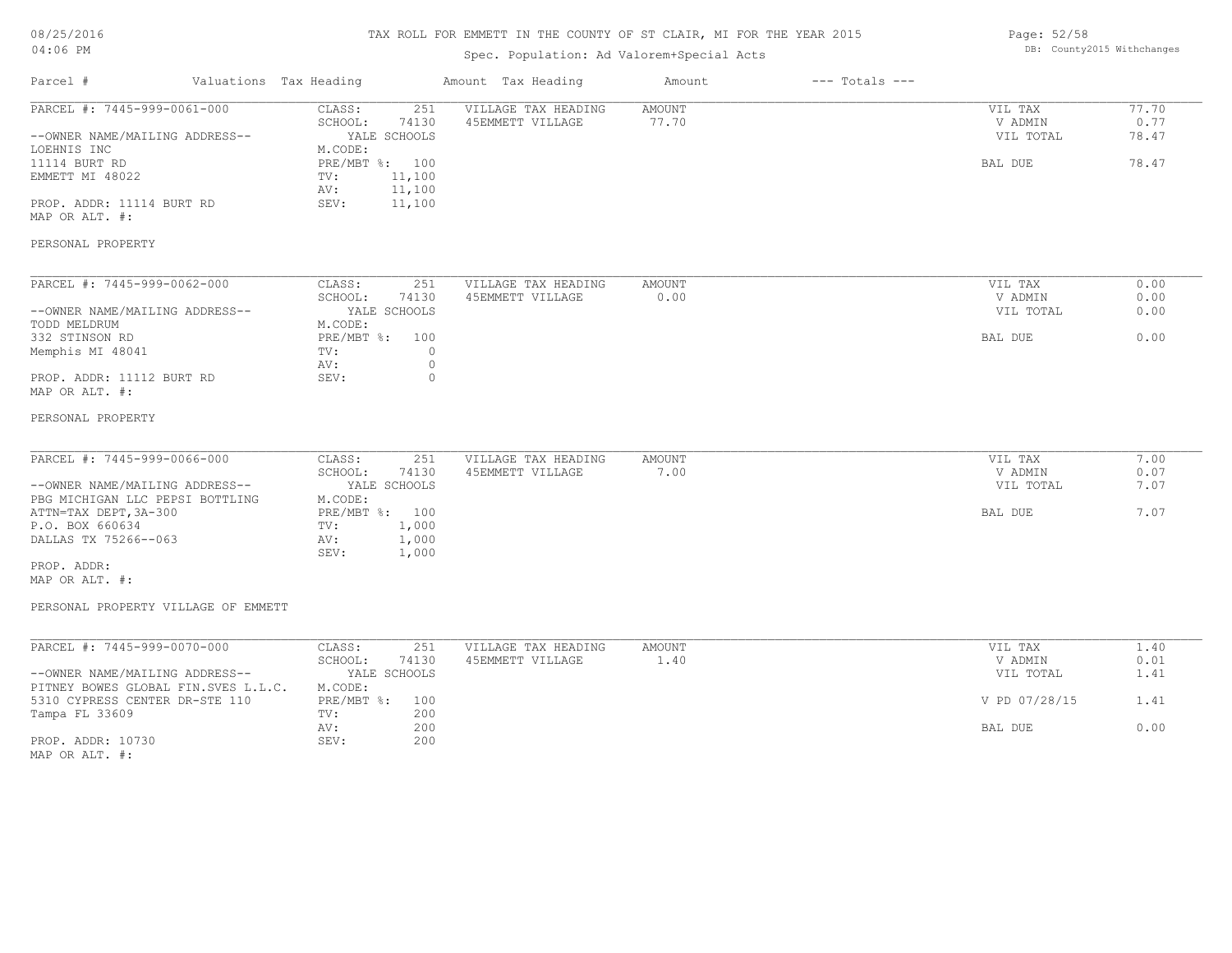# Spec. Population: Ad Valorem+Special Acts

| Parcel #                       | Valuations Tax Heading |       | Amount Tax Heading  | Amount | $---$ Totals $---$ |           |      |
|--------------------------------|------------------------|-------|---------------------|--------|--------------------|-----------|------|
| PARCEL #: 7445-999-0072-000    | CLASS:                 | 251   | VILLAGE TAX HEADING | AMOUNT |                    | VIL TAX   | 0.00 |
|                                | SCHOOL:                | 74040 |                     |        |                    | V ADMIN   | 0.00 |
| --OWNER NAME/MAILING ADDRESS-- |                        |       |                     |        |                    | VIL TOTAL | 0.00 |
| NAVITAS LEASE CORP.            | M.CODE:                |       |                     |        |                    |           |      |
| TAX DEPARTMENT                 | PRE/MBT %: 100         |       |                     |        |                    | BAL DUE   | 0.00 |
| 303 FELLOWSHIP RD #310         | TV:                    | 2,200 |                     |        |                    |           |      |
| Mount Laurel NJ 08054          | AV:                    | 2,200 |                     |        |                    |           |      |
|                                | SEV:                   | 2,200 |                     |        |                    |           |      |
| PROP. ADDR: 3996 KEEGAN RD     |                        |       |                     |        |                    |           |      |
|                                |                        |       |                     |        |                    |           |      |

MAP OR ALT. #:

Page: 53/58 DB: County2015 Withchanges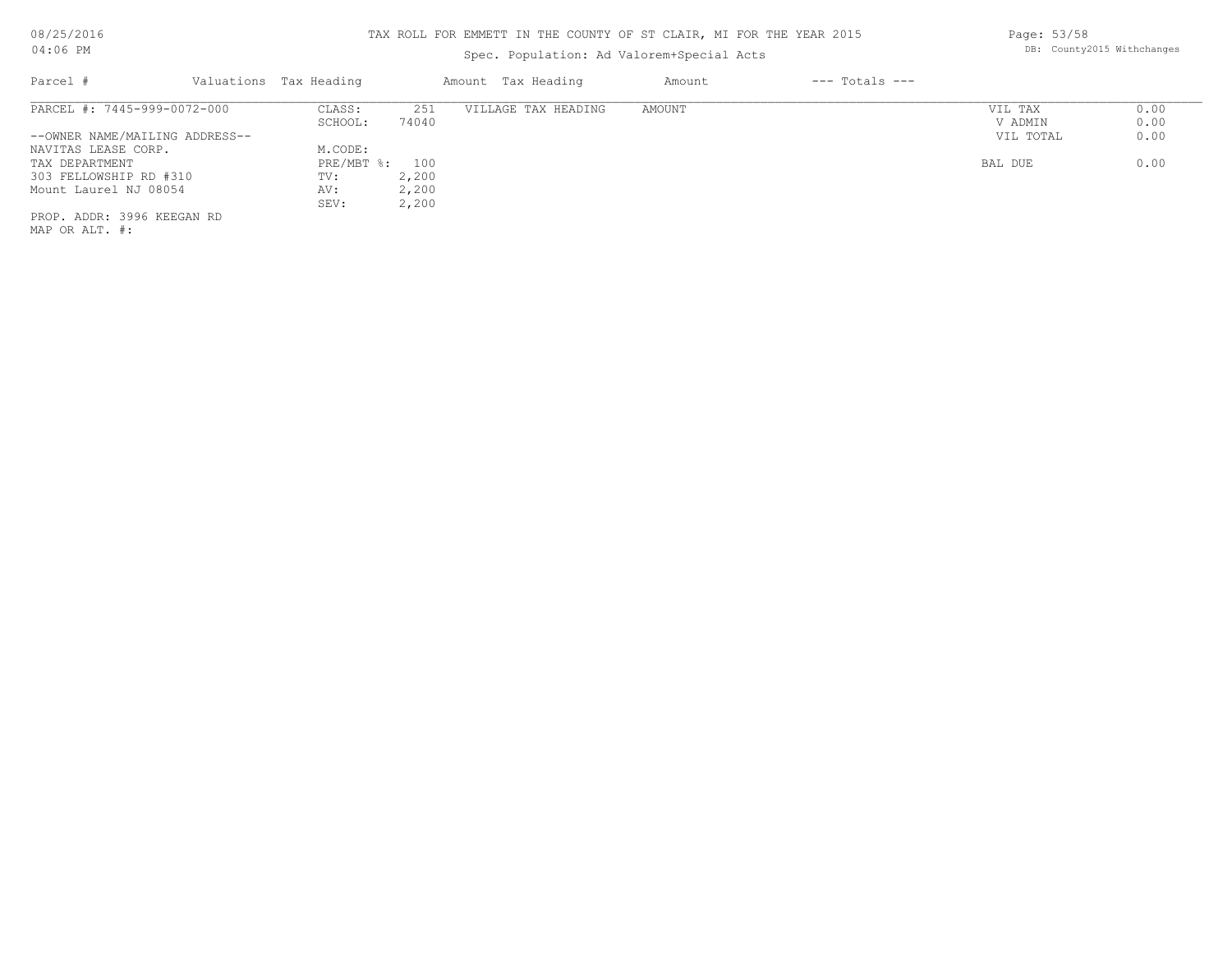# Spec. Population: Ad Valorem+Special Acts

Page: 54/58 DB: County2015 Withchanges

| TOTAL ALL DISTRICTS | REAL      | (BAL DUE) | PERSONAL | (BAL DUE) | <b>EXEMPT</b> | (BAL DUE) |
|---------------------|-----------|-----------|----------|-----------|---------------|-----------|
| PARCEL COUNT        | 165       |           | 22       |           | 14            |           |
| TAXABLE VALUE       | 5,192,639 |           | 818,900  |           | 0             |           |
| ASSESSED VALUE      | 6,316,100 |           | 818,900  |           | 0             |           |
| SEV VALUE           | 6,316,100 |           | 818,900  |           | 0             |           |
| PRE/MBT TAXABLE     | 3,378,831 |           | 506,400  |           | 0             |           |
| N PRE/MBT TAXABLE   | 1,813,808 |           | 312,500  |           | 0             |           |
| V 45EMMETT VILLAG   | 35,472.85 | 2,409.48  | 4,994.50 | 86.10     | 0.00          | 0.00      |
| * SP. ASSESSMENTS   | 0.00      | 0.00      | 0.00     | 0.00      | 0.00          | 0.00      |
| V ADMIN FEE         | 345.18    | 23.99     | 42.80    | 0.85      | 0.00          | 0.00      |
| V TOTALS            | 35,818.03 | 2,433.47  | 5,037.30 | 86.95     | 0.00          | 0.00      |
| GRAND TOTALS        | 35,818.03 | 2,433.47  | 5,037.30 | 86.95     | 0.00          | 0.00      |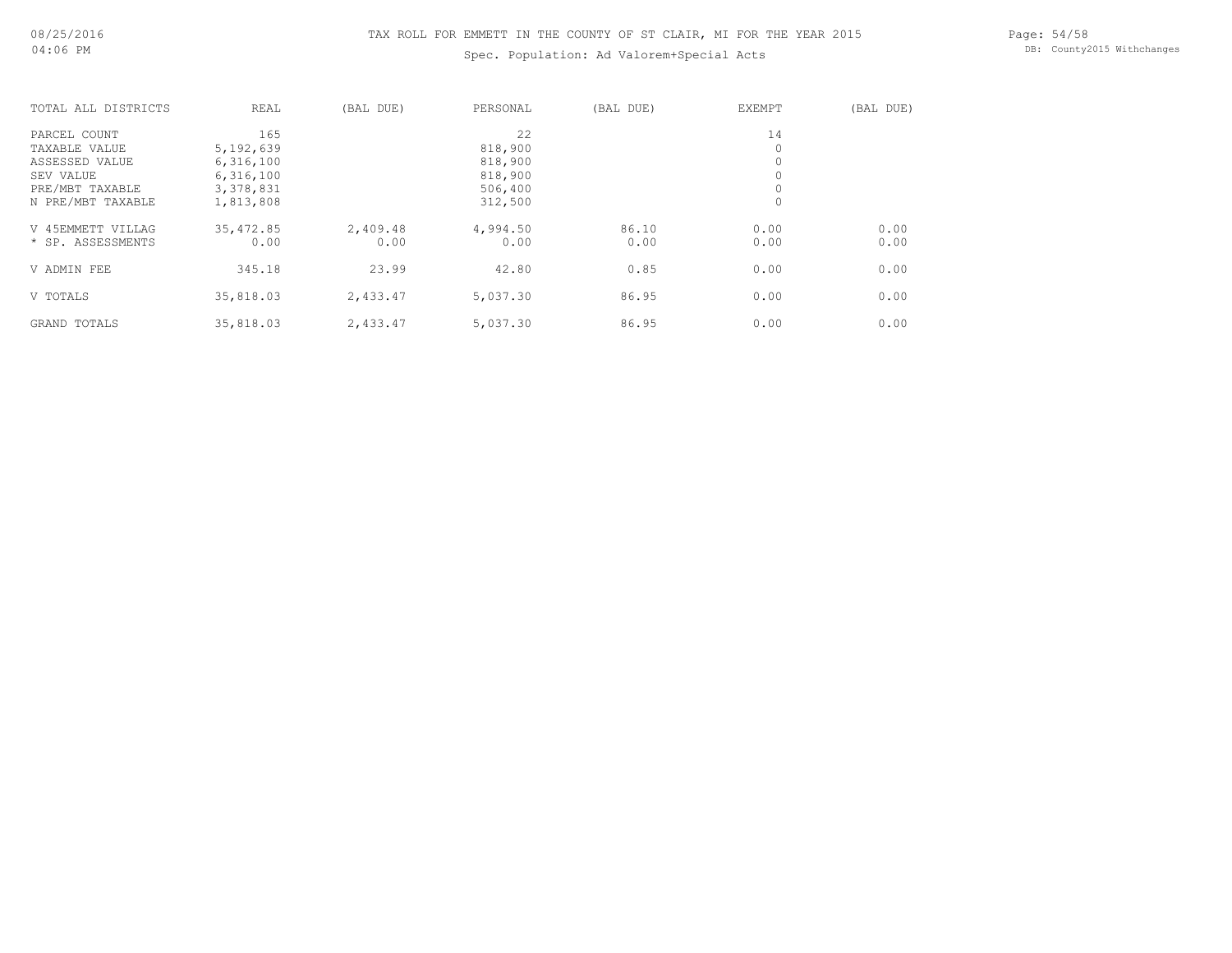# Spec. Population: Ad Valorem+Special Acts

| TOTAL ALL DISTRICTS | LEASED LAND | (BAL DUE) | TOTAL     | (BAL DUE) |
|---------------------|-------------|-----------|-----------|-----------|
| PARCEL COUNT        | $\circ$     |           | 201       |           |
| TAXABLE VALUE       | 0           |           | 6,011,539 |           |
| ASSESSED VALUE      | $\circ$     |           | 7,135,000 |           |
| SEV VALUE           | $\circ$     |           | 7,135,000 |           |
| PRE/MBT TAXABLE     | 0           |           | 3,885,231 |           |
| NON PRE/MBT TAXABLE | $\circ$     |           | 2,126,308 |           |
| V 45EMMETT VILLAGE  | 0.00        | 0.00      | 40,467.35 | 2,495.58  |
| * SP. ASSESSMENTS   | 0.00        | 0.00      | 0.00      | 0.00      |
| V ADMIN FEE         | 0.00        | 0.00      | 387.98    | 24.84     |
| V TOTALS            | 0.00        | 0.00      | 40,855.33 | 2,520.42  |
| <b>GRAND TOTALS</b> | 0.00        | 0.00      | 40,855.33 | 2,520.42  |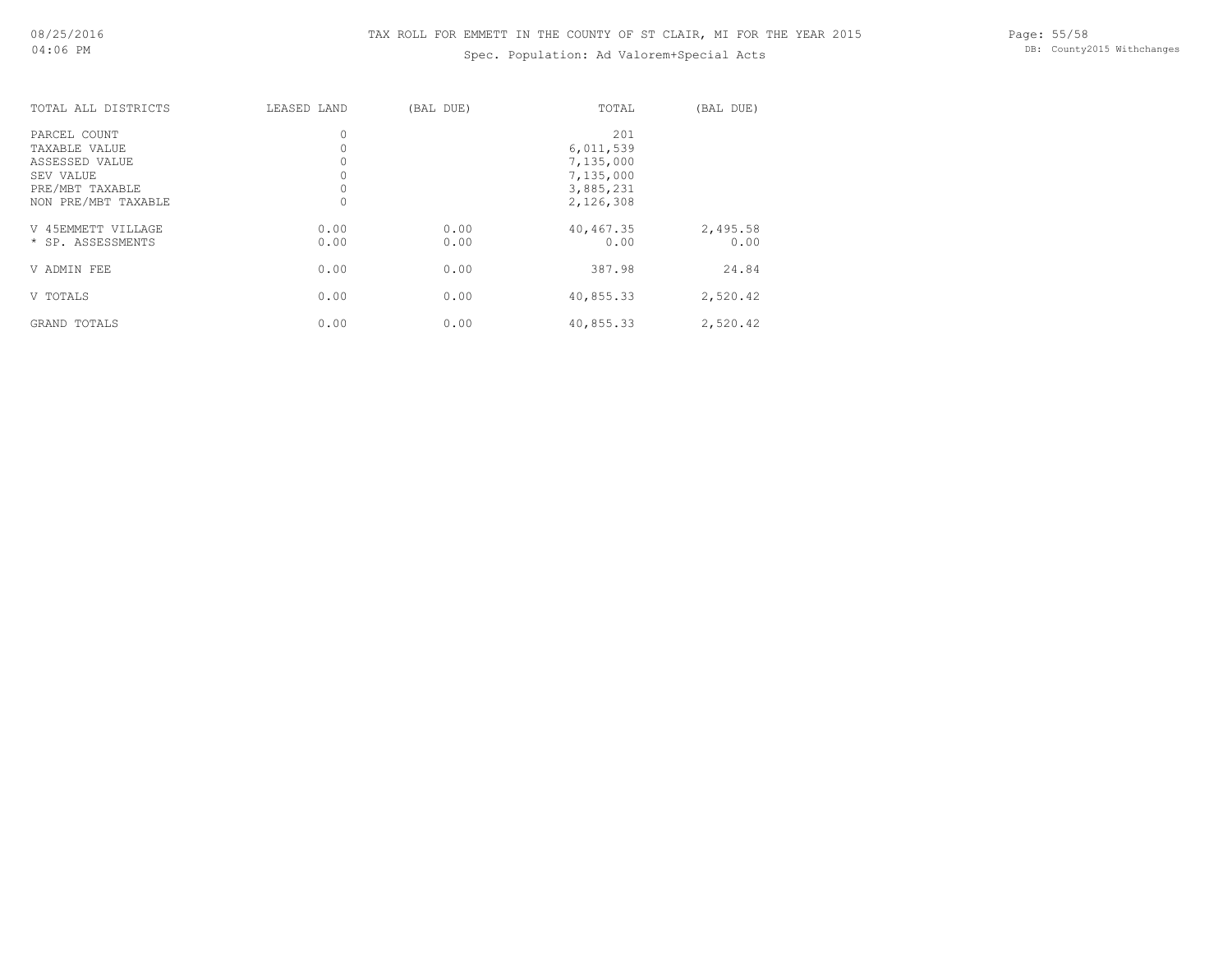Spec. Population: Ad Valorem+Special Acts

Page: 56/58 DB: County2015 Withchanges

| SCHOOL DISTRICT 74040                                                           | UNIT 45<br>REAL | PERSONAL                         | <b>EXEMPT</b> | LEASED LAND | TOTAL                            |
|---------------------------------------------------------------------------------|-----------------|----------------------------------|---------------|-------------|----------------------------------|
| PARCEL COUNT<br>TAXABLE VALUE<br>ASSESSED VALUE<br>SEV VALUE<br>PRE/MBT TAXABLE |                 | 4,000<br>4,000<br>4,000<br>4,000 |               |             | 4,000<br>4,000<br>4,000<br>4,000 |
| NON PRE/MBT TAXABLE                                                             |                 |                                  |               |             |                                  |
| SP. ASSESSMENTS<br>$(* )$                                                       | 0.00            | 0.00                             | 0.00          | 0.00        | 0.00                             |
| GRAND TOTALS                                                                    | 0.00            | 0.00                             | 0.00          | 0.00        | 0.00                             |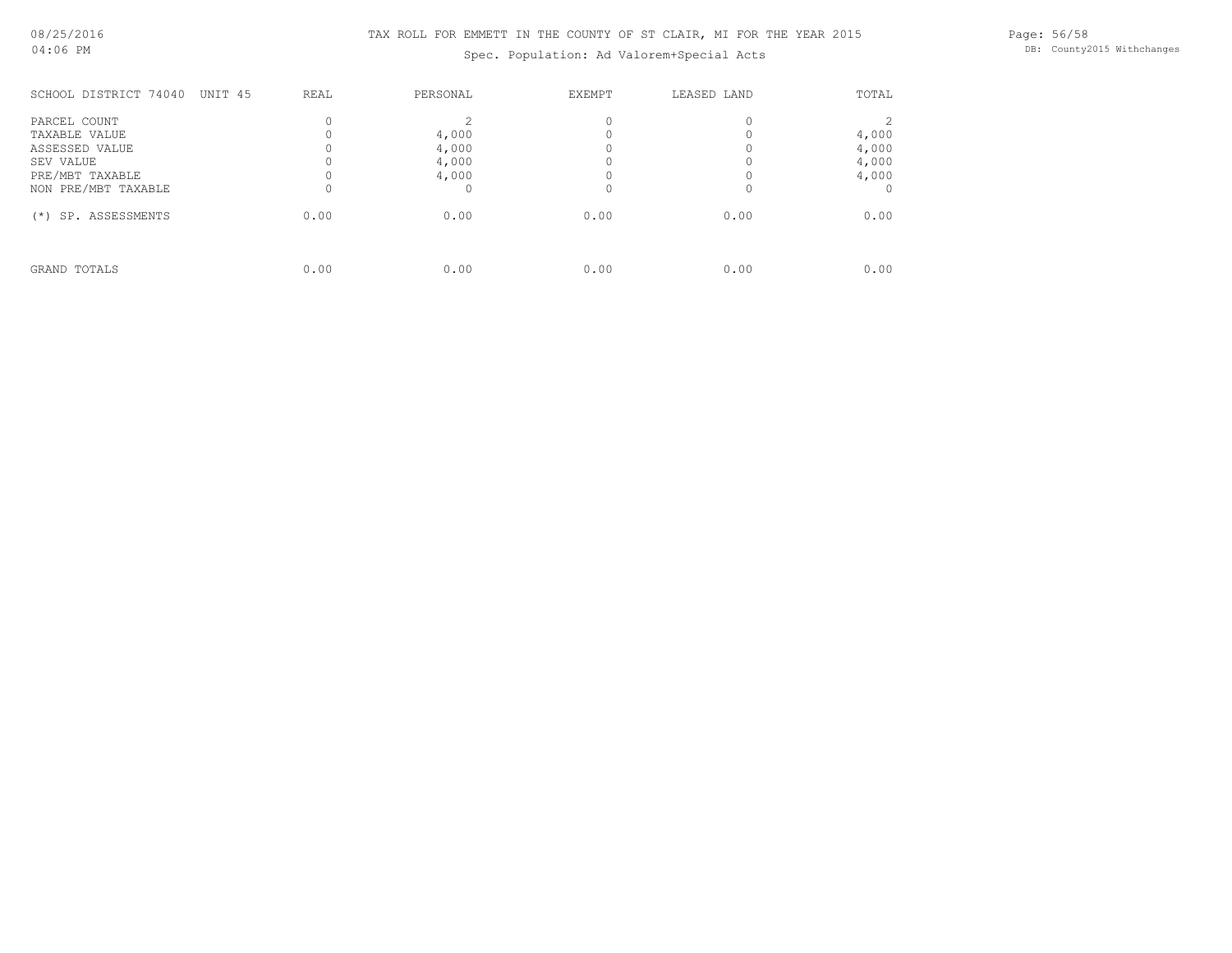Spec. Population: Ad Valorem+Special Acts

Page: 57/58 DB: County2015 Withchanges

| SCHOOL DISTRICT 74130     | UNIT <sub>45</sub> | REAL        | PERSONAL | EXEMPT | LEASED LAND | TOTAL     |
|---------------------------|--------------------|-------------|----------|--------|-------------|-----------|
| PARCEL COUNT              |                    | 165         | 2.0      | 14     | 0           | 199       |
| TAXABLE VALUE             |                    | 5, 192, 639 | 814,900  |        |             | 6,007,539 |
| ASSESSED VALUE            |                    | 6,316,100   | 814,900  |        |             | 7,131,000 |
| SEV VALUE                 |                    | 6,316,100   | 814,900  |        |             | 7,131,000 |
| PRE/MBT TAXABLE           |                    | 3,378,831   | 502,400  |        |             | 3,881,231 |
| NON PRE/MBT TAXABLE       |                    | 1,813,808   | 312,500  |        | 0           | 2,126,308 |
| 45EMMETT VILLAGE<br>(V)   |                    | 35,472.85   | 4,994.50 | 0.00   | 0.00        | 40,467.35 |
| SP. ASSESSMENTS<br>$(* )$ |                    | 0.00        | 0.00     | 0.00   | 0.00        | 0.00      |
| ADMIN FEE<br>(V)          |                    | 345.18      | 42.80    | 0.00   | 0.00        | 387.98    |
| TOTALS<br>(V)             |                    | 35,818.03   | 5,037.30 | 0.00   | 0.00        | 40,855.33 |
| GRAND TOTALS              |                    | 35,818.03   | 5,037.30 | 0.00   | 0.00        | 40,855.33 |